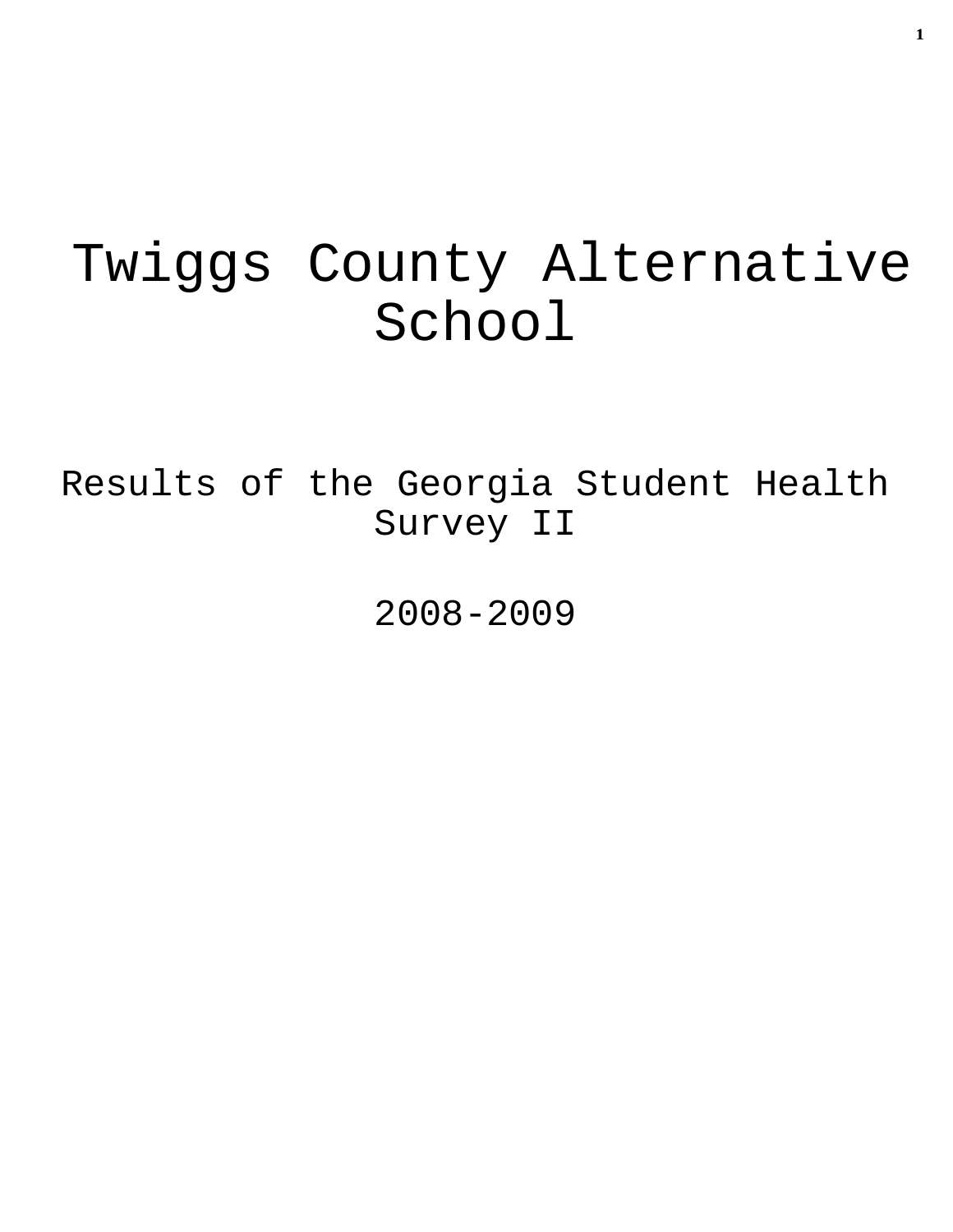# *Demographics* **2**

| <b>Grade</b>       |   |  |  |  |
|--------------------|---|--|--|--|
| Grade<br>Frequency |   |  |  |  |
| 6                  |   |  |  |  |
| 8                  | 2 |  |  |  |
| 10                 | 3 |  |  |  |
| 12                 |   |  |  |  |

| <b>Frequency</b> | <b>Table of Gender by Grade</b> |        |                |        |             |              |  |  |  |  |
|------------------|---------------------------------|--------|----------------|--------|-------------|--------------|--|--|--|--|
| <b>Col Pct</b>   |                                 |        | Grade(Grade)   |        |             |              |  |  |  |  |
|                  | Gender(Gender)                  | 6      | 8              | 10     | 12          | <b>Total</b> |  |  |  |  |
|                  | <b>Female</b>                   | 0.00   | 50.00          | 100.00 | 0.00        |              |  |  |  |  |
|                  | <b>Male</b>                     | 100.00 | 50.00          | 0.00   | 3<br>100.00 |              |  |  |  |  |
|                  | <b>Total</b>                    |        | $\overline{2}$ | 3      | 3           |              |  |  |  |  |

| <b>Frequency</b> | <b>Table of Ethnicity by Grade</b> |        |              |           |        |              |  |
|------------------|------------------------------------|--------|--------------|-----------|--------|--------------|--|
| <b>Col Pct</b>   |                                    |        | Grade(Grade) |           |        |              |  |
|                  | <b>Ethnicity</b> (Ethnicity)       | O      | 8            | <b>10</b> | 12     | <b>Total</b> |  |
|                  | <b>Black</b>                       | 100.00 | 100.00       | 100.00    | 100.00 |              |  |
|                  | <b>Total</b>                       |        | ∍            | 3         | 3      |              |  |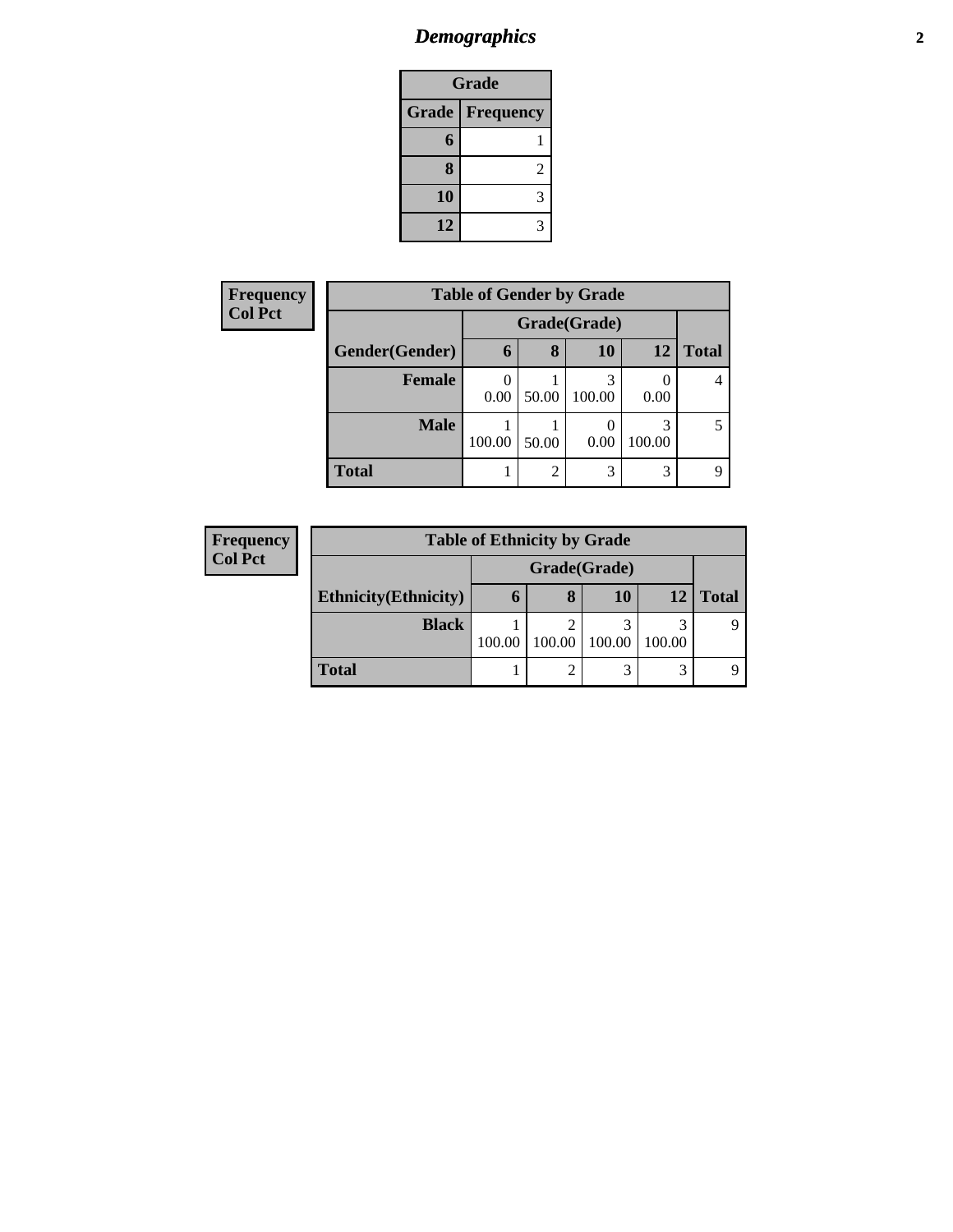#### *Title IV, Part A, Schedule A* **3** *Goal 1: Ensure that all schools are drug-free Baseline Data: Year 2008-2009 Prevalence of Drug Use*

| Frequency<br><b>Col Pct</b> | <b>Table of AlcoholAlt by Grade</b> |              |                          |            |                         |              |  |
|-----------------------------|-------------------------------------|--------------|--------------------------|------------|-------------------------|--------------|--|
|                             | AlcoholAlt(Alcohol                  | Grade(Grade) |                          |            |                         |              |  |
|                             | use, past 30 days)                  | 6            | 8                        | <b>10</b>  | 12                      | <b>Total</b> |  |
|                             | <b>Yes</b>                          | 0.00         | 0.00                     | 33.33      | 33.33                   | 2            |  |
|                             | N <sub>0</sub>                      | 100.00       | $\overline{2}$<br>100.00 | 2<br>66.67 | $\overline{c}$<br>66.67 |              |  |
|                             | <b>Total</b>                        |              | $\overline{c}$           | 3          | 3                       | Q            |  |

| Frequency<br><b>Col Pct</b> | <b>Table of TobaccoAny by Grade</b> |              |        |                         |        |       |
|-----------------------------|-------------------------------------|--------------|--------|-------------------------|--------|-------|
|                             | TobaccoAny(Tobacco                  | Grade(Grade) |        |                         |        |       |
|                             | use, past 30 days)                  | 6            | 8      | 10                      | 12     | Total |
|                             | <b>Yes</b>                          | 0.00         | 0.00   | 33.33                   | 0.00   |       |
|                             | N <sub>0</sub>                      | 100.00       | 100.00 | $\mathfrak{D}$<br>66.67 | 100.00 | 8     |
|                             | <b>Total</b>                        |              | റ      | 3                       | 3      | Q     |

| Frequency<br><b>Col Pct</b> | <b>Table of MarijuanaAlt by Grade</b> |              |                |            |             |              |
|-----------------------------|---------------------------------------|--------------|----------------|------------|-------------|--------------|
|                             | MarijuanaAlt(Marijuana                | Grade(Grade) |                |            |             |              |
|                             | use, past 30 days)                    | n            | 8              | 10         | 12          | <b>Total</b> |
|                             | <b>Yes</b>                            | 0.00         | 0.00           | 33.33      | 0.00        |              |
|                             | N <sub>0</sub>                        | 100.00       | ി<br>100.00    | ↑<br>66.67 | 3<br>100.00 | 8            |
|                             | Total                                 |              | $\overline{2}$ | 3          | 3           | 9            |

| Frequency      |                                        | <b>Table of OtherDrugAny by Grade</b> |             |              |        |              |  |  |
|----------------|----------------------------------------|---------------------------------------|-------------|--------------|--------|--------------|--|--|
| <b>Col Pct</b> | <b>OtherDrugAny(Other</b><br>drug use, |                                       |             | Grade(Grade) |        |              |  |  |
|                | past 30 days)                          | $\mathbf{r}$                          | 8           | <b>10</b>    | 12     | <b>Total</b> |  |  |
|                | N <sub>0</sub>                         | 100.00                                | ◠<br>100.00 | 3<br>100.00  | 100.00 |              |  |  |
|                | <b>Total</b>                           |                                       | ◠           | 3            | 3      |              |  |  |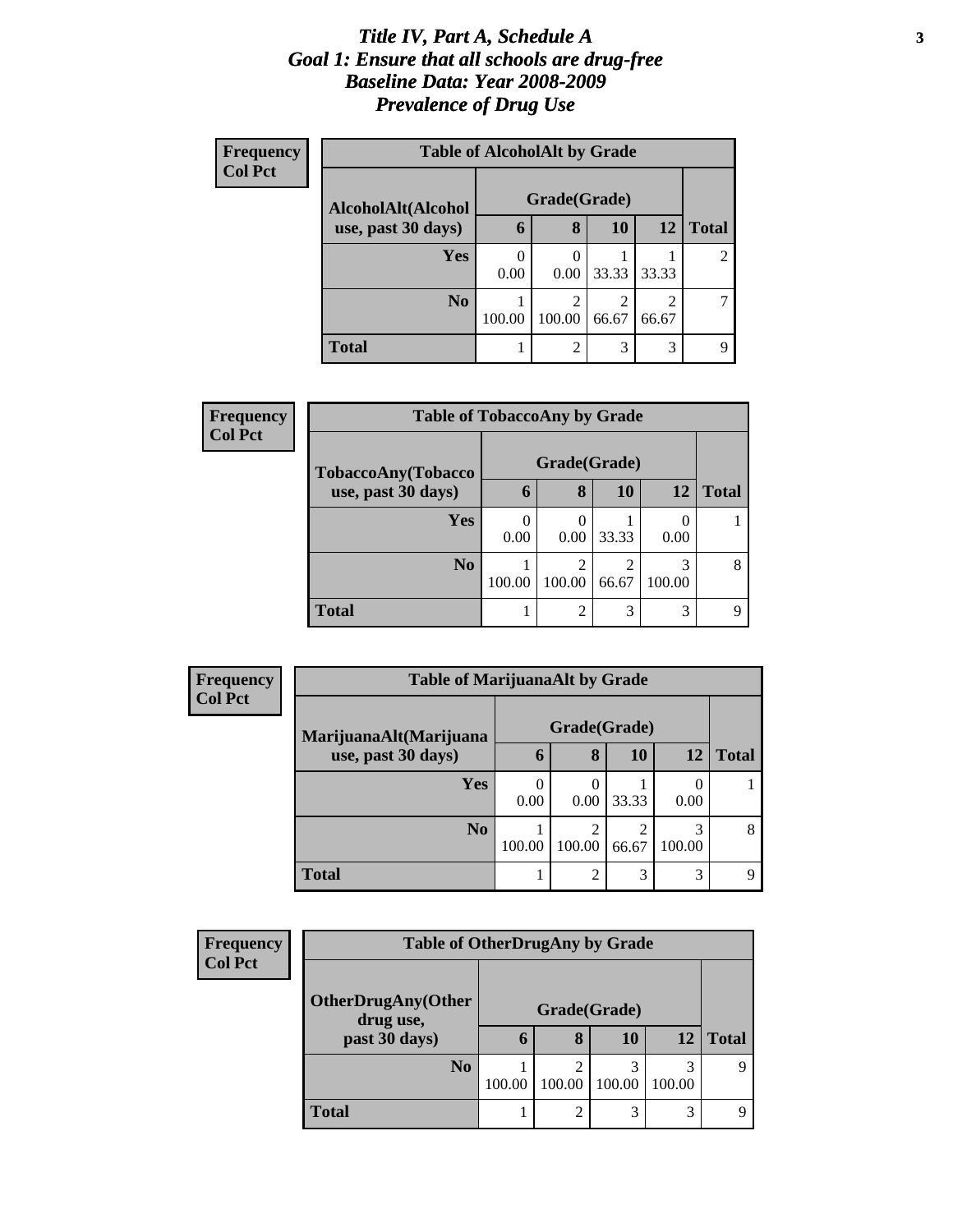#### *Average Age of Onset of Use* **4** *Results for "Average Age of Onset of Use" questions exclude students who said they did not use that substance*

| <b>Variable</b>    | Label                                                              | <b>Mean</b> |
|--------------------|--------------------------------------------------------------------|-------------|
| Alcoholinit2       | I started using alcohol when I was                                 | 14.00       |
| Cigarettesinit2    | I started smoking tobacco when I was                               | 13.00       |
| Smokelessinit2     | I started chewing tobacco when I was                               |             |
| Marijuanainit2     | I started using marijuana when I was                               | 14.00       |
| Cocaineinit2       | I started using cocaine when I was                                 |             |
| Inhalantsinit2     | I started using inhalants when I was                               |             |
| Steroidsinit2      | I started using steroids when I was                                |             |
| Ecstasyinit2       | I started using ecstasy when I was                                 |             |
| Methinit2          | I started using methamphetamines when I was                        |             |
| Hallucinogensinit2 | I started using hallucinogens when I was                           |             |
| Prescriptioninit2  | I started using prescription drugs not prescribed to me when I was |             |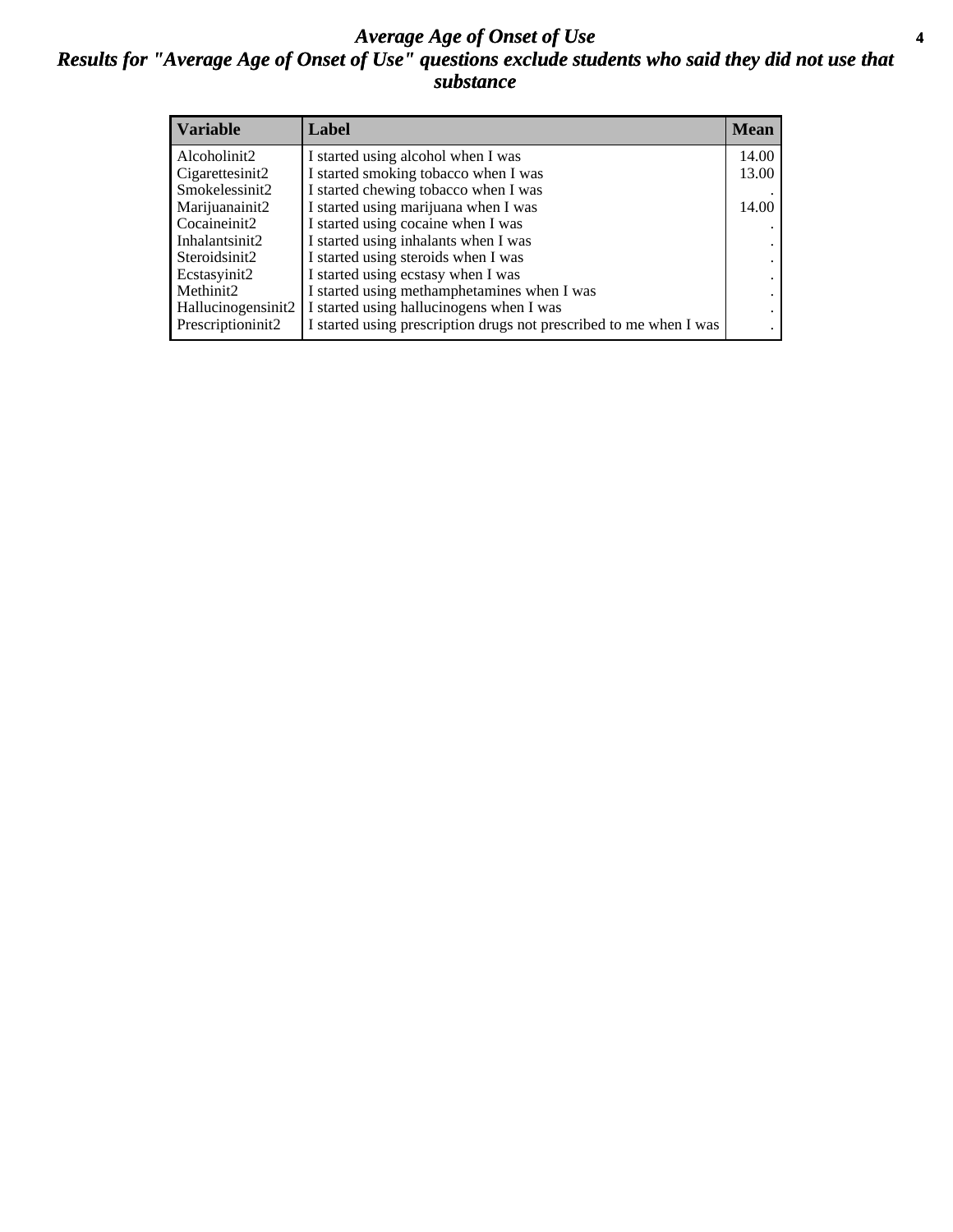# *Perception of Health Risk* **5**

| <b>Frequency</b> | <b>Table of Alcoholharmdich by Grade</b> |        |                |                         |                         |              |
|------------------|------------------------------------------|--------|----------------|-------------------------|-------------------------|--------------|
| <b>Col Pct</b>   | Alcoholharmdich(I                        |        | Grade(Grade)   |                         |                         |              |
|                  | think alcohol is<br>harmful)             | 6      | 8              | <b>10</b>               | <b>12</b>               | <b>Total</b> |
|                  | Yes                                      | 0.00   | 0.00           | $\mathfrak{D}$<br>66.67 | 33.33                   | 3            |
|                  | N <sub>0</sub>                           | 100.00 | 100.00         | 33.33                   | $\mathfrak{D}$<br>66.67 | 6            |
|                  | <b>Total</b>                             |        | $\mathfrak{D}$ | 3                       | 3                       | Q            |

| <b>Frequency</b> | <b>Table of Tobaccoharmdich by Grade</b> |        |                |              |           |              |
|------------------|------------------------------------------|--------|----------------|--------------|-----------|--------------|
| <b>Col Pct</b>   | Tobaccoharmdich(I<br>think tobacco is    |        |                | Grade(Grade) |           |              |
|                  | harmful)                                 | 6      | 8              | 10           | <b>12</b> | <b>Total</b> |
|                  | <b>Yes</b>                               | 0.00   | 50.00          | 3<br>100.00  | 66.67     | 6            |
|                  | N <sub>o</sub>                           | 100.00 | 50.00          | 0.00         | 33.33     |              |
|                  | <b>Total</b>                             |        | $\overline{2}$ | 3            | 3         | q            |

| <b>Frequency</b> | <b>Table of Marijuanaharmdich by Grade</b> |              |                          |                         |                         |              |
|------------------|--------------------------------------------|--------------|--------------------------|-------------------------|-------------------------|--------------|
| <b>Col Pct</b>   | Marijuanaharmdich(I<br>think marijuana is  | Grade(Grade) |                          |                         |                         |              |
|                  | harmful)                                   | 6            | 8                        | <b>10</b>               | <b>12</b>               | <b>Total</b> |
|                  | <b>Yes</b>                                 | 0<br>0.00    | $\left( \right)$<br>0.00 | $\mathfrak{D}$<br>66.67 | 33.33                   |              |
|                  | N <sub>0</sub>                             | 100.00       | ∍<br>100.00              | 33.33                   | $\mathfrak{D}$<br>66.67 | 6            |
|                  | <b>Total</b>                               |              | $\overline{c}$           | 3                       | 3                       | 9            |

| Frequency      |                                              | <b>Table of Otherdrugharmdich by Grade</b> |             |        |       |              |  |
|----------------|----------------------------------------------|--------------------------------------------|-------------|--------|-------|--------------|--|
| <b>Col Pct</b> | Otherdrugharmdich(I<br>think other drugs are | Grade(Grade)                               |             |        |       |              |  |
|                | harmful)                                     | 6                                          | 8           | 10     | 12    | <b>Total</b> |  |
|                | <b>Yes</b>                                   | 0.00                                       | 0.00        | 100.00 | 66.67 | 5            |  |
|                | No.                                          | 100.00                                     | ◠<br>100.00 | 0.00   | 33.33 | 4            |  |
|                | <b>Total</b>                                 |                                            | ↑           | 3      | 3     | q            |  |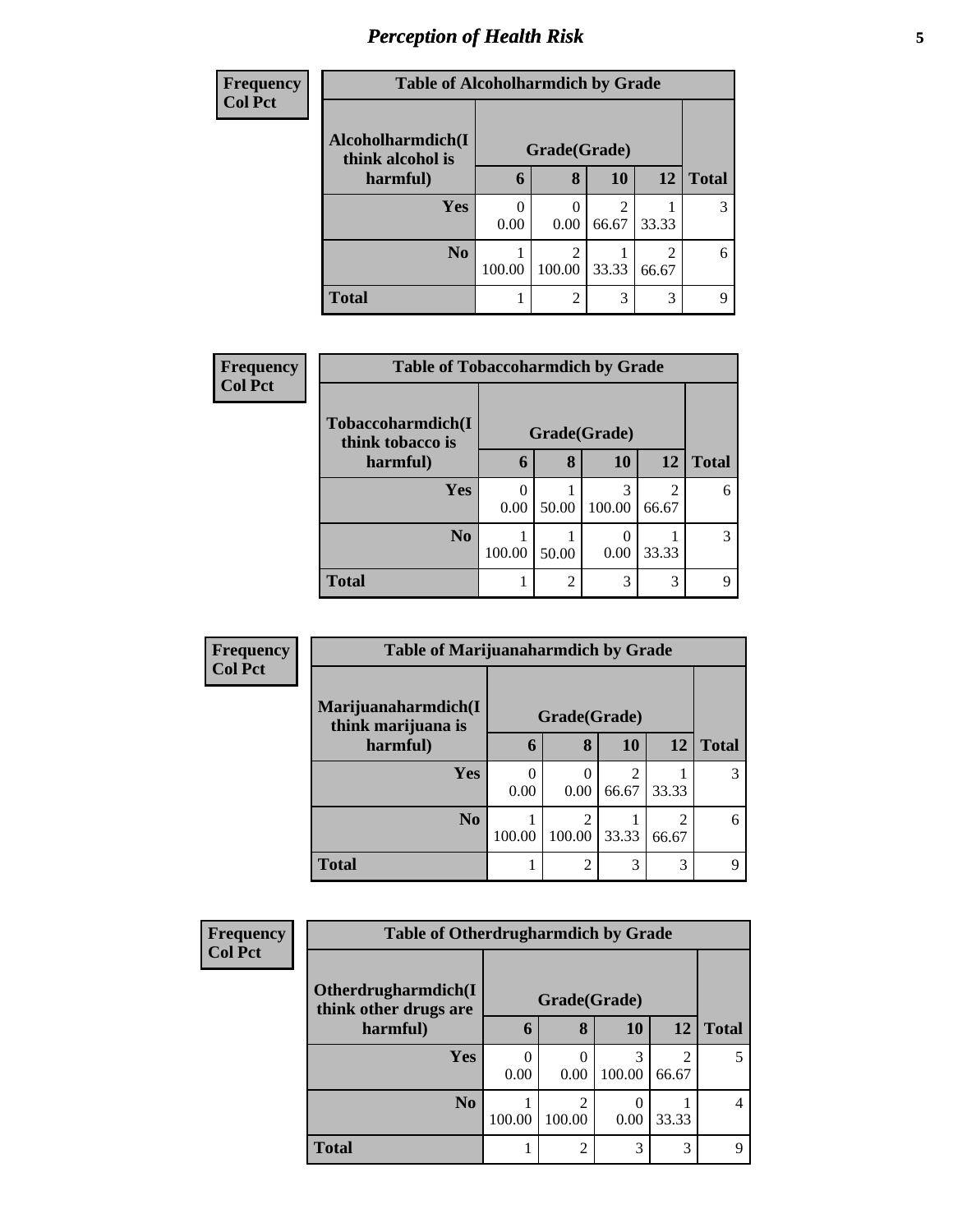## *Social Disapproval* **6**

| <b>Frequency</b> |                                                             | <b>Table of Alcoholpeerdich by Grade</b> |                |           |           |              |  |
|------------------|-------------------------------------------------------------|------------------------------------------|----------------|-----------|-----------|--------------|--|
| <b>Col Pct</b>   | Alcoholpeerdich(My<br>friends would<br>disapprove if I used |                                          | Grade(Grade)   |           |           |              |  |
|                  | alcohol)                                                    | 6                                        | 8              | <b>10</b> | <b>12</b> | <b>Total</b> |  |
|                  | <b>Yes</b>                                                  | 0.00                                     | 50.00          | 66.67     | 0.00      | 3            |  |
|                  | N <sub>0</sub>                                              | 100.00                                   | 50.00          | 33.33     | 100.00    | 6            |  |
|                  | <b>Total</b>                                                | ı                                        | $\overline{c}$ | 3         | 3         | q            |  |

| <b>Frequency</b> | <b>Table of Tobaccopeerdich by Grade</b> |        |                |                        |                         |              |
|------------------|------------------------------------------|--------|----------------|------------------------|-------------------------|--------------|
| <b>Col Pct</b>   | Tobaccopeerdich(My<br>friends would      |        | Grade(Grade)   |                        |                         |              |
|                  | disapprove if I used<br>tobacco)         | 6      | 8              | <b>10</b>              | <b>12</b>               | <b>Total</b> |
|                  | Yes                                      | 0.00   | 50.00          | $\mathcal{D}$<br>66.67 | 33.33                   |              |
|                  | N <sub>0</sub>                           | 100.00 | 50.00          | 33.33                  | $\mathfrak{D}$<br>66.67 | 5            |
|                  | <b>Total</b>                             |        | $\overline{2}$ | 3                      | 3                       | q            |

| <b>Frequency</b> | <b>Table of Marijuanapeerdich by Grade</b>                    |           |                  |            |                  |                |
|------------------|---------------------------------------------------------------|-----------|------------------|------------|------------------|----------------|
| <b>Col Pct</b>   | Marijuanapeerdich(My<br>friends would<br>disapprove if I used |           | Grade(Grade)     |            |                  |                |
|                  | marijuana)                                                    | 6         | 8                | <b>10</b>  | <b>12</b>        | <b>Total</b>   |
|                  | Yes                                                           | 0<br>0.00 | $\theta$<br>0.00 | 2<br>66.67 | $\Omega$<br>0.00 | $\mathfrak{D}$ |
|                  | N <sub>0</sub>                                                | 100.00    | 100.00           | 33.33      | 3<br>100.00      |                |
|                  | <b>Total</b>                                                  |           | 2                | 3          | 3                | $\mathbf Q$    |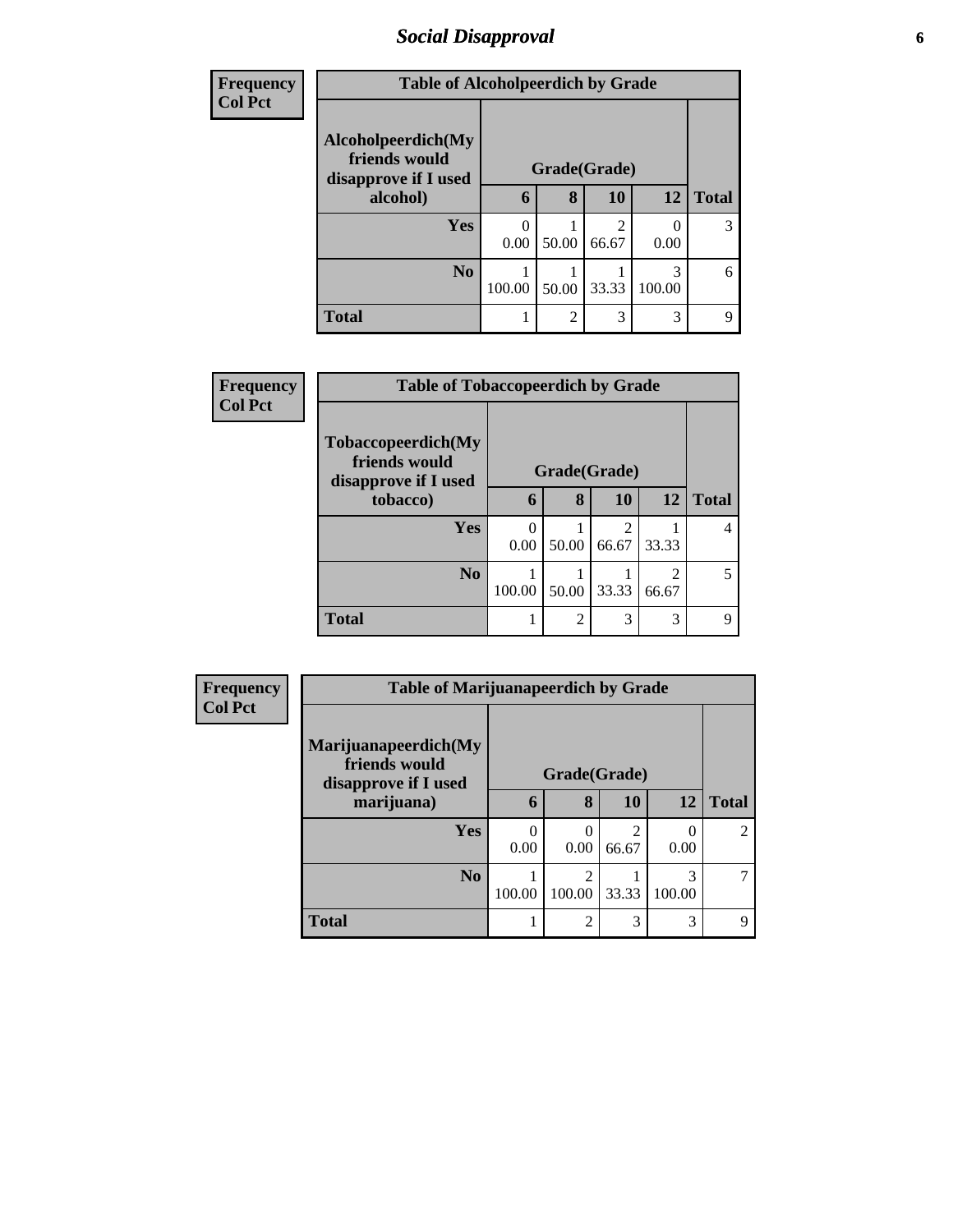## *Social Disapproval* **7**

| <b>Frequency</b> | <b>Table of Otherdrugpeerdich by Grade</b> |        |                |       |                |              |
|------------------|--------------------------------------------|--------|----------------|-------|----------------|--------------|
| <b>Col Pct</b>   | Otherdrugpeerdich(My<br>friends would      |        |                |       |                |              |
|                  | disapprove if I used                       |        | Grade(Grade)   |       |                |              |
|                  | other drugs)                               | 6      | 8              | 10    | 12             | <b>Total</b> |
|                  | <b>Yes</b>                                 |        |                | っ     |                |              |
|                  |                                            | 0.00   | 0.00           | 66.67 | 33.33          |              |
|                  | N <sub>o</sub>                             |        | っ              |       | $\mathfrak{D}$ | 6            |
|                  |                                            | 100.00 | 100.00         | 33.33 | 66.67          |              |
|                  | <b>Total</b>                               |        | $\mathfrak{D}$ | 3     | 3              | 9            |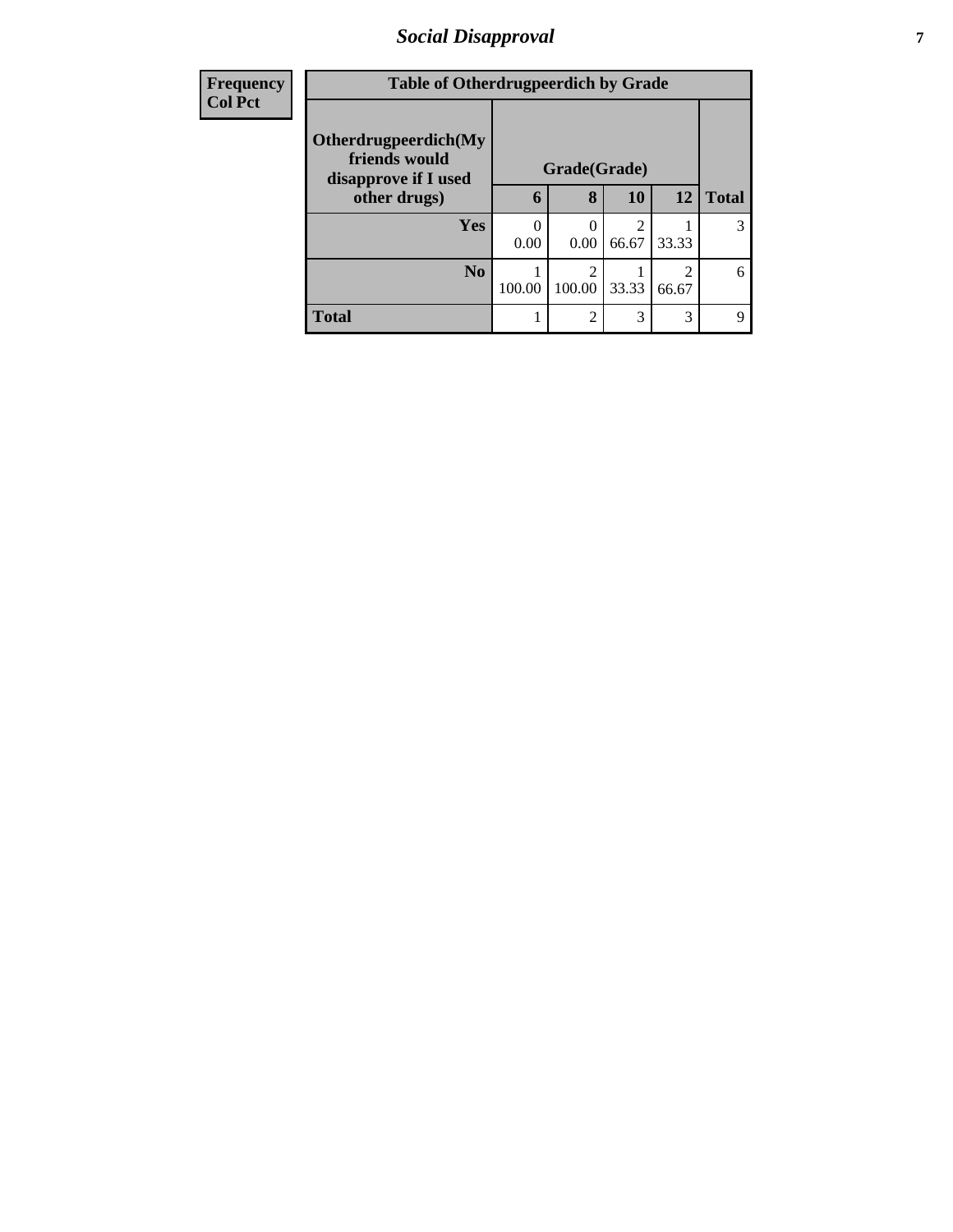#### Title IV, Part A, Schedule A **8** *Goal 2: To help ensure that all schools are safe and disciplined Baseline Data: Year 2008-2009 Student Involvement in Gang Activity*

| <b>Frequency</b> |                                                                                          | <b>Table of Gangself by Grade</b> |                          |             |             |              |  |  |  |
|------------------|------------------------------------------------------------------------------------------|-----------------------------------|--------------------------|-------------|-------------|--------------|--|--|--|
| <b>Col Pct</b>   | Gangself(I<br>have<br>participated<br>in illegal<br>gang<br>activities in<br>the past 30 |                                   | Grade(Grade)             |             |             |              |  |  |  |
|                  | days)                                                                                    | 6                                 | 8                        | 10          | 12          | <b>Total</b> |  |  |  |
|                  | No.                                                                                      | 100.00                            | $\mathfrak{D}$<br>100.00 | 3<br>100.00 | 3<br>100.00 | 9            |  |  |  |
|                  | <b>Total</b>                                                                             | 1                                 | $\mathfrak{D}$           | 3           | 3           | 9            |  |  |  |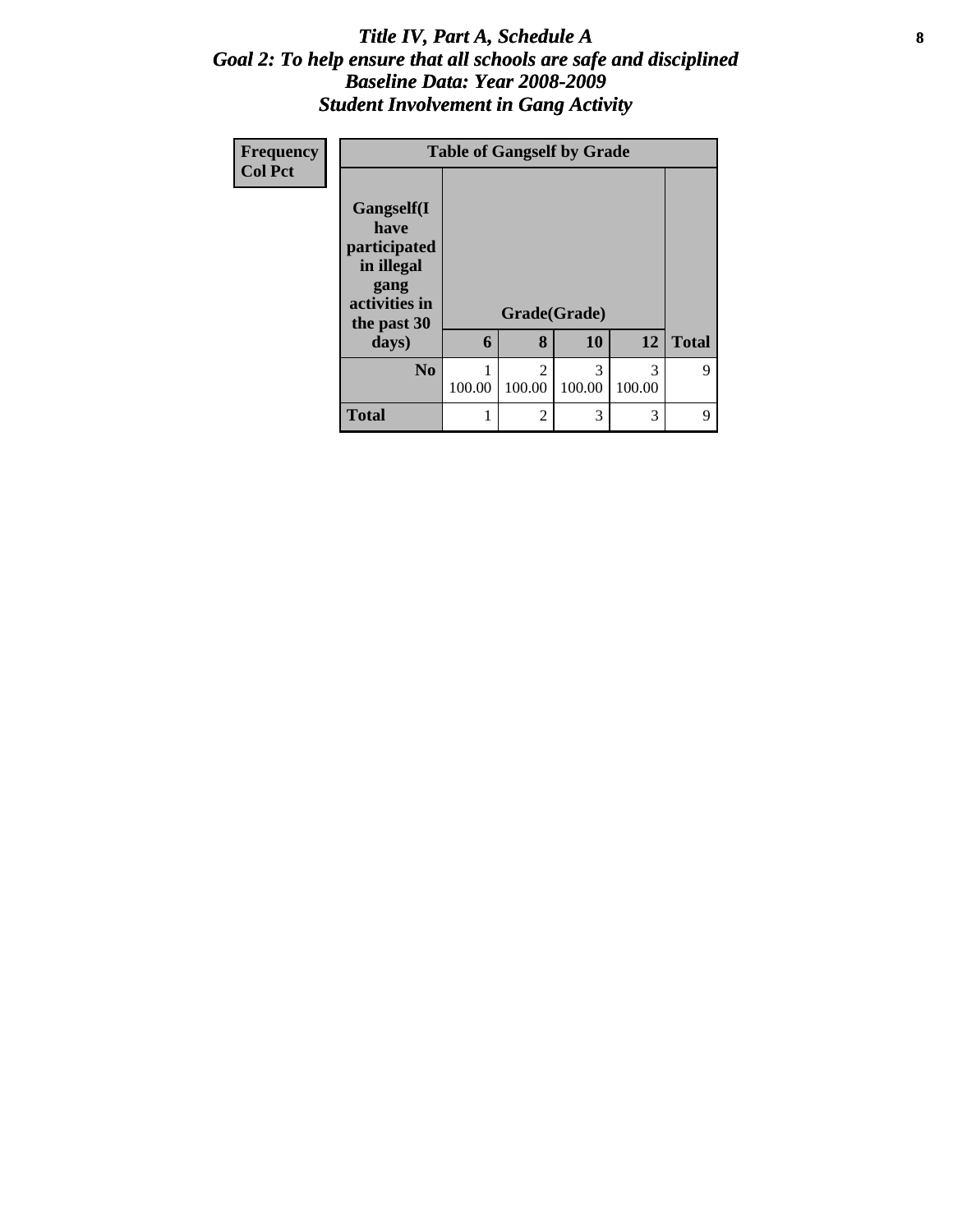# *Student Perception of School Safety* **9**

| <b>Frequency</b> |
|------------------|
| <b>Row Pct</b>   |

| <b>Table of Grade by Safeschool</b> |                           |                                                       |                                    |                                    |              |  |  |  |  |  |
|-------------------------------------|---------------------------|-------------------------------------------------------|------------------------------------|------------------------------------|--------------|--|--|--|--|--|
|                                     |                           | Safeschool(School is a place at which I feel<br>safe) |                                    |                                    |              |  |  |  |  |  |
| Grade(Grade)                        | <b>Strongly</b><br>Agree  | <b>Somewhat</b><br>Agree                              | <b>Somewhat</b><br><b>Disagree</b> | <b>Strongly</b><br><b>Disagree</b> | <b>Total</b> |  |  |  |  |  |
| 6                                   | $\mathbf{\Omega}$<br>0.00 | 0<br>0.00                                             | 0.00                               | 100.00                             |              |  |  |  |  |  |
| 8                                   | $\mathbf{\Omega}$<br>0.00 | 0<br>0.00                                             | 50.00                              | 50.00                              | 2            |  |  |  |  |  |
| 10                                  | 33.33                     | 33.33                                                 | 0<br>0.00                          | 33.33                              | 3            |  |  |  |  |  |
| 12                                  | 0<br>0.00                 | 33.33<br>33.33<br>33.33                               |                                    |                                    |              |  |  |  |  |  |
| <b>Total</b>                        |                           | $\overline{2}$                                        | 2                                  | 4                                  | 9            |  |  |  |  |  |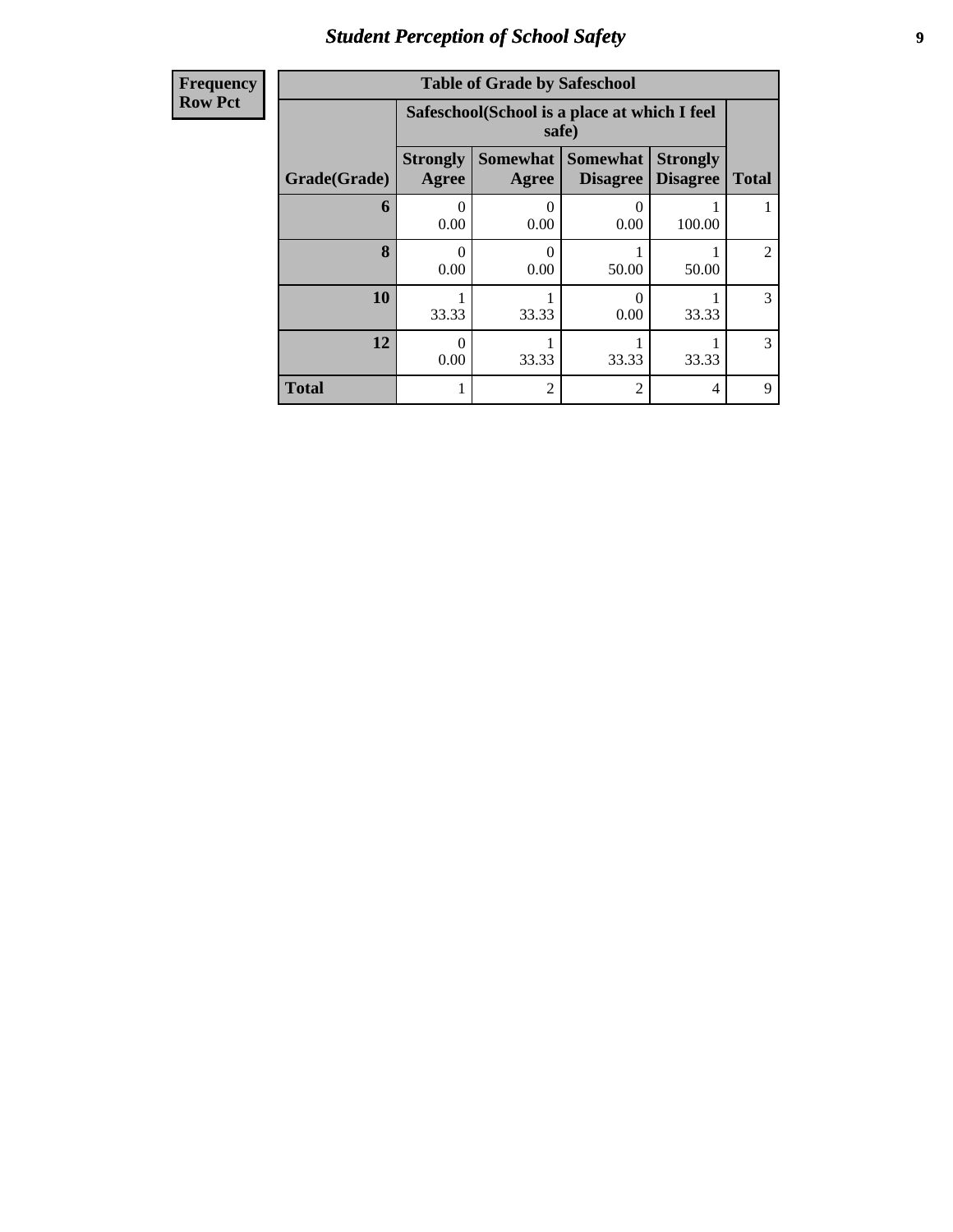#### *Students Who Have Been Bullied* **10**

| Frequency      | <b>Table of Grade by Bullied</b> |                                 |                                                                                                      |              |  |
|----------------|----------------------------------|---------------------------------|------------------------------------------------------------------------------------------------------|--------------|--|
| <b>Row Pct</b> |                                  |                                 | <b>Bullied</b> (I<br>have been<br>bullied by<br>other<br>students in<br>the past 30<br>days)<br>1 or |              |  |
|                | Grade(Grade)                     | $\boldsymbol{0}$<br><b>Days</b> | 2<br>days                                                                                            | <b>Total</b> |  |
|                | 6                                | 1<br>100.00                     | $\theta$<br>0.00                                                                                     | 1            |  |
|                | 8                                | $\overline{2}$<br>100.00        | $\theta$<br>0.00                                                                                     | 2            |  |
|                | 10                               | 3<br>100.00                     | $\Omega$<br>0.00                                                                                     | 3            |  |
|                | 12                               | 2<br>66.67                      | 1<br>33.33                                                                                           | 3            |  |
|                | <b>Total</b>                     | 8                               | 1                                                                                                    | 9            |  |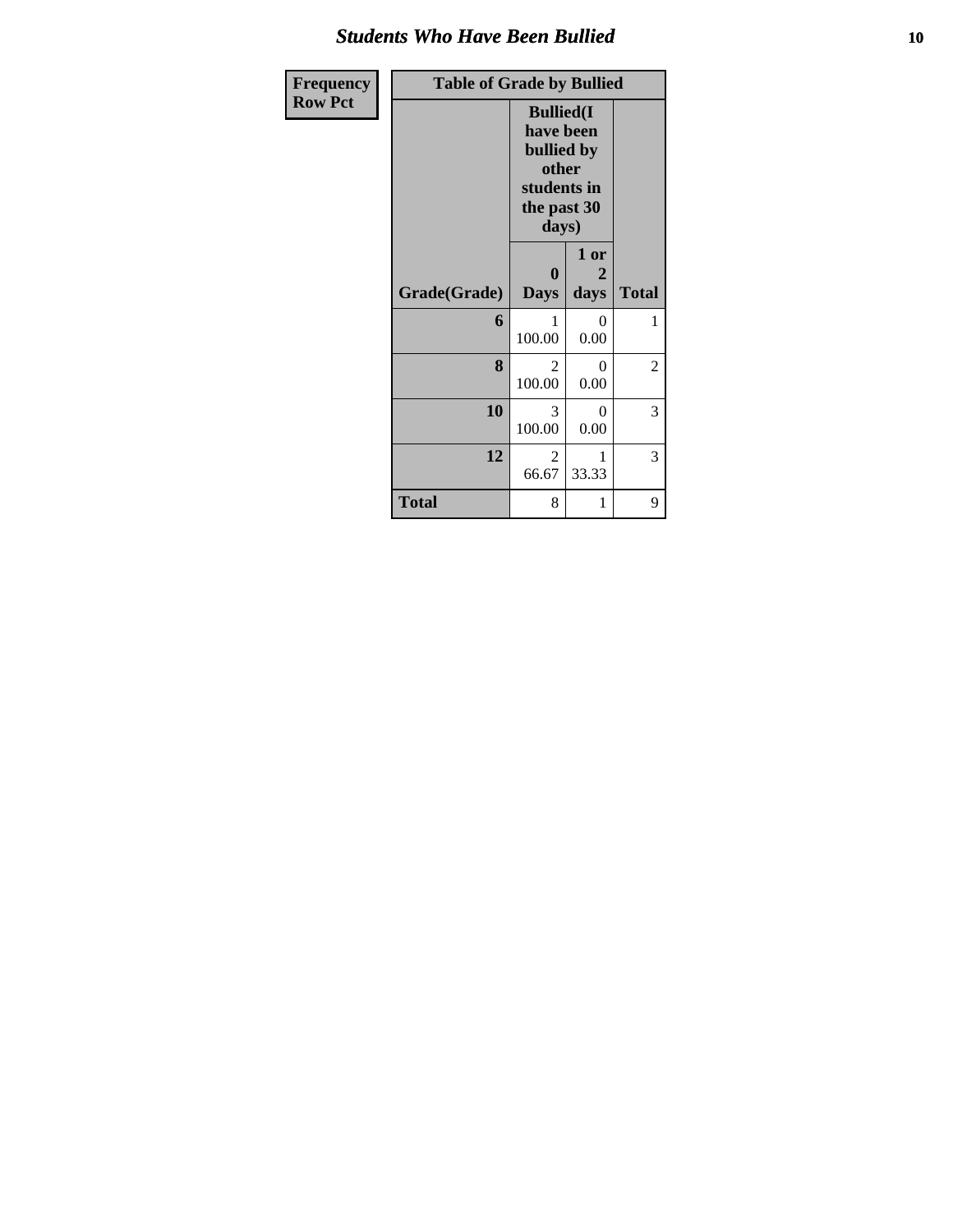#### *School Climate* **11**

| Frequency      | <b>Table of SchoolClimate1 by Grade</b> |           |                |       |       |                |
|----------------|-----------------------------------------|-----------|----------------|-------|-------|----------------|
| <b>Col Pct</b> | SchoolClimate1(I                        |           | Grade(Grade)   |       |       |                |
|                | like school)                            | 6         | 8              | 10    | 12    | <b>Total</b>   |
|                | <b>Strongly Agree</b>                   | ∩<br>0.00 | 0<br>0.00      | 33.33 | 33.33 |                |
|                | <b>Somewhat Agree</b>                   | 0.00      | 50.00          | 0.00  | 33.33 | $\mathfrak{D}$ |
|                | <b>Strongly Disagree</b>                | 100.00    | 50.00          | 66.67 | 33.33 | 5              |
|                | <b>Total</b>                            |           | $\overline{2}$ | 3     | 3     | Q              |

| Frequency      |                                        | <b>Table of SchoolClimate2 by Grade</b> |                |           |            |               |  |  |
|----------------|----------------------------------------|-----------------------------------------|----------------|-----------|------------|---------------|--|--|
| <b>Col Pct</b> | SchoolClimate2(I<br>feel successful at |                                         | Grade(Grade)   |           |            |               |  |  |
|                | school)                                | 6                                       | 8              | 10        | 12         | <b>Total</b>  |  |  |
|                | <b>Strongly Agree</b>                  | 0<br>0.00                               | 0<br>0.00      | 0<br>0.00 | 2<br>66.67 | $\mathcal{D}$ |  |  |
|                | <b>Somewhat Agree</b>                  | $\Omega$<br>0.00                        | 50.00          | 66.67     | 0.00       | 3             |  |  |
|                | <b>Strongly Disagree</b>               | 100.00                                  | 50.00          | 33.33     | 33.33      |               |  |  |
|                | <b>Total</b>                           |                                         | $\mathfrak{D}$ | 3         | 3          | 9             |  |  |

| <b>Frequency</b> | <b>Table of SchoolClimate3 by Grade</b>               |                  |              |           |                                      |                |
|------------------|-------------------------------------------------------|------------------|--------------|-----------|--------------------------------------|----------------|
| <b>Col Pct</b>   | SchoolClimate3(My<br>school has high<br>standards for |                  | Grade(Grade) |           |                                      |                |
|                  | achievement)                                          | 6                | 8            | 10        | 12                                   | <b>Total</b>   |
|                  | <b>Strongly Agree</b>                                 | $\Omega$<br>0.00 | 50.00        | 33.33     | $\Omega$<br>0.00                     | $\overline{2}$ |
|                  | <b>Somewhat Agree</b>                                 | $\Omega$<br>0.00 | 0<br>0.00    | 0<br>0.00 | $\mathcal{D}_{\mathcal{A}}$<br>66.67 | $\overline{2}$ |
|                  | <b>Somewhat Disagree</b>                              | $\Omega$<br>0.00 | 0<br>0.00    | 33.33     | 0<br>0.00                            | 1              |
|                  | <b>Strongly Disagree</b>                              | 100.00           | 50.00        | 33.33     | 33.33                                | $\overline{4}$ |
|                  | Total                                                 |                  | 2            | 3         | 3                                    | 9              |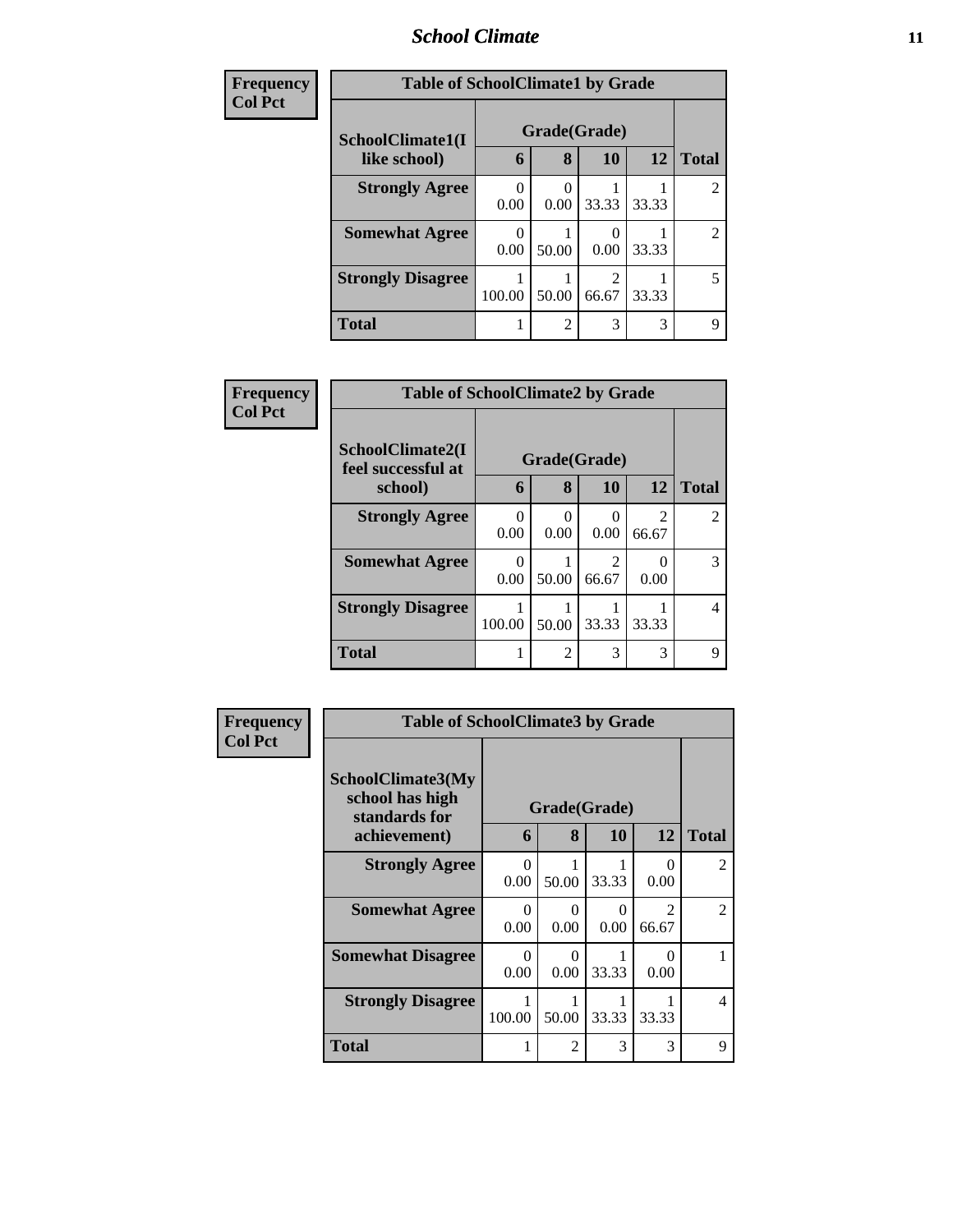#### *School Climate* **12**

| Frequency      | <b>Table of SchoolClimate4 by Grade</b>                              |                  |                             |           |           |                |  |
|----------------|----------------------------------------------------------------------|------------------|-----------------------------|-----------|-----------|----------------|--|
| <b>Col Pct</b> | <b>SchoolClimate4(My</b><br>school sets clear<br>rules for behavior) | 6                | Grade(Grade)<br>8           | 10        | 12        | <b>Total</b>   |  |
|                | <b>Strongly Agree</b>                                                | $\Omega$<br>0.00 | 0<br>0.00                   | 33.33     | 0<br>0.00 |                |  |
|                | <b>Somewhat Agree</b>                                                | $\Omega$<br>0.00 | 50.00                       | 33.33     | 33.33     | 3              |  |
|                | <b>Somewhat Disagree</b>                                             | $\Omega$<br>0.00 | 0<br>0.00                   | 33.33     | 33.33     | $\mathfrak{D}$ |  |
|                | <b>Strongly Disagree</b>                                             | 100.00           | 50.00                       | 0<br>0.00 | 33.33     | 3              |  |
|                | <b>Total</b>                                                         |                  | $\mathcal{D}_{\mathcal{L}}$ | 3         | 3         | $\mathbf Q$    |  |

| Frequency<br><b>Col Pct</b> | <b>Table of SchoolClimate5 by Grade</b>                   |                  |                |                                      |           |              |
|-----------------------------|-----------------------------------------------------------|------------------|----------------|--------------------------------------|-----------|--------------|
|                             | SchoolClimate5(I<br>know what to do in<br>an emergency at |                  | Grade(Grade)   |                                      |           |              |
|                             | school)                                                   | 6                | 8              | 10                                   | 12        | <b>Total</b> |
|                             | <b>Strongly Agree</b>                                     | 100.00           | 0<br>0.00      | $\mathcal{D}_{\mathcal{A}}$<br>66.67 | 33.33     | 4            |
|                             | <b>Somewhat Agree</b>                                     | 0<br>0.00        | 50.00          | $\mathbf{0}$<br>0.00                 | 33.33     | 2            |
|                             | <b>Somewhat Disagree</b>                                  | $\Omega$<br>0.00 | 0<br>0.00      | 33.33                                | ∩<br>0.00 |              |
|                             | <b>Strongly Disagree</b>                                  | 0<br>0.00        | 50.00          | $\mathbf{\Omega}$<br>0.00            | 33.33     | 2            |
|                             | <b>Total</b>                                              |                  | $\mathfrak{D}$ | 3                                    | 3         | 9            |

| Frequency      | <b>Table of SchoolClimate6 by Grade</b> |             |              |        |                         |              |
|----------------|-----------------------------------------|-------------|--------------|--------|-------------------------|--------------|
| <b>Col Pct</b> | <b>SchoolClimate6(Teachers</b>          |             | Grade(Grade) |        |                         |              |
|                | treat me with respect)                  | $\mathbf b$ | 8            | 10     | 12                      | <b>Total</b> |
|                | <b>Somewhat Agree</b>                   | 0.00        | 50.00        | 100.00 | 33.33                   |              |
|                | <b>Strongly Disagree</b>                | 100.00      | 50.00        | 0.00   | $\overline{c}$<br>66.67 |              |
|                | <b>Total</b>                            |             | 2            | 3      | 3                       |              |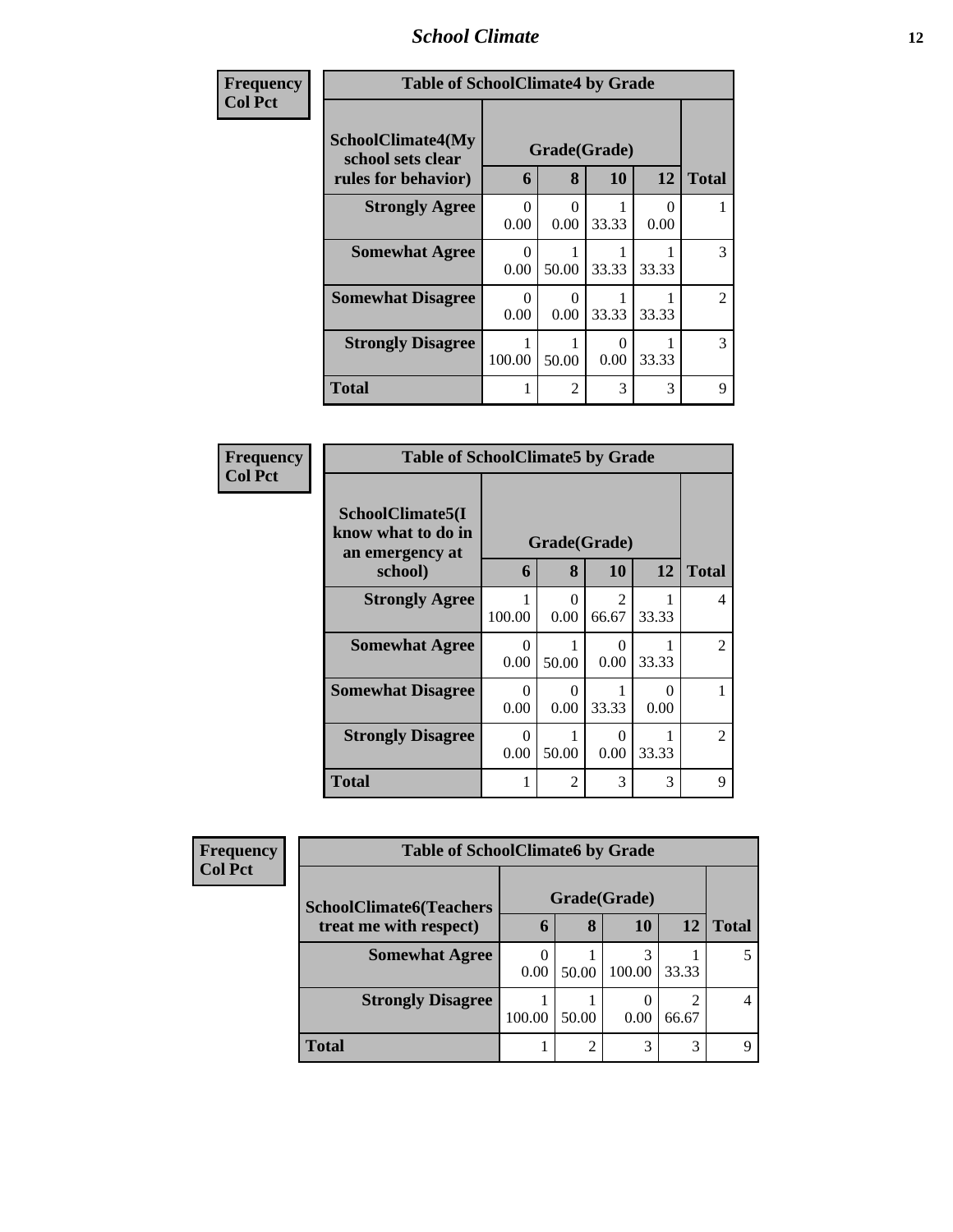#### *School Climate* **13**

| <b>Frequency</b> | <b>Table of SchoolClimate7 by Grade</b>                  |                  |                |                          |            |                |  |  |  |  |
|------------------|----------------------------------------------------------|------------------|----------------|--------------------------|------------|----------------|--|--|--|--|
| <b>Col Pct</b>   | <b>SchoolClimate7(Behaviors</b><br>in my class allow the |                  | Grade(Grade)   |                          |            |                |  |  |  |  |
|                  | teacher to teach)                                        | 6                | 8              | 10                       | 12         | <b>Total</b>   |  |  |  |  |
|                  | <b>Somewhat Agree</b>                                    | 0<br>0.00        | 0<br>0.00      | $\overline{c}$<br>66.67  | 2<br>66.67 | $\overline{4}$ |  |  |  |  |
|                  | <b>Somewhat Disagree</b>                                 | $\theta$<br>0.00 | 50.00          | 33.33                    | 0.00       | 2              |  |  |  |  |
|                  | <b>Strongly Disagree</b>                                 | 100.00           | 50.00          | $\left( \right)$<br>0.00 | 33.33      | 3              |  |  |  |  |
|                  | <b>Total</b>                                             |                  | $\overline{2}$ | 3                        | 3          | 9              |  |  |  |  |

| <b>Frequency</b> | <b>Table of SchoolClimate8 by Grade</b>                                              |                  |                   |                                      |                         |              |
|------------------|--------------------------------------------------------------------------------------|------------------|-------------------|--------------------------------------|-------------------------|--------------|
| <b>Col Pct</b>   | <b>SchoolClimate8(Students</b><br>are frequently<br>recognized for good<br>behavior) | 6                | Grade(Grade)<br>8 | 10                                   | 12                      | <b>Total</b> |
|                  | <b>Strongly Agree</b>                                                                | $\theta$<br>0.00 | 50.00             | 0<br>0.00                            | 0<br>0.00               |              |
|                  | <b>Somewhat Agree</b>                                                                | $\Omega$<br>0.00 | 50.00             | $\mathcal{D}_{\mathcal{L}}$<br>66.67 | 0<br>0.00               | 3            |
|                  | <b>Somewhat Disagree</b>                                                             | $\Omega$<br>0.00 | 0<br>0.00         | 33.33                                | 33.33                   | 2            |
|                  | <b>Strongly Disagree</b>                                                             | 1<br>100.00      | $\theta$<br>0.00  | $\Omega$<br>0.00                     | $\mathfrak{D}$<br>66.67 | 3            |
|                  | <b>Total</b>                                                                         |                  | $\mathfrak{D}$    | 3                                    | 3                       | 9            |

| Frequency      | <b>Table of SchoolClimate9 by Grade</b>                                           |                  |                   |           |                                      |                |
|----------------|-----------------------------------------------------------------------------------|------------------|-------------------|-----------|--------------------------------------|----------------|
| <b>Col Pct</b> | SchoolClimate9(School<br>counselor would be<br>helpful if I needed<br>assistance) | 6                | Grade(Grade)<br>8 | 10        | 12                                   | <b>Total</b>   |
|                | <b>Strongly Agree</b>                                                             | $\Omega$<br>0.00 | 0<br>0.00         | 33.33     | 0<br>0.00                            |                |
|                | <b>Somewhat Agree</b>                                                             | 0<br>0.00        | 0<br>0.00         | 33.33     | $\mathcal{D}_{\mathcal{L}}$<br>66.67 | 3              |
|                | <b>Somewhat Disagree</b>                                                          | $\Omega$<br>0.00 | 1<br>50.00        | 33.33     | 33.33                                | 3              |
|                | <b>Strongly Disagree</b>                                                          | 100.00           | 50.00             | 0<br>0.00 | 0<br>0.00                            | $\overline{2}$ |
|                | <b>Total</b>                                                                      | 1                | $\overline{c}$    | 3         | 3                                    | 9              |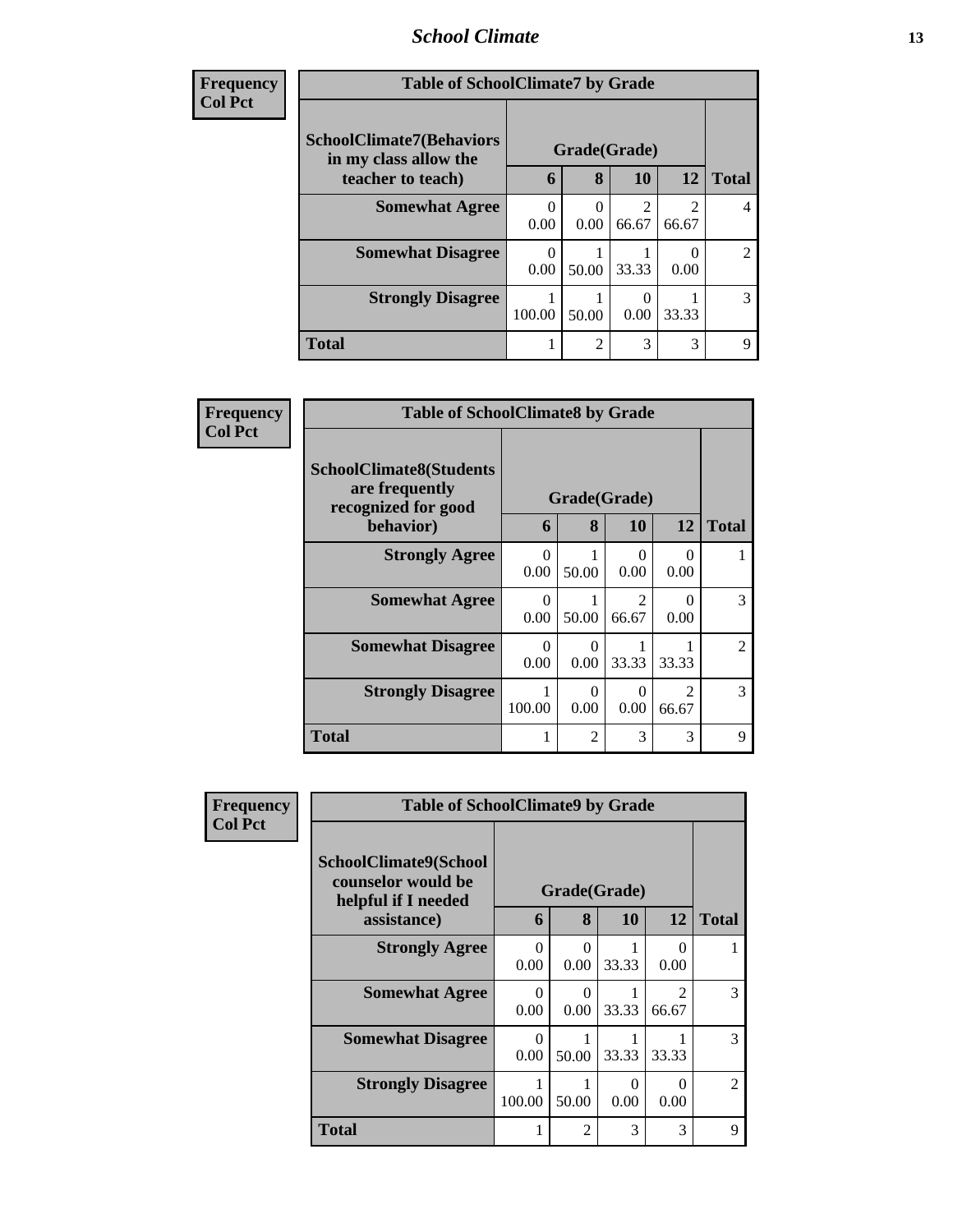## *Reasons for Dropping Out* **14**

#### **Frequency Col Pct**

| ncy | <b>Table of Dropoutreason by Grade</b>                |           |                  |                        |           |              |  |  |
|-----|-------------------------------------------------------|-----------|------------------|------------------------|-----------|--------------|--|--|
|     | Dropoutreason(If<br>I dropped out the<br>reason would |           |                  | Grade(Grade)           |           |              |  |  |
|     | most likely be)                                       | 6         | 8                | 10                     | <b>12</b> | <b>Total</b> |  |  |
|     | Won't Drop out                                        | 100.00    | 50.00            | 0<br>0.00              | 33.33     | 3            |  |  |
|     | <b>Bored</b>                                          | 0<br>0.00 | $\Omega$<br>0.00 | $\mathcal{L}$<br>66.67 | 33.33     | 3            |  |  |
|     | <b>Other</b>                                          | ∩<br>0.00 | 50.00            | 33.33                  | 33.33     | 3            |  |  |
|     | <b>Total</b>                                          |           | 2                | 3                      | 3         | 9            |  |  |

**Frequency Col Pct**

| <b>Table of Dropout by Grade</b>                            |             |              |            |                         |              |  |
|-------------------------------------------------------------|-------------|--------------|------------|-------------------------|--------------|--|
| Dropout(I<br>have<br>thought<br>about<br>dropping<br>out of |             | Grade(Grade) |            |                         |              |  |
| school)                                                     | 6           | 8            | 10         | 12                      | <b>Total</b> |  |
|                                                             |             |              |            |                         |              |  |
| Yes                                                         | 1<br>100.00 | 50.00        | 2<br>66.67 | 33.33                   | 5            |  |
| N <sub>0</sub>                                              | 0<br>0.00   | 50.00        | 33.33      | $\mathfrak{D}$<br>66.67 | 4            |  |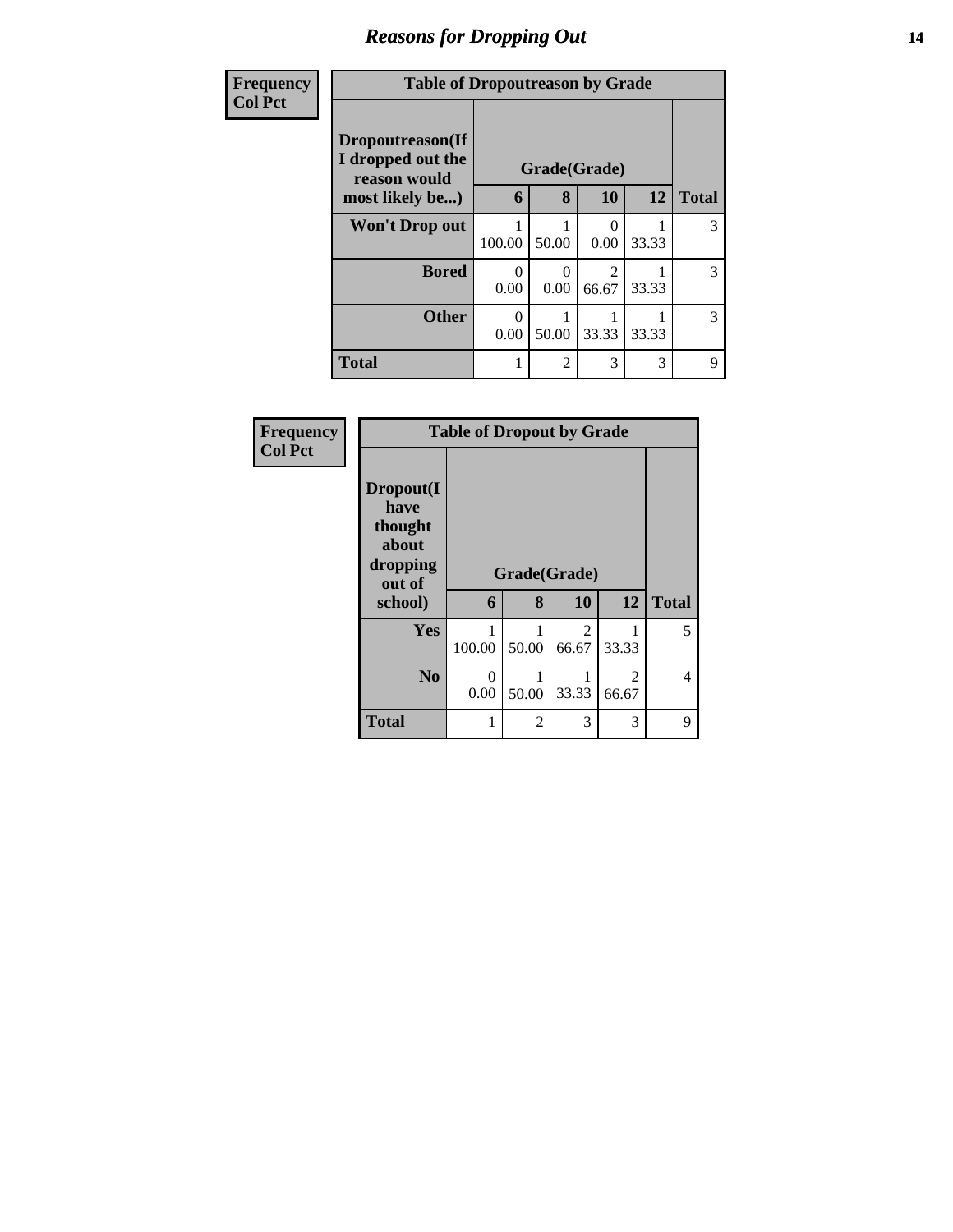*School Safety* **15**

| <b>Frequency</b><br><b>Col Pct</b> |                                                                                          | <b>Table of Gangself by Grade</b> |                          |             |             |              |  |
|------------------------------------|------------------------------------------------------------------------------------------|-----------------------------------|--------------------------|-------------|-------------|--------------|--|
|                                    | Gangself(I<br>have<br>participated<br>in illegal<br>gang<br>activities in<br>the past 30 |                                   | Grade(Grade)             |             |             |              |  |
|                                    | days)                                                                                    | 6                                 | 8                        | 10          | 12          | <b>Total</b> |  |
|                                    | N <sub>0</sub>                                                                           | 100.00                            | $\mathfrak{D}$<br>100.00 | 3<br>100.00 | 3<br>100.00 | 9            |  |
|                                    | <b>Total</b>                                                                             |                                   | $\mathfrak{D}$           | 3           | 3           | 9            |  |

| Frequency<br><b>Col Pct</b> | <b>Table of Gangpeers by Grade</b>                                                                                             |                  |            |                         |             |              |
|-----------------------------|--------------------------------------------------------------------------------------------------------------------------------|------------------|------------|-------------------------|-------------|--------------|
|                             | <b>Gangpeers</b> (I<br>have friends<br>who have<br>participated<br>in illegal<br>gang<br>activities in<br>the past 30<br>days) | 6                | 8          | Grade(Grade)<br>10      | 12          | <b>Total</b> |
|                             | Yes                                                                                                                            | $\Omega$<br>0.00 | 50.00      | 33.33                   | 0<br>0.00   | 2            |
|                             | N <sub>o</sub>                                                                                                                 | 1<br>100.00      | 1<br>50.00 | $\overline{c}$<br>66.67 | 3<br>100.00 | 7            |
|                             | <b>Total</b>                                                                                                                   | 1                | 2          | 3                       | 3           | 9            |

| Frequency      |                                                                                   | <b>Table of Pickedon by Grade</b> |                                       |                         |                                      |   |
|----------------|-----------------------------------------------------------------------------------|-----------------------------------|---------------------------------------|-------------------------|--------------------------------------|---|
| <b>Col Pct</b> | <b>Pickedon(I have</b><br>been picked on or<br>teased at school<br>in the past 30 |                                   | Grade(Grade)                          |                         |                                      |   |
| days)          | 6                                                                                 | 8                                 | 10                                    | 12                      | <b>Total</b>                         |   |
|                | <b>Strongly Agree</b>                                                             | 100.00                            | $\Omega$<br>0.00                      | $\Omega$<br>0.00        | 0<br>0.00                            |   |
|                | <b>Somewhat Agree</b>                                                             | 0<br>0.00                         | $\mathcal{D}_{\mathcal{A}}$<br>100.00 | ∩<br>0.00               | 33.33                                | 3 |
|                | <b>Strongly Disagree</b>                                                          | $\Omega$<br>0.00                  | $\Omega$<br>0.00                      | $\mathcal{R}$<br>100.00 | $\mathcal{D}_{\mathcal{L}}$<br>66.67 | 5 |
|                | <b>Total</b>                                                                      | 1                                 | $\overline{2}$                        | 3                       | 3                                    | 9 |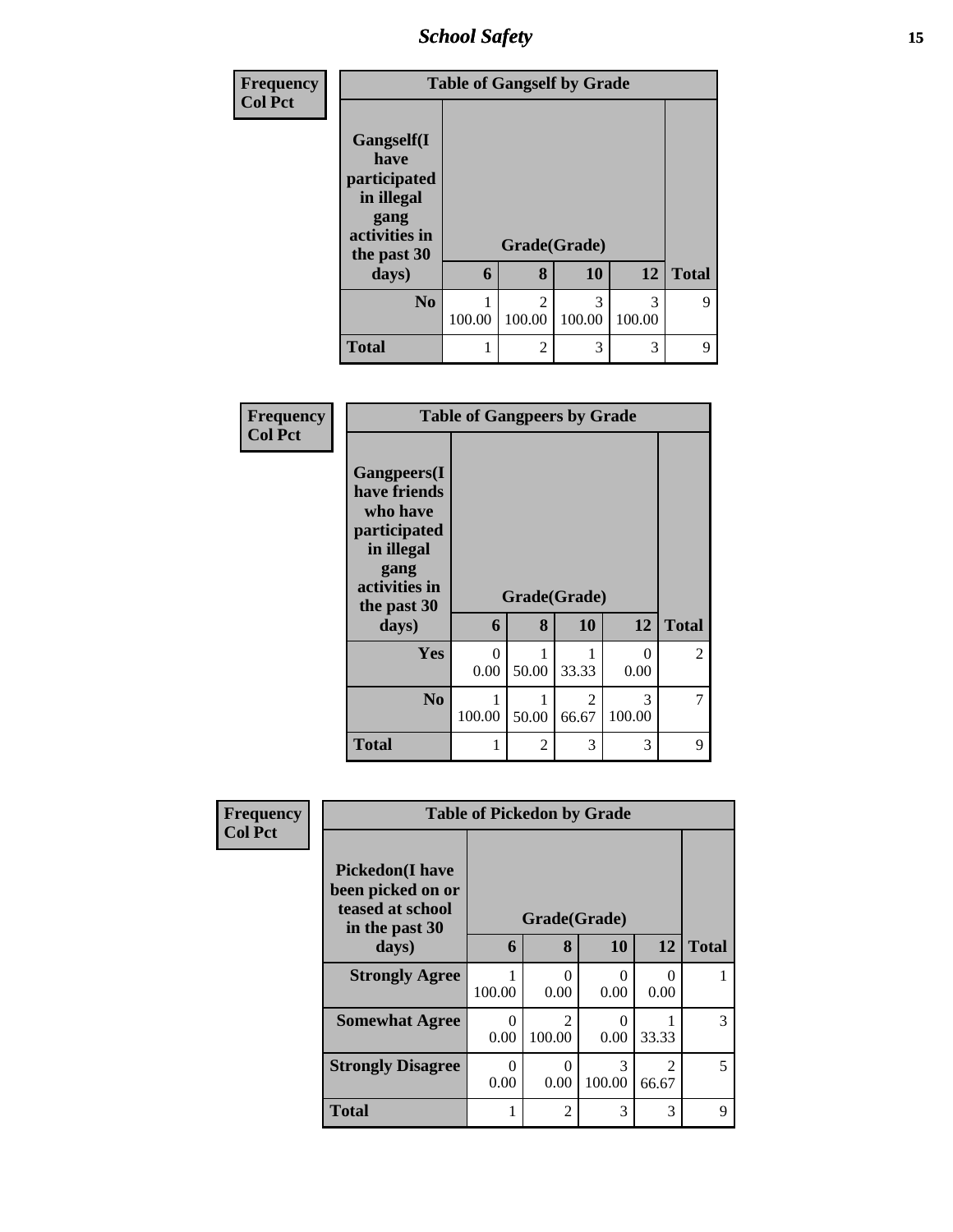*School Safety* **16**

| <b>Frequency</b> | <b>Table of Safeschool by Grade</b>                      |                  |                           |                           |           |                |
|------------------|----------------------------------------------------------|------------------|---------------------------|---------------------------|-----------|----------------|
| <b>Col Pct</b>   | Safeschool(School<br>is a place at which I<br>feel safe) | 6                | Grade(Grade)<br>8         | 10                        | 12        | <b>Total</b>   |
|                  | <b>Strongly Agree</b>                                    | $\Omega$<br>0.00 | 0<br>0.00                 | 33.33                     | ∩<br>0.00 |                |
|                  | <b>Somewhat Agree</b>                                    | $\Omega$<br>0.00 | $\mathbf{\Omega}$<br>0.00 | 33.33                     | 33.33     | $\mathfrak{D}$ |
|                  | <b>Somewhat Disagree</b>                                 | $\Omega$<br>0.00 | 50.00                     | $\mathbf{\Omega}$<br>0.00 | 33.33     | $\mathfrak{D}$ |
|                  | <b>Strongly Disagree</b>                                 | 100.00           | 50.00                     | 33.33                     | 33.33     | $\overline{4}$ |
|                  | <b>Total</b>                                             |                  | $\mathfrak{D}$            | 3                         | 3         | 9              |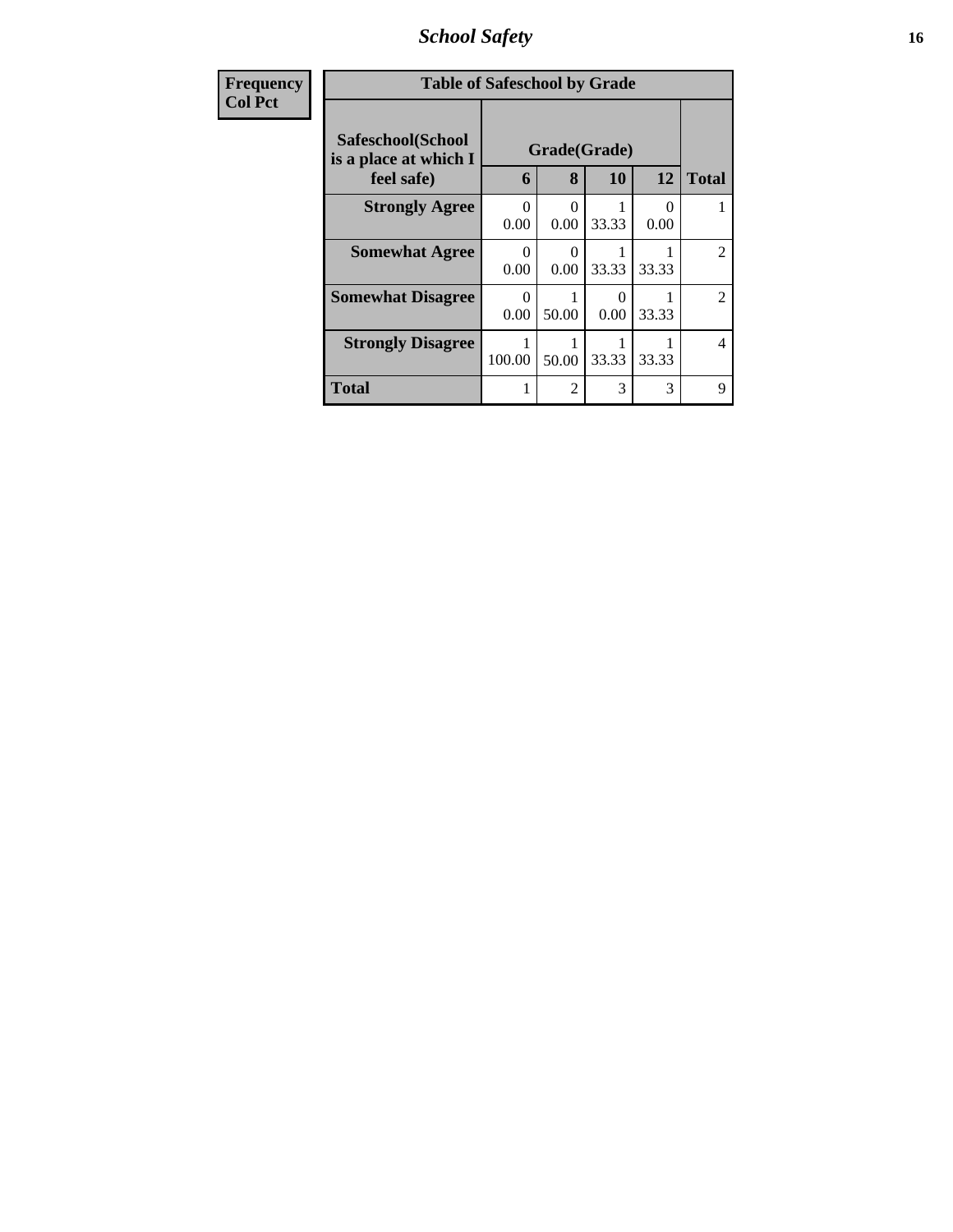*School Safety* **17**

| Frequency      | <b>Table of Grade by Bullied</b> |                                                                                              |                   |              |  |  |  |
|----------------|----------------------------------|----------------------------------------------------------------------------------------------|-------------------|--------------|--|--|--|
| <b>Row Pct</b> |                                  | <b>Bullied</b> (I<br>have been<br>bullied by<br>other<br>students in<br>the past 30<br>days) |                   |              |  |  |  |
|                | Grade(Grade)                     | $\boldsymbol{0}$<br><b>Days</b>                                                              | 1 or<br>2<br>days | <b>Total</b> |  |  |  |
|                | 6                                | 1<br>100.00                                                                                  | $\theta$<br>0.00  | 1            |  |  |  |
|                | 8                                | $\overline{2}$<br>100.00                                                                     | 0<br>0.00         | 2            |  |  |  |
|                | 10                               | 3<br>100.00                                                                                  | $\theta$<br>0.00  | 3            |  |  |  |
|                | 12                               | $\overline{2}$<br>66.67                                                                      | 1<br>33.33        | 3            |  |  |  |
|                | <b>Total</b>                     | 8                                                                                            | 1                 | 9            |  |  |  |

| Frequency      | <b>Table of Grade by Bulliedothers</b> |                                                                             |                |
|----------------|----------------------------------------|-----------------------------------------------------------------------------|----------------|
| <b>Row Pct</b> |                                        | <b>Bulliedothers(I)</b><br><b>bullied others</b><br>in the past 30<br>days) |                |
|                | Grade(Grade)                           | 0 Days                                                                      | <b>Total</b>   |
|                | 6                                      | 100.00                                                                      | 1              |
|                | 8                                      | 2<br>100.00                                                                 | $\overline{c}$ |
|                | 10                                     | 3<br>100.00                                                                 | 3              |
|                | 12                                     | 3<br>100.00                                                                 | 3              |
|                | <b>Total</b>                           | 9                                                                           | 9              |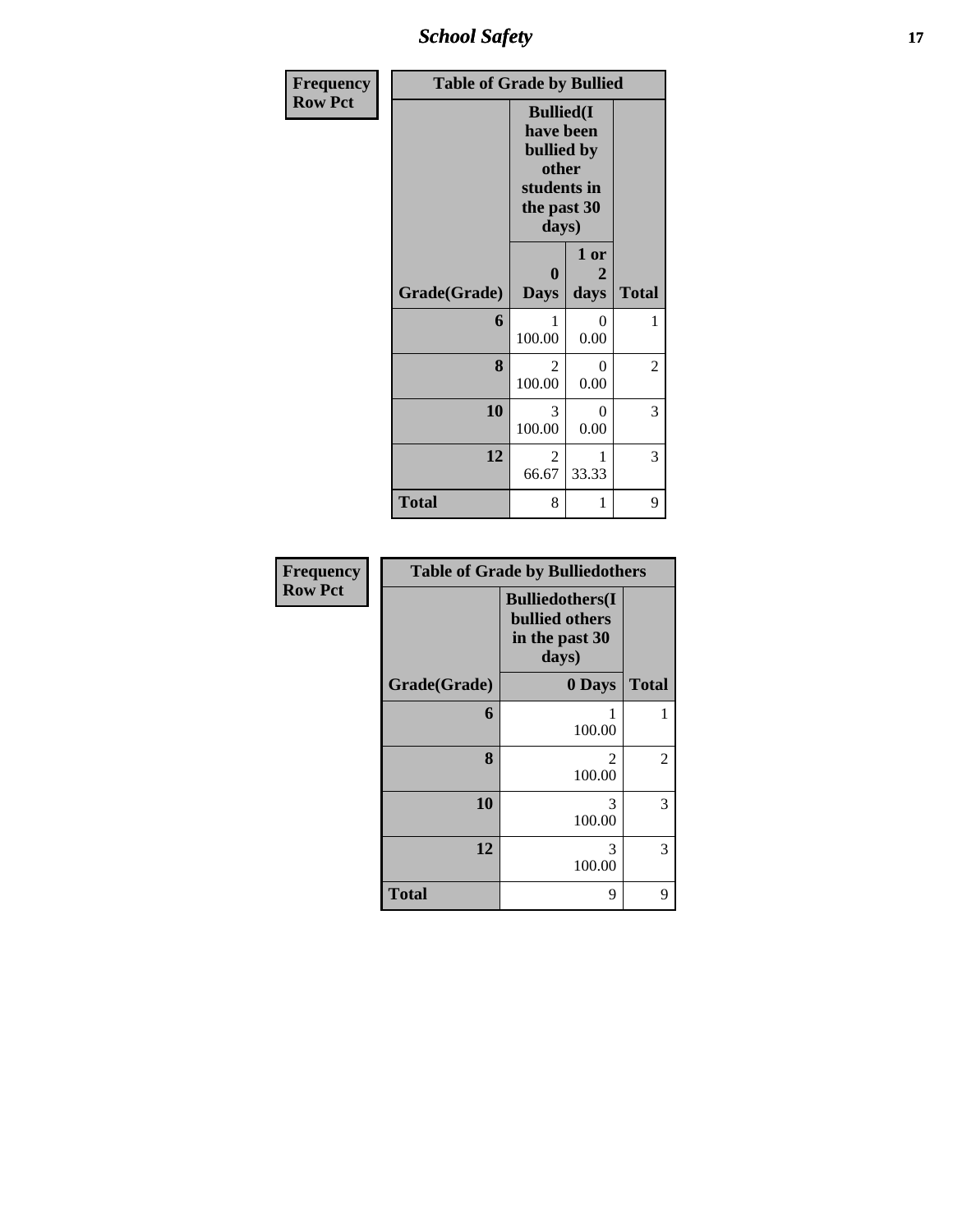*School Safety* **18**

| Frequency      | <b>Table of Grade by Weaponschool</b> |                                   |                                            |                |
|----------------|---------------------------------------|-----------------------------------|--------------------------------------------|----------------|
| <b>Row Pct</b> |                                       | to school in the<br>past 30 days) | <b>Weaponschool</b> (I<br>brought a weapon |                |
|                | Grade(Grade)                          | 0 Days                            | <b>All 30</b><br>days                      | <b>Total</b>   |
|                | 6                                     | 100.00                            | 0<br>0.00                                  | 1              |
|                | 8                                     | $\mathfrak{D}$<br>100.00          | 0<br>0.00                                  | $\overline{2}$ |
|                | 10                                    | 2<br>66.67                        | 33.33                                      | 3              |
|                | 12                                    | 3<br>100.00                       | 0<br>0.00                                  | 3              |
|                | <b>Total</b>                          | 8                                 |                                            | 9              |

| Frequency      |              | <b>Table of Grade by Absentunsafe</b>                                                       |              |
|----------------|--------------|---------------------------------------------------------------------------------------------|--------------|
| <b>Row Pct</b> |              | Absentunsafe(I<br>have missed<br>school because<br>I felt unsafe in<br>the past 30<br>days) |              |
|                | Grade(Grade) | 0 Days                                                                                      | <b>Total</b> |
|                | 6            | 1<br>100.00                                                                                 | 1            |
|                | 8            | 2<br>100.00                                                                                 | 2            |
|                | 10           | 3<br>100.00                                                                                 | 3            |
|                | 12           | 3<br>100.00                                                                                 | 3            |
|                | <b>Total</b> | 9                                                                                           | 9            |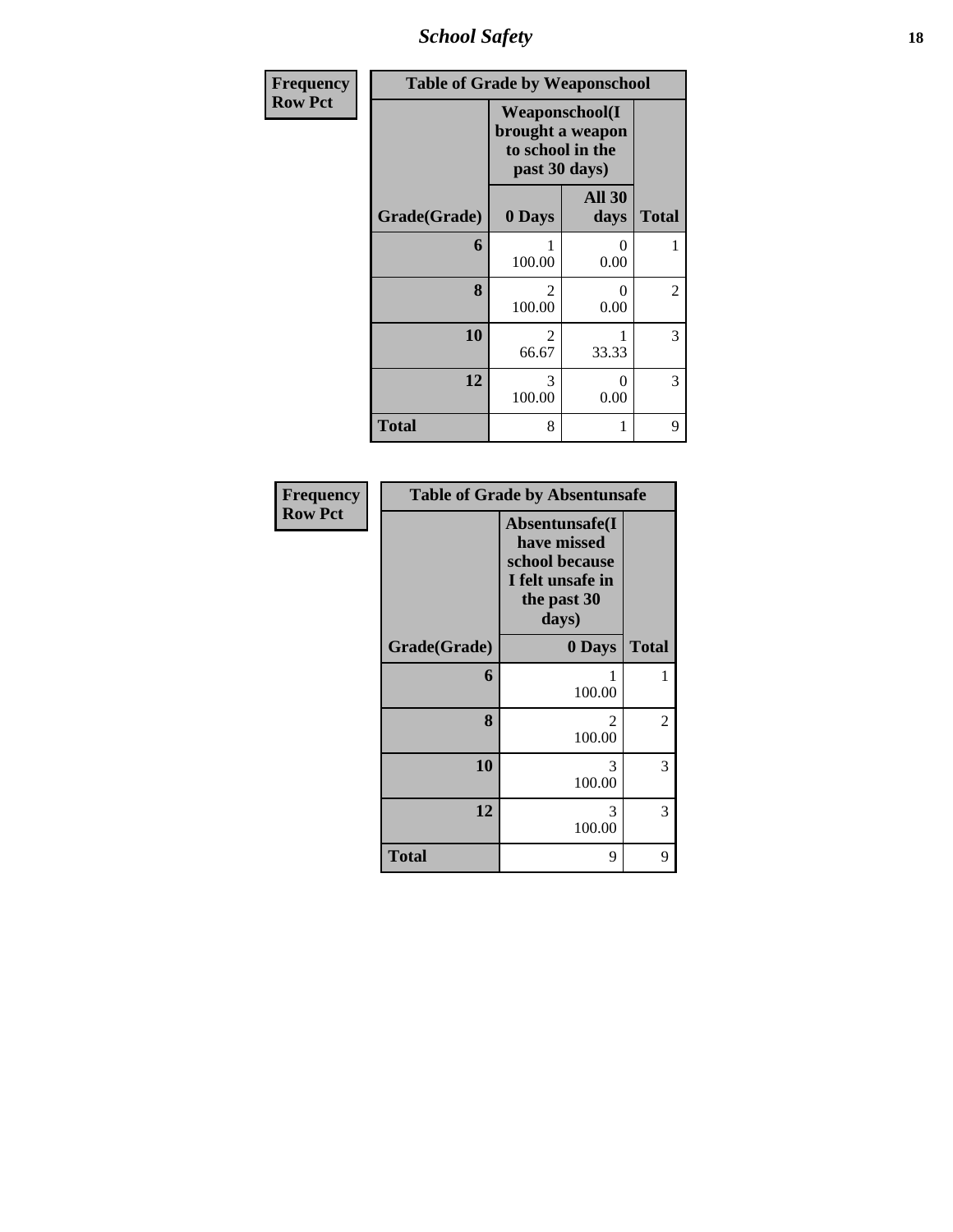## *Drug Use During Last 30 Days* **19**

| Frequency      | <b>Table of Grade by Alcohol</b> |                                       |                  |                  |
|----------------|----------------------------------|---------------------------------------|------------------|------------------|
| <b>Row Pct</b> |                                  | Alcohol(Alcohol<br>use, past 30 days) |                  |                  |
|                | Grade(Grade)                     | Did not<br><b>use</b>                 | $1-2$<br>days    | <b>Total</b>     |
|                | 6                                | 100.00                                | 0<br>0.00        | 1                |
|                | 8                                | 2<br>100.00                           | $\theta$<br>0.00 | $\boldsymbol{2}$ |
|                | 10                               | 2<br>66.67                            | 1<br>33.33       | 3                |
|                | 12                               | 2<br>66.67                            | 1<br>33.33       | 3                |
|                | <b>Total</b>                     | 7                                     | 2                | 9                |

| Frequency      |              | <b>Table of Grade by Cigarettes</b>                         |                  |              |
|----------------|--------------|-------------------------------------------------------------|------------------|--------------|
| <b>Row Pct</b> |              | <b>Cigarettes</b> (Smoking<br>tobacco use,<br>past 30 days) |                  |              |
|                | Grade(Grade) | Did not<br><b>use</b>                                       | $1-2$ days       | <b>Total</b> |
|                | 6            | 100.00                                                      | $\Omega$<br>0.00 | 1            |
|                | 8            | $\mathfrak{D}$<br>100.00                                    | 0<br>0.00        | 2            |
|                | 10           | $\mathfrak{D}$<br>66.67                                     | 33.33            | 3            |
|                | 12           | 3<br>100.00                                                 | ∩<br>0.00        | 3            |
|                | <b>Total</b> | 8                                                           |                  | 9            |

| Frequency      |              | <b>Table of Grade by Smokeless</b>                         |                |
|----------------|--------------|------------------------------------------------------------|----------------|
| <b>Row Pct</b> |              | <b>Smokeless</b> (Chewing<br>tobacco use,<br>past 30 days) |                |
|                | Grade(Grade) | Did not use                                                | <b>Total</b>   |
|                | 6            | 100.00                                                     |                |
|                | 8            | 2<br>100.00                                                | $\overline{2}$ |
|                | 10           | 3<br>100.00                                                | 3              |
|                | 12           | 3<br>100.00                                                | 3              |
|                | <b>Total</b> | 9                                                          | 9              |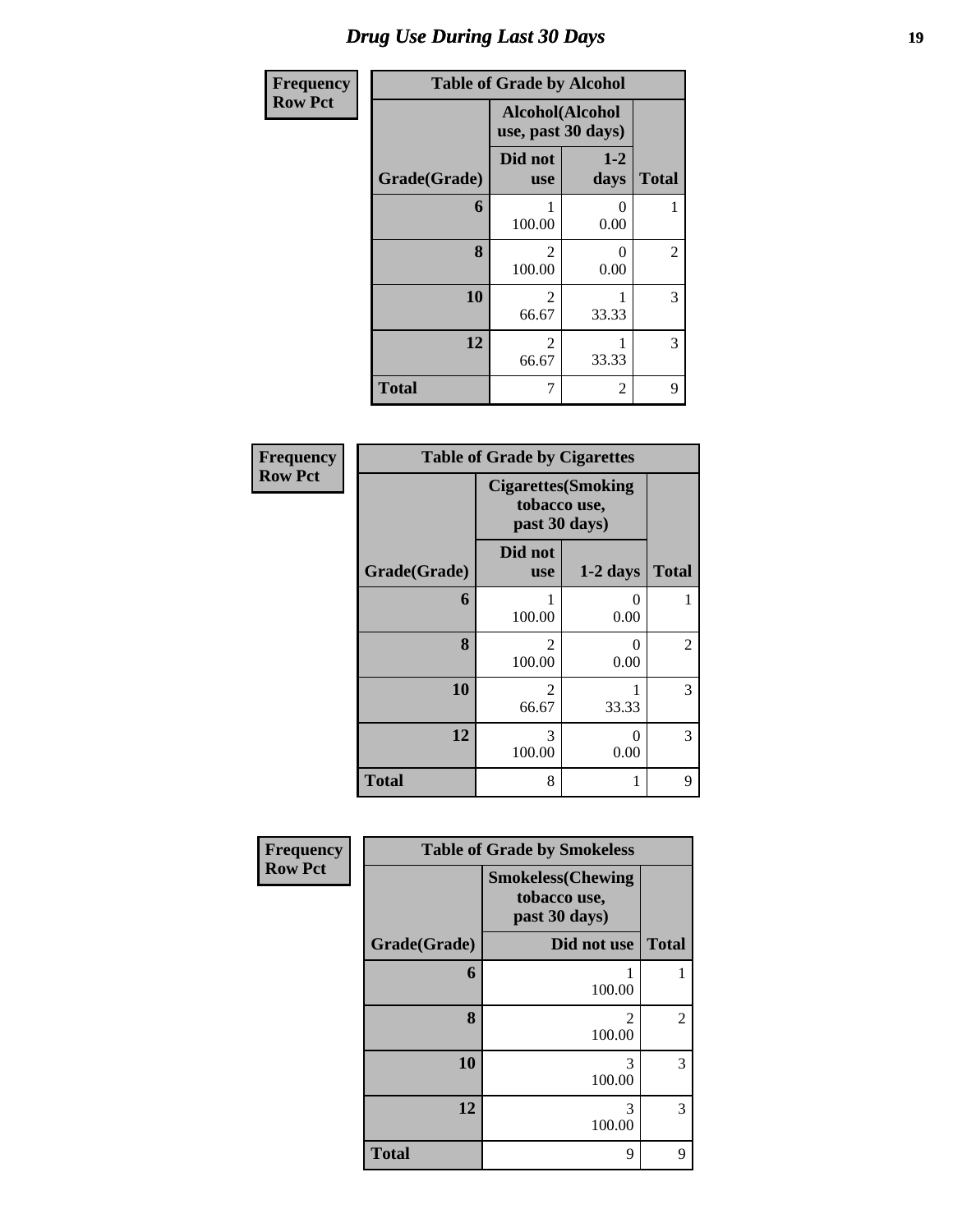| <b>Frequency</b> | <b>Table of Grade by Marijuana</b> |                                            |                  |                |
|------------------|------------------------------------|--------------------------------------------|------------------|----------------|
| <b>Row Pct</b>   |                                    | Marijuana (Marijuana<br>use, past 30 days) |                  |                |
|                  | Grade(Grade)                       | Did not<br><b>use</b>                      | 6-9 days         | <b>Total</b>   |
|                  | 6                                  | 1<br>100.00                                | $\theta$<br>0.00 |                |
|                  | 8                                  | $\mathfrak{D}$<br>100.00                   | 0<br>0.00        | $\overline{2}$ |
|                  | 10                                 | $\mathfrak{D}$<br>66.67                    | 33.33            | 3              |
|                  | 12                                 | 3<br>100.00                                | $\Omega$<br>0.00 | 3              |
|                  | <b>Total</b>                       | 8                                          | 1                | 9              |

| Frequency      | <b>Table of Grade by Cocaine</b> |                                                  |                |  |
|----------------|----------------------------------|--------------------------------------------------|----------------|--|
| <b>Row Pct</b> |                                  | <b>Cocaine</b> (Cocaine<br>use,<br>past 30 days) |                |  |
|                | Grade(Grade)                     | Did not use                                      | <b>Total</b>   |  |
|                | 6                                | 100.00                                           |                |  |
|                | 8                                | 2<br>100.00                                      | $\overline{2}$ |  |
|                | 10                               | 3<br>100.00                                      | 3              |  |
|                | 12                               | 3<br>100.00                                      | 3              |  |
|                | <b>Total</b>                     | 9                                                | 9              |  |

| Frequency      | <b>Table of Grade by Inhalants</b> |                                                  |                |
|----------------|------------------------------------|--------------------------------------------------|----------------|
| <b>Row Pct</b> |                                    | <b>Inhalants</b> (Inhalant<br>use, past 30 days) |                |
|                | Grade(Grade)                       | Did not use                                      | <b>Total</b>   |
|                | 6                                  | 100.00                                           | 1              |
|                | 8                                  | $\mathfrak{D}$<br>100.00                         | $\overline{c}$ |
|                | 10                                 | 3<br>100.00                                      | 3              |
|                | 12                                 | 3<br>100.00                                      | 3              |
|                | <b>Total</b>                       | 9                                                | 9              |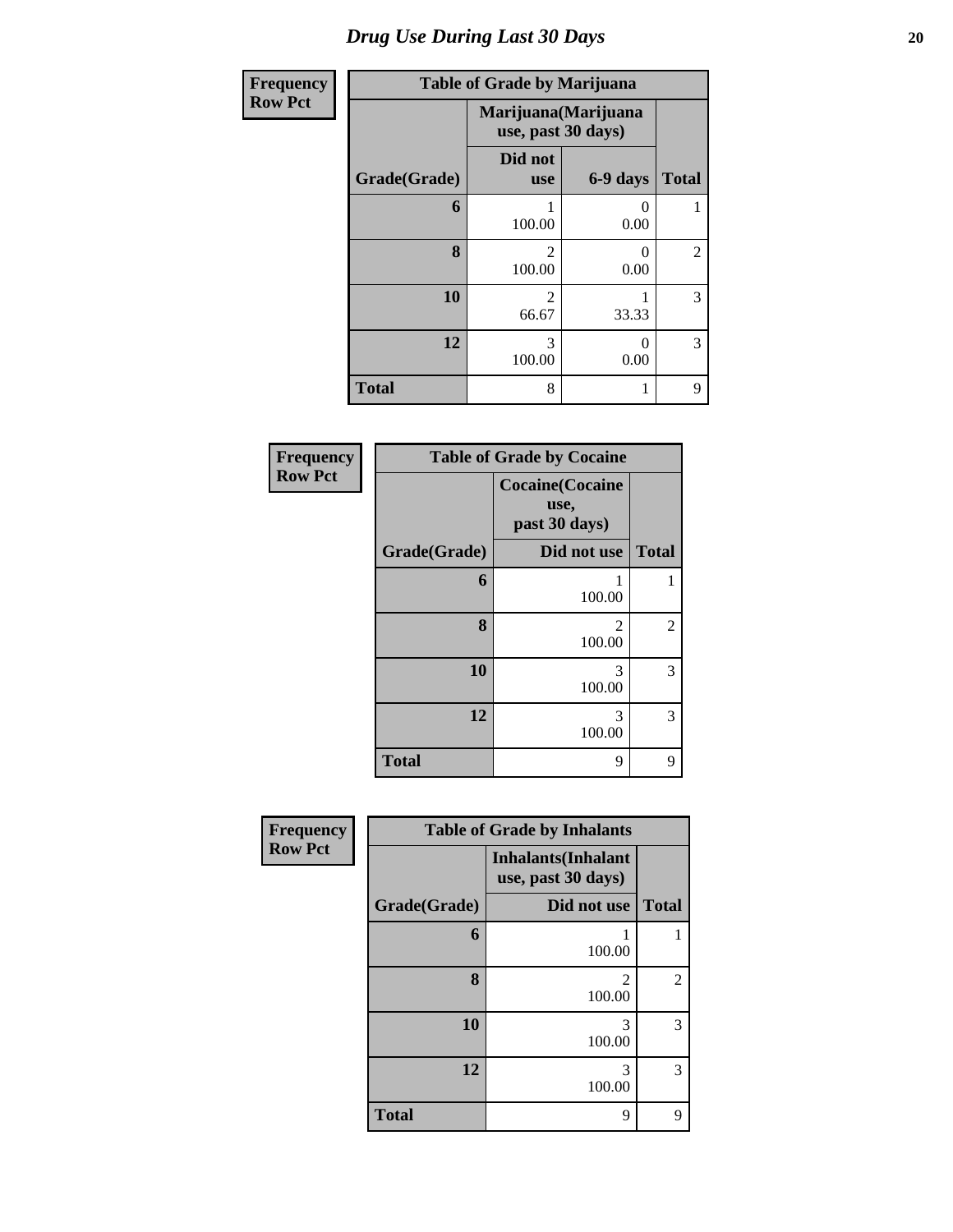| <b>Frequency</b> |              | <b>Table of Grade by Steroids</b>                 |                |
|------------------|--------------|---------------------------------------------------|----------------|
| <b>Row Pct</b>   |              | <b>Steroids</b> (Steroid<br>use,<br>past 30 days) |                |
|                  | Grade(Grade) | Did not use                                       | <b>Total</b>   |
|                  | 6            | 1<br>100.00                                       | 1              |
|                  | 8            | 2<br>100.00                                       | $\overline{2}$ |
|                  | 10           | 3<br>100.00                                       | 3              |
|                  | 12           | 3<br>100.00                                       | 3              |
|                  | <b>Total</b> | 9                                                 | 9              |

| Frequency      |              | <b>Table of Grade by Ecstasy</b>                 |                |
|----------------|--------------|--------------------------------------------------|----------------|
| <b>Row Pct</b> |              | <b>Ecstasy</b> (Ecstasy<br>use,<br>past 30 days) |                |
|                | Grade(Grade) | Did not use                                      | <b>Total</b>   |
|                | 6            | 100.00                                           |                |
|                | 8            | 2<br>100.00                                      | $\overline{c}$ |
|                | 10           | 3<br>100.00                                      | 3              |
|                | 12           | 3<br>100.00                                      | 3              |
|                | <b>Total</b> | 9                                                | 9              |

| <b>Frequency</b> | <b>Table of Grade by Meth</b> |                                                    |                |  |
|------------------|-------------------------------|----------------------------------------------------|----------------|--|
| <b>Row Pct</b>   |                               | <b>Meth</b> (Methamphetamine<br>use, past 30 days) |                |  |
|                  | Grade(Grade)                  | Did not use                                        | <b>Total</b>   |  |
|                  | 6                             | 100.00                                             |                |  |
|                  | 8                             | $\mathfrak{D}$<br>100.00                           | $\overline{2}$ |  |
|                  | 10                            | 3<br>100.00                                        | 3              |  |
|                  | 12                            | 3<br>100.00                                        | 3              |  |
|                  | <b>Total</b>                  | 9                                                  | 9              |  |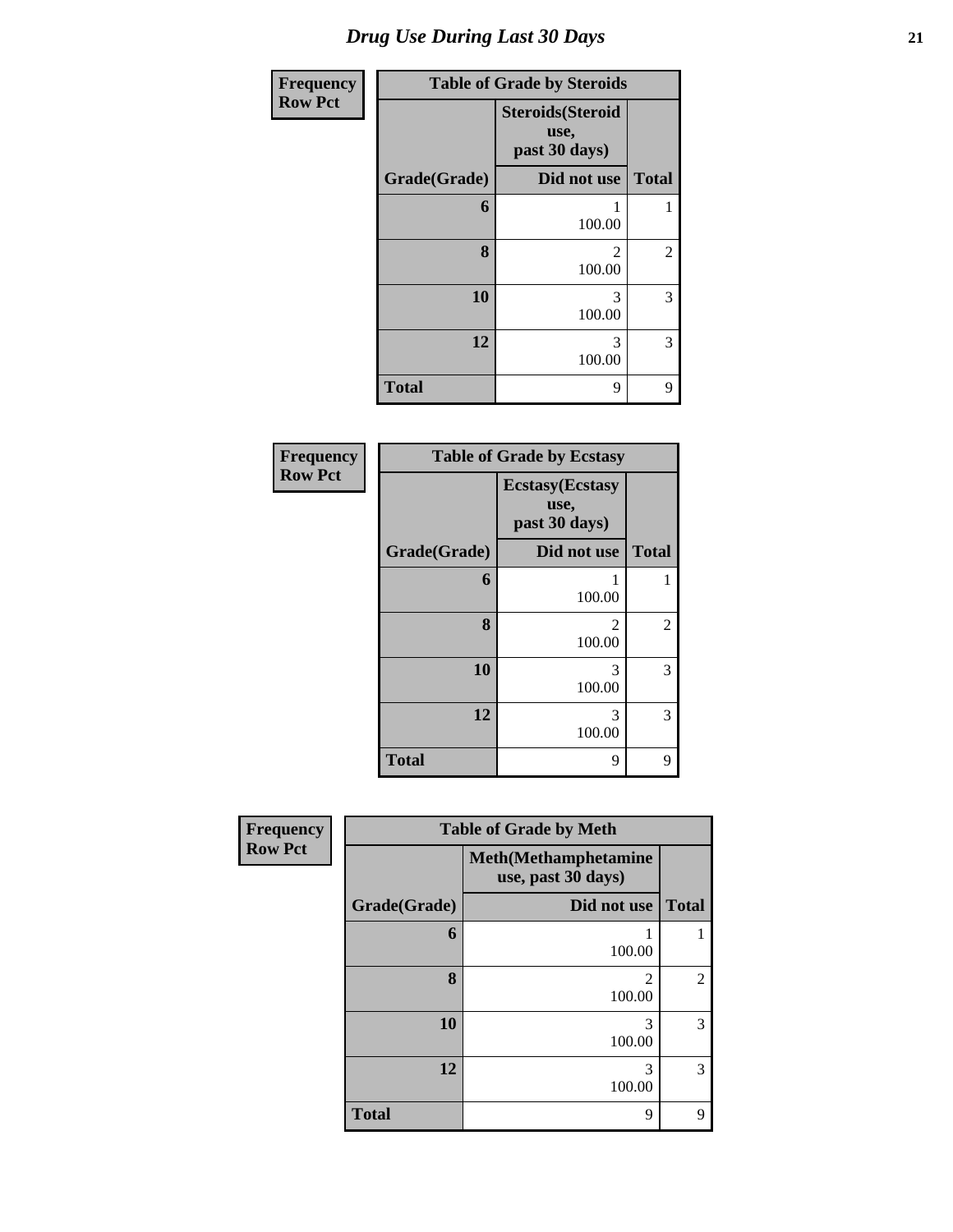# *Drug Use During Last 30 Days* **22**

| <b>Frequency</b> | <b>Table of Grade by Hallucinogens</b> |                                                   |                |  |  |  |  |
|------------------|----------------------------------------|---------------------------------------------------|----------------|--|--|--|--|
| <b>Row Pct</b>   |                                        | Hallucinogens (Hallucinogen<br>use, past 30 days) |                |  |  |  |  |
|                  | Grade(Grade)                           | Did not use                                       | <b>Total</b>   |  |  |  |  |
|                  | 6                                      | 100.00                                            |                |  |  |  |  |
|                  | 8                                      | 2<br>100.00                                       | $\overline{2}$ |  |  |  |  |
|                  | 10                                     | 3<br>100.00                                       | 3              |  |  |  |  |
|                  | 12                                     | 3<br>100.00                                       | 3              |  |  |  |  |
|                  | <b>Total</b>                           | 9                                                 | 9              |  |  |  |  |

| Frequency      |              | <b>Table of Grade by Prescription</b>                                             |                |  |  |  |  |  |  |
|----------------|--------------|-----------------------------------------------------------------------------------|----------------|--|--|--|--|--|--|
| <b>Row Pct</b> |              | <b>Prescription</b> (Prescription<br>drugs not prescribed to<br>me, past 30 days) |                |  |  |  |  |  |  |
|                | Grade(Grade) | Did not use                                                                       | <b>Total</b>   |  |  |  |  |  |  |
|                | 6            | 100.00                                                                            |                |  |  |  |  |  |  |
|                | 8            | 2<br>100.00                                                                       | $\overline{2}$ |  |  |  |  |  |  |
|                | 10           | 3<br>100.00                                                                       | 3              |  |  |  |  |  |  |
|                | 12           | 3<br>100.00                                                                       | 3              |  |  |  |  |  |  |
|                | <b>Total</b> | 9                                                                                 | 9              |  |  |  |  |  |  |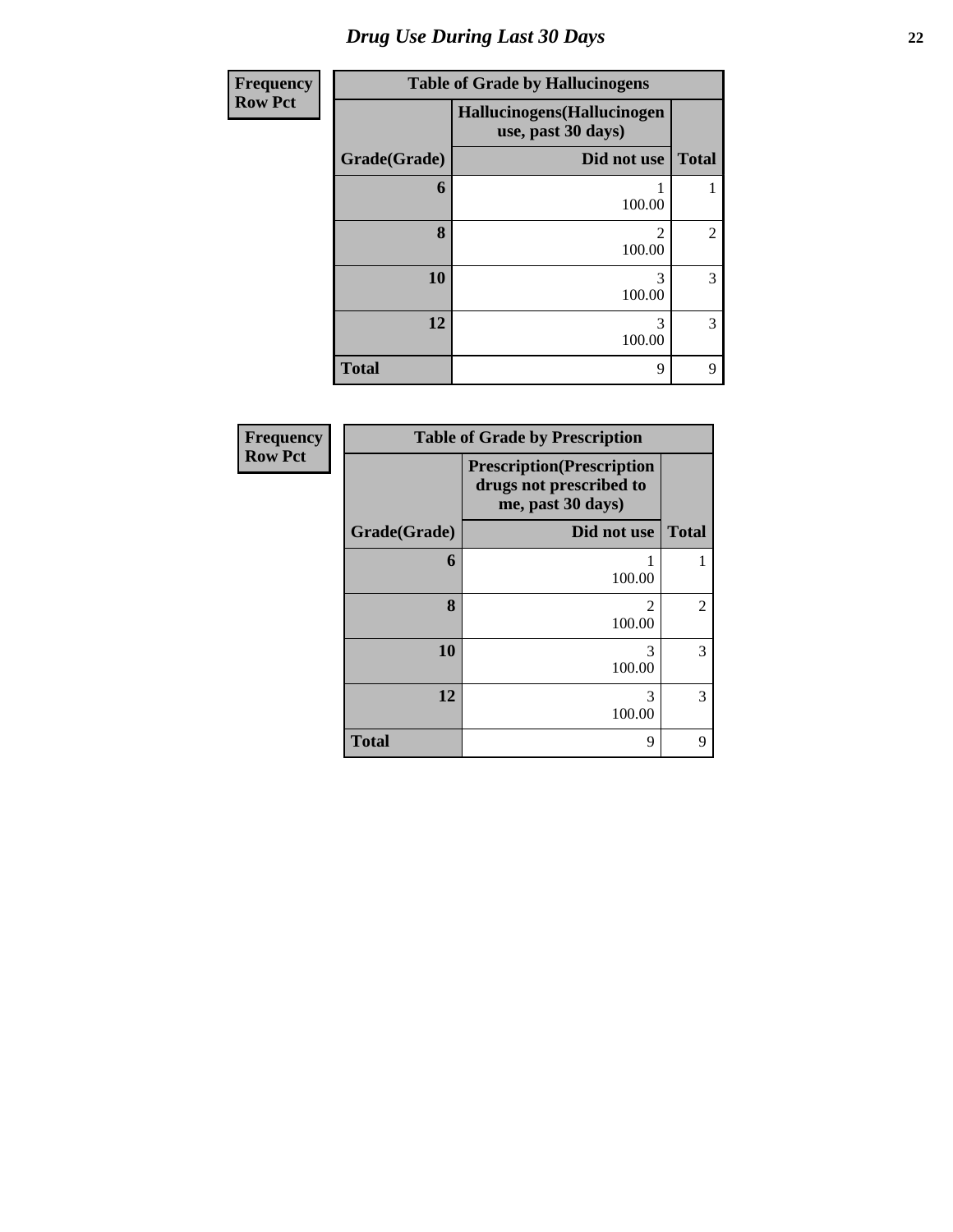| Frequency      | <b>Table of Alcoholease by Grade</b>     |        |                |              |           |              |  |
|----------------|------------------------------------------|--------|----------------|--------------|-----------|--------------|--|
| <b>Col Pct</b> | <b>Alcoholease</b> (It is<br>easy to get |        |                | Grade(Grade) |           |              |  |
|                | alcohol)                                 | 6      | 8              | 10           | <b>12</b> | <b>Total</b> |  |
|                | <b>Strongly Agree</b>                    | 0.00   | 50.00          | 0.00         | 33.33     | 2            |  |
|                | <b>Somewhat Agree</b>                    | 0.00   | 0<br>0.00      | 0.00         | 33.33     |              |  |
|                | <b>Strongly Disagree</b>                 | 100.00 | 50.00          | 3<br>100.00  | 33.33     | 6            |  |
|                | Total                                    |        | $\overline{2}$ | 3            | 3         | 9            |  |

| <b>Frequency</b> | <b>Table of Cigarettesease by Grade</b>                 |                  |                           |                                      |           |              |
|------------------|---------------------------------------------------------|------------------|---------------------------|--------------------------------------|-----------|--------------|
| <b>Col Pct</b>   | Cigarettesease(It is<br>easy to get smoking<br>tobacco) | 6                | Grade(Grade)<br>8         | 10                                   | 12        | <b>Total</b> |
|                  | <b>Strongly Agree</b>                                   | $\Omega$<br>0.00 | 50.00                     | 0<br>0.00                            | 33.33     | 2            |
|                  | <b>Somewhat Agree</b>                                   | $\Omega$<br>0.00 | $\Omega$<br>0.00          | 0<br>0.00                            | 33.33     |              |
|                  | <b>Somewhat Disagree</b>                                | $\Omega$<br>0.00 | $\mathbf{\Omega}$<br>0.00 | 33.33                                | 0<br>0.00 |              |
|                  | <b>Strongly Disagree</b>                                | 100.00           | 50.00                     | $\mathcal{D}_{\mathcal{L}}$<br>66.67 | 33.33     | 5            |
|                  | <b>Total</b>                                            | 1                | $\mathfrak{D}$            | 3                                    | 3         | 9            |

| <b>Frequency</b> | <b>Table of Smokelessease by Grade</b>                         |                  |                           |                           |                                      |                |
|------------------|----------------------------------------------------------------|------------------|---------------------------|---------------------------|--------------------------------------|----------------|
| <b>Col Pct</b>   | <b>Smokelessease</b> (It is<br>easy to get chewing<br>tobacco) | 6                | 8                         | Grade(Grade)<br><b>10</b> | <b>12</b>                            | <b>Total</b>   |
|                  | <b>Strongly Agree</b>                                          | 0<br>0.00        | 50.00                     | 0<br>0.00                 | $\Omega$<br>0.00                     |                |
|                  | <b>Somewhat Agree</b>                                          | $\Omega$<br>0.00 | $\mathbf{\Omega}$<br>0.00 | $\Omega$<br>0.00          | $\mathcal{D}_{\mathcal{L}}$<br>66.67 | $\mathfrak{D}$ |
|                  | <b>Somewhat Disagree</b>                                       | 0<br>0.00        | 0.00                      | 33.33                     | $\mathbf{0}$<br>0.00                 |                |
|                  | <b>Strongly Disagree</b>                                       | 100.00           | 50.00                     | $\mathfrak{D}$<br>66.67   | 33.33                                | 5              |
|                  | <b>Total</b>                                                   | 1                | $\overline{\mathcal{L}}$  | 3                         | 3                                    | 9              |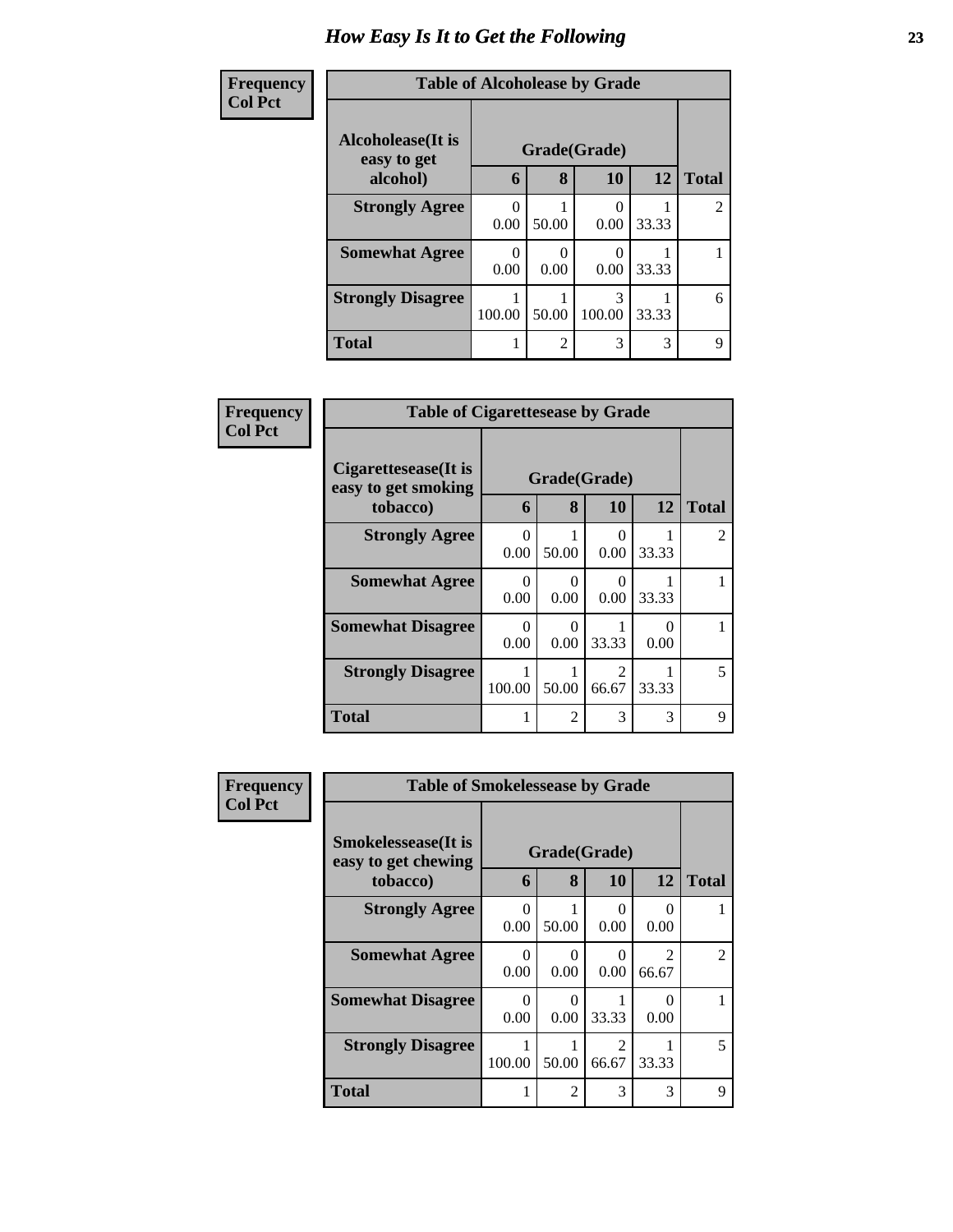| Frequency      | <b>Table of Marijuanaease by Grade</b>           |                  |                   |           |                                      |              |
|----------------|--------------------------------------------------|------------------|-------------------|-----------|--------------------------------------|--------------|
| <b>Col Pct</b> | Marijuanaease(It is<br>easy to get<br>marijuana) | 6                | Grade(Grade)<br>8 | 10        | 12                                   | <b>Total</b> |
|                | <b>Strongly Agree</b>                            | $\Omega$<br>0.00 | 0<br>0.00         | 33.33     | $\mathcal{D}_{\mathcal{L}}$<br>66.67 | 3            |
|                | <b>Somewhat Agree</b>                            | $\Omega$<br>0.00 | 50.00             | 0<br>0.00 | 0<br>0.00                            |              |
|                | <b>Somewhat Disagree</b>                         | 0<br>0.00        | 0<br>0.00         | 33.33     | ∩<br>0.00                            |              |
|                | <b>Strongly Disagree</b>                         | 100.00           | 50.00             | 33.33     | 33.33                                | 4            |
|                | <b>Total</b>                                     |                  | $\mathfrak{D}$    | 3         | 3                                    | 9            |

| Frequency      | <b>Table of Cocaineease by Grade</b>      |           |                   |            |       |              |
|----------------|-------------------------------------------|-----------|-------------------|------------|-------|--------------|
| <b>Col Pct</b> | Cocaineease(It is<br>easy to get cocaine) | 6         | Grade(Grade)<br>8 | 10         | 12    | <b>Total</b> |
|                | <b>Somewhat Agree</b>                     | 0<br>0.00 | 0<br>0.00         | 0.00       | 33.33 |              |
|                | <b>Somewhat Disagree</b>                  | 0.00      | 0.00              | 33.33      | 33.33 |              |
|                | <b>Strongly Disagree</b>                  | 100.00    | 100.00            | 2<br>66.67 | 33.33 | 6            |
|                | <b>Total</b>                              |           | $\overline{2}$    | 3          | 3     | q            |

| <b>Frequency</b> | <b>Table of Inhalantsease by Grade</b> |                      |                                       |                         |           |                |
|------------------|----------------------------------------|----------------------|---------------------------------------|-------------------------|-----------|----------------|
| <b>Col Pct</b>   | Inhalantsease(It is<br>easy to get     |                      | Grade(Grade)                          |                         |           |                |
|                  | inhalants)                             | 6                    | 8                                     | 10                      | <b>12</b> | <b>Total</b>   |
|                  | <b>Somewhat Agree</b>                  | 0<br>0.00            | $\Omega$<br>0.00                      | 33.33                   | 33.33     | $\mathfrak{D}$ |
|                  | <b>Somewhat Disagree</b>               | $\mathbf{0}$<br>0.00 | 0.00                                  | 0<br>0.00               | 33.33     |                |
|                  | <b>Strongly Disagree</b>               | 100.00               | $\mathcal{D}_{\mathcal{L}}$<br>100.00 | $\mathfrak{D}$<br>66.67 | 33.33     | 6              |
|                  | <b>Total</b>                           |                      | $\overline{2}$                        | 3                       | 3         | Q              |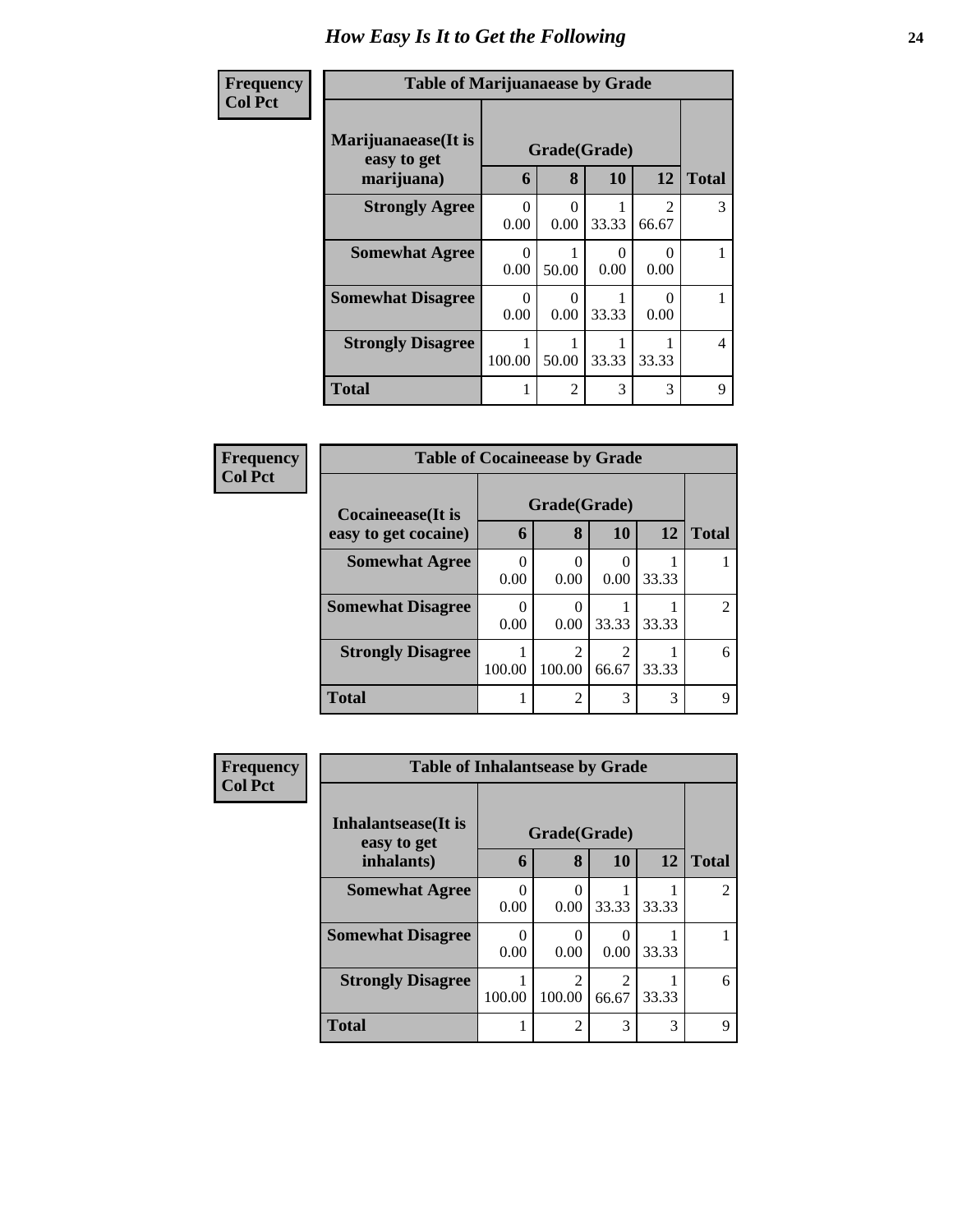| <b>Frequency</b> | <b>Table of Steroidsease by Grade</b> |        |                |       |           |              |  |
|------------------|---------------------------------------|--------|----------------|-------|-----------|--------------|--|
| <b>Col Pct</b>   | Steroidsease(It is                    |        | Grade(Grade)   |       |           |              |  |
|                  | easy to get steroids)                 | 6      | 8              | 10    | <b>12</b> | <b>Total</b> |  |
|                  | <b>Somewhat Disagree</b>              | 0.00   | 0.00           | 33.33 | 66.67     | 3            |  |
|                  | <b>Strongly Disagree</b>              | 100.00 | 100.00         | 66.67 | 33.33     | 6            |  |
|                  | <b>Total</b>                          |        | $\overline{c}$ | 3     | 3         | $\Omega$     |  |

| <b>Frequency</b> | <b>Table of Ecstasyease by Grade</b>              |           |                   |            |           |              |
|------------------|---------------------------------------------------|-----------|-------------------|------------|-----------|--------------|
| <b>Col Pct</b>   | <b>Ecstasyease</b> (It is<br>easy to get ecstasy) | 6         | Grade(Grade)<br>8 | 10         | <b>12</b> | <b>Total</b> |
|                  | <b>Somewhat Agree</b>                             | 0<br>0.00 | 0.00              | 0.00       | 33.33     |              |
|                  | <b>Somewhat Disagree</b>                          | 0.00      | 0.00              | 33.33      | 33.33     | 2            |
|                  | <b>Strongly Disagree</b>                          | 100.00    | 100.00            | 2<br>66.67 | 33.33     | 6            |
|                  | <b>Total</b>                                      |           | $\overline{2}$    | 3          | 3         | 9            |

| Frequency      | <b>Table of Methease by Grade</b>     |           |                  |            |           |              |
|----------------|---------------------------------------|-----------|------------------|------------|-----------|--------------|
| <b>Col Pct</b> | <b>Methease</b> (It is easy<br>to get |           | Grade(Grade)     |            |           |              |
|                | methamphetamines)                     | 6         | 8                | 10         | <b>12</b> | <b>Total</b> |
|                | <b>Somewhat Disagree</b>              | 0<br>0.00 | $\Omega$<br>0.00 | 33.33      | 66.67     |              |
|                | <b>Strongly Disagree</b>              | 100.00    | 100.00           | 2<br>66.67 | 33.33     | 6            |
|                | <b>Total</b>                          |           | 2                | 3          | 3         | q            |

| <b>Frequency</b> | <b>Table of Hallucinogensease by Grade</b> |           |                |       |                         |              |
|------------------|--------------------------------------------|-----------|----------------|-------|-------------------------|--------------|
| <b>Col Pct</b>   |                                            |           |                |       |                         |              |
|                  | Hallucinogensease(It)<br>is easy to get    |           | Grade(Grade)   |       |                         |              |
|                  | hallucinogens)                             | 6         | 8              | 10    | 12                      | <b>Total</b> |
|                  | <b>Somewhat Disagree</b>                   | 0<br>0.00 | $0.00^{\circ}$ | 33.33 | $\mathfrak{D}$<br>66.67 | 3            |
|                  | <b>Strongly Disagree</b>                   | 100.00    | 2<br>100.00    | 66.67 | 33.33                   | 6            |
|                  | <b>Total</b>                               |           | $\mathfrak{D}$ | 3     | 3                       | Q            |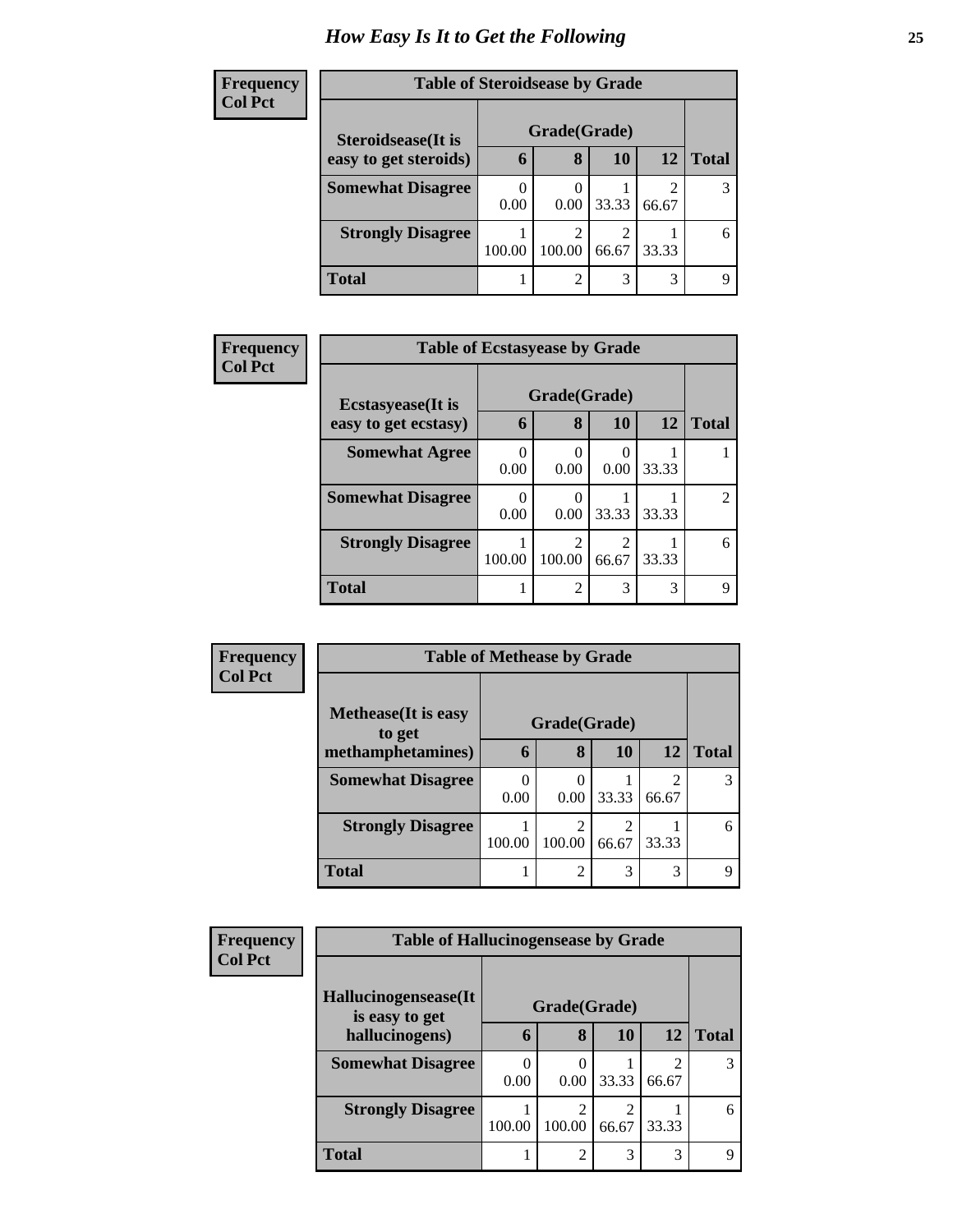| <b>Frequency</b> | <b>Table of Prescriptionease by Grade</b>                                        |           |                                       |                         |                 |                             |
|------------------|----------------------------------------------------------------------------------|-----------|---------------------------------------|-------------------------|-----------------|-----------------------------|
| <b>Col Pct</b>   | Prescriptionease(It<br>is easy to get<br>prescription drugs<br>not prescribed to |           | Grade(Grade)                          |                         |                 |                             |
|                  | me)                                                                              | 6         | 8                                     | <b>10</b>               | 12 <sup>1</sup> | <b>Total</b>                |
|                  | <b>Strongly Agree</b>                                                            | 0<br>0.00 | $\Omega$<br>0.00                      | ∩<br>0.00               | 33.33           |                             |
|                  | <b>Somewhat Disagree</b>                                                         | 0<br>0.00 | $\Omega$<br>0.00                      | 33.33                   | 33.33           | $\mathcal{D}_{\mathcal{L}}$ |
|                  | <b>Strongly Disagree</b>                                                         | 100.00    | $\mathcal{D}_{\mathcal{L}}$<br>100.00 | $\mathfrak{D}$<br>66.67 | 33.33           | 6                           |
|                  | <b>Total</b>                                                                     | 1         | $\overline{2}$                        | 3                       | 3               | 9                           |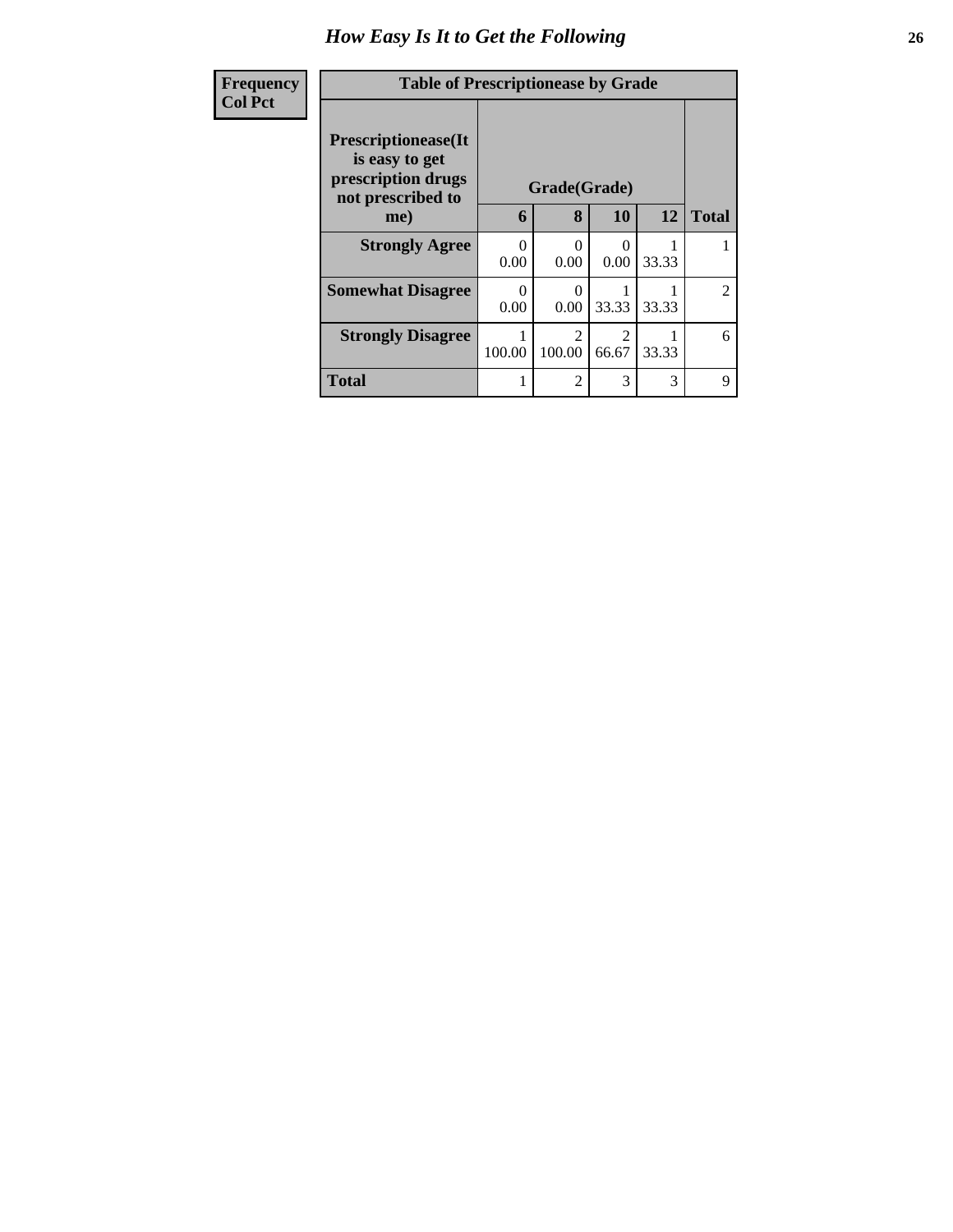#### *Age at Onset of Use* **27** *Results for "Age at Onset of Use" questions exclude students who said they did not use that substance*

| <b>Frequency</b> | <b>Table of Grade by Alcoholinit</b> |                                                  |                              |           |              |  |
|------------------|--------------------------------------|--------------------------------------------------|------------------------------|-----------|--------------|--|
| <b>Row Pct</b>   |                                      | Alcoholinit(I<br>started using<br>alcohol when I |                              |           |              |  |
|                  | Grade(Grade)                         | 10                                               | 15                           | 17        | <b>Total</b> |  |
|                  | 6                                    | 0                                                | 0                            | 0         | 0            |  |
|                  |                                      |                                                  |                              |           |              |  |
|                  | 8                                    | 0                                                | $\Omega$                     | $\Omega$  | $\theta$     |  |
|                  |                                      |                                                  |                              |           |              |  |
|                  | 10                                   | ∩<br>0.00                                        | 100.00                       | 0<br>0.00 | 1            |  |
|                  | 12                                   | 50.00                                            | 2                            |           |              |  |
|                  | <b>Total</b>                         | 1                                                | 3                            |           |              |  |
|                  |                                      |                                                  | <b>Frequency Missing = 6</b> |           |              |  |

| Frequency      |              | <b>Table of Grade by Cigarettesinit</b>                          |              |
|----------------|--------------|------------------------------------------------------------------|--------------|
| <b>Row Pct</b> |              | Cigarettesinit(I<br>started<br>smoking<br>tobacco when I<br>was) |              |
|                | Grade(Grade) | 13                                                               | <b>Total</b> |
|                | 6            | 0                                                                | 0            |
|                | 8            | 0                                                                | 0            |
|                | 10           | 100.00                                                           | 1            |
|                | 12           | 0                                                                | 0            |
|                | <b>Total</b> | 1                                                                | 1            |
|                |              | <b>Frequency Missing = <math>8</math></b>                        |              |

*For Grade \* Smokelessinit all data are missing since all the levels of variable Smokelessinit are missing.*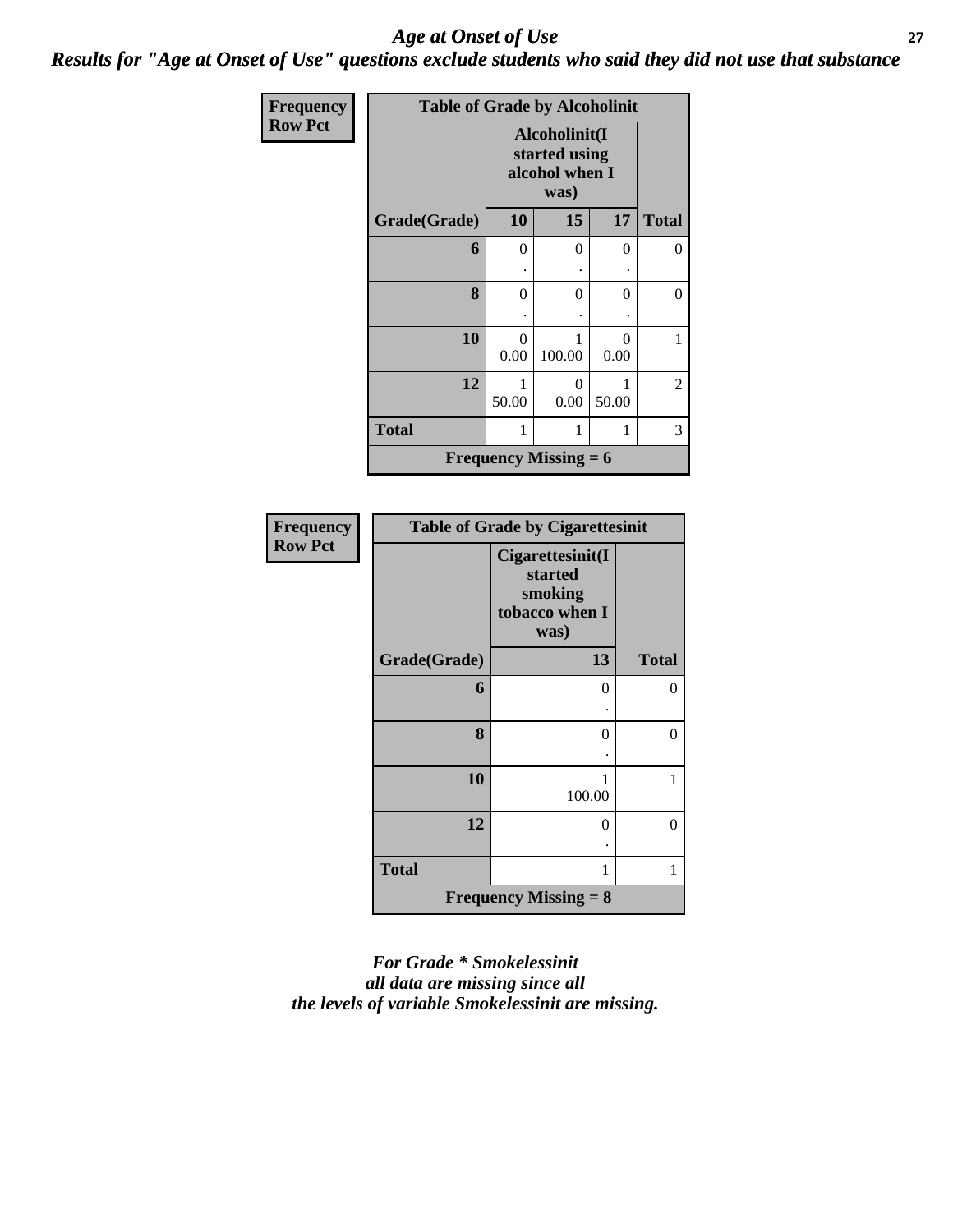#### *Age at Onset of Use* **28**

*Results for "Age at Onset of Use" questions exclude students who said they did not use that substance*

| Frequency      |              | <b>Table of Grade by Marijuanainit</b>                       |                |
|----------------|--------------|--------------------------------------------------------------|----------------|
| <b>Row Pct</b> |              | Marijuanainit(I<br>started using<br>marijuana<br>when I was) |                |
|                | Grade(Grade) | 14                                                           | <b>Total</b>   |
|                | 6            | 0                                                            | 0              |
|                |              |                                                              |                |
|                | 8            | 0                                                            | $\theta$       |
|                |              |                                                              |                |
|                | 10           | 100.00                                                       |                |
|                | 12           | 0                                                            | $\overline{0}$ |
|                | <b>Total</b> |                                                              | 1              |
|                |              | <b>Frequency Missing = 8</b>                                 |                |

*For Grade \* Cocaineinit all data are missing since all the levels of variable Cocaineinit are missing.*

*For Grade \* Inhalantsinit all data are missing since all the levels of variable Inhalantsinit are missing.*

*For Grade \* Steroidsinit all data are missing since all the levels of variable Steroidsinit are missing.*

*For Grade \* Ecstasyinit all data are missing since all the levels of variable Ecstasyinit are missing.*

*For Grade \* Methinit all data are missing since all the levels of variable Methinit are missing.*

*For Grade \* Hallucinogensinit all data are missing since all the levels of variable Hallucinogensinit are missing.*

*For Grade \* Prescriptioninit all data are missing since all the levels of variable Prescriptioninit are missing.*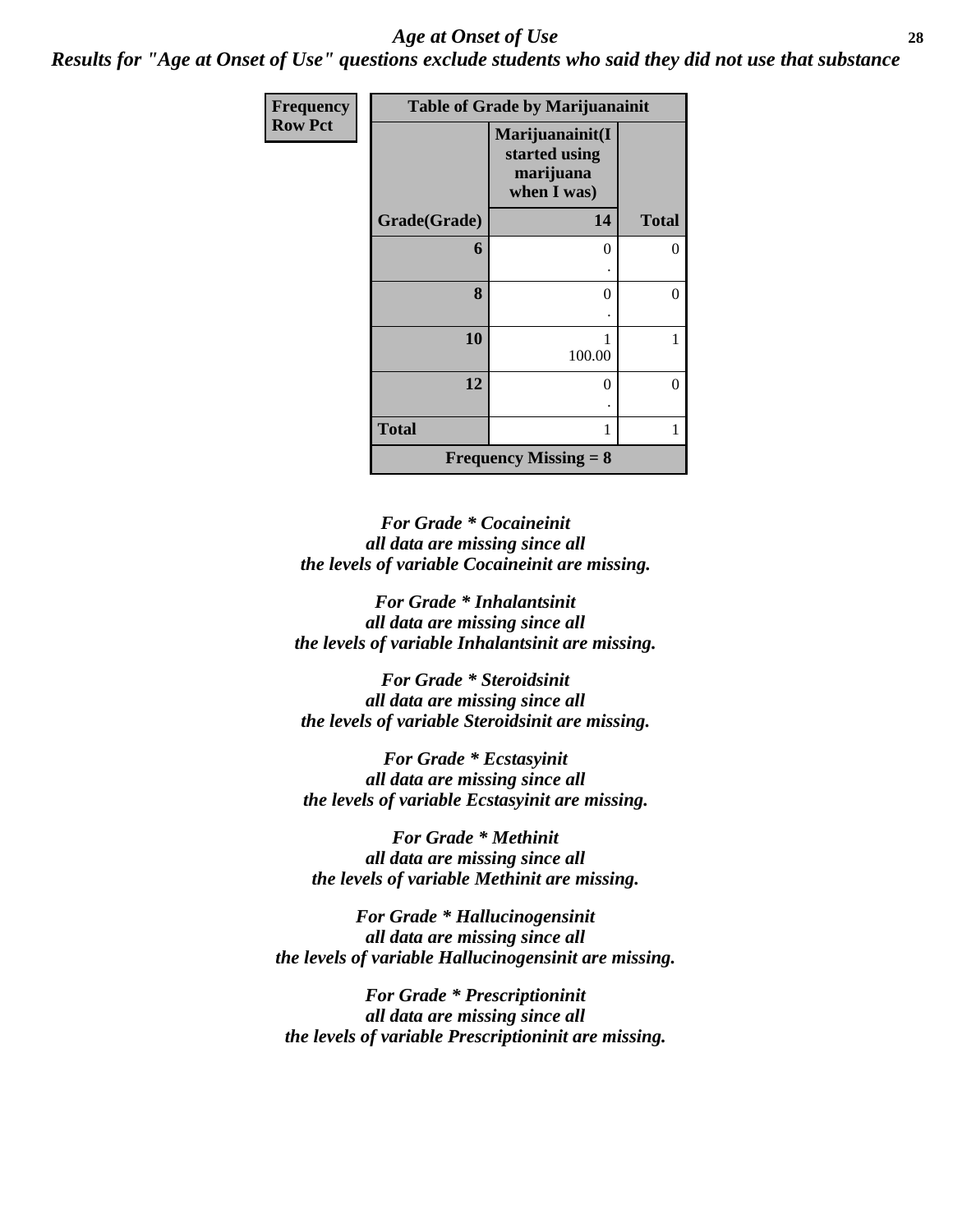| Frequency      | <b>Table of Alcoholharm by Grade</b>          |           |                           |           |                                      |                |
|----------------|-----------------------------------------------|-----------|---------------------------|-----------|--------------------------------------|----------------|
| <b>Col Pct</b> | Alcoholharm(I<br>think alcohol is<br>harmful) | 6         | Grade(Grade)<br>8         | 10        | 12                                   | <b>Total</b>   |
|                | <b>Strongly Agree</b>                         | 0<br>0.00 | $\mathbf{\Omega}$<br>0.00 | 33.33     | ( )<br>0.00                          |                |
|                | <b>Somewhat Agree</b>                         | ∩<br>0.00 | 0.00                      | 33.33     | 33.33                                | $\overline{c}$ |
|                | <b>Somewhat Disagree</b>                      | ∩<br>0.00 | 50.00                     | 0<br>0.00 | 0<br>0.00                            |                |
|                | <b>Strongly Disagree</b>                      | 100.00    | 50.00                     | 33.33     | $\mathcal{D}_{\mathcal{L}}$<br>66.67 | 5              |
|                | <b>Total</b>                                  |           | $\overline{c}$            | 3         | 3                                    | 9              |

| Frequency      | <b>Table of Cigarettesharm by Grade</b>           |           |                  |                         |                         |              |
|----------------|---------------------------------------------------|-----------|------------------|-------------------------|-------------------------|--------------|
| <b>Col Pct</b> | Cigare ttesharm(I)<br>think smoking<br>tobacco is |           | Grade(Grade)     |                         |                         |              |
|                | harmful)                                          | 6         | 8                | 10                      | 12                      | <b>Total</b> |
|                | <b>Strongly Agree</b>                             | 0<br>0.00 | $\Omega$<br>0.00 | 33.33                   | $\mathfrak{D}$<br>66.67 | 3            |
|                | <b>Somewhat Agree</b>                             | 0<br>0.00 | 50.00            | $\mathfrak{D}$<br>66.67 | 0.00                    | 3            |
|                | <b>Strongly Disagree</b>                          | 100.00    | 50.00            | 0<br>0.00               | 33.33                   | 3            |
|                | <b>Total</b>                                      |           | $\mathfrak{D}$   | 3                       | 3                       | 9            |

| <b>Frequency</b> | <b>Table of Smokelessharm by Grade</b>         |        |                                    |            |                         |              |
|------------------|------------------------------------------------|--------|------------------------------------|------------|-------------------------|--------------|
| <b>Col Pct</b>   | Smokelessharm(I<br>think chewing<br>tobacco is |        | Grade(Grade)                       |            |                         |              |
|                  | harmful)                                       | 6      | 8                                  | 10         | <b>12</b>               | <b>Total</b> |
|                  | <b>Strongly Agree</b>                          | 0.00   | 0<br>0.00                          | 2<br>66.67 | $\mathfrak{D}$<br>66.67 | 4            |
|                  | <b>Strongly Disagree</b>                       | 100.00 | $\overline{\mathcal{L}}$<br>100.00 | 33.33      | 33.33                   | 5            |
|                  | <b>Total</b>                                   |        | $\overline{2}$                     | 3          | 3                       | 9            |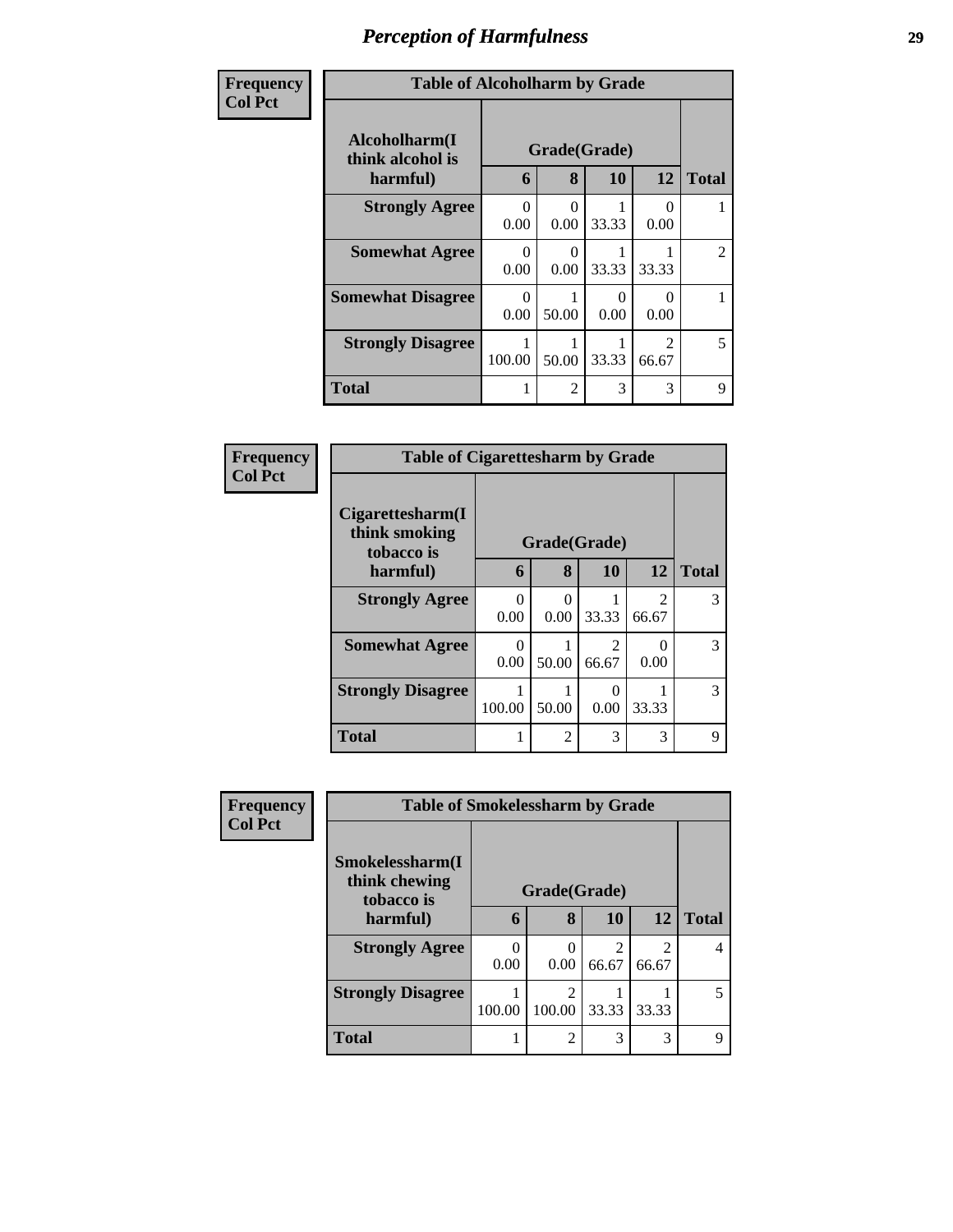| Frequency      | <b>Table of Marijuanaharm by Grade</b>            |           |                                       |                  |                                      |                |
|----------------|---------------------------------------------------|-----------|---------------------------------------|------------------|--------------------------------------|----------------|
| <b>Col Pct</b> | Marijuanaharm(I<br>think marijuana is<br>harmful) | 6         | Grade(Grade)<br>8                     | <b>10</b>        | 12                                   | <b>Total</b>   |
|                | <b>Strongly Agree</b>                             | 0<br>0.00 | 0<br>0.00                             | 33.33            | 33.33                                | $\mathfrak{D}$ |
|                | <b>Somewhat Agree</b>                             | 0<br>0.00 | $\mathbf{0}$<br>0.00                  | 33.33            | 0<br>0.00                            |                |
|                | <b>Somewhat Disagree</b>                          | 0<br>0.00 | ∩<br>0.00                             | 33.33            | ∩<br>0.00                            |                |
|                | <b>Strongly Disagree</b>                          | 100.00    | $\mathcal{D}_{\mathcal{L}}$<br>100.00 | $\theta$<br>0.00 | $\mathcal{D}_{\mathcal{L}}$<br>66.67 | 5              |
|                | <b>Total</b>                                      |           | $\mathfrak{D}$                        | 3                | 3                                    | 9              |

| Frequency      | <b>Table of Cocaineharm by Grade</b>          |           |                   |                         |            |              |
|----------------|-----------------------------------------------|-----------|-------------------|-------------------------|------------|--------------|
| <b>Col Pct</b> | Cocaineharm(I<br>think cocaine is<br>harmful) | 6         | Grade(Grade)<br>8 | <b>10</b>               | 12         | <b>Total</b> |
|                | <b>Strongly Agree</b>                         | 0<br>0.00 | 0.00              | $\overline{2}$<br>66.67 | 2<br>66.67 | 4            |
|                | <b>Somewhat Disagree</b>                      | 0.00      | 0.00              | 33.33                   | 0.00       |              |
|                | <b>Strongly Disagree</b>                      | 100.00    | 2<br>100.00       | $\Omega$<br>0.00        | 33.33      | 4            |
|                | <b>Total</b>                                  |           | $\overline{c}$    | 3                       | 3          | 9            |

| <b>Frequency</b> | <b>Table of Inhalantsharm by Grade</b>             |                  |                                       |                  |                      |              |
|------------------|----------------------------------------------------|------------------|---------------------------------------|------------------|----------------------|--------------|
| <b>Col Pct</b>   | Inhalantsharm(I<br>think inhalants are<br>harmful) | 6                | Grade(Grade)<br>8                     | 10               | 12                   | <b>Total</b> |
|                  | <b>Strongly Agree</b>                              | 0<br>0.00        | 0<br>0.00                             | 2<br>66.67       | 33.33                | 3            |
|                  | <b>Somewhat Agree</b>                              | 0<br>0.00        | 0<br>0.00                             | $\theta$<br>0.00 | 33.33                |              |
|                  | <b>Somewhat Disagree</b>                           | $\theta$<br>0.00 | $\Omega$<br>0.00                      | 33.33            | $\mathbf{0}$<br>0.00 |              |
|                  | <b>Strongly Disagree</b>                           | 100.00           | $\mathcal{D}_{\mathcal{L}}$<br>100.00 | $\theta$<br>0.00 | 33.33                | 4            |
|                  | <b>Total</b>                                       |                  | 2                                     | 3                | 3                    | 9            |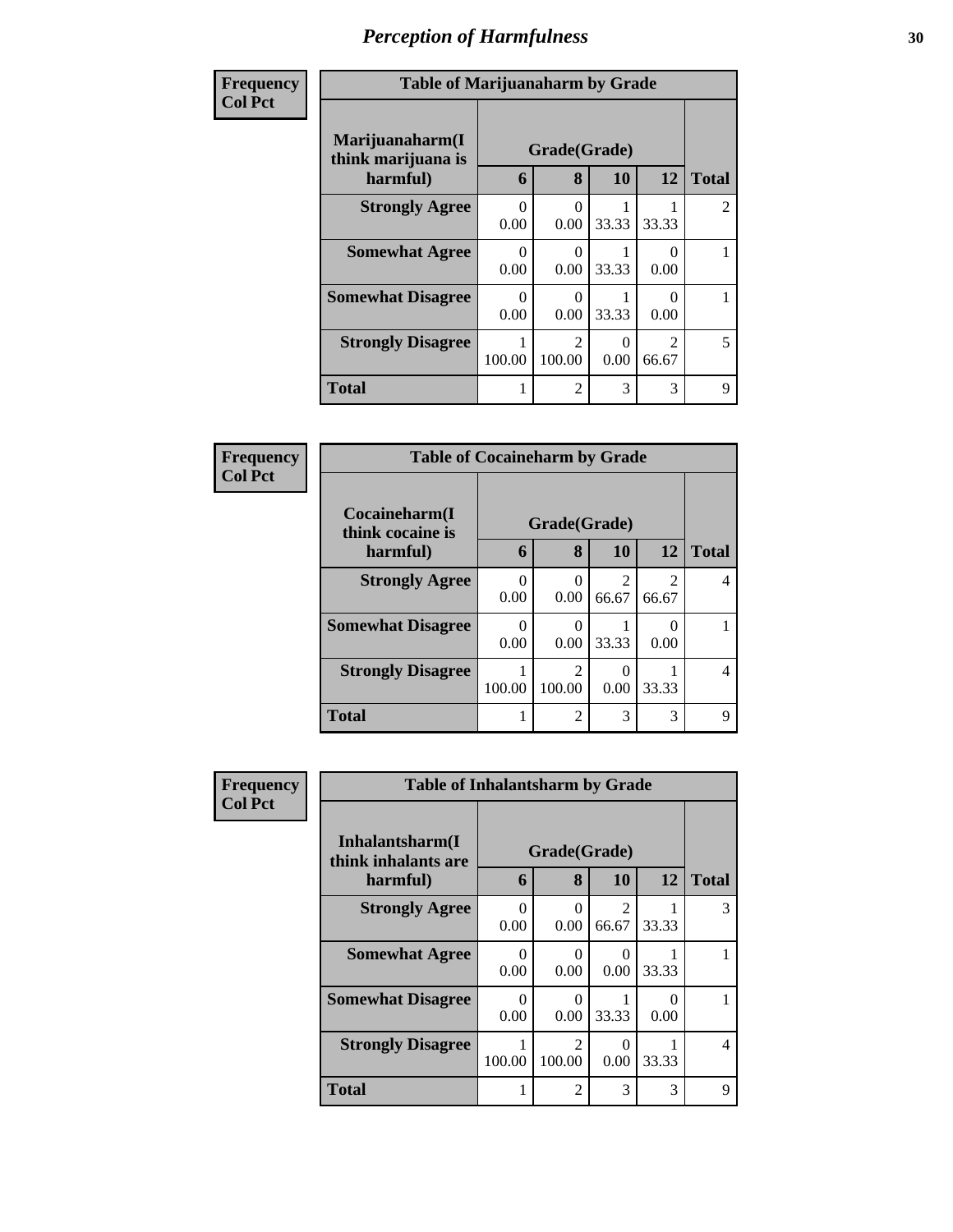| Frequency      | <b>Table of Steroidsharm by Grade</b> |                  |                                       |                                      |       |                |
|----------------|---------------------------------------|------------------|---------------------------------------|--------------------------------------|-------|----------------|
| <b>Col Pct</b> | Steroidsharm(I<br>think steroids are  |                  | Grade(Grade)                          |                                      |       |                |
|                | harmful)                              | 6                | 8                                     | <b>10</b>                            | 12    | <b>Total</b>   |
|                | <b>Strongly Agree</b>                 | $\Omega$<br>0.00 | ∩<br>0.00                             | $\mathcal{D}_{\mathcal{L}}$<br>66.67 | 33.33 | 3              |
|                | <b>Somewhat Agree</b>                 | ∩<br>0.00        | ∩<br>0.00                             | $\mathbf{\Omega}$<br>0.00            | 33.33 |                |
|                | <b>Somewhat Disagree</b>              | ∩<br>0.00        | 0.00                                  | 33.33                                | 0.00  |                |
|                | <b>Strongly Disagree</b>              | 100.00           | $\mathcal{D}_{\mathcal{L}}$<br>100.00 | 0.00                                 | 33.33 | $\overline{4}$ |
|                | <b>Total</b>                          |                  | $\mathfrak{D}$                        | 3                                    | 3     | 9              |

| Frequency      | <b>Table of Ecstasyharm by Grade</b> |                  |                                       |            |       |              |  |
|----------------|--------------------------------------|------------------|---------------------------------------|------------|-------|--------------|--|
| <b>Col Pct</b> | Ecstasyharm(I<br>think ecstasy is    |                  | Grade(Grade)                          |            |       |              |  |
|                | harmful)                             | 6                | 8                                     | 10         | 12    | <b>Total</b> |  |
|                | <b>Strongly Agree</b>                | 0<br>0.00        | 0.00                                  | 2<br>66.67 | 33.33 | 3            |  |
|                | <b>Somewhat Agree</b>                | $\Omega$<br>0.00 | 0.00                                  | 0.00       | 33.33 |              |  |
|                | <b>Strongly Disagree</b>             | 100.00           | $\mathcal{D}_{\mathcal{A}}$<br>100.00 | 33.33      | 33.33 | 5            |  |
|                | <b>Total</b>                         |                  | $\mathcal{D}_{\mathcal{L}}$           | 3          | 3     | 9            |  |

| <b>Frequency</b> | <b>Table of Methharm by Grade</b>            |              |                |                         |           |              |
|------------------|----------------------------------------------|--------------|----------------|-------------------------|-----------|--------------|
| <b>Col Pct</b>   | <b>Methharm</b> (I think<br>methamphetamines | Grade(Grade) |                |                         |           |              |
|                  | are harmful)                                 | 6            | 8              | 10                      | <b>12</b> | <b>Total</b> |
|                  | <b>Strongly Agree</b>                        | 0<br>0.00    | 0.00           | $\mathfrak{D}$<br>66.67 | 33.33     |              |
|                  | <b>Somewhat Agree</b>                        | 0<br>0.00    | 0.00           | $\theta$<br>0.00        | 33.33     |              |
|                  | <b>Strongly Disagree</b>                     | 100.00       | ∍<br>100.00    | 33.33                   | 33.33     |              |
|                  | Total                                        |              | $\overline{2}$ | 3                       | 3         | Q            |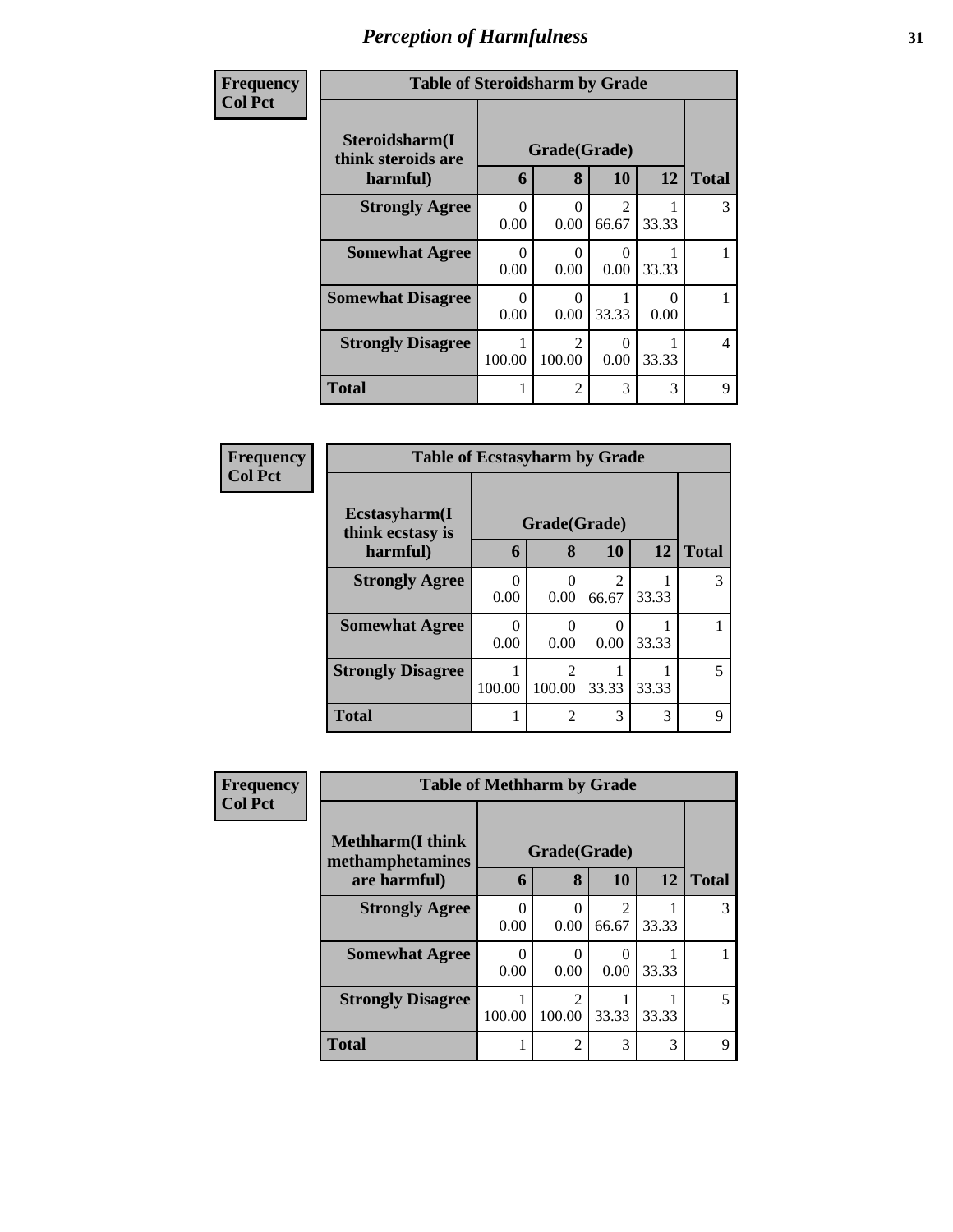| <b>Frequency</b> | <b>Table of Hallucinogensharm by Grade</b>                 |        |                |                         |           |                |  |  |
|------------------|------------------------------------------------------------|--------|----------------|-------------------------|-----------|----------------|--|--|
| <b>Col Pct</b>   | Hallucinogensharm(I<br>Grade(Grade)<br>think hallucinogens |        |                |                         |           |                |  |  |
|                  | are harmful)                                               | 6      | 8              | <b>10</b>               | <b>12</b> | <b>Total</b>   |  |  |
|                  | <b>Strongly Agree</b>                                      | 0.00   | 0.00           | $\mathfrak{D}$<br>66.67 | 33.33     | 3              |  |  |
|                  | <b>Somewhat Agree</b>                                      | 0.00   | 0.00           | 33.33                   | 33.33     | $\mathfrak{D}$ |  |  |
|                  | <b>Strongly Disagree</b>                                   | 100.00 | 2<br>100.00    | 0.00                    | 33.33     | 4              |  |  |
|                  | <b>Total</b>                                               |        | $\overline{2}$ | 3                       | 3         | 9              |  |  |

| Frequency      | <b>Table of Prescriptionharm by Grade</b>                                         |                  |                         |                         |           |              |  |
|----------------|-----------------------------------------------------------------------------------|------------------|-------------------------|-------------------------|-----------|--------------|--|
| <b>Col Pct</b> | <b>Prescriptionharm(I)</b><br>think prescription<br>drugs not<br>prescribed to me |                  | Grade(Grade)            |                         |           |              |  |
|                | are harmful)                                                                      | 6                | 8                       | 10                      | <b>12</b> | <b>Total</b> |  |
|                | <b>Strongly Agree</b>                                                             | $\Omega$<br>0.00 | $\Omega$<br>0.00        | $\mathfrak{D}$<br>66.67 | 33.33     | 3            |  |
|                | <b>Somewhat Agree</b>                                                             | 0<br>0.00        | 0<br>0.00               | 33.33                   | 33.33     | 2            |  |
|                | <b>Strongly Disagree</b>                                                          | 100.00           | $\mathcal{L}$<br>100.00 | 0<br>0.00               | 33.33     | 4            |  |
|                | <b>Total</b>                                                                      |                  | $\mathfrak{D}$          | 3                       | 3         | 9            |  |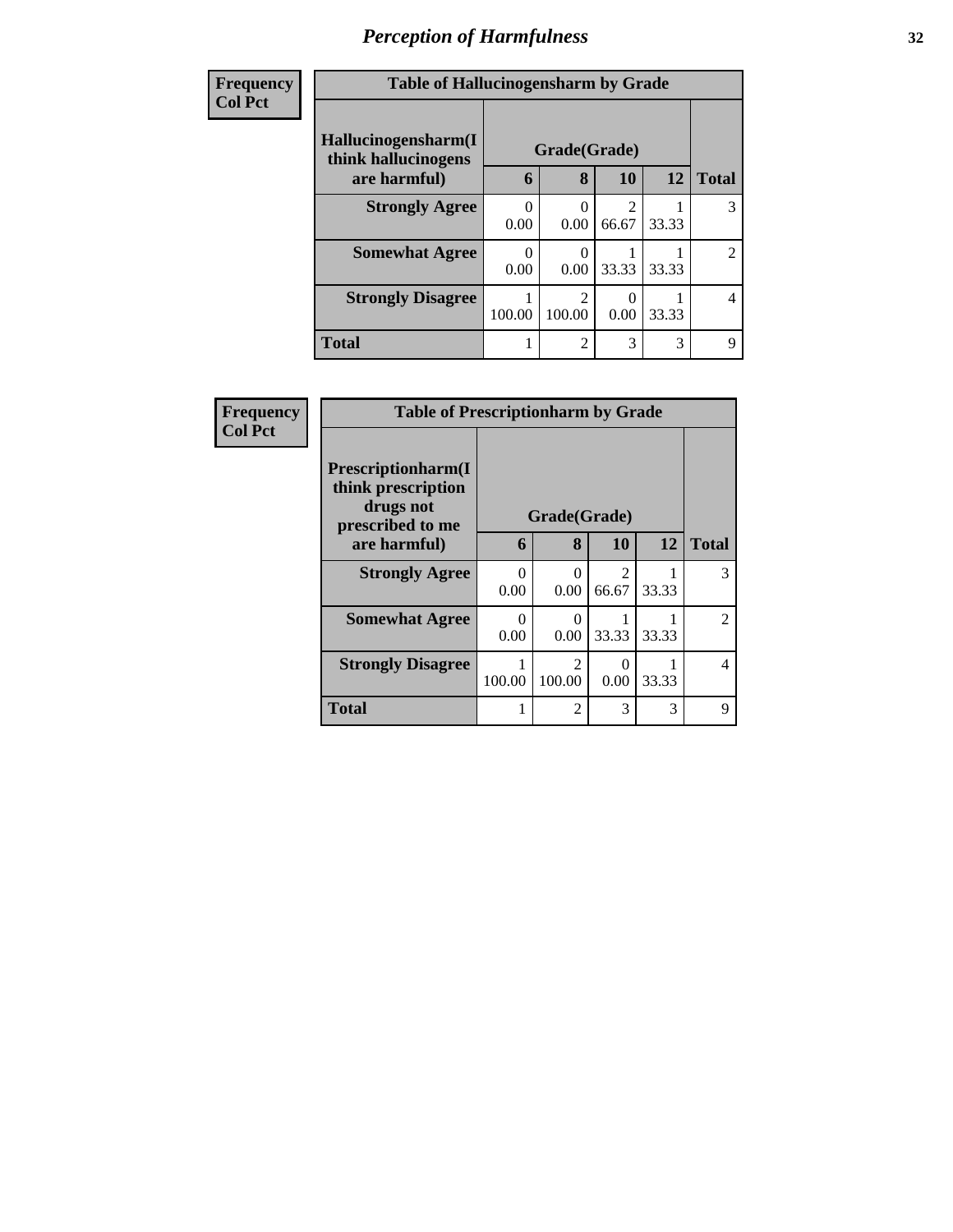#### *Disapproval by Adults* **33**

| <b>Frequency</b> | <b>Table of Alcoholadult by Grade</b>              |                  |                                       |                         |            |                |  |  |
|------------------|----------------------------------------------------|------------------|---------------------------------------|-------------------------|------------|----------------|--|--|
| <b>Col Pct</b>   | <b>Alcoholadult</b> (Adults<br>would disapprove if | Grade(Grade)     |                                       |                         |            |                |  |  |
|                  | I used alcohol)                                    | 6                | 8                                     | <b>10</b>               | 12         | <b>Total</b>   |  |  |
|                  | <b>Strongly Agree</b>                              | 0<br>0.00        | 0<br>0.00                             | $\mathfrak{D}$<br>66.67 | っ<br>66.67 | 4              |  |  |
|                  | <b>Somewhat Agree</b>                              | $\theta$<br>0.00 | 0<br>0.00                             | 0.00                    | 33.33      |                |  |  |
|                  | <b>Strongly Disagree</b>                           | 100.00           | $\mathcal{D}_{\mathcal{L}}$<br>100.00 | 33.33                   | 0.00       | $\overline{4}$ |  |  |
|                  | <b>Total</b>                                       | 1                | $\overline{2}$                        | 3                       | 3          | 9              |  |  |

| Frequency      | <b>Table of Tobaccoadult by Grade</b>      |              |                |             |            |              |
|----------------|--------------------------------------------|--------------|----------------|-------------|------------|--------------|
| <b>Col Pct</b> | Tobaccoadult(Adults<br>would disapprove if | Grade(Grade) |                |             |            |              |
|                | I used tobacco)                            | 6            | 8              | 10          | 12         | <b>Total</b> |
|                | <b>Strongly Agree</b>                      | 0<br>0.00    | 0.00           | 3<br>100.00 | 2<br>66.67 | 5            |
|                | <b>Somewhat Agree</b>                      | 0.00         | 0.00           | 0.00        | 33.33      |              |
|                | <b>Strongly Disagree</b>                   | 100.00       | 2<br>100.00    | 0.00        | ∩<br>0.00  | 3            |
|                | <b>Total</b>                               |              | $\mathfrak{D}$ | 3           | 3          | $\mathbf Q$  |

| Frequency      |                                                | <b>Table of Marijuanaadult by Grade</b> |                         |           |                         |              |  |  |
|----------------|------------------------------------------------|-----------------------------------------|-------------------------|-----------|-------------------------|--------------|--|--|
| <b>Col Pct</b> | Marijuanaadult(Adults<br>would disapprove if I | Grade(Grade)                            |                         |           |                         |              |  |  |
|                | used marijuana)                                | 6                                       | 8                       | <b>10</b> | <b>12</b>               | <b>Total</b> |  |  |
|                | <b>Strongly Agree</b>                          | 0.00                                    | 0<br>0.00               | 66.67     | $\mathfrak{D}$<br>66.67 | 4            |  |  |
|                | <b>Somewhat Agree</b>                          | 0.00                                    | 0<br>0.00               | 0.00      | 33.33                   |              |  |  |
|                | <b>Strongly Disagree</b>                       | 100.00                                  | $\mathcal{D}$<br>100.00 | 33.33     | 0.00                    | 4            |  |  |
|                | <b>Total</b>                                   |                                         | $\mathfrak{D}$          | 3         | 3                       | 9            |  |  |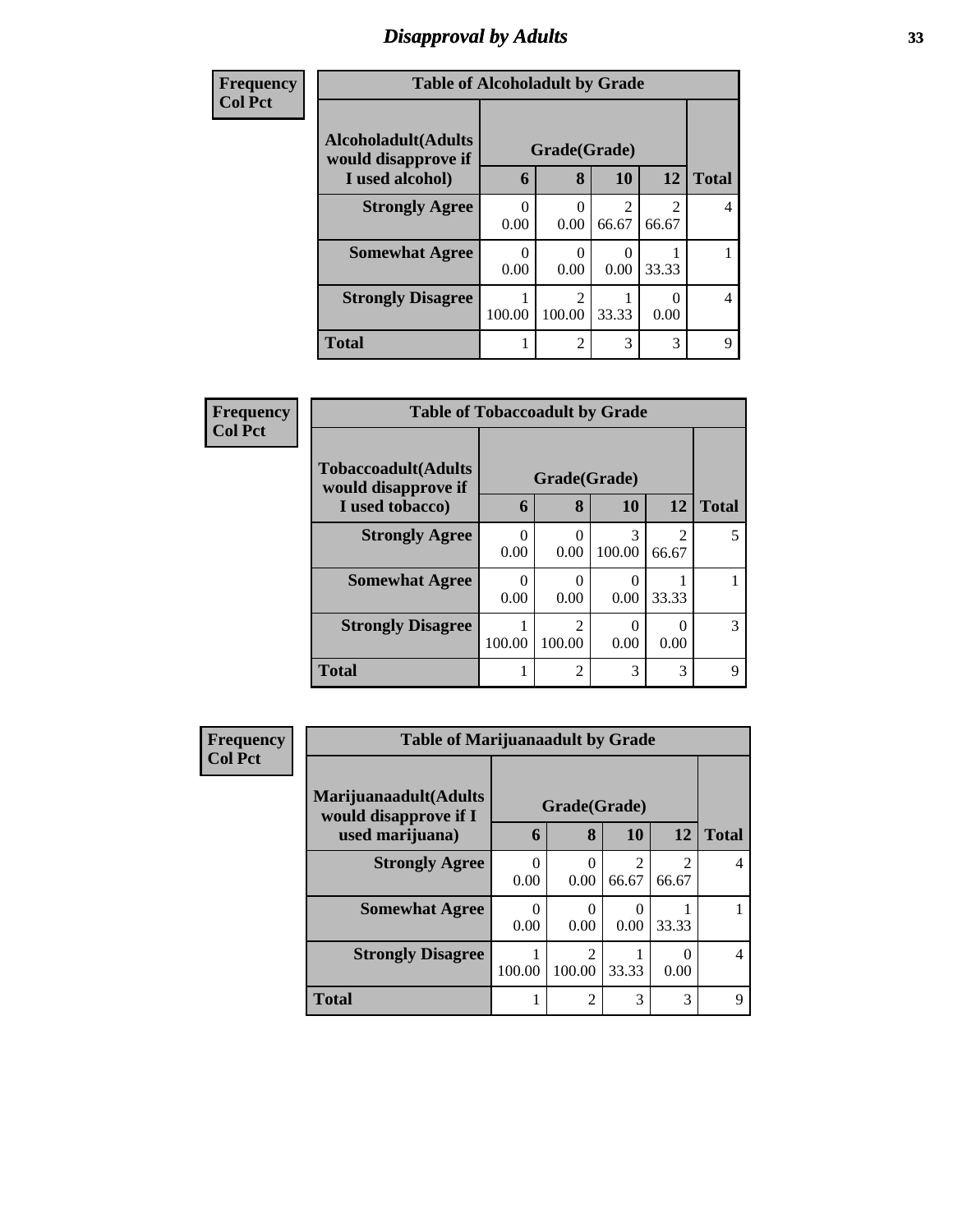## *Disapproval by Adults* **34**

| <b>Frequency</b> | <b>Table of Otherdrugadult by Grade</b>                |              |                         |                                                                                                                                                                          |            |              |  |
|------------------|--------------------------------------------------------|--------------|-------------------------|--------------------------------------------------------------------------------------------------------------------------------------------------------------------------|------------|--------------|--|
| <b>Col Pct</b>   | <b>Otherdrugadult</b> (Adults<br>would disapprove if I | Grade(Grade) |                         |                                                                                                                                                                          |            |              |  |
|                  | used other drugs)                                      | 6            | 8                       | 10                                                                                                                                                                       | 12         | <b>Total</b> |  |
|                  | <b>Strongly Agree</b>                                  | 0<br>0.00    | 0<br>0.00               | $\mathcal{D}_{\mathcal{A}}^{\mathcal{A}}(\mathcal{A})=\mathcal{D}_{\mathcal{A}}^{\mathcal{A}}(\mathcal{A})\mathcal{D}_{\mathcal{A}}^{\mathcal{A}}(\mathcal{A})$<br>66.67 | 2<br>66.67 | 4            |  |
|                  | <b>Somewhat Agree</b>                                  | 0.00         | 0.00                    | 0.00                                                                                                                                                                     | 33.33      |              |  |
|                  | <b>Strongly Disagree</b>                               | 100.00       | $\mathcal{D}$<br>100.00 | 33.33                                                                                                                                                                    | 0.00       | 4            |  |
|                  | <b>Total</b>                                           |              | $\overline{2}$          | 3                                                                                                                                                                        | 3          | 9            |  |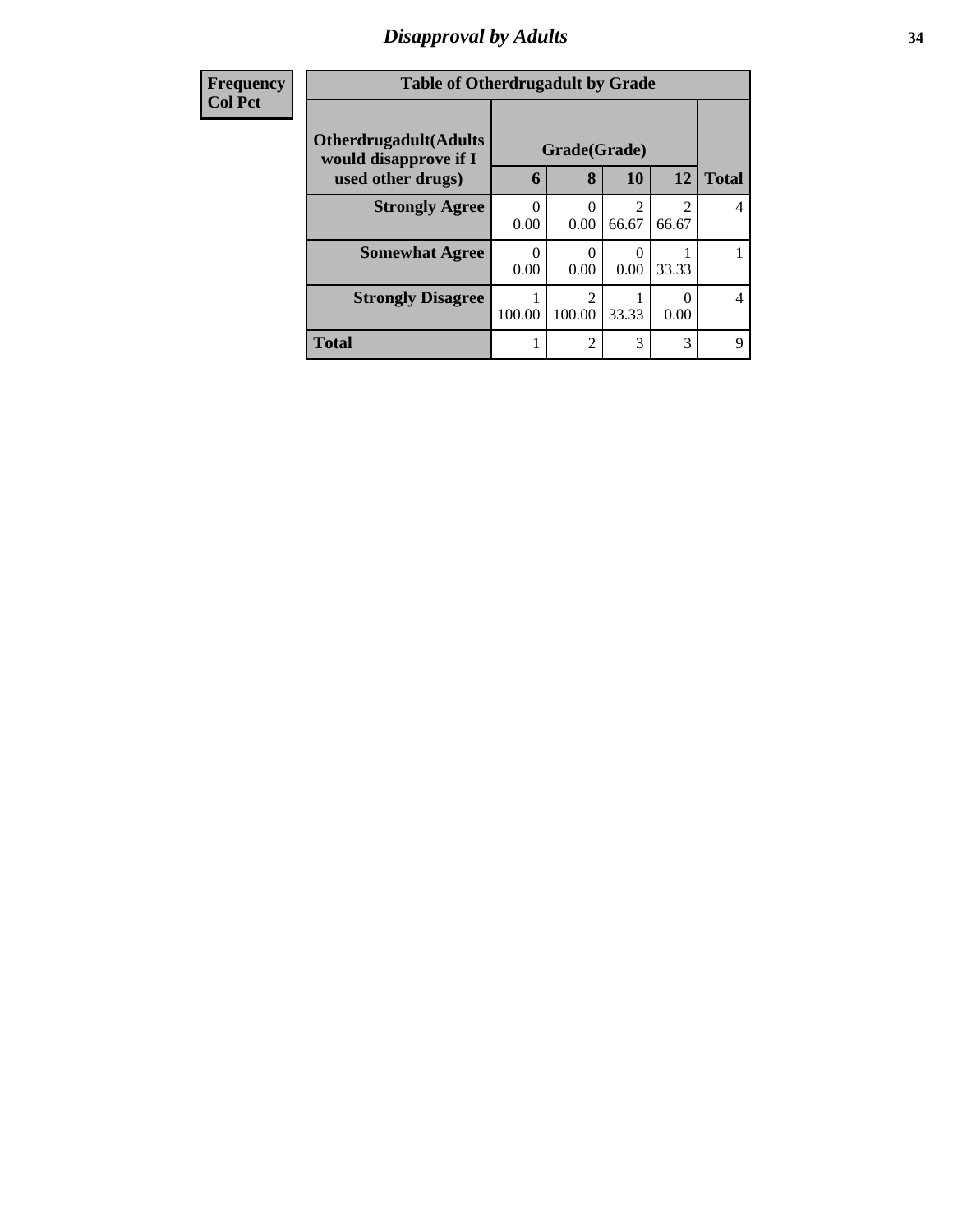## *Disapproval by Peers* **35**

| Frequency | <b>Table of Alcoholpeer by Grade</b>                    |                  |                |                  |             |                |  |
|-----------|---------------------------------------------------------|------------------|----------------|------------------|-------------|----------------|--|
| Col Pct   | Alcoholpeer(My<br>friends would<br>disapprove if I used |                  | Grade(Grade)   |                  |             |                |  |
|           | alcohol)                                                | 6                | 8              | 10               | 12          | <b>Total</b>   |  |
|           | <b>Strongly Agree</b>                                   | $\Omega$<br>0.00 | 0<br>0.00      | 33.33            | ∩<br>0.00   |                |  |
|           | <b>Somewhat Agree</b>                                   | 0<br>0.00        | 50.00          | 33.33            | ∩<br>0.00   | $\mathfrak{D}$ |  |
|           | <b>Somewhat Disagree</b>                                | 0<br>0.00        | 0<br>0.00      | 33.33            | 3<br>100.00 | $\overline{4}$ |  |
|           | <b>Strongly Disagree</b>                                | 100.00           | 50.00          | $\Omega$<br>0.00 | 0<br>0.00   | $\mathfrak{D}$ |  |
|           | <b>Total</b>                                            |                  | $\overline{2}$ | 3                | 3           | 9              |  |

| Frequency      | <b>Table of Tobaccopeer by Grade</b>                    |           |                |                       |                                      |                |
|----------------|---------------------------------------------------------|-----------|----------------|-----------------------|--------------------------------------|----------------|
| <b>Col Pct</b> | Tobaccopeer(My<br>friends would<br>disapprove if I used |           |                | Grade(Grade)          |                                      |                |
|                | tobacco)                                                | 6         | 8              | 10                    | 12                                   | <b>Total</b>   |
|                | <b>Strongly Agree</b>                                   | 0<br>0.00 | 0<br>0.00      | 33.33                 | ∩<br>0.00                            |                |
|                | <b>Somewhat Agree</b>                                   | 0<br>0.00 | 50.00          | 33.33                 | 33.33                                | 3              |
|                | <b>Somewhat Disagree</b>                                | 0<br>0.00 | 0<br>0.00      | $\mathcal{O}$<br>0.00 | $\mathcal{D}_{\mathcal{L}}$<br>66.67 | $\overline{2}$ |
|                | <b>Strongly Disagree</b>                                | 100.00    | 50.00          | 33.33                 | $\mathbf{\Omega}$<br>0.00            | $\mathcal{F}$  |
|                | <b>Total</b>                                            |           | $\mathfrak{D}$ | 3                     | 3                                    | 9              |

| Frequency      | <b>Table of Marijuanapeer by Grade</b>                                  |                   |              |                    |             |   |  |
|----------------|-------------------------------------------------------------------------|-------------------|--------------|--------------------|-------------|---|--|
| <b>Col Pct</b> | Marijuanapeer(My<br>friends would<br>disapprove if I used<br>marijuana) | Grade(Grade)<br>6 | <b>Total</b> |                    |             |   |  |
|                | <b>Strongly Agree</b>                                                   | 0<br>0.00         | 8<br>0.00    | <b>10</b><br>33.33 | 12<br>0.00  |   |  |
|                | <b>Somewhat Agree</b>                                                   | 0<br>0.00         | 0.00         | 33.33              | 0.00        |   |  |
|                | <b>Somewhat Disagree</b>                                                | 0<br>0.00         | 0.00         | 0.00               | 3<br>100.00 | 3 |  |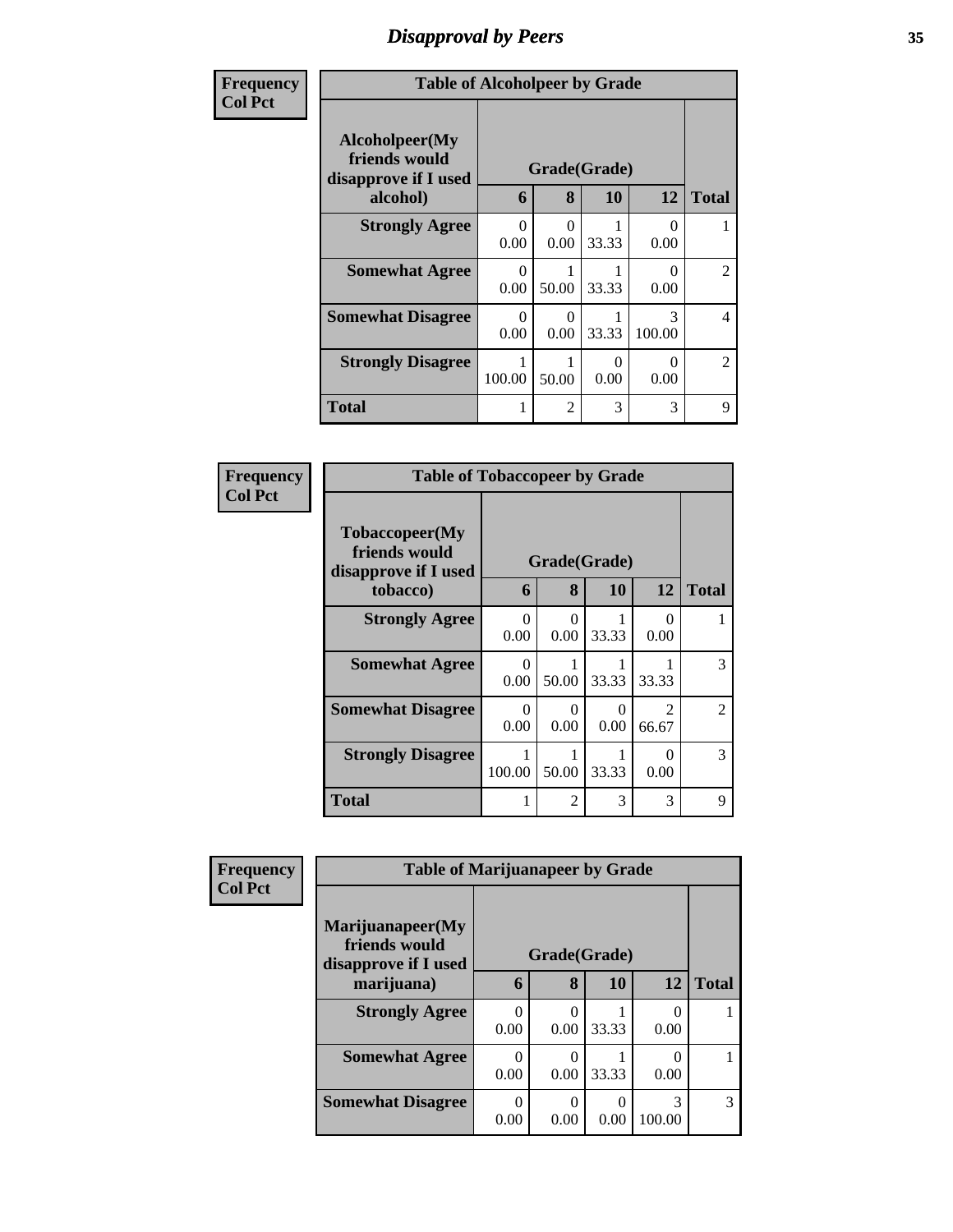# *Disapproval by Peers* **36**

| <b>Frequency</b> | <b>Table of Marijuanapeer by Grade</b>                    |        |                   |       |      |              |
|------------------|-----------------------------------------------------------|--------|-------------------|-------|------|--------------|
| <b>Col Pct</b>   | Marijuanapeer(My<br>friends would<br>disapprove if I used |        | Grade(Grade)<br>8 | 10    | 12   |              |
|                  | marijuana)                                                | h      |                   |       |      | <b>Total</b> |
|                  | <b>Strongly Disagree</b>                                  | 100.00 | ◠<br>100.00       | 33.33 | 0.00 |              |
|                  | <b>Total</b>                                              |        | ◠                 | 3     | 3    |              |

| <b>Frequency</b> | <b>Table of Otherdrugpeer by Grade</b>                                    |                  |                         |                         |           |                |
|------------------|---------------------------------------------------------------------------|------------------|-------------------------|-------------------------|-----------|----------------|
| <b>Col Pct</b>   | Otherdrugpeer(My<br>friends would<br>disapprove if I used<br>other drugs) | 6                | Grade(Grade)<br>8       | <b>10</b>               | 12        | <b>Total</b>   |
|                  | <b>Strongly Agree</b>                                                     | $\Omega$<br>0.00 | $\Omega$<br>0.00        | $\mathfrak{D}$<br>66.67 | 0<br>0.00 | $\overline{2}$ |
|                  | <b>Somewhat Agree</b>                                                     | 0<br>0.00        | 0<br>0.00               | 0<br>0.00               | 33.33     |                |
|                  | <b>Somewhat Disagree</b>                                                  | $\Omega$<br>0.00 | $\Omega$<br>0.00        | 33.33                   | 33.33     | 2              |
|                  | <b>Strongly Disagree</b>                                                  | 100.00           | $\mathcal{L}$<br>100.00 | $\Omega$<br>0.00        | 33.33     | $\overline{4}$ |
|                  | Total                                                                     |                  | 2                       | 3                       | 3         | 9              |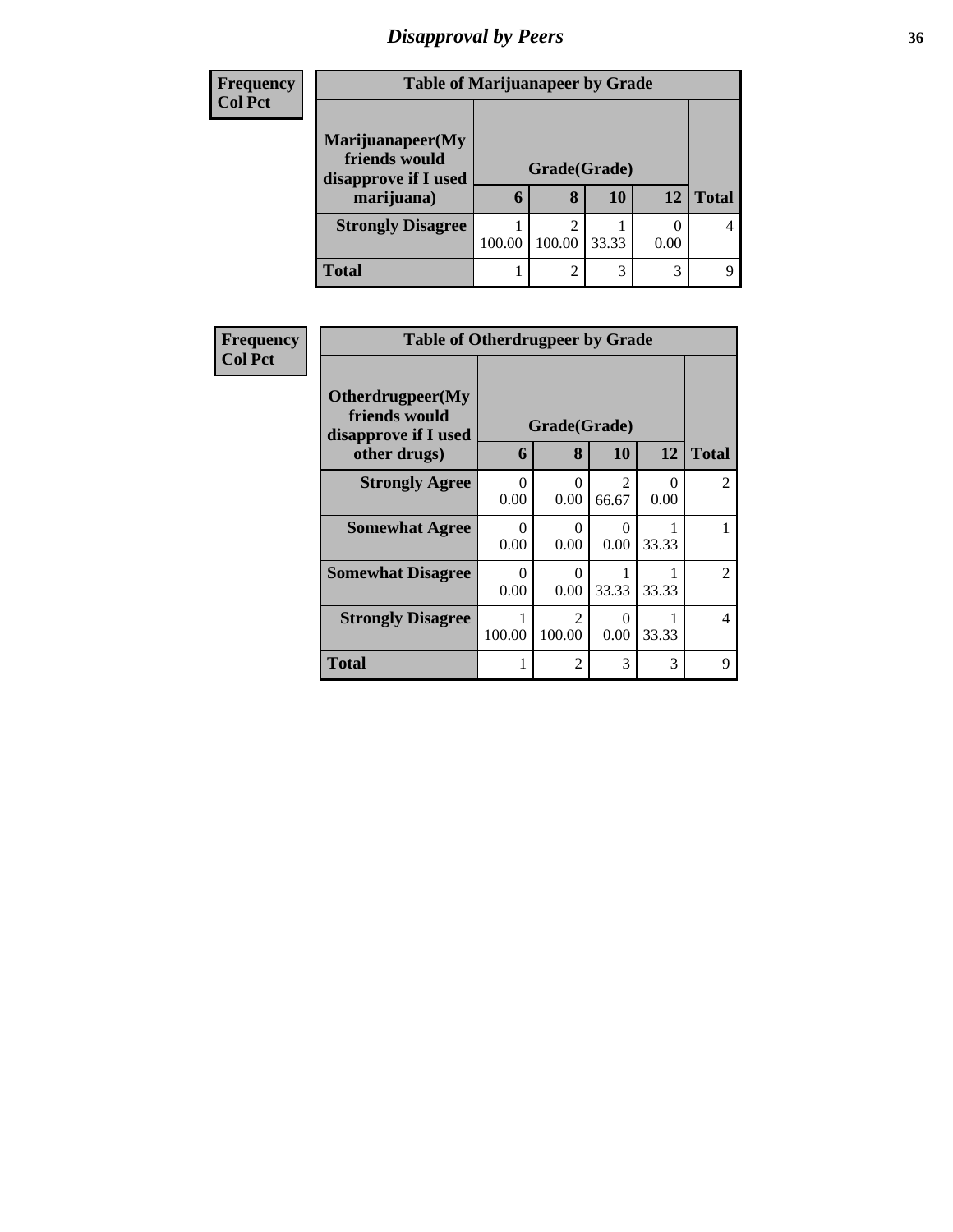| <b>Frequency</b> | <b>Table of Alcohollocation1 by Grade</b> |                  |       |       |            |              |  |  |
|------------------|-------------------------------------------|------------------|-------|-------|------------|--------------|--|--|
| <b>Col Pct</b>   | <b>Alcohollocation1(Places</b>            | Grade(Grade)     |       |       |            |              |  |  |
|                  | <b>Friends Use Alcohol)</b>               | 6                | 8     | 10    | 12         | <b>Total</b> |  |  |
|                  |                                           | $\theta$<br>0.00 | 50.00 | 66.67 | 2<br>66.67 |              |  |  |
|                  | Do Not Use                                | 100.00           | 50.00 | 33.33 | 33.33      |              |  |  |
|                  | <b>Total</b>                              |                  | ∍     | 3     | 3          |              |  |  |

| Frequency      | <b>Table of Alcohollocation2 by Grade</b>                     |        |                |                    |           |              |  |  |
|----------------|---------------------------------------------------------------|--------|----------------|--------------------|-----------|--------------|--|--|
| <b>Col Pct</b> | <b>Alcohollocation2(Places</b><br><b>Friends Use Alcohol)</b> | 6      | 8              | Grade(Grade)<br>10 | <b>12</b> | <b>Total</b> |  |  |
|                |                                                               |        |                |                    |           |              |  |  |
|                |                                                               | 100.00 | 50.00          | 100.00             | 66.67     |              |  |  |
|                | Home                                                          | 0.00   | 50.00          | 0.00               | 33.33     | ∍            |  |  |
|                | <b>Total</b>                                                  |        | $\overline{2}$ | 3                  | 3         | Q            |  |  |

| <b>Frequency</b> | <b>Table of Alcohollocation3 by Grade</b> |        |               |        |            |              |  |  |
|------------------|-------------------------------------------|--------|---------------|--------|------------|--------------|--|--|
| <b>Col Pct</b>   | <b>Alcohollocation3(Places</b>            |        | Grade(Grade)  |        |            |              |  |  |
|                  | <b>Friends Use Alcohol)</b>               | h      | 8             | 10     | 12         | <b>Total</b> |  |  |
|                  |                                           | 100.00 | っ<br>100.00   | 100.00 | 2<br>66.67 | 8            |  |  |
|                  | <b>School</b>                             | 0.00   | 0.00          | 0.00   | 33.33      |              |  |  |
|                  | <b>Total</b>                              |        | $\mathcal{D}$ | 3      | 3          | Q            |  |  |

| <b>Frequency</b> | <b>Table of Alcohollocation4 by Grade</b> |              |                |             |       |              |  |  |
|------------------|-------------------------------------------|--------------|----------------|-------------|-------|--------------|--|--|
| <b>Col Pct</b>   | <b>Alcohollocation4(Places</b>            | Grade(Grade) |                |             |       |              |  |  |
|                  | <b>Friends Use Alcohol)</b>               | O            | 8              | 10          | 12    | <b>Total</b> |  |  |
|                  |                                           | 100.00       | 100.00         | 3<br>100.00 | 66.67 | 8            |  |  |
|                  | Car                                       | 0.00         | 0.00           | 0.00        | 33.33 |              |  |  |
|                  | <b>Total</b>                              |              | $\overline{2}$ | 3           | 3     | Q            |  |  |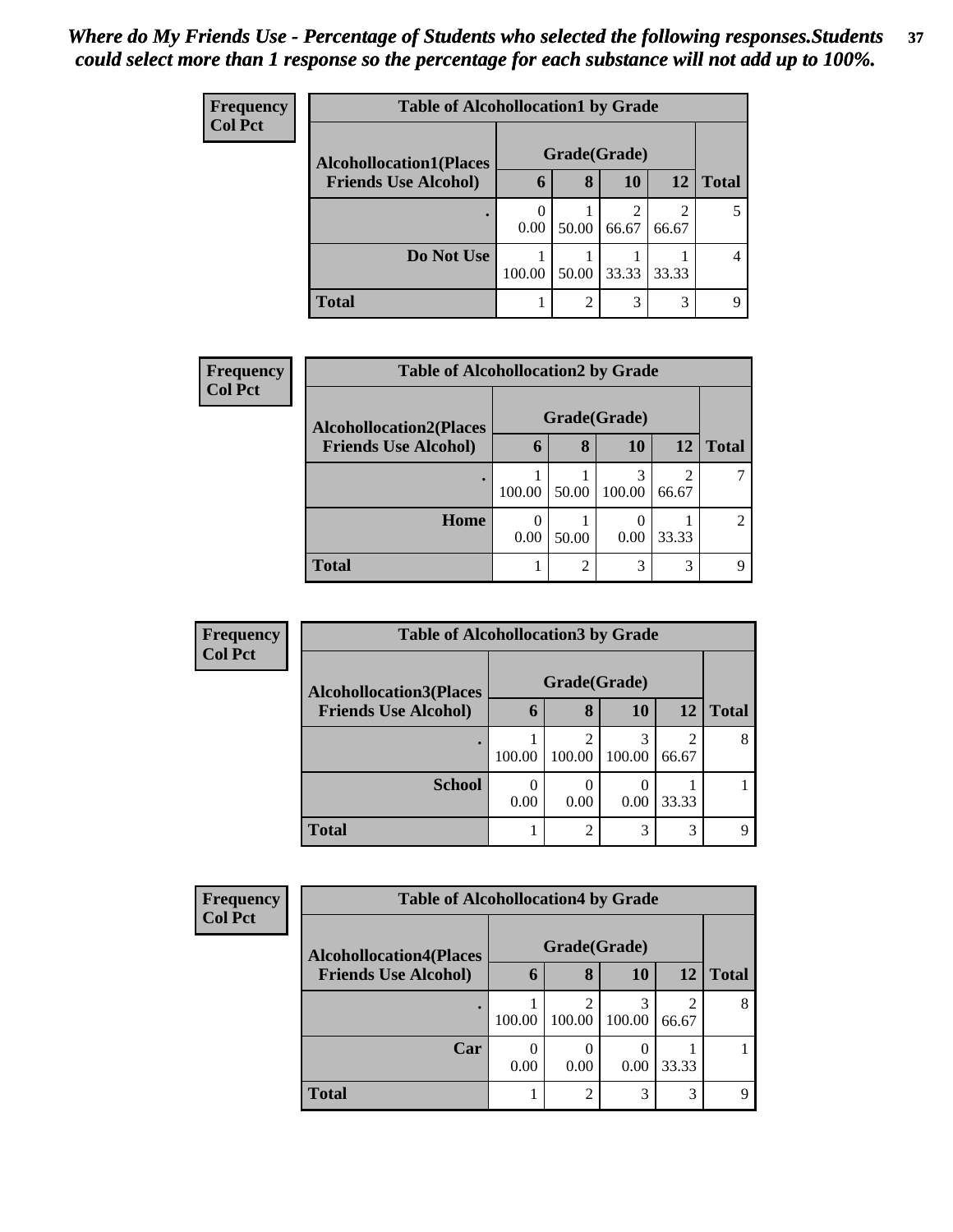| <b>Frequency</b> | <b>Table of Alcohollocation5 by Grade</b> |              |       |       |            |              |  |  |
|------------------|-------------------------------------------|--------------|-------|-------|------------|--------------|--|--|
| <b>Col Pct</b>   | <b>Alcohollocation5</b> (Places           | Grade(Grade) |       |       |            |              |  |  |
|                  | <b>Friends Use Alcohol)</b>               | 6            | 8     | 10    | 12         | <b>Total</b> |  |  |
|                  |                                           | 100.00       | 50.00 | 66.67 | 2<br>66.67 | 6            |  |  |
|                  | <b>Friend's House</b>                     | 0<br>0.00    | 50.00 | 33.33 | 33.33      |              |  |  |
|                  | Total                                     |              | ∍     | 3     | 3          |              |  |  |

| <b>Frequency</b> | <b>Table of Alcohollocation6 by Grade</b> |              |                |           |           |              |  |  |  |
|------------------|-------------------------------------------|--------------|----------------|-----------|-----------|--------------|--|--|--|
| <b>Col Pct</b>   | <b>Alcohollocation6(Places</b>            | Grade(Grade) |                |           |           |              |  |  |  |
|                  | <b>Friends Use Alcohol)</b>               | 6            | 8              | <b>10</b> | <b>12</b> | <b>Total</b> |  |  |  |
|                  |                                           | 100.00       | 50.00          | 66.67     | 33.33     |              |  |  |  |
|                  | <b>Other</b>                              | 0.00         | 50.00          | 33.33     | 66.67     | 4            |  |  |  |
|                  | <b>Total</b>                              |              | $\overline{c}$ | 3         | 3         |              |  |  |  |

| Frequency      |                                | <b>Table of Tobaccolocation1 by Grade</b> |             |            |             |              |  |  |  |  |
|----------------|--------------------------------|-------------------------------------------|-------------|------------|-------------|--------------|--|--|--|--|
| <b>Col Pct</b> | <b>Tobaccolocation1(Places</b> | Grade(Grade)                              |             |            |             |              |  |  |  |  |
|                | <b>Friends Use Tobacco)</b>    | 6                                         | 8           | 10         | 12          | <b>Total</b> |  |  |  |  |
|                |                                | 0.00                                      | 0.00        | っ<br>66.67 | 0.00        |              |  |  |  |  |
|                | Do Not Use                     | 100.00                                    | 2<br>100.00 | 33.33      | 3<br>100.00 |              |  |  |  |  |
|                | <b>Total</b>                   |                                           | 2           | 3          | 3           |              |  |  |  |  |

| Frequency      | <b>Table of Tobaccolocation2 by Grade</b> |       |        |             |             |              |  |  |  |
|----------------|-------------------------------------------|-------|--------|-------------|-------------|--------------|--|--|--|
| <b>Col Pct</b> | <b>Tobaccolocation2(Places</b>            |       |        |             |             |              |  |  |  |
|                | <b>Friends Use Tobacco)</b>               | O     | 8      | 10          |             | <b>Total</b> |  |  |  |
|                |                                           | 100.0 | 100.00 | 2<br>100.00 | 3<br>100.00 |              |  |  |  |
|                | <b>Total</b>                              |       |        | 3           | 3           |              |  |  |  |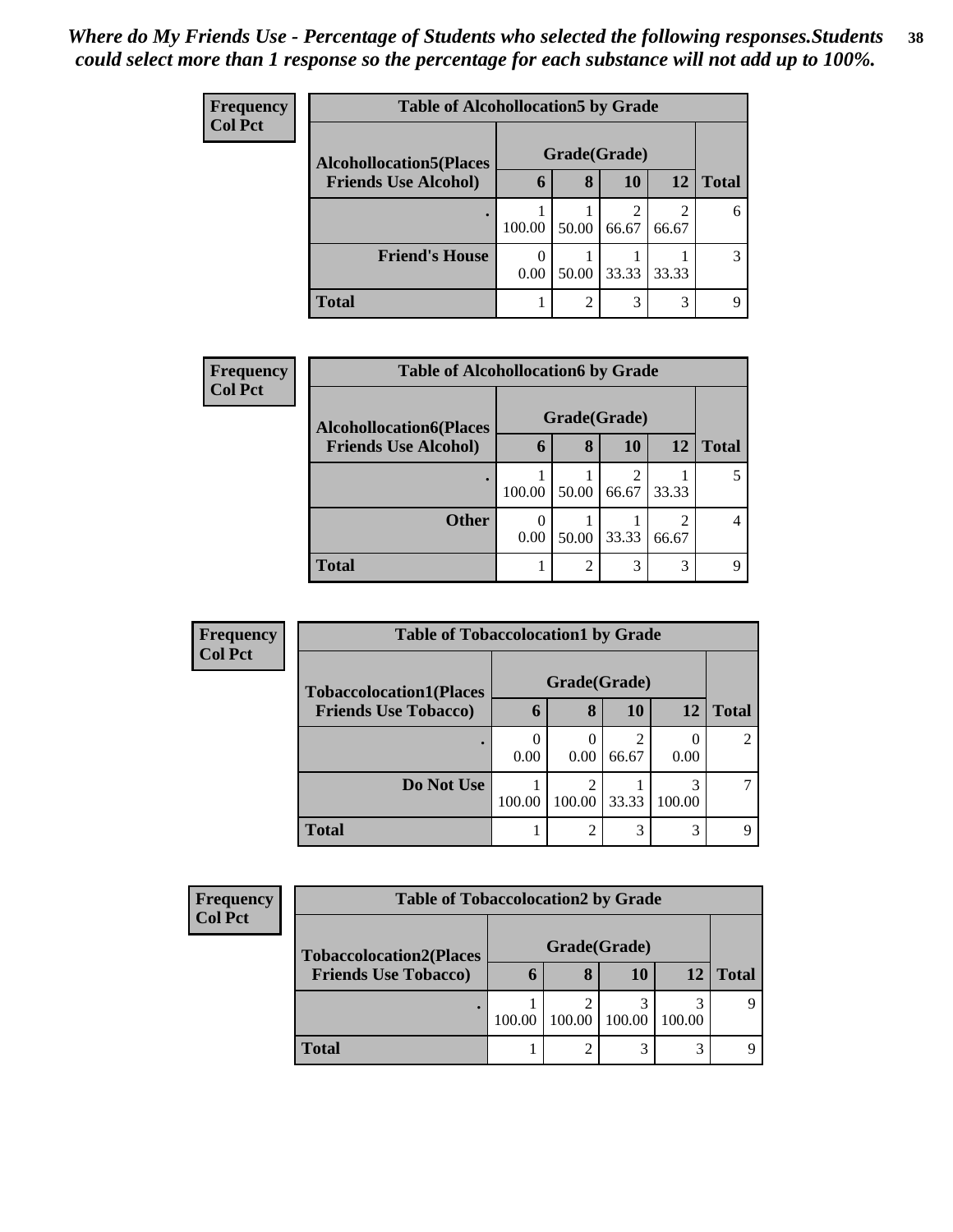| <b>Frequency</b> |                                | <b>Table of Tobaccolocation 3 by Grade</b> |                          |           |             |              |  |  |  |
|------------------|--------------------------------|--------------------------------------------|--------------------------|-----------|-------------|--------------|--|--|--|
| <b>Col Pct</b>   | <b>Tobaccolocation3(Places</b> | Grade(Grade)                               |                          |           |             |              |  |  |  |
|                  | <b>Friends Use Tobacco)</b>    | 6                                          | 8                        | <b>10</b> | 12          | <b>Total</b> |  |  |  |
|                  |                                | 100.00                                     | $\mathfrak{D}$<br>100.00 | 66.67     | 3<br>100.00 | 8            |  |  |  |
|                  | <b>School</b>                  | 0.00                                       | $\left( \right)$<br>0.00 | 33.33     | 0.00        |              |  |  |  |
|                  | <b>Total</b>                   |                                            | $\overline{2}$           | 3         | 3           | Ω            |  |  |  |

| <b>Frequency</b> | <b>Table of Tobaccolocation4 by Grade</b> |        |        |        |             |              |  |  |
|------------------|-------------------------------------------|--------|--------|--------|-------------|--------------|--|--|
| <b>Col Pct</b>   | <b>Tobaccolocation4(Places</b>            |        |        |        |             |              |  |  |
|                  | <b>Friends Use Tobacco)</b>               | O      | 8      | 10     | 12          | <b>Total</b> |  |  |
|                  |                                           | 100.00 | 100.00 | 100.00 | 3<br>100.00 |              |  |  |
|                  | <b>Total</b>                              |        |        | 3      | 3           |              |  |  |

| <b>Frequency</b><br><b>Col Pct</b> | <b>Table of Tobaccolocation5 by Grade</b> |              |                |            |        |              |  |
|------------------------------------|-------------------------------------------|--------------|----------------|------------|--------|--------------|--|
|                                    | <b>Tobaccolocation5(Places</b>            | Grade(Grade) |                |            |        |              |  |
|                                    | <b>Friends Use Tobacco)</b>               | h            | 8              | 10         | 12     | <b>Total</b> |  |
|                                    |                                           | 100.00       | 2<br>100.00    | ◠<br>66.67 | 100.00 | 8            |  |
|                                    | <b>Friend's House</b>                     | 0<br>0.00    | 0.00           | 33.33      | 0.00   |              |  |
|                                    | <b>Total</b>                              |              | $\overline{2}$ | 3          | 3      | q            |  |

| Frequency      | <b>Table of Tobaccolocation6 by Grade</b> |              |                |            |        |              |  |  |  |
|----------------|-------------------------------------------|--------------|----------------|------------|--------|--------------|--|--|--|
| <b>Col Pct</b> | <b>Tobaccolocation6(Places</b>            | Grade(Grade) |                |            |        |              |  |  |  |
|                | <b>Friends Use Tobacco)</b>               | h            | 8              | 10         | 12     | <b>Total</b> |  |  |  |
|                |                                           | 100.00       | 2<br>100.00    | ◠<br>66.67 | 100.00 | 8            |  |  |  |
|                | <b>Other</b>                              | 0<br>0.00    | 0.00           | 33.33      | 0.00   |              |  |  |  |
|                | <b>Total</b>                              |              | $\overline{2}$ | 3          | 3      |              |  |  |  |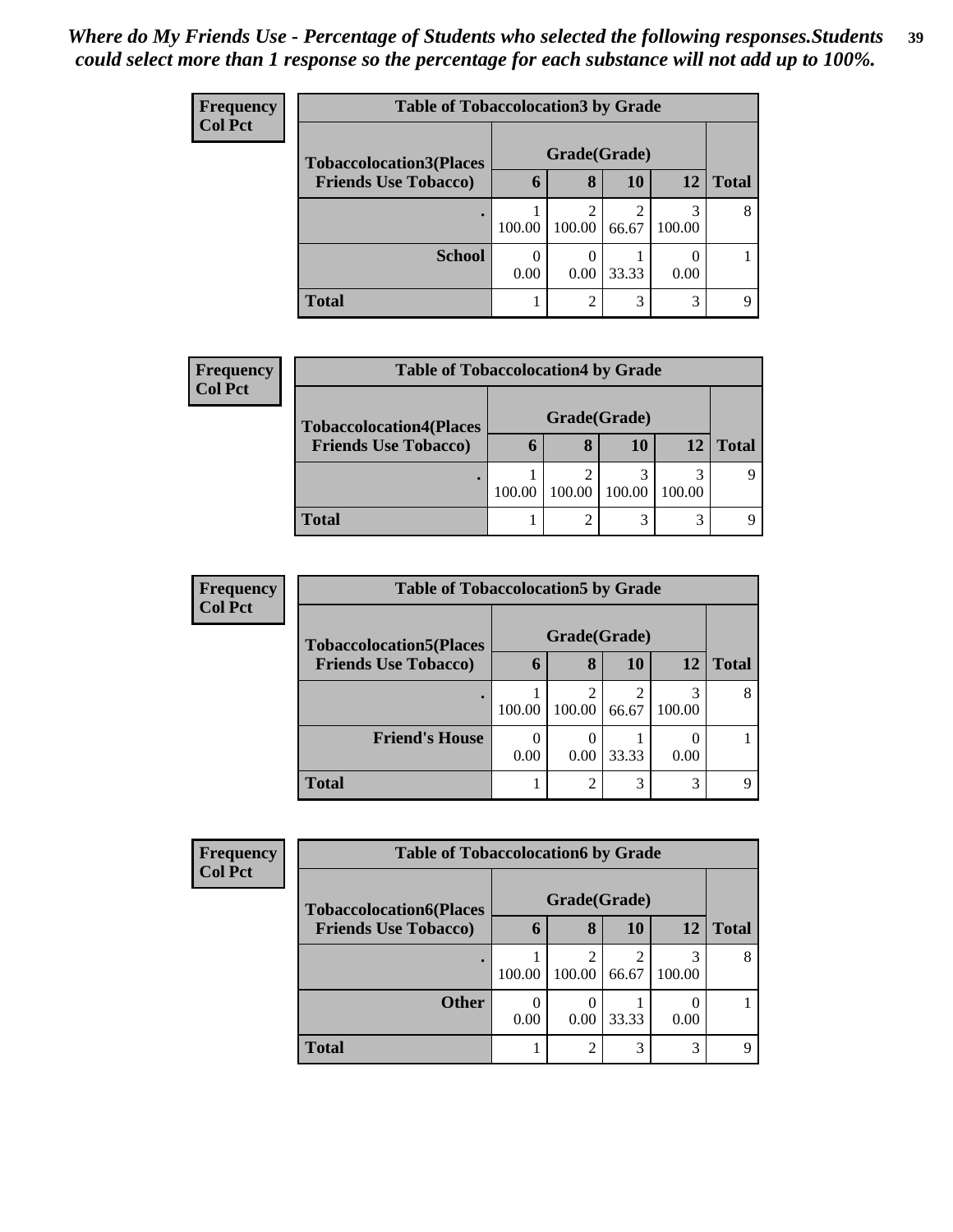| <b>Frequency</b> | <b>Table of Marijuanalocation1 by Grade</b> |              |                |        |             |              |  |
|------------------|---------------------------------------------|--------------|----------------|--------|-------------|--------------|--|
| <b>Col Pct</b>   | <b>Marijuanalocation1(Places</b>            | Grade(Grade) |                |        |             |              |  |
|                  | <b>Friends Use Marijuana</b> )              | 6            | 8              | 10     | 12          | <b>Total</b> |  |
|                  |                                             | 0.00         | 0.00           | 100.00 | 0.00        |              |  |
|                  | Do Not Use                                  | 100.00       | 2<br>100.00    | 0.00   | 3<br>100.00 | 6            |  |
|                  | <b>Total</b>                                |              | $\mathfrak{D}$ | 3      | 3           | റ            |  |

| <b>Frequency</b> | <b>Table of Marijuanalocation2 by Grade</b> |              |        |           |             |              |  |  |
|------------------|---------------------------------------------|--------------|--------|-----------|-------------|--------------|--|--|
| <b>Col Pct</b>   | <b>Marijuanalocation2(Places</b>            | Grade(Grade) |        |           |             |              |  |  |
|                  | <b>Friends Use Marijuana</b> )              | 6            | 8      | <b>10</b> | 12          | <b>Total</b> |  |  |
|                  |                                             | 100.00       | 100.00 | 66.67     | 3<br>100.00 | 8            |  |  |
|                  | Home                                        | 0.00         | 0.00   | 33.33     | 0.00        |              |  |  |
|                  | <b>Total</b>                                |              | ◠      | 3         | 3           | Q            |  |  |

| <b>Frequency</b> | <b>Table of Marijuanalocation3 by Grade</b> |        |              |        |        |              |  |
|------------------|---------------------------------------------|--------|--------------|--------|--------|--------------|--|
| <b>Col Pct</b>   | <b>Marijuanalocation3(Places</b>            |        | Grade(Grade) |        |        |              |  |
|                  | <b>Friends Use Marijuana</b> )              | O      | 8            | 10     | 12     | <b>Total</b> |  |
|                  |                                             | 100.00 | 100.00       | 100.00 | 100.00 |              |  |
|                  | <b>Total</b>                                |        | າ            | 3      | 3      |              |  |

| Frequency<br><b>Col Pct</b> | <b>Table of Marijuanalocation4 by Grade</b> |              |                               |            |             |       |  |
|-----------------------------|---------------------------------------------|--------------|-------------------------------|------------|-------------|-------|--|
|                             | <b>Marijuanalocation4(Places</b>            | Grade(Grade) |                               |            |             |       |  |
|                             | <b>Friends Use Marijuana</b> )              | 6            | 8                             | <b>10</b>  | 12          | Total |  |
|                             | ٠                                           | 100.00       | 2<br>100.00                   | ∍<br>66.67 | 3<br>100.00 | 8     |  |
|                             | Car                                         | 0.00         | $\left($<br>0.00 <sub>1</sub> | 33.33      | 0.00        |       |  |
|                             | <b>Total</b>                                |              | 2                             | 3          | 3           |       |  |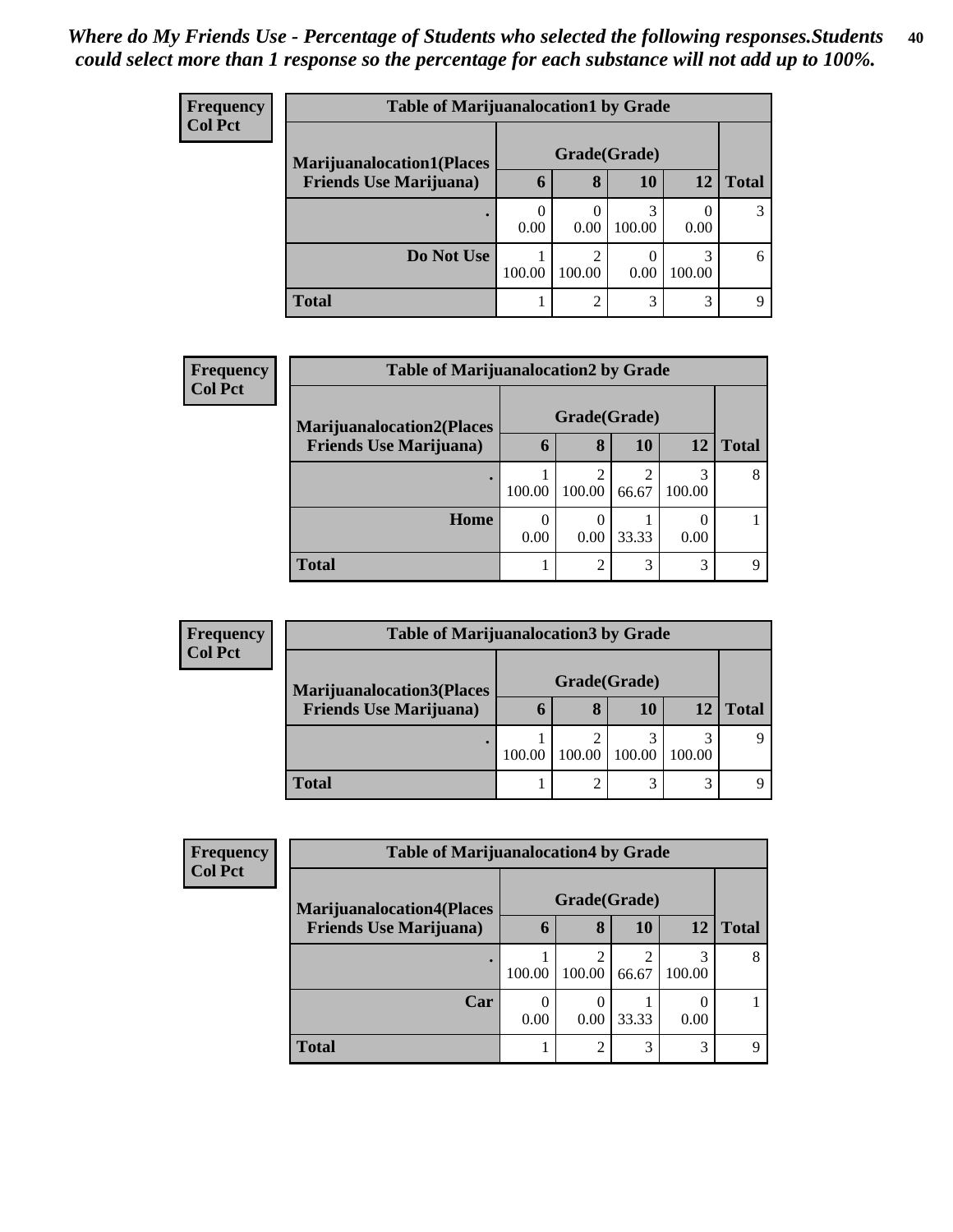| <b>Frequency</b> | <b>Table of Marijuanalocation5 by Grade</b> |              |        |            |             |               |  |
|------------------|---------------------------------------------|--------------|--------|------------|-------------|---------------|--|
| <b>Col Pct</b>   | <b>Marijuanalocation5</b> (Places           | Grade(Grade) |        |            |             |               |  |
|                  | <b>Friends Use Marijuana</b> )              | $\mathbf b$  | 8      | 10         | 12          | <b>Total</b>  |  |
|                  |                                             | 100.00       | 100.00 | 33.33      | 3<br>100.00 |               |  |
|                  | <b>Friend's House</b>                       | 0<br>0.00    | 0.00   | ◠<br>66.67 | 0.00        | $\mathcal{D}$ |  |
|                  | <b>Total</b>                                |              | റ      | 3          | 3           | Q             |  |

| Frequency | <b>Table of Marijuanalocation6 by Grade</b> |        |              |            |             |              |  |
|-----------|---------------------------------------------|--------|--------------|------------|-------------|--------------|--|
| Col Pct   | <b>Marijuanalocation6(Places</b>            |        | Grade(Grade) |            |             |              |  |
|           | <b>Friends Use Marijuana</b> )              | 6      | 8            | 10         | 12          | <b>Total</b> |  |
|           |                                             | 100.00 | 100.00       | ◠<br>66.67 | 3<br>100.00 | 8            |  |
|           | <b>Other</b>                                | 0.00   | 0.00         | 33.33      | 0.00        |              |  |
|           | <b>Total</b>                                |        | ി            | 3          | 3           | Q            |  |

| <b>Frequency</b> | <b>Table of Otherdruglocation1 by Grade</b>                          |             |              |           |             |              |
|------------------|----------------------------------------------------------------------|-------------|--------------|-----------|-------------|--------------|
| <b>Col Pct</b>   |                                                                      |             |              |           |             |              |
|                  | <b>Otherdruglocation1(Places</b><br><b>Friends Use Other Illegal</b> |             | Grade(Grade) |           |             |              |
|                  | Drugs)                                                               | $\mathbf b$ | 8            | <b>10</b> | <b>12</b>   | <b>Total</b> |
|                  |                                                                      | 0.00        | 0.00         | 33.33     | 0.00        |              |
|                  | Do Not Use                                                           | 100.00      | 100.00       | 66.67     | 3<br>100.00 | 8            |
|                  | <b>Total</b>                                                         |             | ∍            | 3         | 3           | $\Omega$     |

| <b>Frequency</b><br><b>Col Pct</b> | <b>Table of Otherdruglocation2 by Grade</b>                                    |              |                |        |             |              |  |  |
|------------------------------------|--------------------------------------------------------------------------------|--------------|----------------|--------|-------------|--------------|--|--|
|                                    | <b>Otherdruglocation2(Places</b><br><b>Friends Use Other Illegal</b><br>Drugs) |              |                |        |             |              |  |  |
|                                    |                                                                                | $\mathbf{D}$ | 8              | 10     | 12          | <b>Total</b> |  |  |
|                                    | $\bullet$                                                                      | 100.00       | 100.00         | 100.00 | 3<br>100.00 |              |  |  |
|                                    | Total                                                                          |              | $\overline{c}$ | ⌒      | 3           |              |  |  |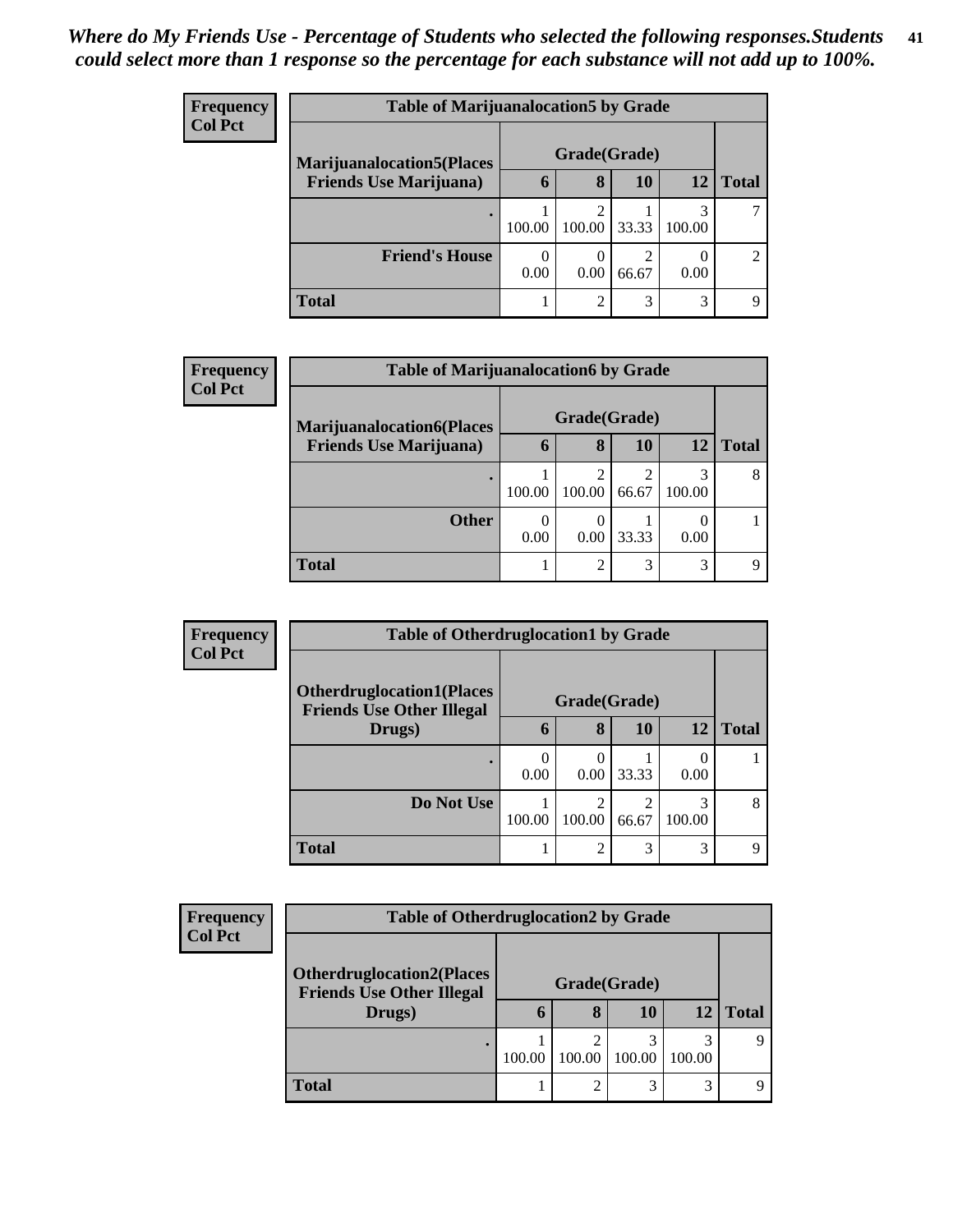| <b>Frequency</b> |                                                                      | <b>Table of Otherdruglocation 3 by Grade</b> |        |        |             |              |  |  |  |
|------------------|----------------------------------------------------------------------|----------------------------------------------|--------|--------|-------------|--------------|--|--|--|
| <b>Col Pct</b>   | <b>Otherdruglocation3(Places</b><br><b>Friends Use Other Illegal</b> | Grade(Grade)                                 |        |        |             |              |  |  |  |
|                  | Drugs)                                                               |                                              | 8      | 10     | 12          | <b>Total</b> |  |  |  |
|                  |                                                                      | 100.00                                       | 100.00 | 100.00 | 3<br>100.00 |              |  |  |  |
|                  | <b>Total</b>                                                         |                                              | ◠      |        | 3           |              |  |  |  |

| <b>Frequency</b> |                                                                      | <b>Table of Otherdruglocation4 by Grade</b> |                |        |             |              |  |
|------------------|----------------------------------------------------------------------|---------------------------------------------|----------------|--------|-------------|--------------|--|
| <b>Col Pct</b>   | <b>Otherdruglocation4(Places</b><br><b>Friends Use Other Illegal</b> |                                             |                |        |             |              |  |
|                  | Drugs)                                                               | h                                           | 8              | 10     | 12          | <b>Total</b> |  |
|                  |                                                                      | 100.00                                      | ◠<br>100.00    | 100.00 | 3<br>100.00 |              |  |
|                  | <b>Total</b>                                                         |                                             | $\overline{2}$ | 3      | 3           |              |  |

| <b>Frequency</b> | <b>Table of Otherdruglocation5 by Grade</b>                          |        |             |        |             |              |  |  |
|------------------|----------------------------------------------------------------------|--------|-------------|--------|-------------|--------------|--|--|
| <b>Col Pct</b>   | <b>Otherdruglocation5(Places</b><br><b>Friends Use Other Illegal</b> |        |             |        |             |              |  |  |
|                  | Drugs)                                                               | O      | 8           | 10     | 12          | <b>Total</b> |  |  |
|                  |                                                                      | 100.00 | ◠<br>100.00 | 100.00 | 3<br>100.00 |              |  |  |
|                  | <b>Total</b>                                                         |        | ി           | 3      | 3           |              |  |  |

| Frequency      | <b>Table of Otherdruglocation6 by Grade</b>                          |              |                  |           |             |              |
|----------------|----------------------------------------------------------------------|--------------|------------------|-----------|-------------|--------------|
| <b>Col Pct</b> | <b>Otherdruglocation6(Places</b><br><b>Friends Use Other Illegal</b> | Grade(Grade) |                  |           |             |              |
|                | Drugs)                                                               | 6            | 8                | <b>10</b> | 12          | <b>Total</b> |
|                |                                                                      | 100.00       | 100.00           | 66.67     | 3<br>100.00 | 8            |
|                | <b>Other</b>                                                         | 0.00         | $\left($<br>0.00 | 33.33     | 0.00        |              |
|                | <b>Total</b>                                                         |              | $\mathcal{D}$    | 3         | 3           | Q            |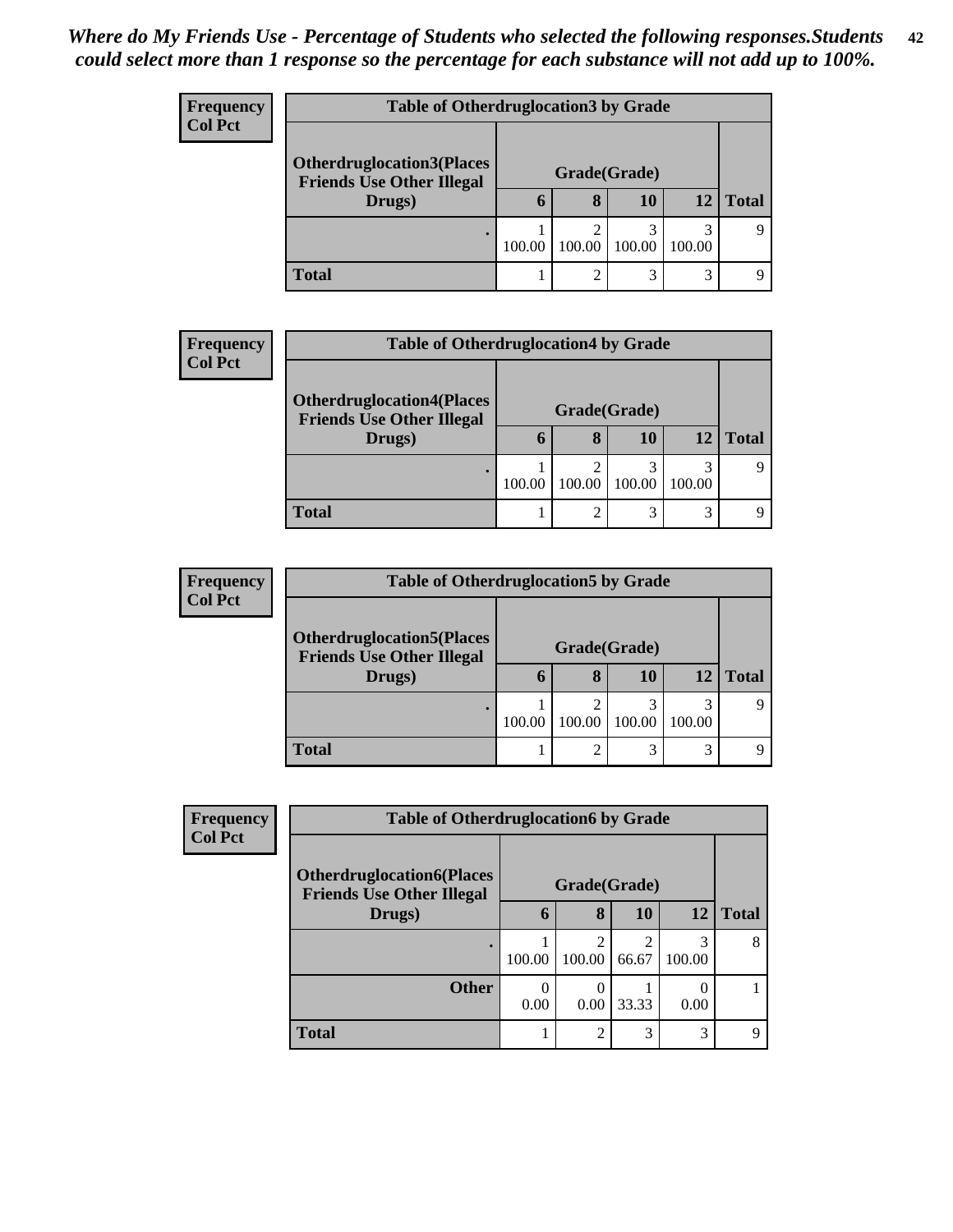| <b>Frequency</b> |                                                 | <b>Table of Alcoholtime1 by Grade</b> |                |              |       |              |  |  |
|------------------|-------------------------------------------------|---------------------------------------|----------------|--------------|-------|--------------|--|--|
| <b>Col Pct</b>   | <b>Alcoholtime1(Times</b><br><b>Friends Use</b> |                                       |                | Grade(Grade) |       |              |  |  |
|                  | Alcohol)                                        | 6                                     | 8              | <b>10</b>    | 12    | <b>Total</b> |  |  |
|                  |                                                 | ∩<br>0.00                             | 50.00          | 3<br>100.00  | 66.67 | 6            |  |  |
|                  | Do Not Use                                      | 100.00                                | 50.00          | 0.00         | 33.33 | 3            |  |  |
|                  | <b>Total</b>                                    |                                       | $\overline{2}$ | 3            | 3     | q            |  |  |

| Frequency      |                                                 | <b>Table of Alcoholtime2 by Grade</b> |                         |           |                         |              |  |  |
|----------------|-------------------------------------------------|---------------------------------------|-------------------------|-----------|-------------------------|--------------|--|--|
| <b>Col Pct</b> | <b>Alcoholtime2(Times</b><br><b>Friends Use</b> | Grade(Grade)                          |                         |           |                         |              |  |  |
|                | <b>Alcohol</b> )                                | $\mathbf b$                           | 8                       | <b>10</b> | 12                      | <b>Total</b> |  |  |
|                |                                                 | 100.00                                | $\mathcal{D}$<br>100.00 | 100.00    | $\mathfrak{D}$<br>66.67 |              |  |  |
|                | <b>On Way to School</b>                         | 0.00                                  | 0.00                    | 0.00      | 33.33                   |              |  |  |
|                | <b>Total</b>                                    |                                       | $\mathcal{D}$           | 3         | 3                       |              |  |  |

| <b>Frequency</b> | <b>Table of Alcoholtime3 by Grade</b>           |        |              |             |            |              |
|------------------|-------------------------------------------------|--------|--------------|-------------|------------|--------------|
| <b>Col Pct</b>   | <b>Alcoholtime3(Times</b><br><b>Friends Use</b> |        | Grade(Grade) |             |            |              |
|                  | <b>Alcohol</b> )                                | 6      | 8            | <b>10</b>   | 12         | <b>Total</b> |
|                  |                                                 | 100.00 | ↑<br>100.00  | 3<br>100.00 | ∍<br>66.67 | 8            |
|                  | <b>During School</b>                            | 0.00   | 0.00         | 0.00        | 33.33      |              |
|                  | <b>Total</b>                                    |        | റ            | 3           | 3          | Q            |

| <b>Frequency</b><br><b>Col Pct</b> | <b>Table of Alcoholtime4 by Grade</b> |              |        |             |                         |              |  |
|------------------------------------|---------------------------------------|--------------|--------|-------------|-------------------------|--------------|--|
|                                    | <b>Alcoholtime4(Times</b>             | Grade(Grade) |        |             |                         |              |  |
|                                    | <b>Friends Use Alcohol)</b>           | <sup>0</sup> | 8      | 10          | 12                      | <b>Total</b> |  |
|                                    |                                       | 100.00       | 100.00 | 3<br>100.00 | $\overline{c}$<br>66.67 | 8            |  |
|                                    | <b>On Way Home From School</b>        | 0<br>0.00    | 0.00   | 0.00        | 33.33                   |              |  |
|                                    | <b>Total</b>                          |              | ↑      | 3           | 3                       | Q            |  |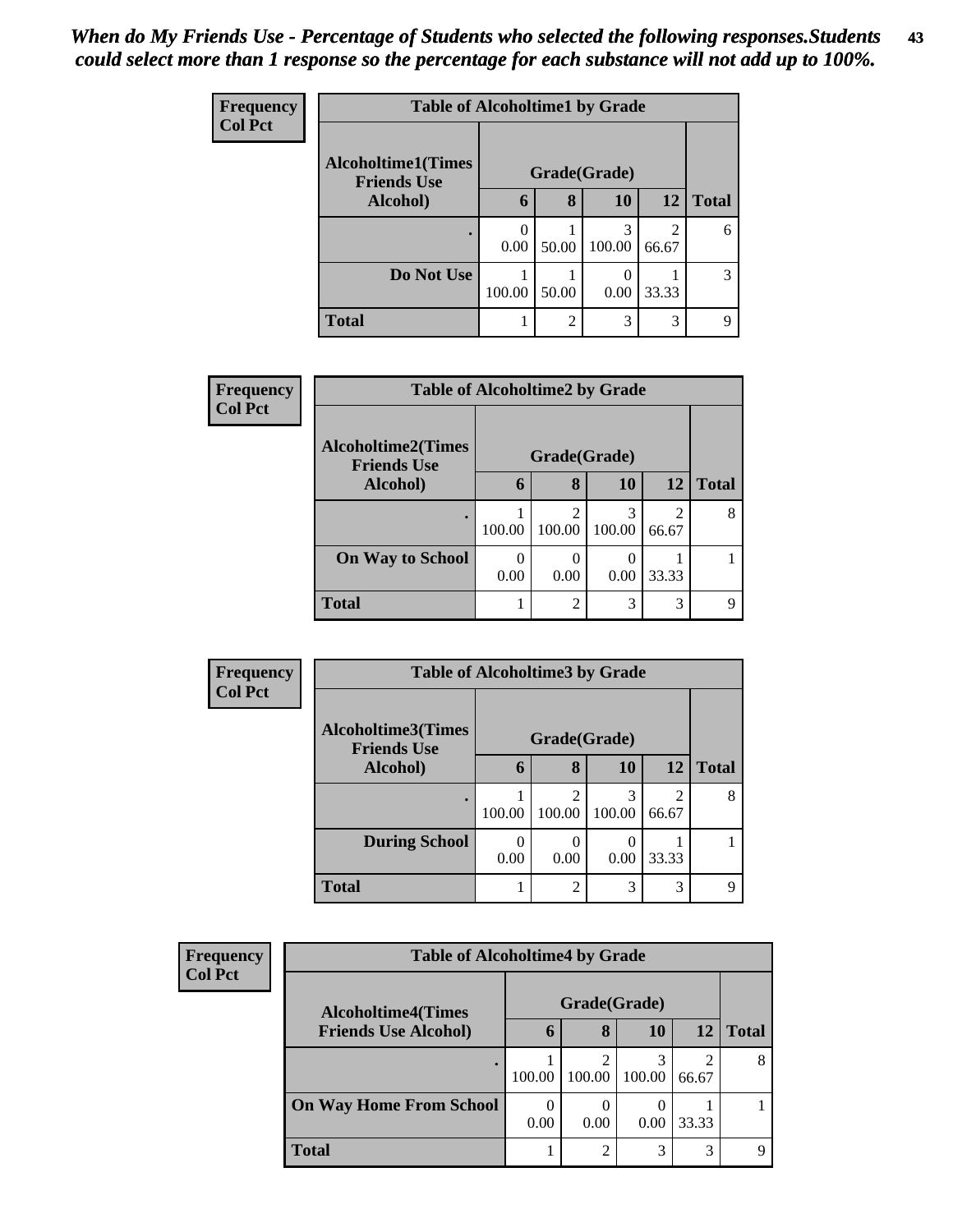| <b>Frequency</b> | <b>Table of Alcoholtime5 by Grade</b>                            |        |                |                          |           |                |  |
|------------------|------------------------------------------------------------------|--------|----------------|--------------------------|-----------|----------------|--|
| <b>Col Pct</b>   | <b>Alcoholtime5</b> (Times<br>Grade(Grade)<br><b>Friends Use</b> |        |                |                          |           |                |  |
|                  | Alcohol)                                                         | 6      | 8              | 10                       | <b>12</b> | <b>Total</b>   |  |
|                  |                                                                  | 100.00 | 50.00          | 3<br>100.00              | 66.67     |                |  |
|                  | <b>Weeknights</b>                                                | 0.00   | 50.00          | $\left( \right)$<br>0.00 | 33.33     | $\overline{2}$ |  |
|                  | <b>Total</b>                                                     |        | $\overline{2}$ | 3                        | 3         | Q              |  |

| Frequency      | <b>Table of Alcoholtime6 by Grade</b>    |                  |                |        |           |              |
|----------------|------------------------------------------|------------------|----------------|--------|-----------|--------------|
| <b>Col Pct</b> | Alcoholtime6(Times<br><b>Friends Use</b> | Grade(Grade)     |                |        |           |              |
|                | Alcohol)                                 | 6                | 8              | 10     | <b>12</b> | <b>Total</b> |
|                | $\bullet$                                | 100.00           | 50.00          | 0.00   | 33.33     | 3            |
|                | Weekends                                 | $\theta$<br>0.00 | 50.00          | 100.00 | 66.67     | 6            |
|                | <b>Total</b>                             |                  | $\overline{2}$ | 3      | 3         | Q            |

| Frequency<br><b>Col Pct</b> |                                                 | <b>Table of Tobaccotime1 by Grade</b> |                |                         |            |              |  |  |  |
|-----------------------------|-------------------------------------------------|---------------------------------------|----------------|-------------------------|------------|--------------|--|--|--|
|                             | <b>Tobaccotime1(Times</b><br><b>Friends Use</b> | Grade(Grade)                          |                |                         |            |              |  |  |  |
|                             | Tobacco)                                        | 6                                     | 8              | <b>10</b>               | <b>12</b>  | <b>Total</b> |  |  |  |
|                             |                                                 | 0.00                                  | 50.00          | $\mathfrak{D}$<br>66.67 | 33.33      | 4            |  |  |  |
|                             | Do Not Use                                      | 100.00                                | 50.00          | 33.33                   | ↑<br>66.67 | 5            |  |  |  |
|                             | <b>Total</b>                                    |                                       | $\overline{c}$ | 3                       | 3          | Q            |  |  |  |

| <b>Frequency</b> | <b>Table of Tobaccotime2 by Grade</b>           |           |                                       |             |                         |              |  |
|------------------|-------------------------------------------------|-----------|---------------------------------------|-------------|-------------------------|--------------|--|
| <b>Col Pct</b>   | <b>Tobaccotime2(Times</b><br><b>Friends Use</b> |           | Grade(Grade)                          |             |                         |              |  |
|                  | <b>Tobacco</b> )                                | 6         | 8                                     | <b>10</b>   | <b>12</b>               | <b>Total</b> |  |
|                  | $\bullet$                                       | 100.00    | $\mathcal{D}_{\mathcal{L}}$<br>100.00 | 3<br>100.00 | $\mathfrak{D}$<br>66.67 | 8            |  |
|                  | <b>On Way to School</b>                         | 0<br>0.00 | 0.00                                  | 0.00        | 33.33                   |              |  |
|                  | <b>Total</b>                                    |           | $\overline{2}$                        | 3           | 3                       |              |  |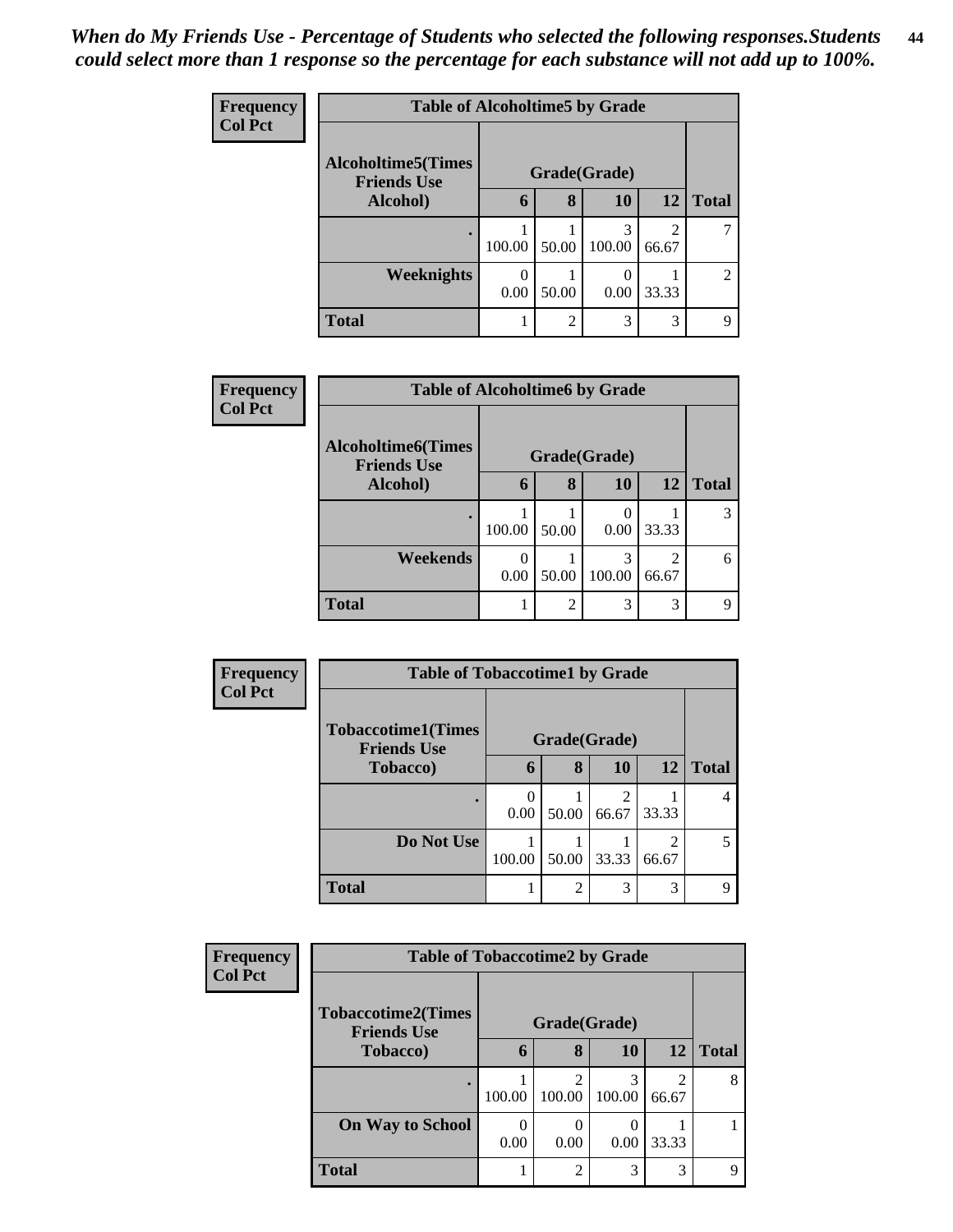| <b>Frequency</b> | <b>Table of Tobaccotime3 by Grade</b>           |        |              |             |                                      |              |  |
|------------------|-------------------------------------------------|--------|--------------|-------------|--------------------------------------|--------------|--|
| <b>Col Pct</b>   | <b>Tobaccotime3(Times</b><br><b>Friends Use</b> |        | Grade(Grade) |             |                                      |              |  |
|                  | <b>Tobacco</b> )                                | 6      | 8            | 10          | 12                                   | <b>Total</b> |  |
|                  | ٠                                               | 100.00 | ി<br>100.00  | 3<br>100.00 | $\mathcal{D}_{\mathcal{L}}$<br>66.67 | 8            |  |
|                  | <b>During School</b>                            | 0.00   | 0.00         | 0.00        | 33.33                                |              |  |
|                  | <b>Total</b>                                    |        | റ            | 3           | 3                                    |              |  |

| Frequency      | <b>Table of Tobaccotime4 by Grade</b> |              |        |             |            |              |  |
|----------------|---------------------------------------|--------------|--------|-------------|------------|--------------|--|
| <b>Col Pct</b> | <b>Tobaccotime4(Times</b>             | Grade(Grade) |        |             |            |              |  |
|                | <b>Friends Use Tobacco)</b>           | 6            | 8      | 10          | <b>12</b>  | <b>Total</b> |  |
|                |                                       | 100.00       | 100.00 | 3<br>100.00 | ∍<br>66.67 | 8            |  |
|                | <b>On Way Home From School</b>        | 0.00         | 0.00   | 0.00        | 33.33      |              |  |
|                | <b>Total</b>                          |              | ി      | 3           | 3          | Q            |  |

| <b>Frequency</b> |                                                 | <b>Table of Tobaccotime5 by Grade</b> |                |             |            |                |  |  |
|------------------|-------------------------------------------------|---------------------------------------|----------------|-------------|------------|----------------|--|--|
| <b>Col Pct</b>   | <b>Tobaccotime5(Times</b><br><b>Friends Use</b> | Grade(Grade)                          |                |             |            |                |  |  |
|                  | Tobacco)                                        | 6                                     | 8              | 10          | <b>12</b>  | <b>Total</b>   |  |  |
|                  |                                                 | 100.00                                | 50.00          | 3<br>100.00 | ി<br>66.67 |                |  |  |
|                  | <b>Weeknights</b>                               | 0.00                                  | 50.00          | 0.00        | 33.33      | $\overline{2}$ |  |  |
|                  | <b>Total</b>                                    |                                       | $\overline{c}$ | 3           | 3          | Q              |  |  |

| <b>Frequency</b> |                                                 | <b>Table of Tobaccotime6 by Grade</b> |                |            |            |              |  |  |
|------------------|-------------------------------------------------|---------------------------------------|----------------|------------|------------|--------------|--|--|
| <b>Col Pct</b>   | <b>Tobaccotime6(Times</b><br><b>Friends Use</b> | Grade(Grade)                          |                |            |            |              |  |  |
|                  | <b>Tobacco</b> )                                | 6                                     | 8              | 10         | <b>12</b>  | <b>Total</b> |  |  |
|                  |                                                 | 100.00                                | 50.00          | 33.33      | っ<br>66.67 |              |  |  |
|                  | Weekends                                        | 0<br>0.00                             | 50.00          | ി<br>66.67 | 33.33      | 4            |  |  |
|                  | <b>Total</b>                                    |                                       | $\overline{c}$ | 3          | 3          |              |  |  |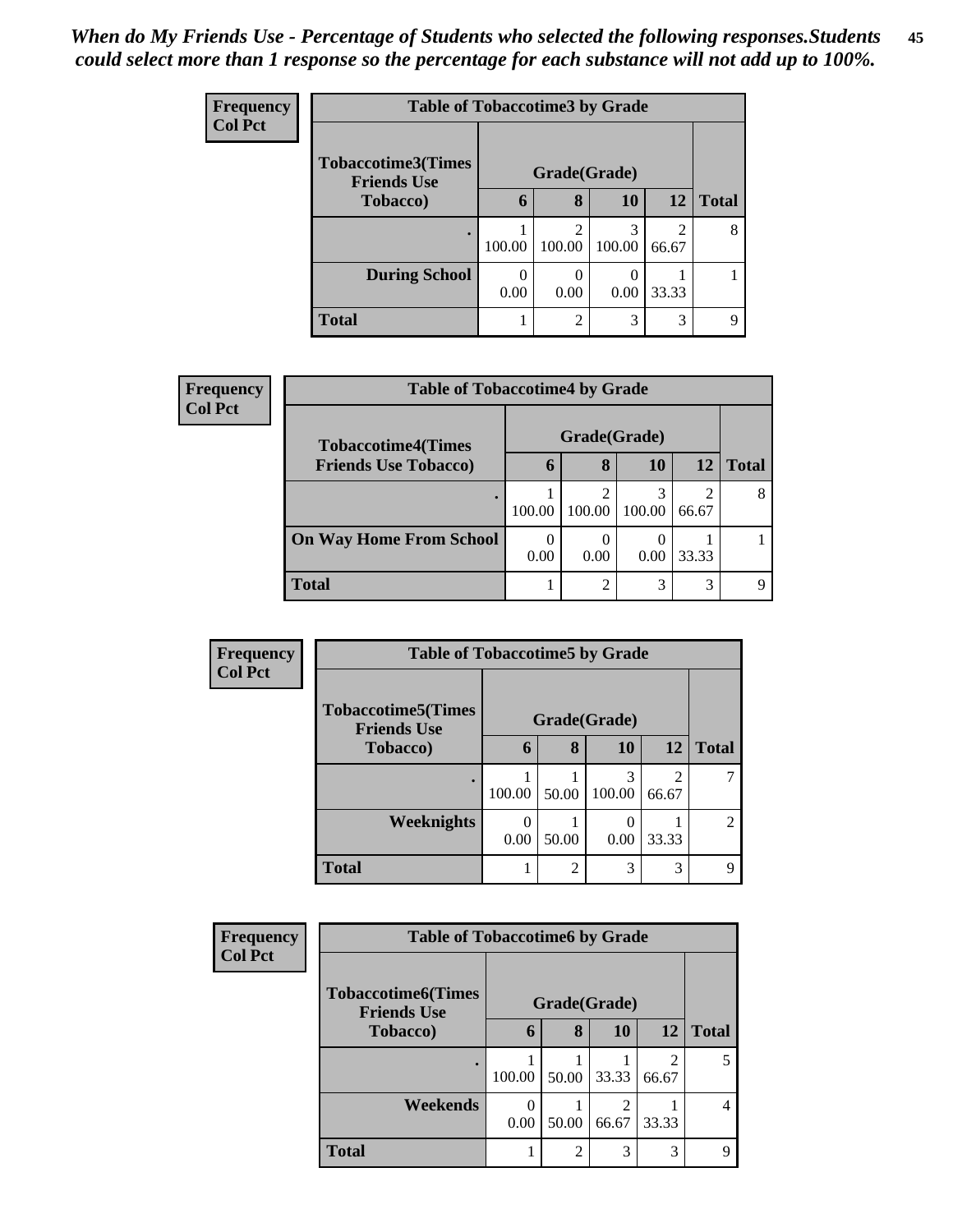| <b>Frequency</b> | <b>Table of Marijuanatime1 by Grade</b>           |              |       |             |                         |                |  |
|------------------|---------------------------------------------------|--------------|-------|-------------|-------------------------|----------------|--|
| <b>Col Pct</b>   | <b>Marijuanatime1(Times</b><br><b>Friends Use</b> | Grade(Grade) |       |             |                         |                |  |
|                  | Marijuana)                                        | 6            | 8     | 10          | 12                      | <b>Total</b>   |  |
|                  |                                                   | 0.00         | 50.00 | 3<br>100.00 | 33.33                   |                |  |
|                  | Do Not Use                                        | 100.00       | 50.00 | 0.00        | $\mathfrak{D}$<br>66.67 | $\overline{4}$ |  |
|                  | <b>Total</b>                                      |              | 2     | 3           | 3                       | Q              |  |

| <b>Frequency</b> | <b>Table of Marijuanatime2 by Grade</b>           |              |                          |                          |                         |              |
|------------------|---------------------------------------------------|--------------|--------------------------|--------------------------|-------------------------|--------------|
| <b>Col Pct</b>   | <b>Marijuanatime2(Times</b><br><b>Friends Use</b> | Grade(Grade) |                          |                          |                         |              |
|                  | Marijuana)                                        | 6            | 8                        | 10                       | 12                      | <b>Total</b> |
|                  |                                                   | 100.00       | $\mathfrak{D}$<br>100.00 | 3<br>100.00              | $\mathfrak{D}$<br>66.67 | 8            |
|                  | <b>On Way to School</b>                           | 0<br>0.00    | 0<br>0.00                | $\left( \right)$<br>0.00 | 33.33                   |              |
|                  | <b>Total</b>                                      |              | $\overline{2}$           | 3                        | 3                       | Q            |

| <b>Frequency</b> | <b>Table of Marijuanatime3 by Grade</b> |              |                          |        |            |              |  |
|------------------|-----------------------------------------|--------------|--------------------------|--------|------------|--------------|--|
| <b>Col Pct</b>   | Marijuanatime3(Times                    | Grade(Grade) |                          |        |            |              |  |
|                  | <b>Friends Use</b><br>Marijuana)        | 6            | 8                        | 10     | 12         | <b>Total</b> |  |
|                  |                                         | 100.00       | $\mathfrak{D}$<br>100.00 | 100.00 | 2<br>66.67 | 8            |  |
|                  | <b>During School</b>                    | 0.00         | 0<br>0.00                | 0.00   | 33.33      |              |  |
|                  | <b>Total</b>                            |              | $\overline{2}$           | 3      | 3          | Q            |  |

| Frequency      | <b>Table of Marijuanatime4 by Grade</b> |              |        |             |            |              |
|----------------|-----------------------------------------|--------------|--------|-------------|------------|--------------|
| <b>Col Pct</b> | <b>Marijuanatime4(Times</b>             | Grade(Grade) |        |             |            |              |
|                | <b>Friends Use Marijuana</b> )          | 6            | 8      | 10          | 12         | <b>Total</b> |
|                |                                         | 100.00       | 100.00 | 3<br>100.00 | ി<br>66.67 | 8            |
|                | <b>On Way Home From School</b>          | 0.00         | 0.00   | 0.00        | 33.33      |              |
|                | <b>Total</b>                            |              | ↑      | 3           | 3          |              |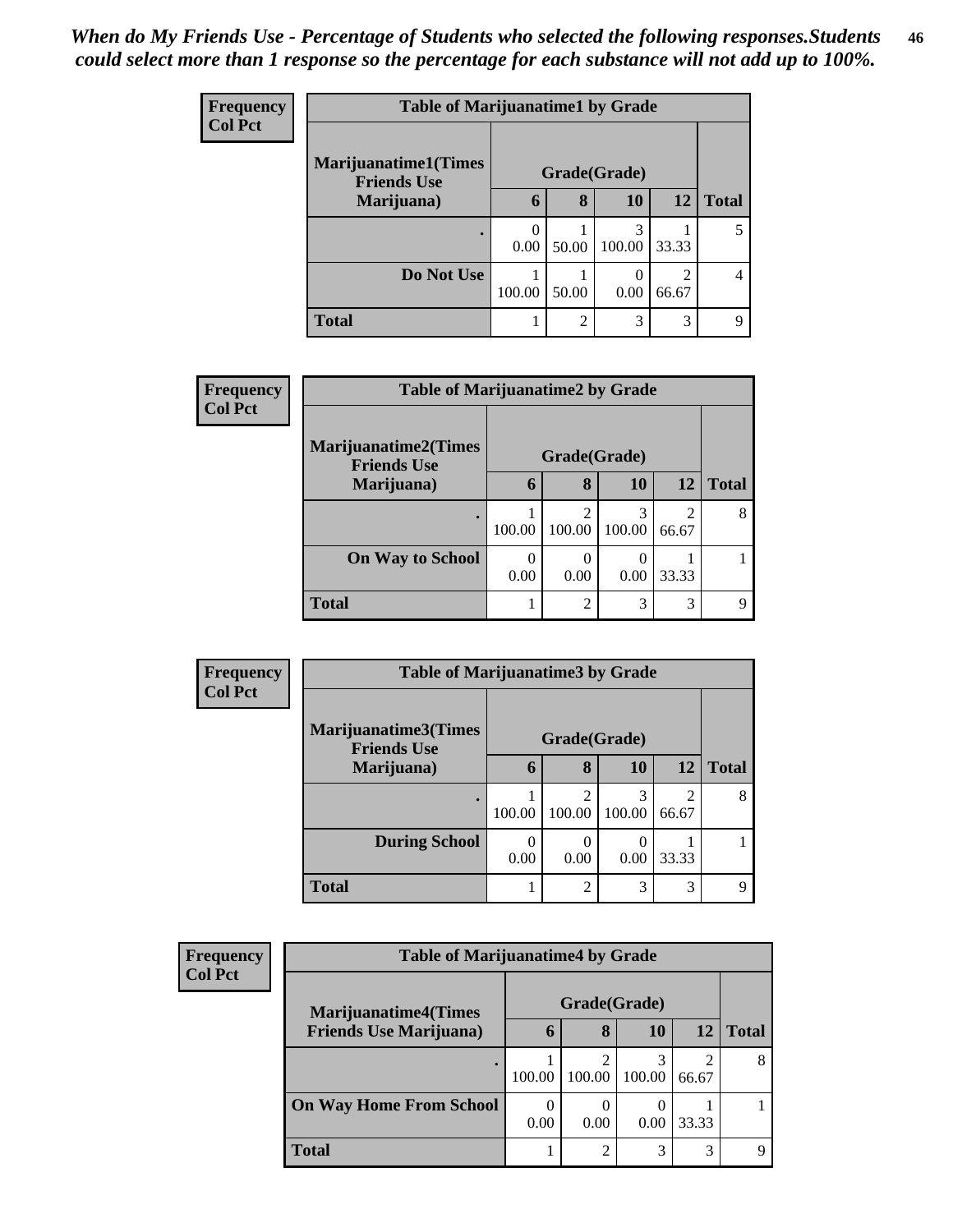| <b>Frequency</b> | <b>Table of Marijuanatime5 by Grade</b>            |              |                |             |                         |                |  |
|------------------|----------------------------------------------------|--------------|----------------|-------------|-------------------------|----------------|--|
| <b>Col Pct</b>   | <b>Marijuanatime5</b> (Times<br><b>Friends Use</b> | Grade(Grade) |                |             |                         |                |  |
|                  | Marijuana)                                         | 6            | 8              | <b>10</b>   | <b>12</b>               | <b>Total</b>   |  |
|                  |                                                    | 100.00       | 50.00          | 3<br>100.00 | $\mathfrak{D}$<br>66.67 |                |  |
|                  | <b>Weeknights</b>                                  | 0.00         | 50.00          | 0.00        | 33.33                   | $\mathfrak{D}$ |  |
|                  | <b>Total</b>                                       |              | $\mathfrak{D}$ | 3           | 3                       | Q              |  |

| <b>Frequency</b><br><b>Col Pct</b> | <b>Table of Marijuanatime6 by Grade</b>           |              |                |             |                         |              |  |
|------------------------------------|---------------------------------------------------|--------------|----------------|-------------|-------------------------|--------------|--|
|                                    | <b>Marijuanatime6(Times</b><br><b>Friends Use</b> | Grade(Grade) |                |             |                         |              |  |
|                                    | Marijuana)                                        | 6            | 8              | 10          | 12                      | <b>Total</b> |  |
|                                    |                                                   | 100.00       | 50.00          | 0<br>0.00   | $\overline{2}$<br>66.67 |              |  |
|                                    | Weekends                                          | 0.00         | 50.00          | 3<br>100.00 | 33.33                   | 5            |  |
|                                    | <b>Total</b>                                      |              | $\mathfrak{D}$ | 3           | 3                       | Q            |  |

| <b>Frequency</b> | <b>Table of Otherdrugtime1 by Grade</b>                 |              |                |       |           |              |  |
|------------------|---------------------------------------------------------|--------------|----------------|-------|-----------|--------------|--|
| <b>Col Pct</b>   | <b>Otherdrugtime1(Times</b><br><b>Friends Use Other</b> | Grade(Grade) |                |       |           |              |  |
|                  | <b>Illegal Drugs</b> )                                  | 6            | 8              | 10    | <b>12</b> | <b>Total</b> |  |
|                  |                                                         | 0.00         | 50.00          | 66.67 | 33.33     | 4            |  |
|                  | Do Not Use                                              | 100.00       | 50.00          | 33.33 | 66.67     | 5            |  |
|                  | <b>Total</b>                                            |              | $\overline{2}$ | 3     | 3         | Q            |  |

| Frequency      |                                                         | <b>Table of Otherdrugtime2 by Grade</b> |                          |             |            |              |  |  |
|----------------|---------------------------------------------------------|-----------------------------------------|--------------------------|-------------|------------|--------------|--|--|
| <b>Col Pct</b> | <b>Otherdrugtime2(Times</b><br><b>Friends Use Other</b> | Grade(Grade)                            |                          |             |            |              |  |  |
|                | <b>Illegal Drugs</b> )                                  | 6                                       | 8                        | 10          | 12         | <b>Total</b> |  |  |
|                |                                                         | 100.00                                  | $\mathfrak{D}$<br>100.00 | 3<br>100.00 | 2<br>66.67 | 8            |  |  |
|                | <b>On Way to School</b>                                 | 0.00                                    | 0.00                     | 0.00        | 33.33      |              |  |  |
|                | <b>Total</b>                                            |                                         | $\overline{2}$           | 3           | 3          | Q            |  |  |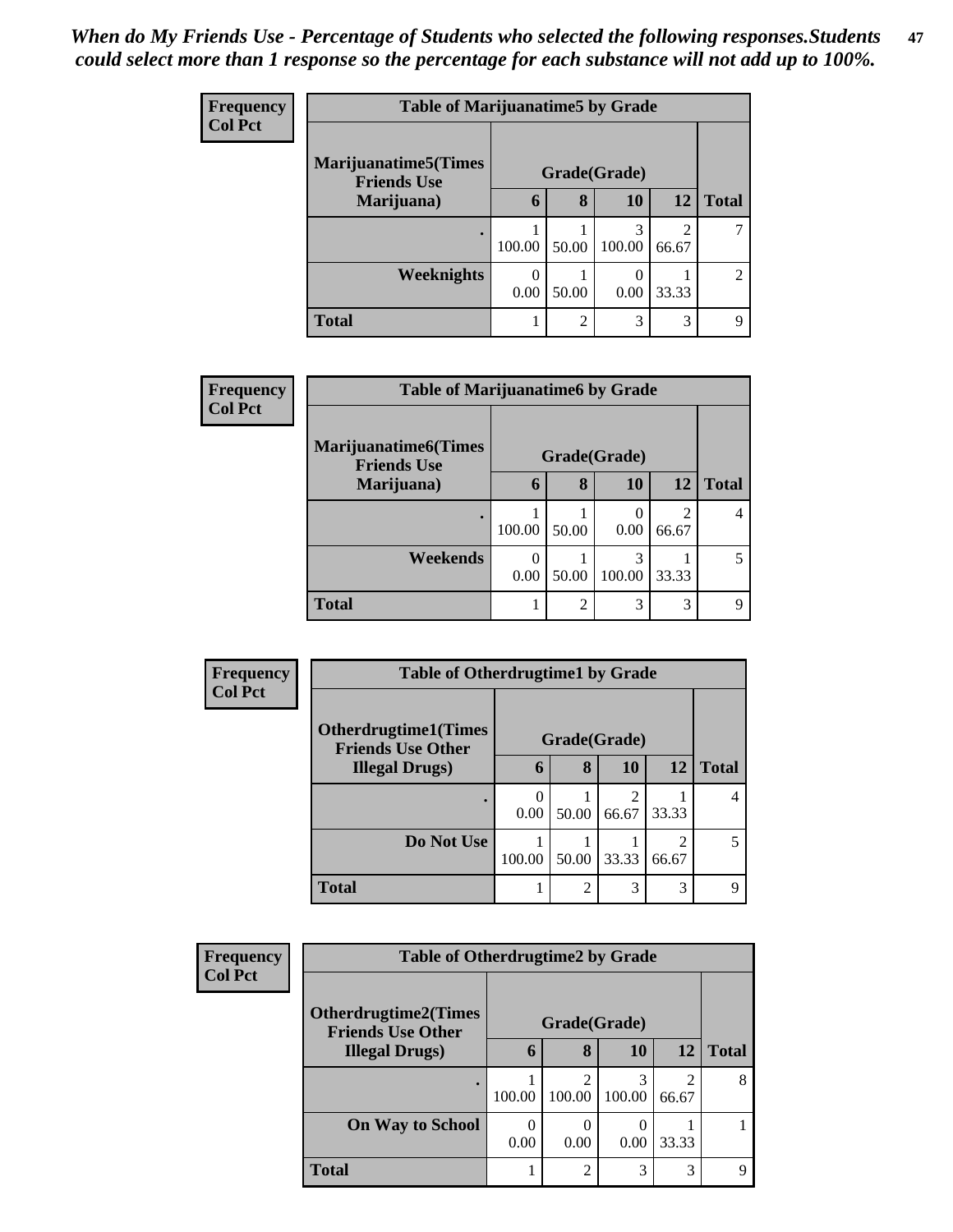| <b>Frequency</b> | <b>Table of Otherdrugtime3 by Grade</b>          |                  |                          |        |                         |              |
|------------------|--------------------------------------------------|------------------|--------------------------|--------|-------------------------|--------------|
| <b>Col Pct</b>   | Otherdrugtime3(Times<br><b>Friends Use Other</b> |                  | Grade(Grade)             |        |                         |              |
|                  | <b>Illegal Drugs</b> )                           | $\mathbf b$      | 8                        | 10     | 12                      | <b>Total</b> |
|                  |                                                  | 100.00           | $\mathfrak{D}$<br>100.00 | 100.00 | $\overline{2}$<br>66.67 | 8            |
|                  | <b>During School</b>                             | $\Omega$<br>0.00 | 0.00                     | 0.00   | 33.33                   |              |
|                  | <b>Total</b>                                     |                  | $\mathfrak{D}$           | 3      | 3                       | Q            |

| Frequency      | <b>Table of Otherdrugtime4 by Grade</b>                         |              |                |             |            |              |
|----------------|-----------------------------------------------------------------|--------------|----------------|-------------|------------|--------------|
| <b>Col Pct</b> | <b>Otherdrugtime4(Times</b><br><b>Friends Use Other Illegal</b> | Grade(Grade) |                |             |            |              |
|                | Drugs)                                                          | 6            | 8              | 10          | 12         | <b>Total</b> |
|                |                                                                 | 100.00       | ာ<br>100.00    | 3<br>100.00 | ി<br>66.67 | 8            |
|                | <b>On Way Home From School</b>                                  | 0<br>0.00    | 0.00           | 0.00        | 33.33      |              |
|                | <b>Total</b>                                                    |              | $\mathfrak{D}$ | 3           | 3          | 9            |

| <b>Frequency</b> | <b>Table of Otherdrugtime5 by Grade</b>                  |              |       |           |            |                |  |  |
|------------------|----------------------------------------------------------|--------------|-------|-----------|------------|----------------|--|--|
| <b>Col Pct</b>   | <b>Otherdrugtime5</b> (Times<br><b>Friends Use Other</b> | Grade(Grade) |       |           |            |                |  |  |
|                  | <b>Illegal Drugs</b> )                                   | $\mathbf b$  | 8     | <b>10</b> | 12         | <b>Total</b>   |  |  |
|                  |                                                          | 100.00       | 50.00 | 100.00    | ∍<br>66.67 |                |  |  |
|                  | <b>Weeknights</b>                                        | 0.00         | 50.00 | 0.00      | 33.33      | $\overline{2}$ |  |  |
|                  | <b>Total</b>                                             |              | ∍     | 3         | 3          | q              |  |  |

| <b>Frequency</b> | <b>Table of Otherdrugtime6 by Grade</b>                  |           |                |                         |           |              |  |
|------------------|----------------------------------------------------------|-----------|----------------|-------------------------|-----------|--------------|--|
| <b>Col Pct</b>   | <b>Otherdrugtime6</b> (Times<br><b>Friends Use Other</b> |           | Grade(Grade)   |                         |           |              |  |
|                  | <b>Illegal Drugs)</b>                                    | 6         | 8              | 10                      | <b>12</b> | <b>Total</b> |  |
|                  |                                                          | 100.00    | 50.00          | 33.33                   | 66.67     | 5            |  |
|                  | Weekends                                                 | 0<br>0.00 | 50.00          | $\mathfrak{D}$<br>66.67 | 33.33     | 4            |  |
|                  | <b>Total</b>                                             |           | $\overline{c}$ | 3                       | 3         | q            |  |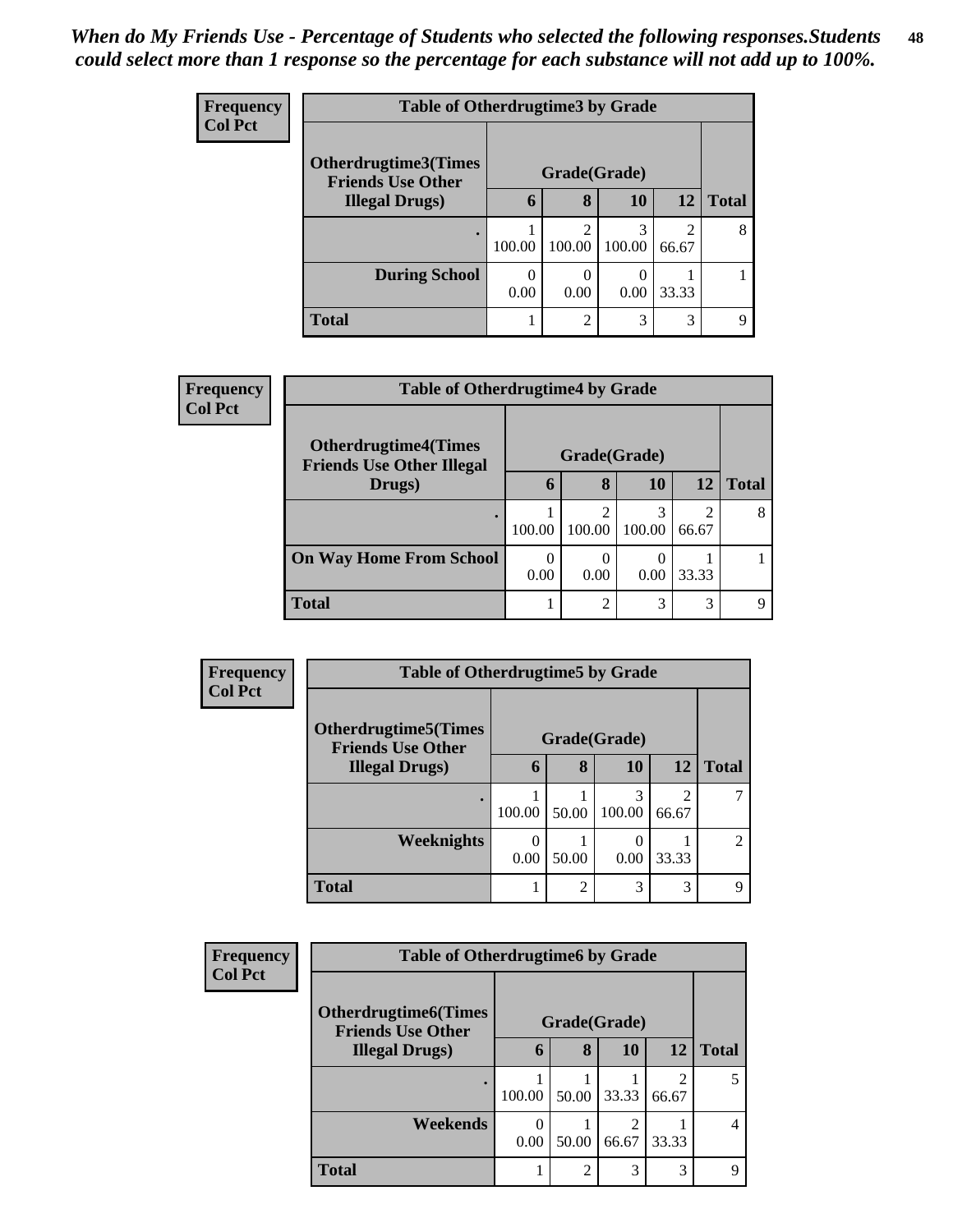| Frequency      | <b>Table of Educationalcohol by Grade</b>                                                                                     |           |       |                         |                                      |                |
|----------------|-------------------------------------------------------------------------------------------------------------------------------|-----------|-------|-------------------------|--------------------------------------|----------------|
| <b>Col Pct</b> | Educationalcohol(I<br>have been taught<br>about alcohol,<br>tobacco,<br>and other drugs<br>within the last<br>year at school) | 6         | 8     | Grade(Grade)<br>10      | 12                                   | <b>Total</b>   |
|                | <b>Yes</b>                                                                                                                    | 100.00    | 50.00 | $\mathfrak{D}$<br>66.67 | 33.33                                | 5              |
|                | N <sub>o</sub>                                                                                                                | 0<br>0.00 | 50.00 | 33.33                   | $\mathcal{D}_{\mathcal{L}}$<br>66.67 | $\overline{4}$ |
|                | <b>Total</b>                                                                                                                  |           | 2     | 3                       | 3                                    | 9              |

| Frequency      |                             | <b>Table of Eversmoked by Grade</b> |                |           |                         |              |
|----------------|-----------------------------|-------------------------------------|----------------|-----------|-------------------------|--------------|
| <b>Col Pct</b> |                             |                                     |                |           |                         |              |
|                | Eversmoked(I<br>have smoked |                                     | Grade(Grade)   |           |                         |              |
|                | a cigarette)                | 6                                   | 8              | <b>10</b> | 12                      | <b>Total</b> |
|                | Yes                         | 0.00                                | 0.00           | 66.67     | 33.33                   | 3            |
|                | N <sub>0</sub>              | 100.00                              | 100.00         | 33.33     | $\overline{2}$<br>66.67 | 6            |
|                | <b>Total</b>                |                                     | $\overline{c}$ | 3         | 3                       | q            |

| Frequency      | <b>Table of Drovedrinking by Grade</b>                                                         |          |          |                              |                |                |
|----------------|------------------------------------------------------------------------------------------------|----------|----------|------------------------------|----------------|----------------|
| <b>Col Pct</b> | Drovedrinking(In<br>the past 30 days I<br>have driven a car<br>or other vehicle<br>while I was |          |          | Grade(Grade)                 |                |                |
|                | drinking alcohol)                                                                              | 6        | 8        | 10                           | 12             | <b>Total</b>   |
|                | <b>Yes</b>                                                                                     | $\Omega$ | $\theta$ | 0                            | $\mathfrak{D}$ | $\mathfrak{D}$ |
|                |                                                                                                |          |          | 0.00                         | 66.67          |                |
|                | $\bf No$                                                                                       | 0        | $\Omega$ | 3                            |                | 4              |
|                |                                                                                                |          |          | 100.00                       | 33.33          |                |
|                | <b>Total</b>                                                                                   | 0        | $\Omega$ | 3                            | 3              | 6              |
|                |                                                                                                |          |          | <b>Frequency Missing = 3</b> |                |                |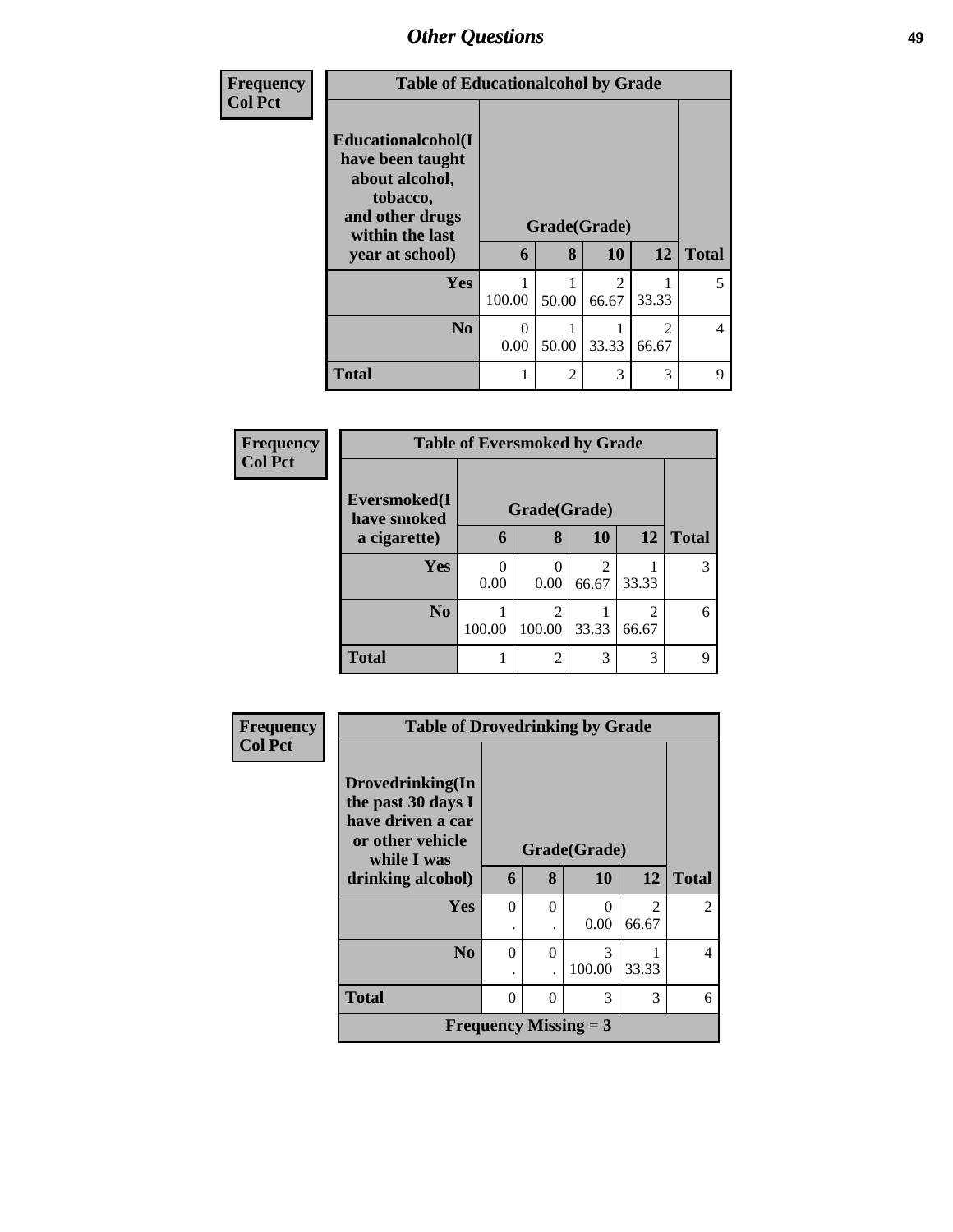| Frequency<br><b>Col Pct</b> | <b>Table of Rodedrinking by Grade</b>                                                                                  |           |                          |             |                        |              |
|-----------------------------|------------------------------------------------------------------------------------------------------------------------|-----------|--------------------------|-------------|------------------------|--------------|
|                             | Rodedrinking(In<br>the past 30 days<br>I have ridden in<br>a car with a<br>driver who had<br>been drinking<br>alcohol) | 6         | Grade(Grade)<br>8        | 10          | 12                     | <b>Total</b> |
|                             | Yes                                                                                                                    | 100.00    | 0<br>0.00                | 0<br>0.00   | $\mathcal{D}$<br>66.67 | 3            |
|                             | N <sub>0</sub>                                                                                                         | 0<br>0.00 | $\mathfrak{D}$<br>100.00 | 3<br>100.00 | 33.33                  | 6            |
|                             | <b>Total</b>                                                                                                           |           | 2                        | 3           | 3                      | $\mathbf Q$  |

| Frequency      | <b>Table of Drugsschool by Grade</b>                                                                                      |        |                          |             |             |              |
|----------------|---------------------------------------------------------------------------------------------------------------------------|--------|--------------------------|-------------|-------------|--------------|
| <b>Col Pct</b> | <b>Drugsschool</b> (During<br>the past 12 months,<br>I have been offered,<br>sold,<br>or given illegal<br>drugs on school |        | Grade(Grade)             |             |             |              |
|                | property)                                                                                                                 | 6      | 8                        | 10          | <b>12</b>   | <b>Total</b> |
|                | N <sub>0</sub>                                                                                                            | 100.00 | $\overline{c}$<br>100.00 | 3<br>100.00 | 3<br>100.00 | Q            |
|                | <b>Total</b>                                                                                                              |        | $\overline{c}$           | 3           | 3           | Q            |

| <b>Frequency</b> |                                                | <b>Table of Helpbullied by Grade</b> |                |                                      |                                      |                |  |
|------------------|------------------------------------------------|--------------------------------------|----------------|--------------------------------------|--------------------------------------|----------------|--|
| <b>Col Pct</b>   | Helpbullied(I<br>would help<br>someone who was |                                      | Grade(Grade)   |                                      |                                      |                |  |
|                  | being bullied)                                 | 6                                    | 8              | <b>10</b>                            | 12                                   | <b>Total</b>   |  |
|                  | <b>Strongly Agree</b>                          | 100.00                               | 50.00          | 33.33                                | $\mathbf{\Omega}$<br>0.00            | 3              |  |
|                  | <b>Somewhat Agree</b>                          | 0<br>0.00                            | 0<br>0.00      | $\mathcal{D}_{\mathcal{L}}$<br>66.67 | $\mathcal{D}_{\mathcal{L}}$<br>66.67 | $\overline{4}$ |  |
|                  | <b>Strongly Disagree</b>                       | 0<br>0.00                            | 50.00          | 0<br>0.00                            | 33.33                                | $\mathfrak{D}$ |  |
|                  | <b>Total</b>                                   |                                      | $\mathfrak{D}$ | 3                                    | 3                                    | 9              |  |

I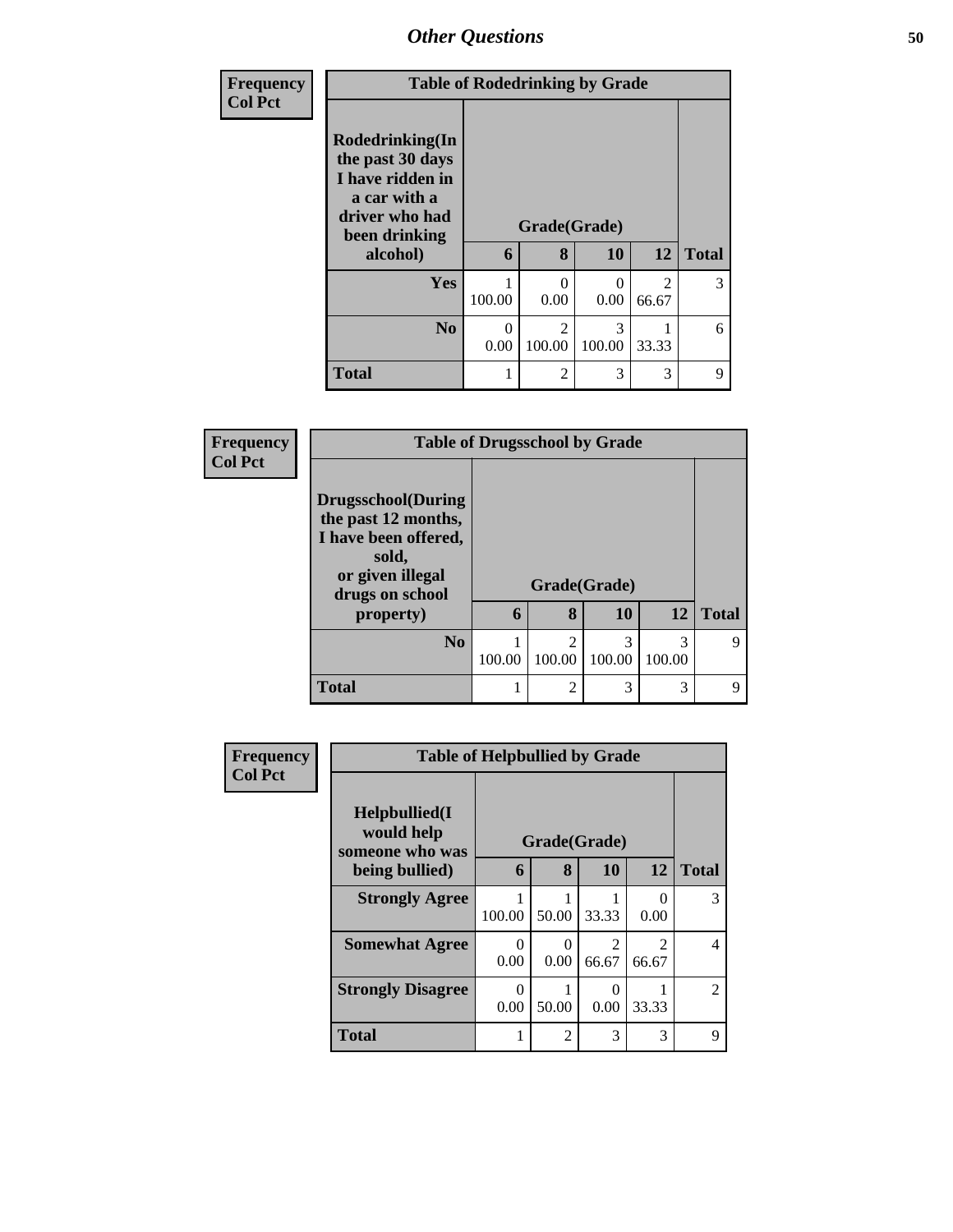| <b>Frequency</b> | <b>Table of Grade by Bingedrinking</b> |                                                                                                                          |                   |                   |                |
|------------------|----------------------------------------|--------------------------------------------------------------------------------------------------------------------------|-------------------|-------------------|----------------|
| <b>Row Pct</b>   |                                        | <b>Bingedrinking</b> (I<br>have drunk five or<br>more drinks of<br>alcohol at one<br>sitting during the<br>last 30 days) |                   |                   |                |
|                  | Grade(Grade)                           | $\bf{0}$<br><b>Days</b>                                                                                                  | 3 to<br>5<br>days | All<br>30<br>days | <b>Total</b>   |
|                  |                                        |                                                                                                                          |                   |                   |                |
|                  | 6                                      | 1<br>100.00                                                                                                              | $\Omega$<br>0.00  | $\Omega$<br>0.00  | 1              |
|                  | 8                                      | 1<br>50.00                                                                                                               | $\Omega$<br>0.00  | 1<br>50.00        | $\overline{2}$ |
|                  | 10                                     | 3<br>100.00                                                                                                              | $\theta$<br>0.00  | $\Omega$<br>0.00  | 3              |
|                  | 12                                     | 2<br>66.67                                                                                                               | 1<br>33.33        | $\Omega$<br>0.00  | 3              |
|                  | <b>Total</b>                           | 7                                                                                                                        | 1                 | 1                 | 9              |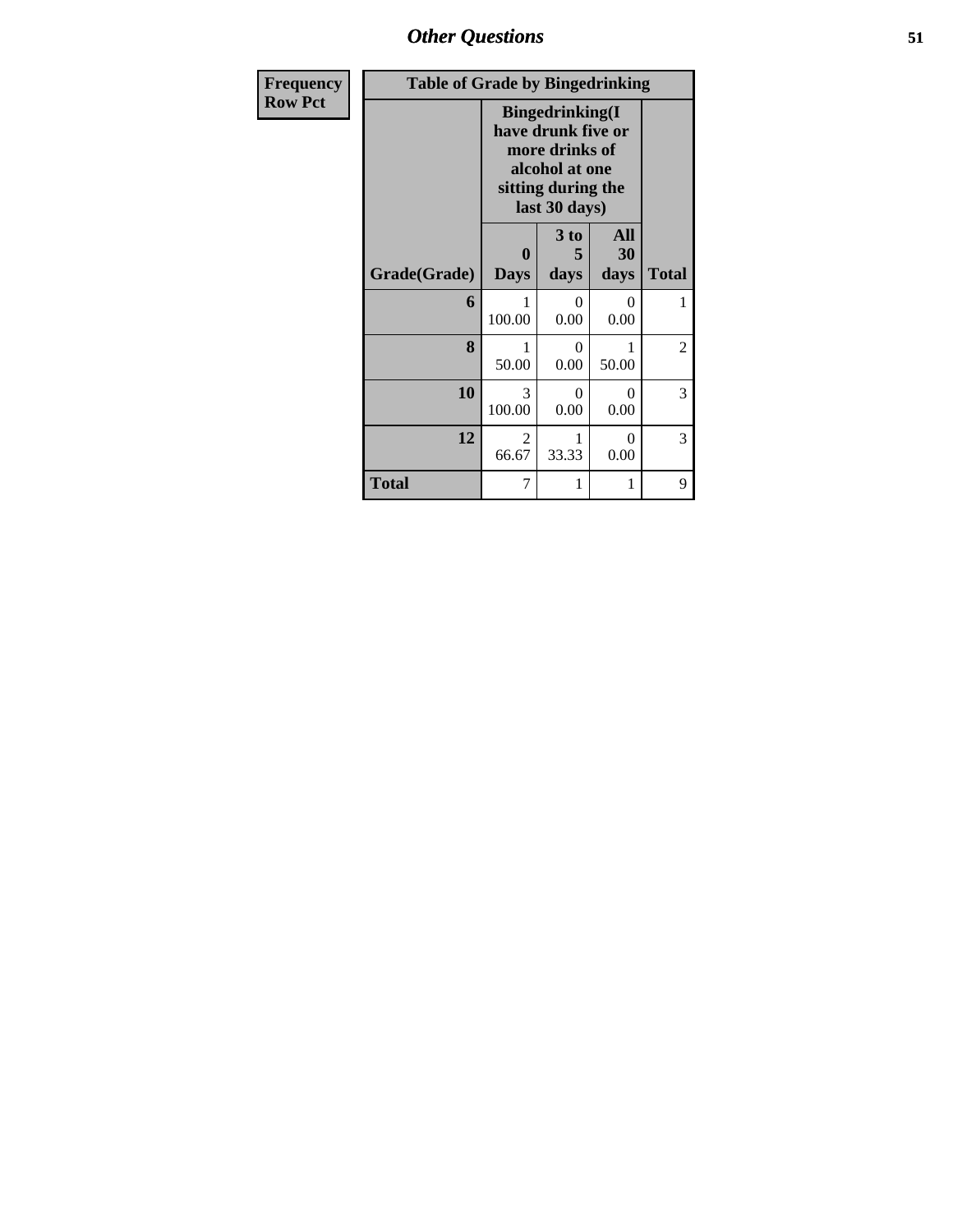### *Nutrition* **52**

| Frequency |
|-----------|
| Row Pct   |

| <b>Table of Grade by Dairy</b> |                          |                                                                 |                                    |                                    |               |  |  |  |  |
|--------------------------------|--------------------------|-----------------------------------------------------------------|------------------------------------|------------------------------------|---------------|--|--|--|--|
|                                |                          | Dairy (I eat at least 3 servings of dairy<br>products each day) |                                    |                                    |               |  |  |  |  |
| Grade(Grade)                   | <b>Strongly</b><br>Agree | <b>Somewhat</b><br><b>Agree</b>                                 | <b>Somewhat</b><br><b>Disagree</b> | <b>Strongly</b><br><b>Disagree</b> | <b>Total</b>  |  |  |  |  |
| 6                              | 100.00                   | 0.00                                                            | $\left( \right)$<br>0.00           | $\mathbf{\Omega}$<br>0.00          |               |  |  |  |  |
| 8                              | $\mathfrak{D}$<br>100.00 | 0.00                                                            | $\mathcal{O}$<br>0.00              | $\mathbf{\Omega}$<br>0.00          | $\mathcal{L}$ |  |  |  |  |
| 10                             | 0<br>0.00                | 66.67                                                           | 0<br>0.00                          | 33.33                              | 3             |  |  |  |  |
| 12                             | 33.33                    | 33.33                                                           | 33.33                              | 0<br>0.00                          | 3             |  |  |  |  |
| <b>Total</b>                   | 4                        | 3                                                               |                                    |                                    | 9             |  |  |  |  |

| <b>Frequency</b> | <b>Table of Grade by Fruitveg</b>                                                   |                          |                          |                                    |                             |  |  |  |
|------------------|-------------------------------------------------------------------------------------|--------------------------|--------------------------|------------------------------------|-----------------------------|--|--|--|
| <b>Row Pct</b>   | <b>Fruitveg</b> (I eat at least 5 servings<br>of fruits and vegetables each<br>day) |                          |                          |                                    |                             |  |  |  |
|                  | Grade(Grade)                                                                        | <b>Strongly</b><br>Agree | <b>Somewhat</b><br>Agree | <b>Somewhat</b><br><b>Disagree</b> | <b>Total</b>                |  |  |  |
|                  | 6                                                                                   | 100.00                   | 0.00                     | $\Omega$<br>0.00                   |                             |  |  |  |
|                  | 8                                                                                   | $\mathcal{D}$<br>100.00  | 0<br>0.00                | $\Omega$<br>0.00                   | $\mathcal{D}_{\mathcal{L}}$ |  |  |  |
|                  | 10                                                                                  | $\Omega$<br>0.00         | $\mathfrak{D}$<br>66.67  | 33.33                              | 3                           |  |  |  |
|                  | 12                                                                                  | 33.33                    | 33.33                    | 33.33                              | 3                           |  |  |  |
|                  | <b>Total</b>                                                                        | 4                        | 3                        | 2                                  | 9                           |  |  |  |

| Frequency      |              | <b>Table of Grade by Cafeteriahealthy</b> |                                                                       |                                    |                |
|----------------|--------------|-------------------------------------------|-----------------------------------------------------------------------|------------------------------------|----------------|
| <b>Row Pct</b> |              |                                           | Cafeteriahealthy (School meals in<br>my school cafeteria are healthy) |                                    |                |
|                | Grade(Grade) | <b>Somewhat</b><br>Agree                  | <b>Somewhat</b><br><b>Disagree</b>                                    | <b>Strongly</b><br><b>Disagree</b> | <b>Total</b>   |
|                | 6            | $\mathbf{\Omega}$<br>0.00                 | 0<br>0.00                                                             | 100.00                             |                |
|                | 8            | 50.00                                     | $\mathcal{O}$<br>0.00                                                 | 50.00                              | $\overline{c}$ |
|                | 10           | 33.33                                     | 33.33                                                                 | 33.33                              | 3              |
|                | 12           | 0<br>0.00                                 | 33.33                                                                 | っ<br>66.67                         | 3              |
|                | <b>Total</b> | 2                                         | 2                                                                     | 5                                  | 9              |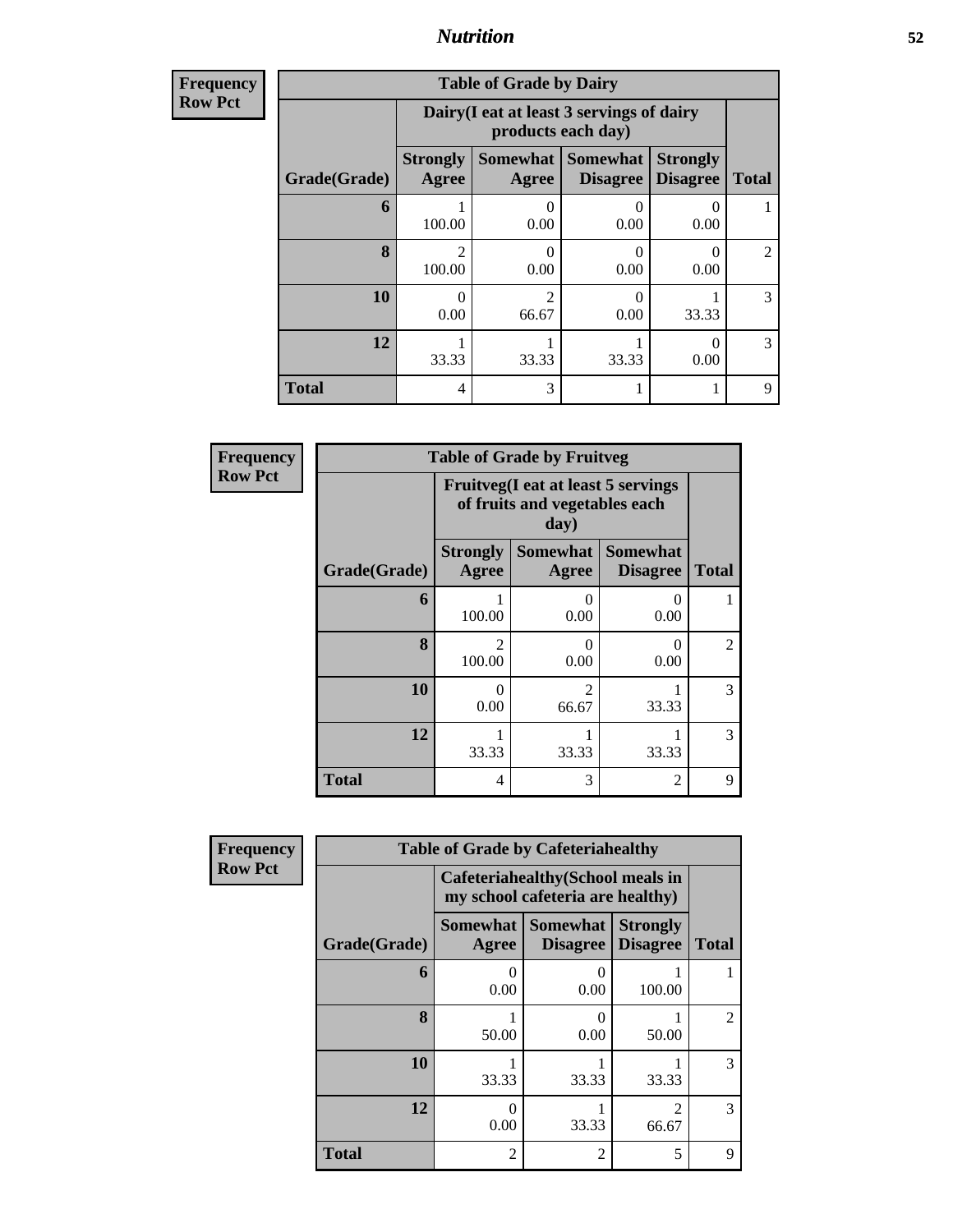*Nutrition* **53**

| <b>Frequency</b> | <b>Table of Grade by Cafeterianutrition</b> |                                                                                              |                                    |                                    |                |  |  |
|------------------|---------------------------------------------|----------------------------------------------------------------------------------------------|------------------------------------|------------------------------------|----------------|--|--|
| <b>Row Pct</b>   |                                             | <b>Cafeterianutrition</b> (Facts about<br>nutrition are available in my<br>school cafeteria) |                                    |                                    |                |  |  |
|                  | Grade(Grade)                                | <b>Somewhat</b><br>Agree                                                                     | <b>Somewhat</b><br><b>Disagree</b> | <b>Strongly</b><br><b>Disagree</b> | <b>Total</b>   |  |  |
|                  | 6                                           | 0.00                                                                                         | 0<br>0.00                          | 100.00                             |                |  |  |
|                  | 8                                           | 50.00                                                                                        | 0<br>0.00                          | 50.00                              | $\overline{c}$ |  |  |
|                  | 10                                          | $\mathfrak{D}$<br>66.67                                                                      | $\Omega$<br>0.00                   | 33.33                              | 3              |  |  |
|                  | 12                                          | 0<br>0.00                                                                                    | 33.33                              | $\mathfrak{D}$<br>66.67            | 3              |  |  |
|                  | <b>Total</b>                                | 3                                                                                            |                                    | 5                                  | 9              |  |  |

| <b>Frequency</b> |              | <b>Table of Grade by Schoollunch</b>                            |                                    |                                    |                |
|------------------|--------------|-----------------------------------------------------------------|------------------------------------|------------------------------------|----------------|
| <b>Row Pct</b>   |              | Schoollunch(I eat school lunch<br>three or more times per week) |                                    |                                    |                |
|                  | Grade(Grade) | Somewhat  <br>Agree                                             | <b>Somewhat</b><br><b>Disagree</b> | <b>Strongly</b><br><b>Disagree</b> | <b>Total</b>   |
|                  | 6            | $\mathcal{O}$<br>0.00                                           | 0.00                               | 100.00                             |                |
|                  | 8            | 50.00                                                           | 0.00                               | 50.00                              | $\mathfrak{D}$ |
|                  | 10           | 2<br>66.67                                                      | 0.00                               | 33.33                              | 3              |
|                  | 12           | $\mathfrak{D}$<br>66.67                                         | 33.33                              | ∩<br>0.00                          | 3              |
|                  | <b>Total</b> | 5                                                               |                                    | 3                                  | 9              |

| icy | <b>Table of Grade by Foodchoices</b> |                          |                                                                                                                                                                          |                 |                                    |                |  |  |  |
|-----|--------------------------------------|--------------------------|--------------------------------------------------------------------------------------------------------------------------------------------------------------------------|-----------------|------------------------------------|----------------|--|--|--|
|     |                                      |                          | Foodchoices (I make healthy food choices in<br>my school cafeteria)                                                                                                      |                 |                                    |                |  |  |  |
|     | Grade(Grade)                         | <b>Strongly</b><br>Agree | Somewhat Somewhat<br>Agree                                                                                                                                               | <b>Disagree</b> | <b>Strongly</b><br><b>Disagree</b> | <b>Total</b>   |  |  |  |
|     | 6                                    | ∩<br>0.00                | 0.00                                                                                                                                                                     | 0.00            | 100.00                             |                |  |  |  |
|     | 8                                    | 50.00                    | 0.00                                                                                                                                                                     | 50.00           | 0<br>0.00                          | $\mathfrak{D}$ |  |  |  |
|     | 10                                   | 0<br>0.00                | $\mathcal{D}_{\mathcal{A}}^{\mathcal{A}}(\mathcal{A})=\mathcal{D}_{\mathcal{A}}^{\mathcal{A}}(\mathcal{A})\mathcal{D}_{\mathcal{A}}^{\mathcal{A}}(\mathcal{A})$<br>66.67 | 33.33           | 0<br>0.00                          | 3              |  |  |  |
|     | 12                                   | 0<br>0.00                | 33.33                                                                                                                                                                    | 33.33           | 33.33                              | 3              |  |  |  |
|     | <b>Total</b>                         |                          | 3                                                                                                                                                                        | 3               | $\overline{2}$                     | $\mathbf Q$    |  |  |  |

**Frequency Row Pct**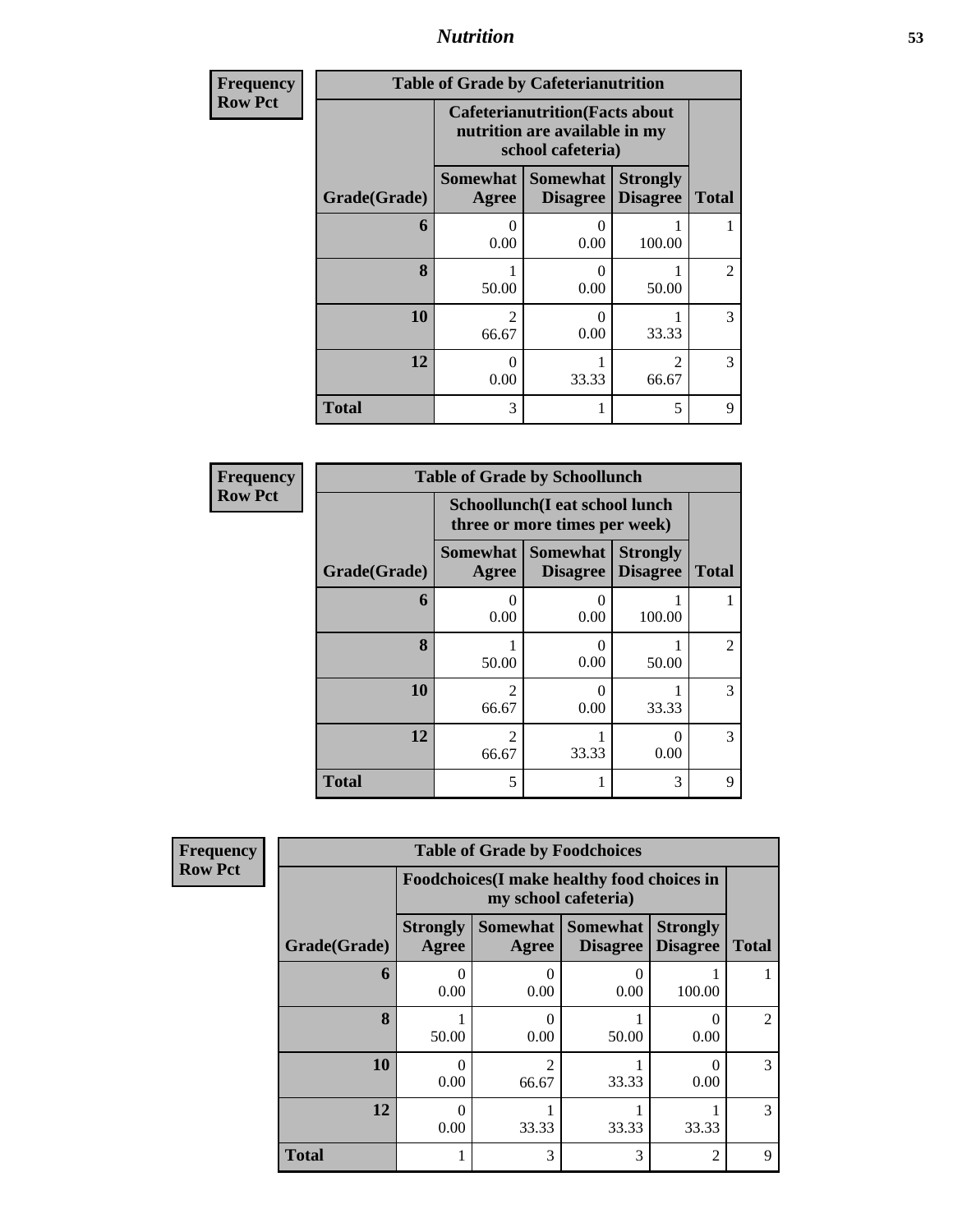*Nutrition* **54**

| <b>Frequency</b> | <b>Table of Grade by Wholewheat</b> |                                                                                                                       |                                    |                                    |                |  |
|------------------|-------------------------------------|-----------------------------------------------------------------------------------------------------------------------|------------------------------------|------------------------------------|----------------|--|
| <b>Row Pct</b>   |                                     | <b>Wholewheat</b> (There are whole<br>wheat and multigrain breads<br>and cereals available in my<br>school cafeteria) |                                    |                                    |                |  |
|                  | Grade(Grade)                        | Somewhat  <br>Agree                                                                                                   | <b>Somewhat</b><br><b>Disagree</b> | <b>Strongly</b><br><b>Disagree</b> | <b>Total</b>   |  |
|                  | 6                                   | 0<br>0.00                                                                                                             | 0<br>0.00                          | 100.00                             |                |  |
|                  | $\mathbf{8}$                        | 0<br>0.00                                                                                                             | 50.00                              | 50.00                              | $\mathfrak{D}$ |  |
|                  | 10                                  | $\mathfrak{D}$<br>66.67                                                                                               | $\theta$<br>0.00                   | 33.33                              | 3              |  |
|                  | 12                                  | 33.33                                                                                                                 | 33.33                              | 33.33                              | 3              |  |
|                  | Total                               | 3                                                                                                                     | $\overline{2}$                     | 4                                  | 9              |  |

| <b>Frequency</b> |              |                     | <b>Table of Grade by Healthyvending</b>                                                                                                                 |                                    |              |
|------------------|--------------|---------------------|---------------------------------------------------------------------------------------------------------------------------------------------------------|------------------------------------|--------------|
| <b>Row Pct</b>   |              |                     | <b>Healthyvending</b> (If only healthy<br>snacks and beverages were<br>available in the vending<br>machines during the school day,<br>I would buy them) |                                    |              |
|                  | Grade(Grade) | Somewhat  <br>Agree | <b>Somewhat</b><br><b>Disagree</b>                                                                                                                      | <b>Strongly</b><br><b>Disagree</b> | <b>Total</b> |
|                  | 6            | 0<br>0.00           | 0<br>0.00                                                                                                                                               | 100.00                             |              |
|                  | 8            | 0<br>0.00           | 0.00                                                                                                                                                    | $\mathfrak{D}$<br>100.00           | 2            |
|                  | 10           | 3<br>100.00         | 0.00                                                                                                                                                    | 0<br>0.00                          | 3            |
|                  | 12           | 33.33               | 33.33                                                                                                                                                   | 33.33                              | 3            |
|                  | Total        | 4                   |                                                                                                                                                         | 4                                  | 9            |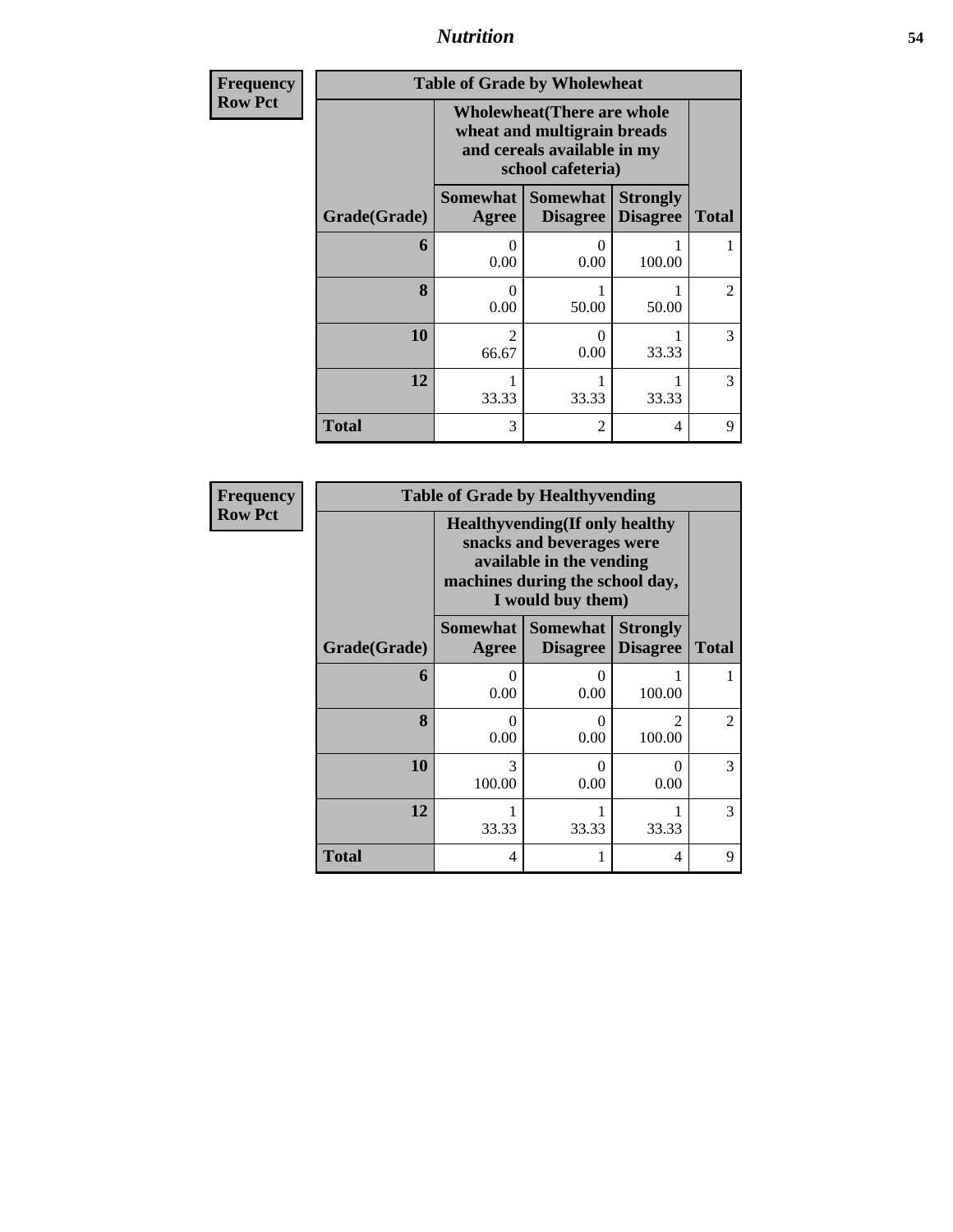### *Nutrition* **55**

**Frequency Row Pct**

| <b>Table of Grade by Schoolbreakfast</b> |                                                                                                                                         |             |                                             |                                    |                             |  |  |  |
|------------------------------------------|-----------------------------------------------------------------------------------------------------------------------------------------|-------------|---------------------------------------------|------------------------------------|-----------------------------|--|--|--|
|                                          | Schoolbreakfast (If breakfast were<br>available at school,<br>but outside the cafeteria,<br>I would eat breakfast at school more often) |             |                                             |                                    |                             |  |  |  |
| Grade(Grade)                             | <b>Strongly</b><br>Agree                                                                                                                | Agree       | <b>Somewhat Somewhat</b><br><b>Disagree</b> | <b>Strongly</b><br><b>Disagree</b> | <b>Total</b>                |  |  |  |
| 6                                        | $\Omega$<br>0.00                                                                                                                        | 0.00        | 0.00                                        | 100.00                             |                             |  |  |  |
| 8                                        | $\Omega$<br>0.00                                                                                                                        | ∩<br>0.00   | 50.00                                       | 50.00                              | $\mathcal{D}_{\mathcal{A}}$ |  |  |  |
| 10                                       | $\Omega$<br>0.00                                                                                                                        | 3<br>100.00 | 0<br>0.00                                   | $\mathbf{\Omega}$<br>0.00          | 3                           |  |  |  |
| 12                                       | $\Omega$<br>33.33<br>33.33<br>33.33<br>0.00                                                                                             |             |                                             |                                    |                             |  |  |  |
| Total                                    |                                                                                                                                         | 4           | 2                                           | $\mathfrak{D}$                     | Q                           |  |  |  |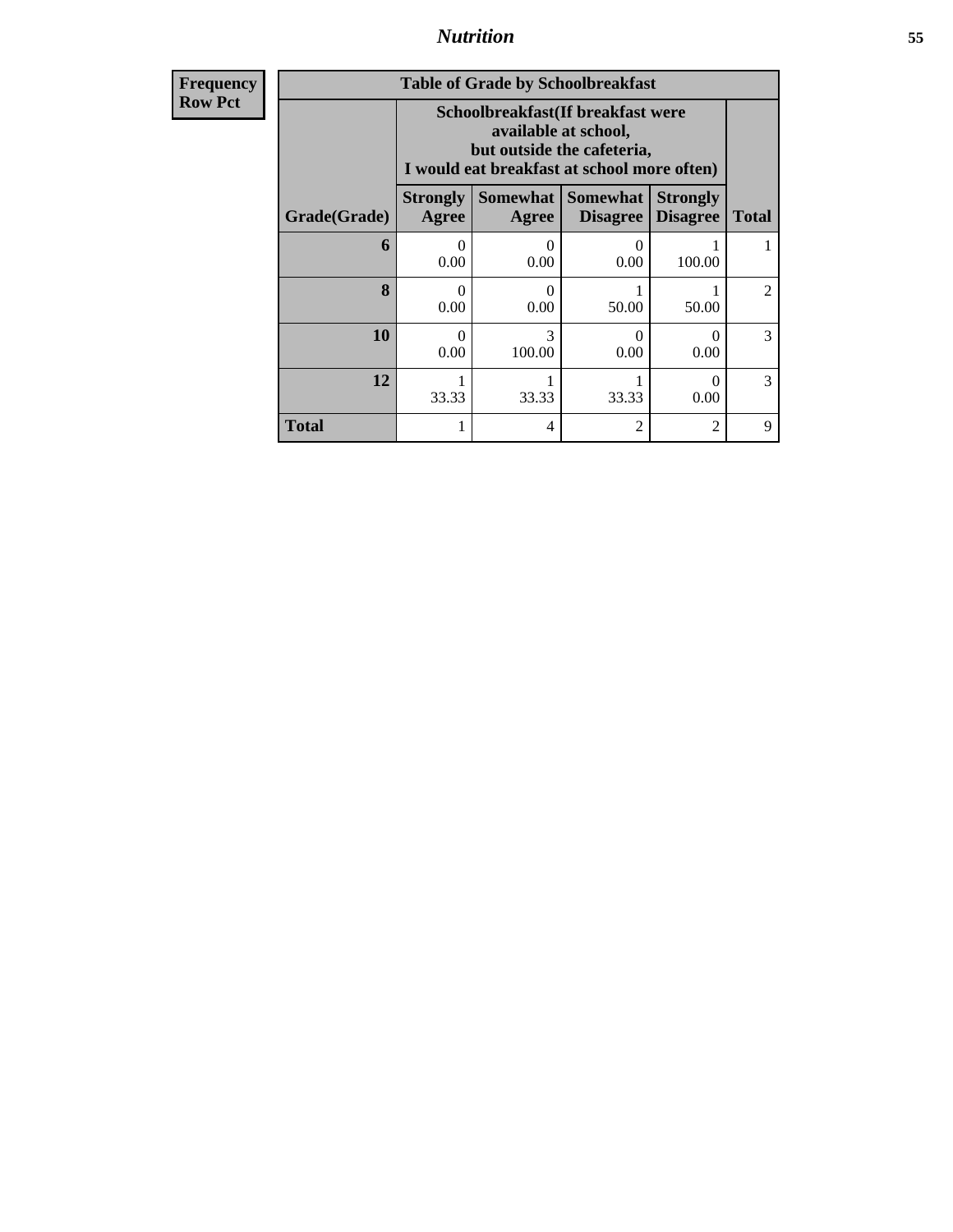| <b>Frequency</b><br><b>Col Pct</b> | <b>Table of Educationaids by Grade</b>                                                      |           |                |                         |             |                |
|------------------------------------|---------------------------------------------------------------------------------------------|-----------|----------------|-------------------------|-------------|----------------|
|                                    | <b>Educationaids</b> (I<br>have been<br>taught about<br><b>HIV/AIDS</b> at<br>school in the |           | Grade(Grade)   |                         |             |                |
|                                    | past year)                                                                                  | 6         | 8              | 10                      | 12          | <b>Total</b>   |
|                                    | Yes                                                                                         | 100.00    | 50.00          | $\mathfrak{D}$<br>66.67 | 3<br>100.00 | 7              |
|                                    | N <sub>0</sub>                                                                              | 0<br>0.00 | 50.00          | 33.33                   | 0<br>0.00   | $\overline{c}$ |
|                                    | <b>Total</b>                                                                                |           | $\mathfrak{D}$ | 3                       | 3           | 9              |

| Frequency      | <b>Table of Educationcharacter by Grade</b>                                                                                                              |           |                   |                                      |                         |              |
|----------------|----------------------------------------------------------------------------------------------------------------------------------------------------------|-----------|-------------------|--------------------------------------|-------------------------|--------------|
| <b>Col Pct</b> | <b>Educationcharacter</b> (I<br>have been taught<br>about character<br>education in the past<br>year at school)<br>Yes<br>N <sub>0</sub><br><b>Total</b> | 6         | Grade(Grade)<br>8 | 10                                   | 12                      | <b>Total</b> |
|                |                                                                                                                                                          | 100.00    | 50.00             | $\mathcal{D}_{\mathcal{L}}$<br>66.67 | $\mathfrak{D}$<br>66.67 | 6            |
|                |                                                                                                                                                          | ∩<br>0.00 | 50.00             | 33.33                                | 33.33                   | 3            |
|                |                                                                                                                                                          |           | $\overline{2}$    | 3                                    | 3                       | 9            |

| Frequency      | <b>Table of Gradcoach1 by Grade</b>              |           |              |                                   |             |              |
|----------------|--------------------------------------------------|-----------|--------------|-----------------------------------|-------------|--------------|
| <b>Col Pct</b> | Gradcoach1(I<br>know who my<br><b>Graduation</b> |           | Grade(Grade) |                                   |             |              |
|                | Coach is)                                        | 6         | 8            | 10                                | 12          | <b>Total</b> |
|                | Yes                                              | 0<br>0.00 | 50.00        | $\overline{\mathcal{L}}$<br>66.67 | 3<br>100.00 | 6            |
|                | N <sub>0</sub>                                   | 100.00    | 50.00        | 33.33                             | 0<br>0.00   | 3            |
|                | <b>Total</b>                                     |           | 2            | 3                                 | 3           | 9            |

L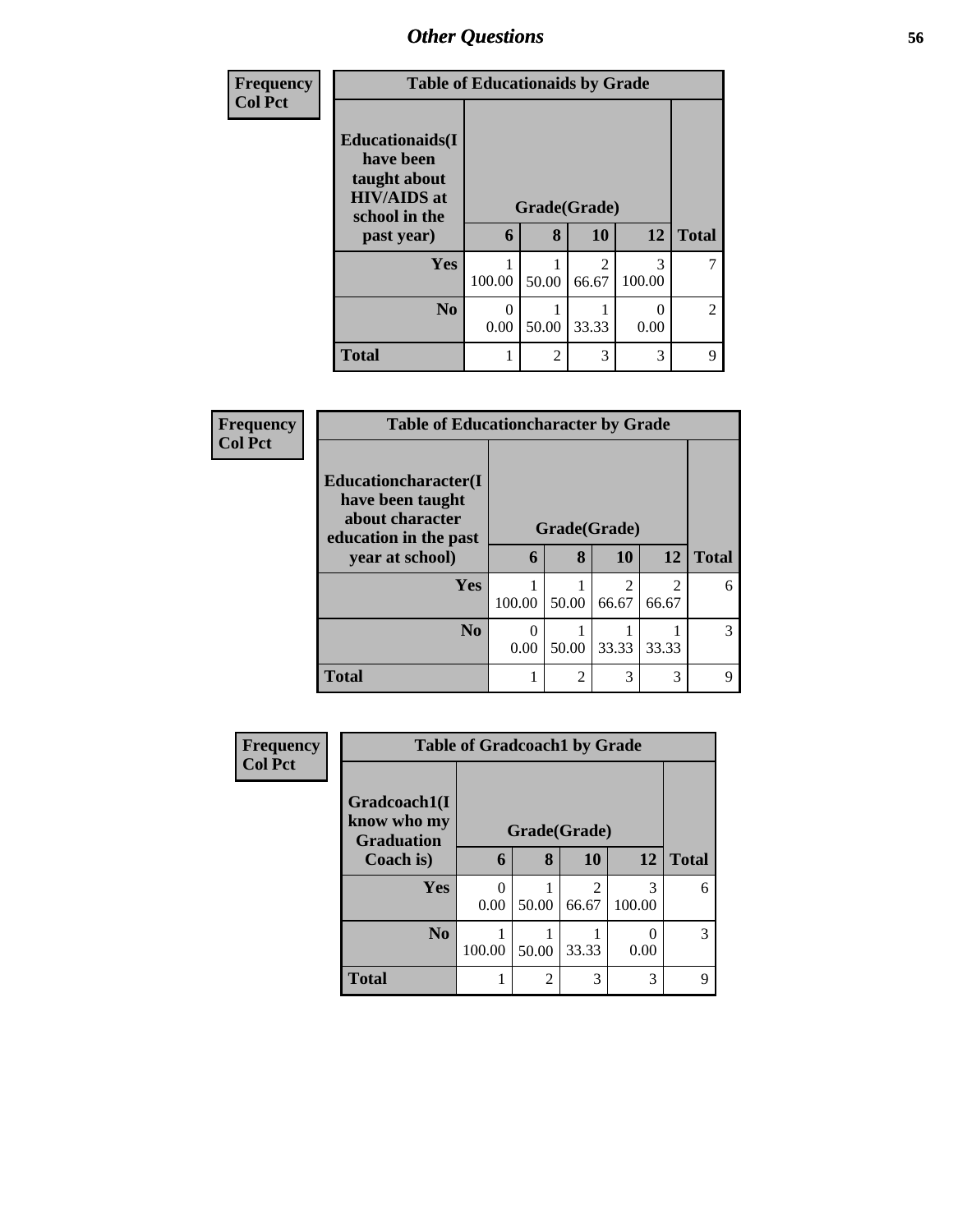| <b>Frequency</b> |                                                           | <b>Table of Gradcoach2 by Grade</b>                                                     |                |            |           |              |  |  |
|------------------|-----------------------------------------------------------|-----------------------------------------------------------------------------------------|----------------|------------|-----------|--------------|--|--|
| <b>Col Pct</b>   | Gradcoach2(I<br>have<br>contacted my<br><b>Graduation</b> | Grade(Grade)<br>8<br>12<br>10<br>6<br>3<br>$\Omega$<br>100.00<br>0.00<br>33.33<br>50.00 |                |            |           |              |  |  |
|                  | Coach)                                                    |                                                                                         |                |            |           | <b>Total</b> |  |  |
|                  | Yes                                                       |                                                                                         |                |            |           | 5            |  |  |
|                  | N <sub>0</sub>                                            | 100.00                                                                                  | 50.00          | 2<br>66.67 | 0<br>0.00 | 4            |  |  |
|                  | <b>Total</b>                                              |                                                                                         | $\overline{2}$ | 3          | 3         | 9            |  |  |

| Frequency<br><b>Col Pct</b> |                                                                             | <b>Table of Gradcoach3 by Grade</b> |                      |            |            |              |  |
|-----------------------------|-----------------------------------------------------------------------------|-------------------------------------|----------------------|------------|------------|--------------|--|
|                             | Gradcoach3(I<br>have received<br>assistance<br>from my<br><b>Graduation</b> |                                     | Grade(Grade)         |            |            |              |  |
|                             | Coach)                                                                      | 6                                   | 8                    | 10         | 12         | <b>Total</b> |  |
|                             | <b>Yes</b>                                                                  | 0<br>0.00                           | $\mathbf{0}$<br>0.00 | 0<br>0.00  | 33.33      |              |  |
|                             | N <sub>0</sub>                                                              | 0<br>0.00                           | 50.00                | 2<br>66.67 | 2<br>66.67 | 5            |  |
|                             | Don't know                                                                  | 100.00                              | 50.00                | 33.33      | 0<br>0.00  | 3            |  |
|                             | <b>Total</b>                                                                |                                     | $\mathfrak{D}$       | 3          | 3          | 9            |  |

| <b>Frequency</b> | <b>Table of Selfharm by Grade</b>    |          |                          |             |                                      |              |
|------------------|--------------------------------------|----------|--------------------------|-------------|--------------------------------------|--------------|
| <b>Col Pct</b>   |                                      |          |                          |             |                                      |              |
|                  | <b>Selfharm</b> (During              |          |                          |             |                                      |              |
|                  | the past 12<br>months,               |          |                          |             |                                      |              |
|                  | I harmed myself                      |          |                          |             |                                      |              |
|                  | on purpose<br><b>Suicideconsider</b> |          |                          |             |                                      |              |
|                  | During the past                      |          |                          |             |                                      |              |
|                  | 12 months,                           |          |                          |             |                                      |              |
|                  | I seriously<br>considered            |          | Grade(Grade)             |             |                                      |              |
|                  | suicide)                             | 6        | 8                        | 10          | 12                                   | <b>Total</b> |
|                  | Yes                                  | $\Omega$ | $\Omega$                 | $\Omega$    |                                      |              |
|                  |                                      | 0.00     | 0.00                     | 0.00        | 33.33                                |              |
|                  | N <sub>0</sub>                       | 100.00   | $\mathfrak{D}$<br>100.00 | 3<br>100.00 | $\mathcal{D}_{\mathcal{A}}$<br>66.67 | 8            |
|                  |                                      |          |                          |             |                                      |              |
|                  | <b>Total</b>                         | 1        | 2                        | 3           | 3                                    | 9            |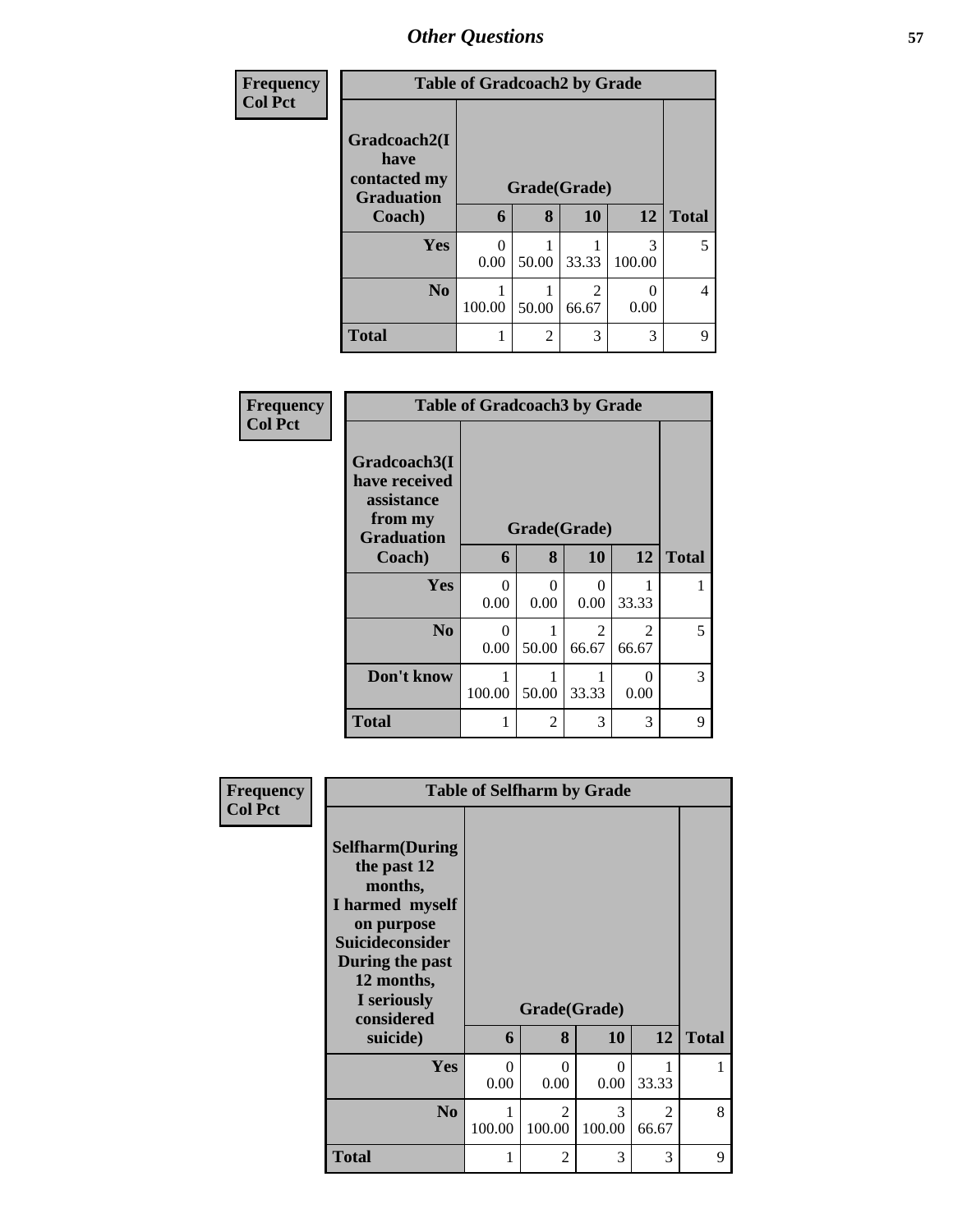| <b>Frequency</b> | <b>Table of Suicideconsider by Grade</b> |        |              |        |        |              |  |
|------------------|------------------------------------------|--------|--------------|--------|--------|--------------|--|
| <b>Col Pct</b>   |                                          |        | Grade(Grade) |        |        |              |  |
|                  | Suicideconsider                          | O      | 8            | 10     | 12     | <b>Total</b> |  |
|                  | N <sub>0</sub>                           | 100.00 | 100.00       | 100.00 | 100.00 |              |  |
|                  | <b>Total</b>                             |        |              | 3      |        |              |  |

| Frequency      | <b>Table of Suicideattempt by Grade</b>              |        |              |             |             |              |
|----------------|------------------------------------------------------|--------|--------------|-------------|-------------|--------------|
| <b>Col Pct</b> | Suicideattempt(I<br>have attempted<br>suicide in the |        | Grade(Grade) |             |             |              |
|                | last year)                                           | h      | 8            | 10          | 12          | <b>Total</b> |
|                | N <sub>0</sub>                                       | 100.00 | 100.00       | 3<br>100.00 | 3<br>100.00 |              |
|                | <b>Total</b>                                         |        | ◠            | 3           | 3           |              |

| <b>Frequency</b> | <b>Table of Instantmessaged by Grade</b>                       |              |                |       |                         |              |
|------------------|----------------------------------------------------------------|--------------|----------------|-------|-------------------------|--------------|
| <b>Col Pct</b>   | <b>Instantmessaged</b> (I<br>have instant<br>messaged people I | Grade(Grade) |                |       |                         |              |
|                  | do not even know)                                              | 6            | 8              | 10    | 12                      | <b>Total</b> |
|                  | Yes                                                            | 0.00         | 50.00          | 33.33 | 33.33                   | 3            |
|                  | N <sub>o</sub>                                                 | 100.00       | 50.00          | 66.67 | $\mathfrak{D}$<br>66.67 | 6            |
|                  | <b>Total</b>                                                   |              | $\overline{2}$ | 3     | 3                       | 9            |

| Frequency<br><b>Col Pct</b> | <b>Table of Getsalong by Grade</b>                  |             |                      |                         |                                      |              |
|-----------------------------|-----------------------------------------------------|-------------|----------------------|-------------------------|--------------------------------------|--------------|
|                             | Getsalong(I get<br>along with other<br>students and |             | Grade(Grade)         |                         |                                      |              |
|                             | adults)                                             | 6           | 8                    | 10                      | 12                                   | <b>Total</b> |
|                             | <b>Strongly Agree</b>                               | 0<br>0.00   | 0.00                 | $\mathfrak{D}$<br>66.67 | $\mathcal{D}_{\mathcal{L}}$<br>66.67 | 4            |
|                             | <b>Somewhat Agree</b>                               | 0<br>0.00   | $\mathbf{0}$<br>0.00 | 33.33                   | $\mathbf{0}$<br>0.00                 |              |
|                             | <b>Somewhat Disagree</b>                            | 0<br>0.00   | 50.00                | 0<br>0.00               | ∩<br>0.00                            |              |
|                             | <b>Strongly Disagree</b>                            | 1<br>100.00 | 50.00                | $\Omega$<br>0.00        | 33.33                                | 3            |
|                             | <b>Total</b>                                        |             | $\overline{c}$       | 3                       | 3                                    | 9            |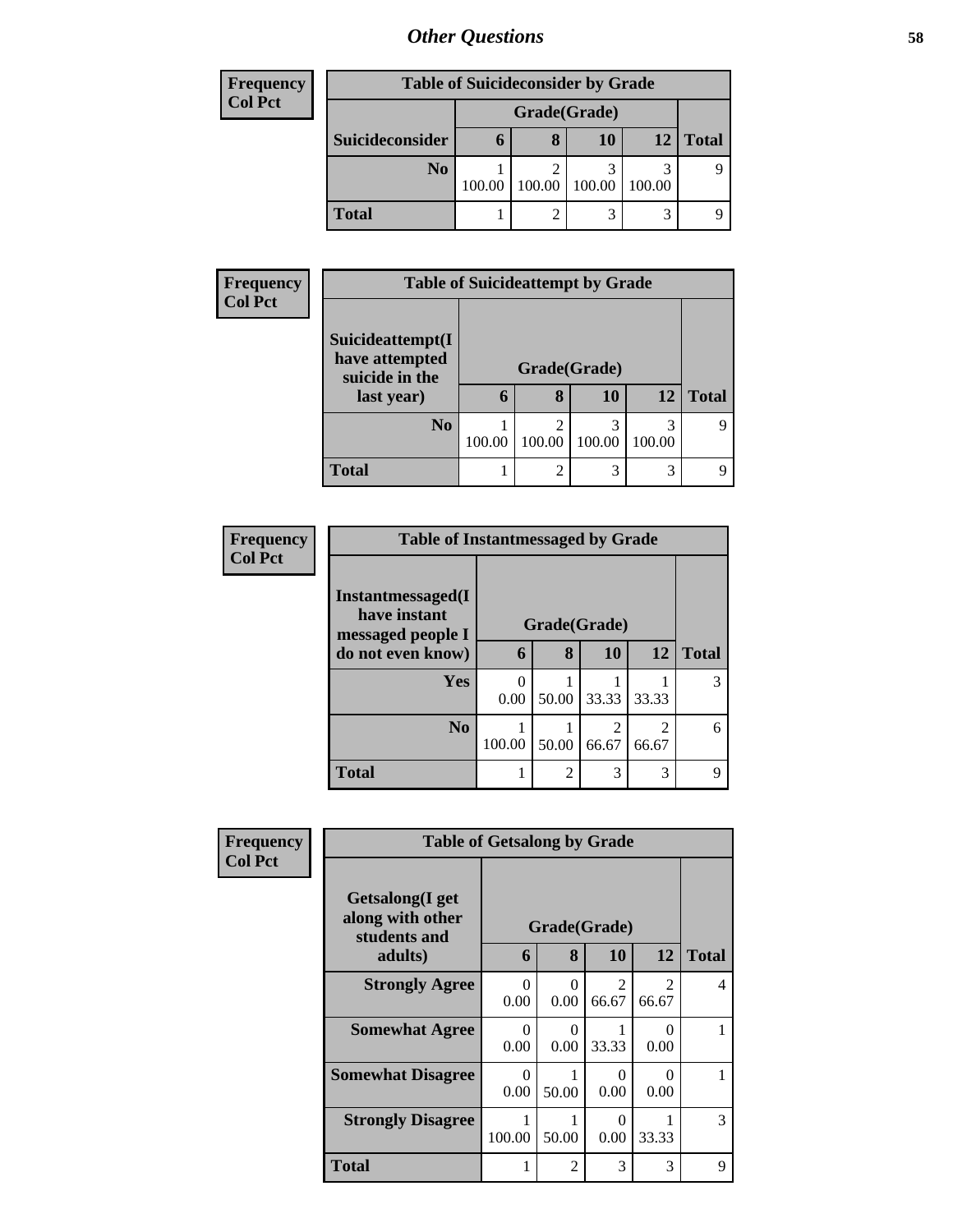| Frequency      | <b>Table of Safehome by Grade</b> |           |                             |            |                         |                |  |  |
|----------------|-----------------------------------|-----------|-----------------------------|------------|-------------------------|----------------|--|--|
| <b>Col Pct</b> | Safehome(I feel                   |           | Grade(Grade)                |            |                         |                |  |  |
|                | safe at home)                     | 6         | 8                           | 10         | 12                      | <b>Total</b>   |  |  |
|                | <b>Strongly Agree</b>             | 0<br>0.00 | 50.00                       | 2<br>66.67 | 0.00                    | 3              |  |  |
|                | <b>Somewhat Agree</b>             | 0<br>0.00 | 0.00                        | 0.00       | $\mathfrak{D}$<br>66.67 | $\overline{2}$ |  |  |
|                | <b>Strongly Disagree</b>          | 100.00    | 50.00                       | 33.33      | 33.33                   | 4              |  |  |
|                | <b>Total</b>                      |           | $\mathcal{D}_{\mathcal{L}}$ | 3          | 3                       | 9              |  |  |

| Frequency      | <b>Table of Adulttalk by Grade</b>                                                                |           |                   |                         |                  |              |  |
|----------------|---------------------------------------------------------------------------------------------------|-----------|-------------------|-------------------------|------------------|--------------|--|
| <b>Col Pct</b> | <b>Adulttalk(I</b><br>know an<br>adult at<br>school that<br>I can talk<br>with if I<br>need help) | 6         | Grade(Grade)<br>8 | 10                      | 12               | <b>Total</b> |  |
|                | <b>Yes</b>                                                                                        | 100.00    | 50.00             | $\mathfrak{D}$<br>66.67 | 3<br>100.00      | 7            |  |
|                | N <sub>0</sub>                                                                                    | 0<br>0.00 | 50.00             | 33.33                   | $\Omega$<br>0.00 | 2            |  |
|                | <b>Total</b>                                                                                      |           | $\mathfrak{D}$    | 3                       | 3                | 9            |  |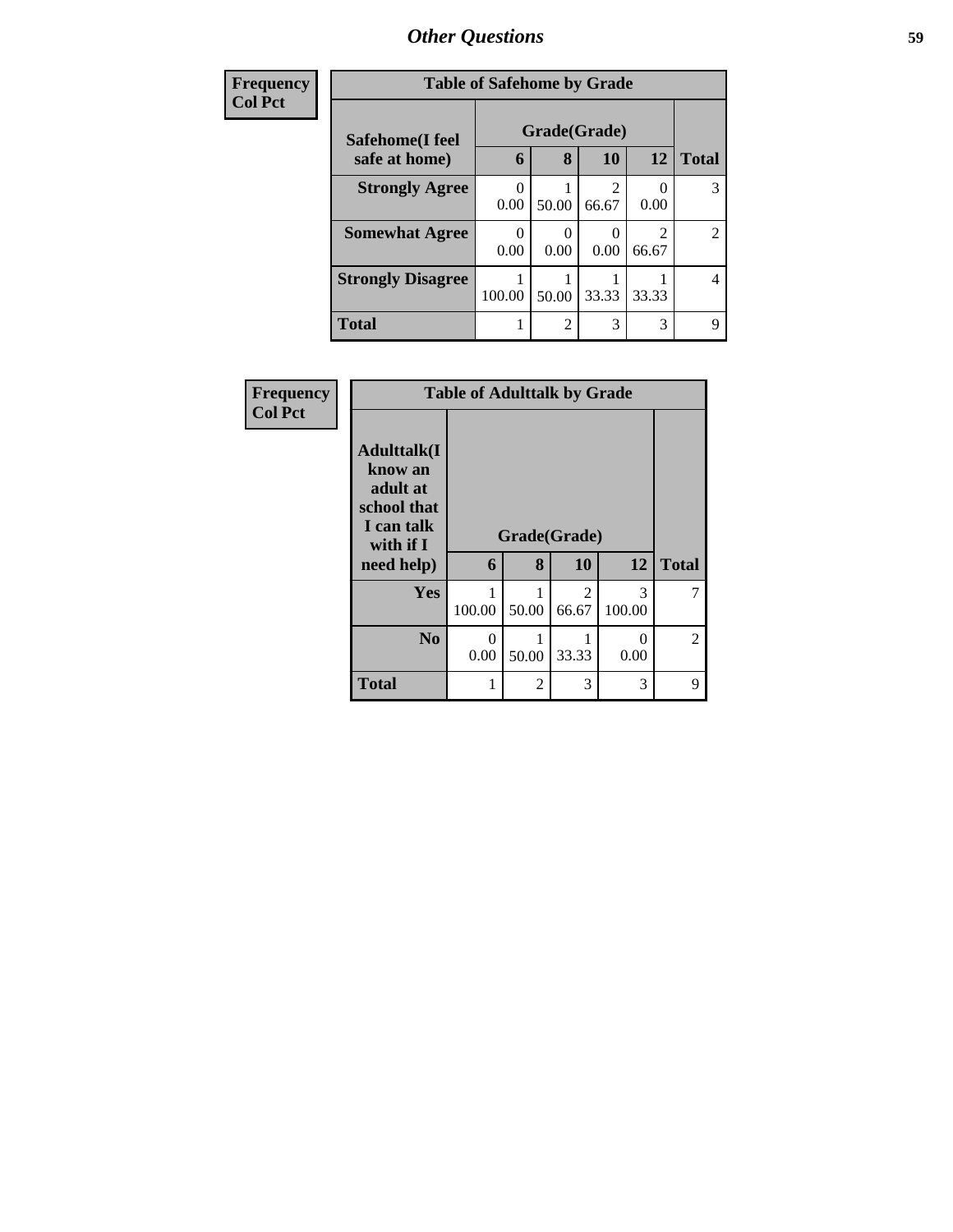**Frequency Row Pct**

|              | <b>Table of Grade by Tytime</b> |                                                                                        |          |                      |                      |                   |                |  |
|--------------|---------------------------------|----------------------------------------------------------------------------------------|----------|----------------------|----------------------|-------------------|----------------|--|
|              |                                 | Tvtime(On an average school day,<br>how much unsupervised time do I spend watching TV) |          |                      |                      |                   |                |  |
| Grade(Grade) | <b>None</b>                     | <b>Less that</b><br>hour/day                                                           | hour/day | $2 - 3$<br>hours/day | $4 - 5$<br>hours/day | $6+$<br>hours/day | <b>Total</b>   |  |
| 6            | 0.00                            | 0.00                                                                                   | 0.00     | 0.00                 | 100.00               | 0.00              |                |  |
| 8            | 50.00                           | 0<br>0.00                                                                              | 0.00     | 0.00                 | 0.00                 | 50.00             | $\overline{2}$ |  |
| 10           | $\Omega$<br>0.00                | 0<br>0.00                                                                              | 33.33    | 33.33                | 33.33                | 0.00              | 3              |  |
| 12           | 0.00                            | 33.33                                                                                  | 0.00     | 66.67                | 0.00                 | 0.00              | 3              |  |
| <b>Total</b> |                                 |                                                                                        |          | 3                    |                      |                   | 9              |  |

**Frequency Row Pct**

|                     | <b>Table of Grade by Computertime</b> |                                                                                                      |                     |                      |                         |                |  |  |
|---------------------|---------------------------------------|------------------------------------------------------------------------------------------------------|---------------------|----------------------|-------------------------|----------------|--|--|
|                     |                                       | Computertime (On an average school day,<br>how much unsupervised time do I spend on the<br>computer) |                     |                      |                         |                |  |  |
| Grade(Grade)   None |                                       | <b>Less that</b>                                                                                     | hour/day   hour/day | $4 - 5$<br>hours/day | $6+$<br>hours/day       | <b>Total</b>   |  |  |
| 6                   | $\Omega$<br>0.00                      | 0.00                                                                                                 | 0<br>0.00           | 0.00                 | 100.00                  |                |  |  |
| $\mathbf{8}$        | 50.00                                 | 0.00                                                                                                 | 0<br>0.00           | 50.00                | $\theta$<br>0.00        | $\mathfrak{D}$ |  |  |
| 10                  | 0<br>0.00                             | 0.00                                                                                                 | 0<br>0.00           | 33.33                | $\mathfrak{D}$<br>66.67 | 3              |  |  |
| 12                  | $\mathcal{O}$<br>0.00                 | 33.33<br>33.33<br>33.33<br>0.00                                                                      |                     |                      |                         |                |  |  |
| <b>Total</b>        |                                       |                                                                                                      |                     | 2                    | 4                       | 9              |  |  |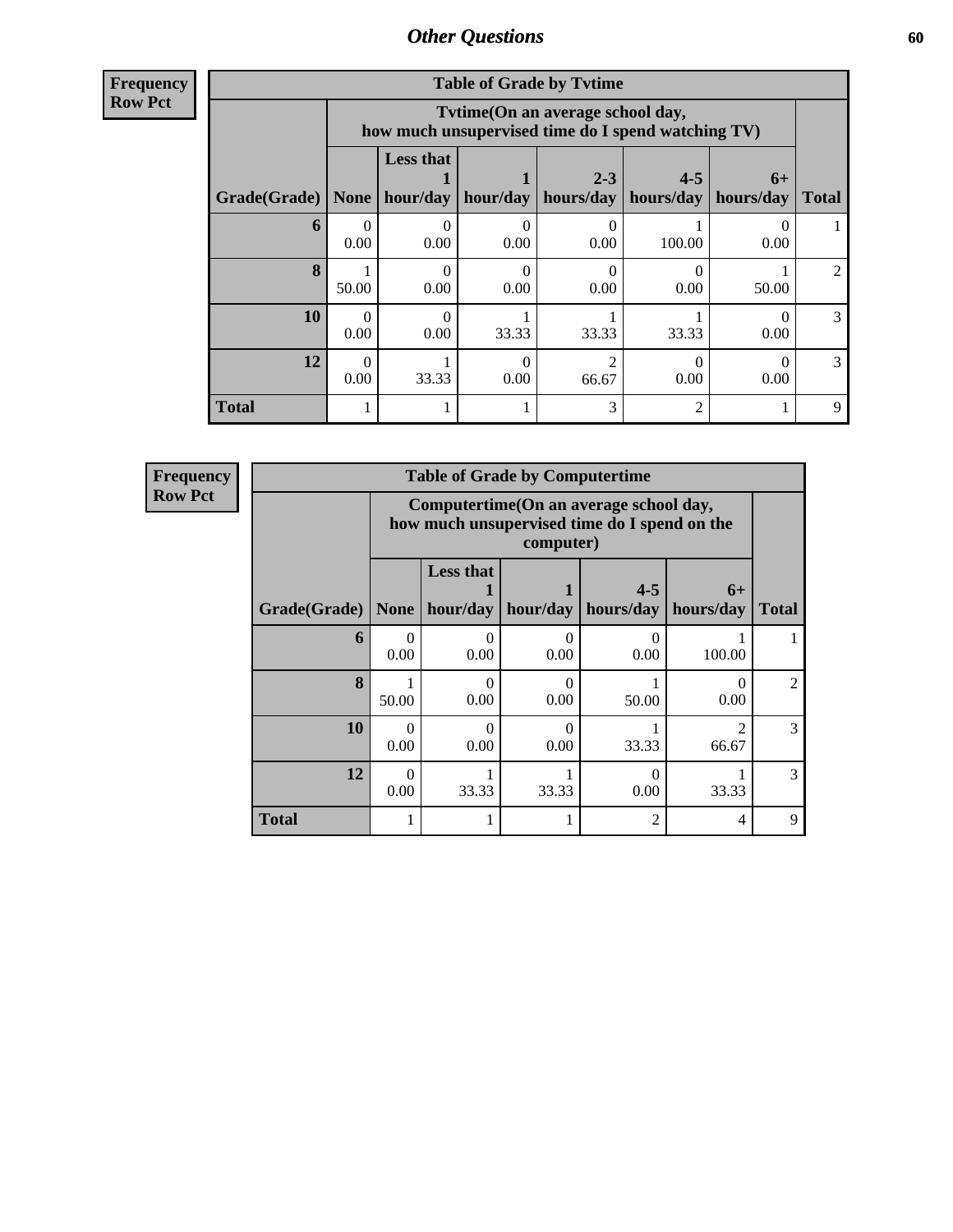### *Questions about Driving Laws* **61** *Driving Questions were asked only of high school students.*

| Frequency      |              | <b>Table of Grade by License1</b>                                                                                                            |                                     |               |              |  |
|----------------|--------------|----------------------------------------------------------------------------------------------------------------------------------------------|-------------------------------------|---------------|--------------|--|
| <b>Row Pct</b> |              | License1(During the first 6<br>months of driving with a<br>provisional license,<br>the only passengers who can<br>ride with the driver are:) |                                     |               |              |  |
|                | Grade(Grade) | <b>Parent or</b>                                                                                                                             | Family<br><b>Guardian</b>   Members | Don't<br>Know | <b>Total</b> |  |
|                | 6            | 0                                                                                                                                            | 0                                   | 0             | $\Omega$     |  |
|                | 8            | 0                                                                                                                                            | 0                                   | 0             | $\Omega$     |  |
|                | 10           | $\mathfrak{D}$<br>66.67                                                                                                                      | 33.33                               | ∩<br>0.00     | 3            |  |
|                | 12           | 33.33                                                                                                                                        | 1<br>33.33                          | 33.33         | 3            |  |
|                | <b>Total</b> | 3                                                                                                                                            | 2                                   | 1             | 6            |  |
|                |              | <b>Frequency Missing = 3</b>                                                                                                                 |                                     |               |              |  |

| Frequency      | <b>Table of Grade by License2</b> |                                                                                                                         |                         |              |  |
|----------------|-----------------------------------|-------------------------------------------------------------------------------------------------------------------------|-------------------------|--------------|--|
| <b>Row Pct</b> |                                   | License $2(17$ yr<br>old drivers with<br>a provisional<br>driver's license<br>cannot drive<br>between the<br>hours of:) |                         |              |  |
|                | Grade(Grade)                      | <b>Midnight</b><br>to 6am                                                                                               | 1am<br>to<br>5am        | <b>Total</b> |  |
|                | 6                                 | 0                                                                                                                       | $\theta$                | 0            |  |
|                | 8                                 | $\theta$                                                                                                                | $\theta$                | 0            |  |
|                | 10                                | 1<br>33.33                                                                                                              | $\mathfrak{D}$<br>66.67 | 3            |  |
|                | 12                                | 3<br>100.00                                                                                                             | $\theta$<br>0.00        | 3            |  |
|                | <b>Total</b>                      | 4                                                                                                                       | 2                       | 6            |  |
|                |                                   | <b>Frequency Missing = 3</b>                                                                                            |                         |              |  |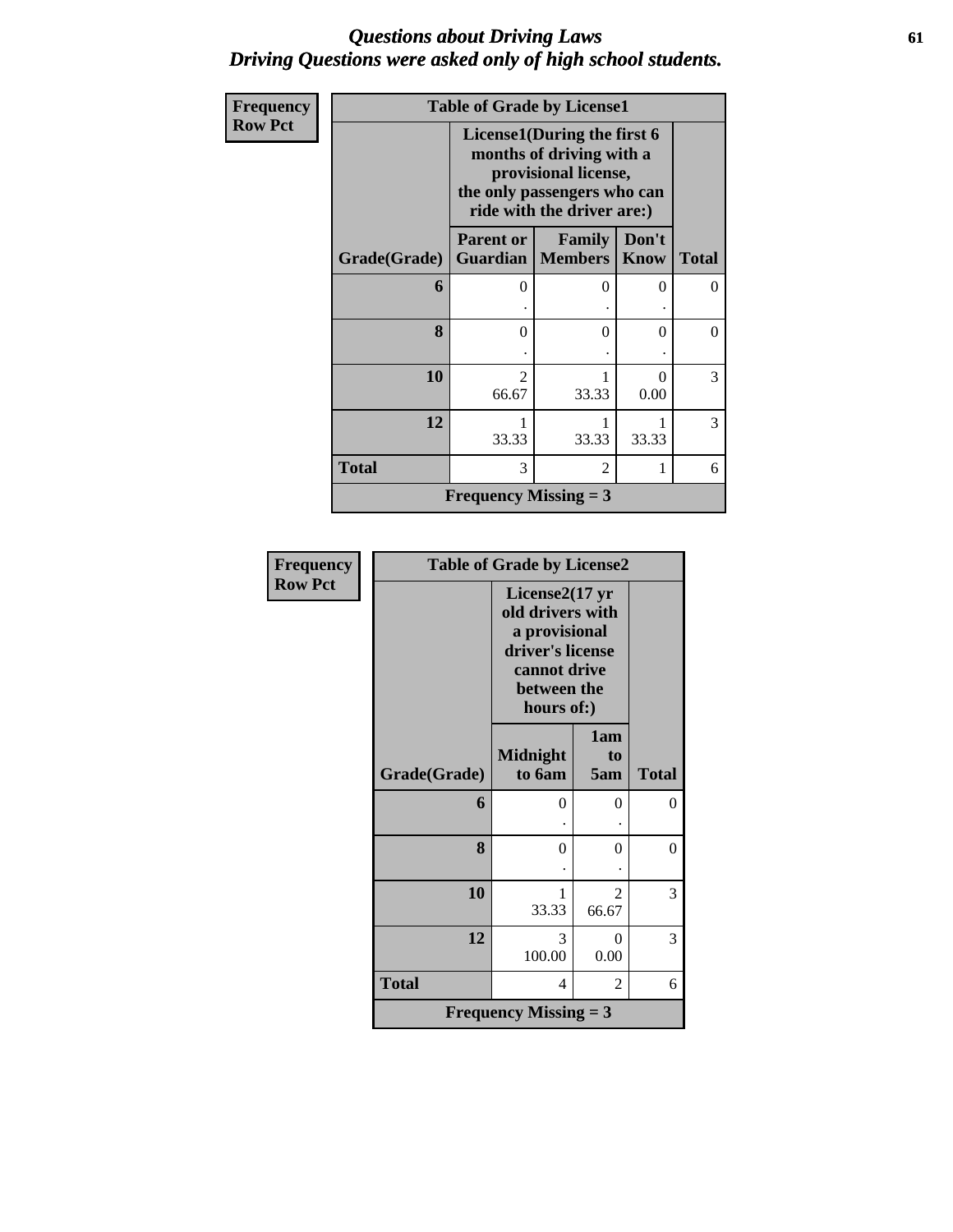#### *Questions about Driving Laws* **62** *Driving Questions were asked only of high school students.*

| Frequency      |              | <b>Table of Grade by License3</b> |                |                                              |                |              |
|----------------|--------------|-----------------------------------|----------------|----------------------------------------------|----------------|--------------|
| <b>Row Pct</b> |              | License3(For drivers under        | the age of 21, | what level of alcohol is<br>considered DUI?) |                |              |
|                | Grade(Grade) | Any<br><b>Amount</b>              | 0.04           | 0.08                                         | Don't<br>know  | <b>Total</b> |
|                | 6            | $\Omega$                          | $\Omega$       | $\Omega$                                     | $\Omega$       | $\Omega$     |
|                | 8            | $\Omega$                          | 0              | $\theta$                                     | 0              | $\theta$     |
|                | 10           | $\Omega$<br>0.00                  | 33.33          | 33.33                                        | 33.33          | 3            |
|                | 12           | 2<br>66.67                        | 0<br>0.00      | $\Omega$<br>0.00                             | 33.33          | 3            |
|                | <b>Total</b> | 2                                 |                | 1                                            | $\overline{2}$ | 6            |
|                |              | <b>Frequency Missing = 3</b>      |                |                                              |                |              |

| <b>Frequency</b> |              | <b>Table of Grade by License4</b>                                                                                          |                  |                |               |              |
|------------------|--------------|----------------------------------------------------------------------------------------------------------------------------|------------------|----------------|---------------|--------------|
| <b>Row Pct</b>   |              | License4(A driver under<br>21 automatically loses<br>his/her license if caught<br>exceeding the posted<br>speet limit by:) |                  |                |               |              |
|                  | Grade(Grade) | $15+$<br>mph                                                                                                               | $25+$<br>mph     | $35+$<br>mph   | Don't<br>know | <b>Total</b> |
|                  | 6            | $\Omega$                                                                                                                   | 0                | 0              | 0             | $\Omega$     |
|                  | 8            | $\Omega$                                                                                                                   | $\Omega$         | $\overline{0}$ | $\theta$      | $\Omega$     |
|                  | 10           | 1<br>33.33                                                                                                                 | 33.33            | 0<br>0.00      | 33.33         | 3            |
|                  | 12           | 33.33                                                                                                                      | $\Omega$<br>0.00 | 1<br>33.33     | 1<br>33.33    | 3            |
|                  | <b>Total</b> | $\mathfrak{D}$                                                                                                             | 1                | 1              | 2             | 6            |
|                  |              | <b>Frequency Missing = 3</b>                                                                                               |                  |                |               |              |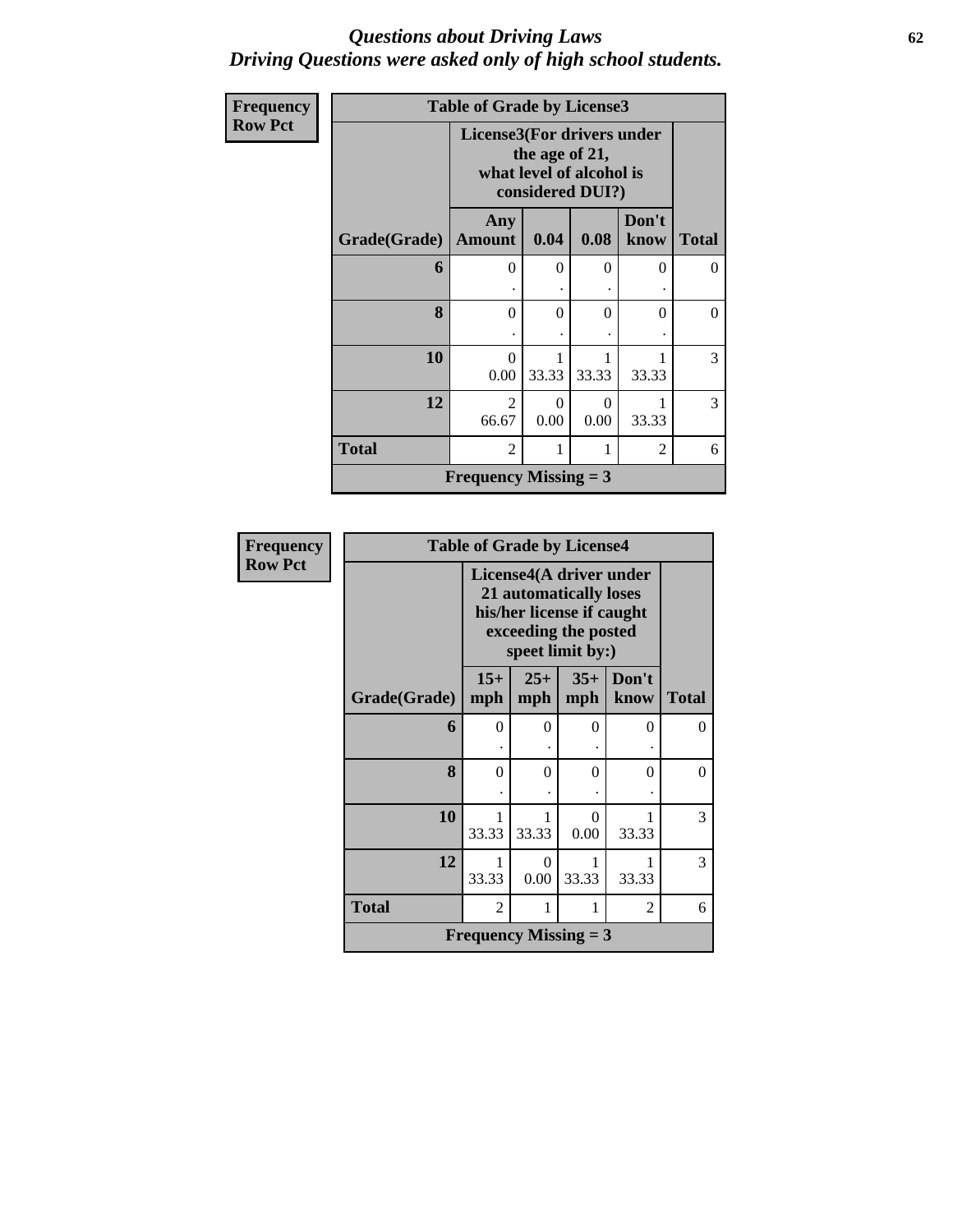### *Questions about Driving Laws* **63** *Driving Questions were asked only of high school students.*

| <b>Frequency</b> |              | <b>Table of Grade by License5</b>                                                                                                                                         |              |  |  |  |  |
|------------------|--------------|---------------------------------------------------------------------------------------------------------------------------------------------------------------------------|--------------|--|--|--|--|
| <b>Row Pct</b>   |              | License5(A<br>Georgia<br>teenager<br>with family<br>connections<br>or a good<br>lawyer can<br>break a<br>teen<br>driving law<br>and keep<br>their<br>driver's<br>license) |              |  |  |  |  |
|                  | Grade(Grade) | Don't<br>know                                                                                                                                                             | <b>Total</b> |  |  |  |  |
|                  | 6            | $\theta$                                                                                                                                                                  | $\theta$     |  |  |  |  |
|                  | 8            | $\theta$                                                                                                                                                                  | $\theta$     |  |  |  |  |
|                  | 10           | 3<br>100.00                                                                                                                                                               | 3            |  |  |  |  |
|                  | 12           | 3<br>100.00                                                                                                                                                               | 3            |  |  |  |  |
|                  | <b>Total</b> | 6                                                                                                                                                                         | 6            |  |  |  |  |
|                  |              | <b>Frequency Missing = 3</b>                                                                                                                                              |              |  |  |  |  |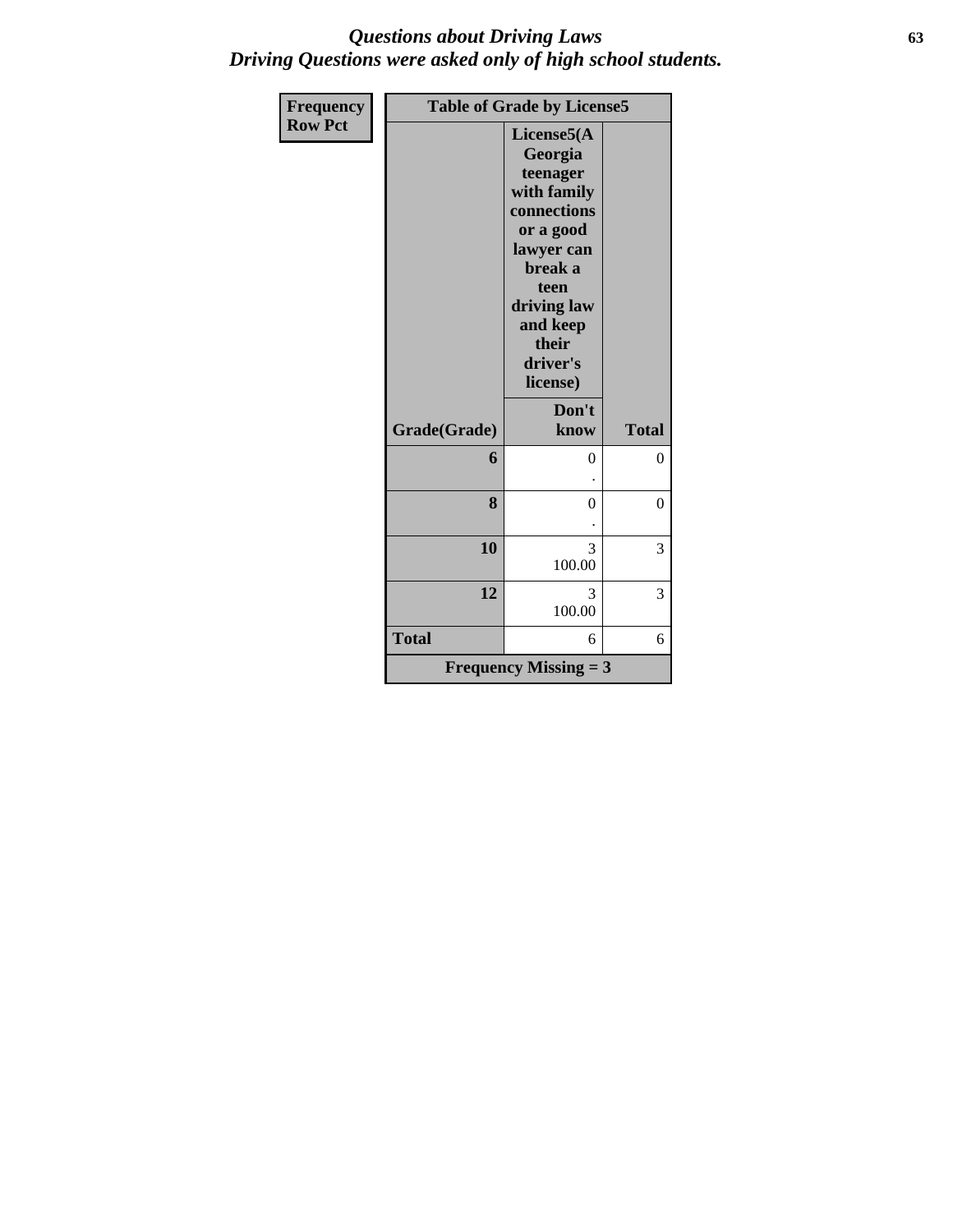### *Questions about Driving Laws* **64** *Driving Questions were asked only of high school students.*

| <b>Frequency</b> | <b>Table of Grade by License6</b> |                                                                                                                                                          |                         |                |
|------------------|-----------------------------------|----------------------------------------------------------------------------------------------------------------------------------------------------------|-------------------------|----------------|
| <b>Row Pct</b>   |                                   | License <sub>6</sub> (I<br>know a<br>friend or<br>classmate<br>that broke a<br>teen driving<br>law,<br>but was<br>allowed to<br>keep his/her<br>license) |                         |                |
|                  | Grade(Grade)                      | Yes                                                                                                                                                      | Don't<br>know           | <b>Total</b>   |
|                  | 6                                 | $\Omega$                                                                                                                                                 | 0                       | $\overline{0}$ |
|                  | 8                                 | $\theta$                                                                                                                                                 | 0                       | $\overline{0}$ |
|                  | 10                                | $\theta$<br>0.00                                                                                                                                         | 3<br>100.00             | 3              |
|                  | 12                                | 1<br>33.33                                                                                                                                               | $\mathfrak{D}$<br>66.67 | 3              |
|                  | <b>Total</b>                      | 1                                                                                                                                                        | 5                       | 6              |
|                  | <b>Frequency Missing = 3</b>      |                                                                                                                                                          |                         |                |

| <b>Frequency</b> | <b>Table of Grade by License7</b> |                                                                                                               |                                      |              |
|------------------|-----------------------------------|---------------------------------------------------------------------------------------------------------------|--------------------------------------|--------------|
| <b>Row Pct</b>   |                                   | License $7(A)$<br>student under the<br>age of 18 cam<br>loser his/her<br>driving privileges<br>if he or she:) |                                      |              |
|                  | Grade(Grade)                      | Drop out<br>without<br>graduating                                                                             | All of<br>the<br>above               | <b>Total</b> |
|                  | 6                                 | 0                                                                                                             | 0                                    | 0            |
|                  | 8                                 | $\Omega$                                                                                                      | 0                                    | $\theta$     |
|                  | 10                                | 33.33                                                                                                         | $\mathfrak{D}$<br>66.67              | 3            |
|                  | 12                                | 1<br>33.33                                                                                                    | $\mathcal{D}_{\mathcal{L}}$<br>66.67 | 3            |
|                  | <b>Total</b>                      | 2                                                                                                             | 4                                    | 6            |
|                  |                                   | <b>Frequency Missing = 3</b>                                                                                  |                                      |              |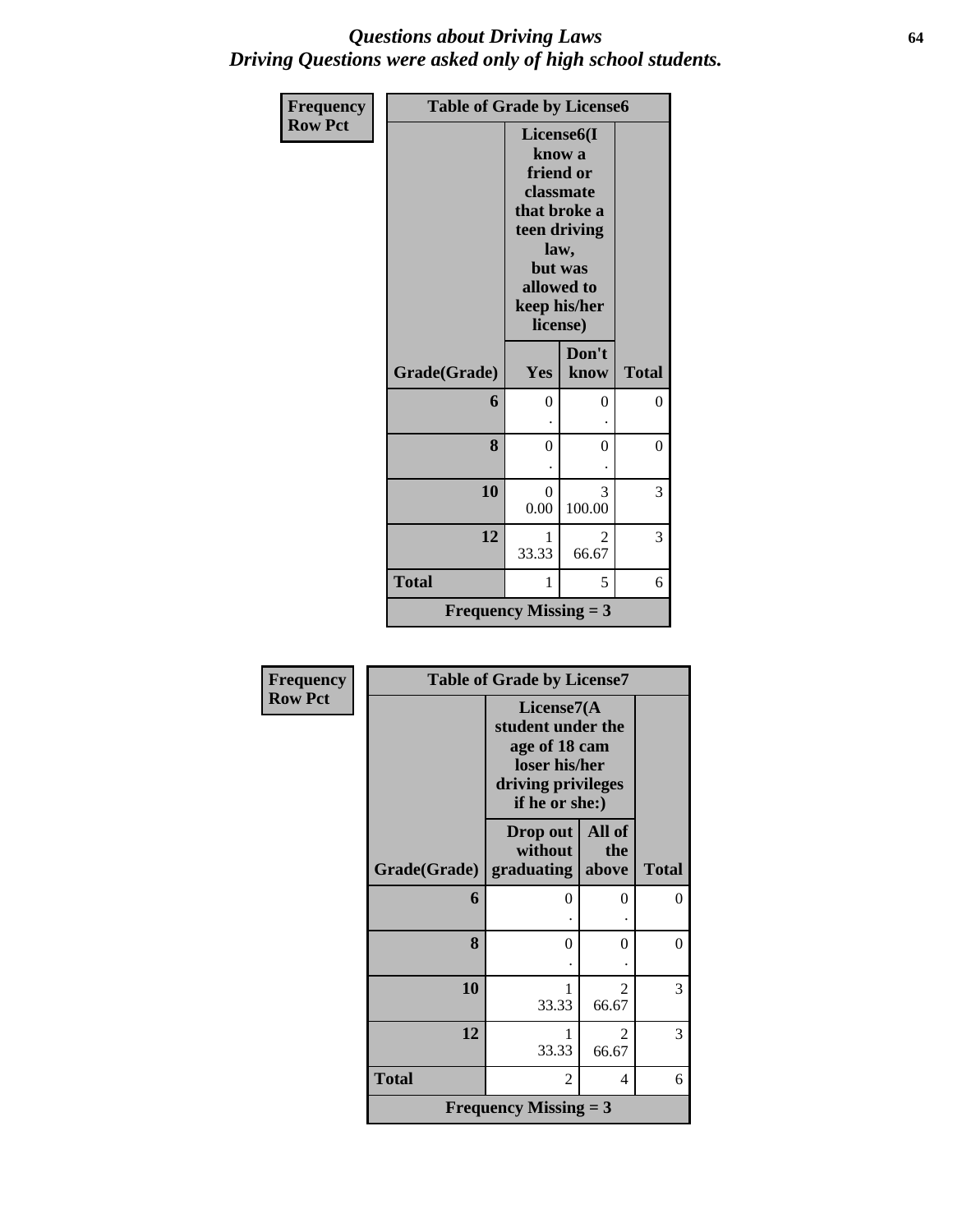### *Select Results by Gender* **65**

| Frequency      | <b>Table of SchoolClimate2 by Gender</b> |                         |                |                |
|----------------|------------------------------------------|-------------------------|----------------|----------------|
| <b>Col Pct</b> | SchoolClimate2(I<br>feel successful at   |                         | Gender(Gender) |                |
|                | school)                                  | <b>Female</b>           | <b>Male</b>    | <b>Total</b>   |
|                | <b>Strongly Agree</b>                    | 0.00                    | 40.00          | $\overline{2}$ |
|                | <b>Somewhat Agree</b>                    | 50.00                   | 20.00          | 3              |
|                | <b>Strongly Disagree</b>                 | $\mathfrak{D}$<br>50.00 | 2<br>40.00     | 4              |
|                | <b>Total</b>                             | 4                       | 5              | 9              |

| <b>Frequency</b> | <b>Table of SchoolClimate6 by Gender</b> |                |             |              |
|------------------|------------------------------------------|----------------|-------------|--------------|
| <b>Col Pct</b>   | <b>SchoolClimate6(Teachers</b>           | Gender(Gender) |             |              |
|                  | treat me with respect)                   | <b>Female</b>  | <b>Male</b> | <b>Total</b> |
|                  | <b>Somewhat Agree</b>                    | 75.00          | 40.00       |              |
|                  | <b>Strongly Disagree</b>                 | 25.00          | 60.00       |              |
|                  | <b>Total</b>                             | 4              |             |              |

| Frequency      | <b>Table of SchoolClimate8 by Gender</b>                                |                         |                        |                |
|----------------|-------------------------------------------------------------------------|-------------------------|------------------------|----------------|
| <b>Col Pct</b> | <b>SchoolClimate8(Students</b><br>are frequently<br>recognized for good | Gender(Gender)          |                        |                |
|                | behavior)                                                               | <b>Female</b>           | <b>Male</b>            | <b>Total</b>   |
|                | <b>Strongly Agree</b>                                                   | 25.00                   | 0.00                   |                |
|                | <b>Somewhat Agree</b>                                                   | $\mathfrak{D}$<br>50.00 | 20.00                  | 3              |
|                | <b>Somewhat Disagree</b>                                                | 25.00                   | 20.00                  | $\mathfrak{D}$ |
|                | <b>Strongly Disagree</b>                                                | 0<br>0.00               | $\mathcal{R}$<br>60.00 | 3              |
|                | <b>Total</b>                                                            | 4                       | 5                      | 9              |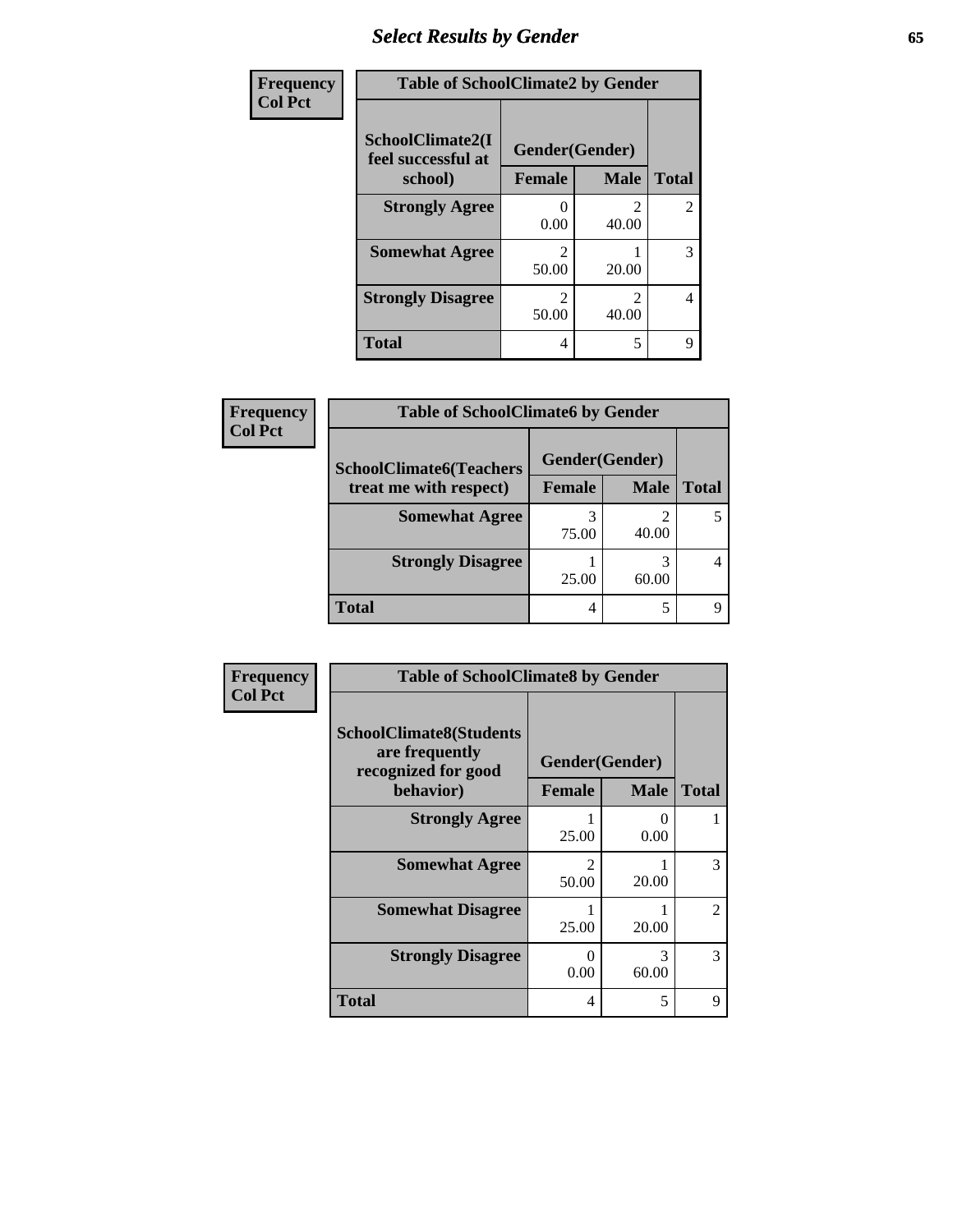## *Select Results by Gender* **66**

| Frequency      | <b>Table of Gender by Dropout</b> |                                                                        |                |              |
|----------------|-----------------------------------|------------------------------------------------------------------------|----------------|--------------|
| <b>Row Pct</b> |                                   | Dropout(I<br>have<br>thought<br>about<br>dropping<br>out of<br>school) |                |              |
|                | Gender(Gender)                    | Yes                                                                    | N <sub>0</sub> | <b>Total</b> |
|                | <b>Female</b>                     | $\overline{c}$<br>50.00                                                | 2<br>50.00     | 4            |
|                | <b>Male</b>                       | 3<br>60.00                                                             | 2<br>40.00     | 5            |
|                | <b>Total</b>                      | 5                                                                      | 4              | 9            |

| Frequency      | <b>Table of Gender by Dropoutreason</b> |                                                                                  |              |                         |              |
|----------------|-----------------------------------------|----------------------------------------------------------------------------------|--------------|-------------------------|--------------|
| <b>Row Pct</b> |                                         | <b>Dropoutreason</b> (If I<br>dropped out the<br>reason would most<br>likely be) |              |                         |              |
|                | Gender(Gender)                          | Won't<br><b>Drop</b><br>out                                                      | <b>Bored</b> | <b>Other</b>            | <b>Total</b> |
|                | <b>Female</b>                           | 25.00                                                                            | 2<br>50.00   | 25.00                   | 4            |
|                | <b>Male</b>                             | $\overline{c}$<br>40.00                                                          | 20.00        | $\mathfrak{D}$<br>40.00 | 5            |
|                | <b>Total</b>                            | 3                                                                                | 3            | 3                       | 9            |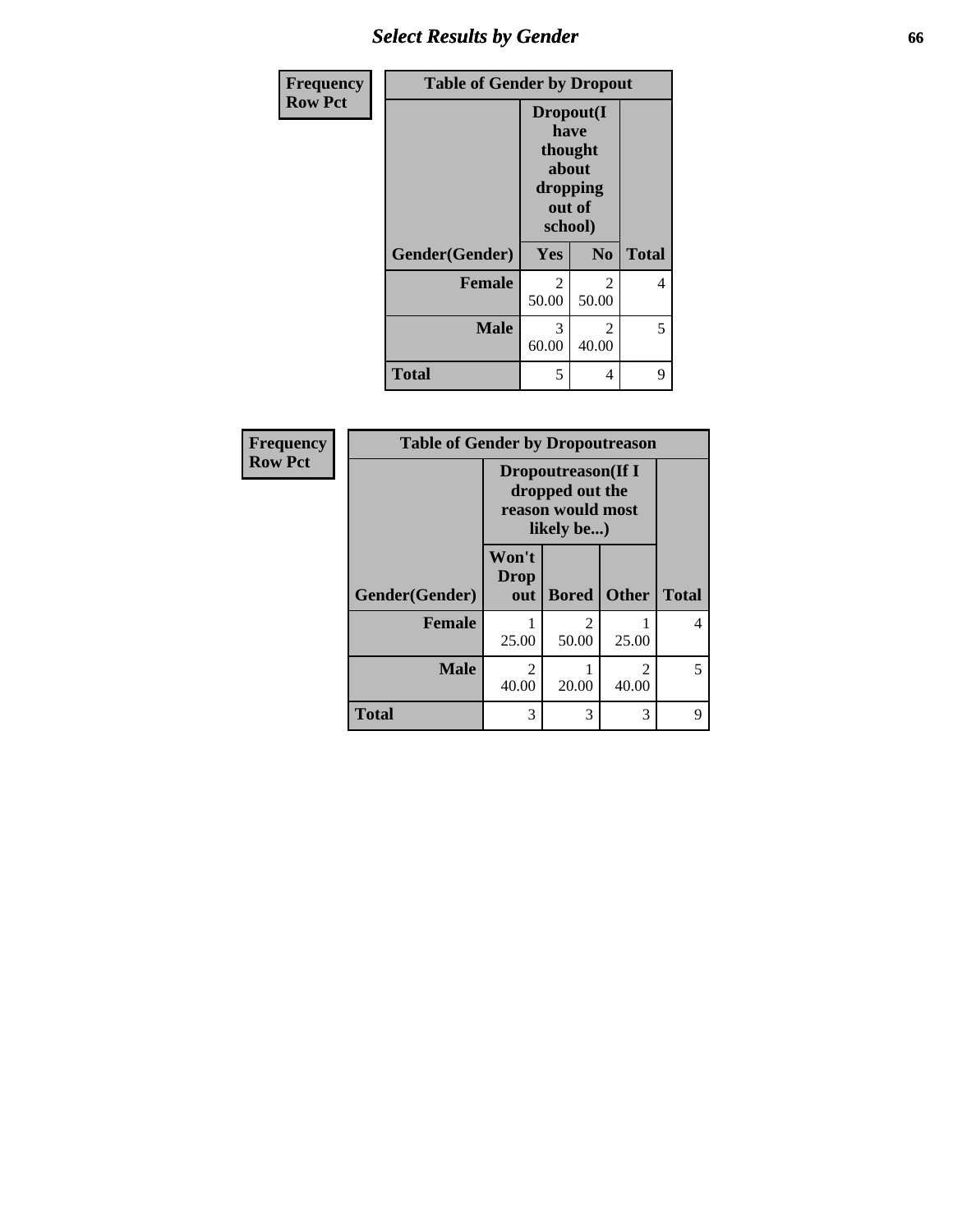# *School Safety* **67**

| Frequency      | <b>Table of Gender by Bullied2</b> |                 |                |              |
|----------------|------------------------------------|-----------------|----------------|--------------|
| <b>Row Pct</b> |                                    | <b>Bullied2</b> |                |              |
|                | Gender(Gender)                     | <b>Yes</b>      | N <sub>0</sub> | <b>Total</b> |
|                | <b>Female</b>                      | 0.00            | 100.00         |              |
|                | <b>Male</b>                        | 20.00           | 80.00          | 5            |
|                | <b>Total</b>                       |                 | 8              |              |

| Frequency      | <b>Table of Gender by Bulliedothers2</b> |                       |              |  |  |
|----------------|------------------------------------------|-----------------------|--------------|--|--|
| <b>Row Pct</b> |                                          | <b>Bulliedothers2</b> |              |  |  |
|                | Gender(Gender)                           | N <sub>0</sub>        | <b>Total</b> |  |  |
|                | <b>Female</b>                            | 100.00                |              |  |  |
|                | <b>Male</b>                              | 100.00                |              |  |  |
|                | <b>Total</b>                             | Q                     |              |  |  |

| Frequency      | <b>Table of Gender by Weaponschool2</b> |                      |                |              |
|----------------|-----------------------------------------|----------------------|----------------|--------------|
| <b>Row Pct</b> |                                         | <b>Weaponschool2</b> |                |              |
|                | Gender(Gender)                          | Yes                  | N <sub>0</sub> | <b>Total</b> |
|                | <b>Female</b>                           | 25.00                | 3<br>75.00     |              |
|                | <b>Male</b>                             | 0.00                 | 5<br>100.00    |              |
|                | <b>Total</b>                            |                      | 8              |              |

| Frequency      | <b>Table of Gender by Absentunsafe2</b> |                |              |  |  |
|----------------|-----------------------------------------|----------------|--------------|--|--|
| <b>Row Pct</b> |                                         | Absentunsafe2  |              |  |  |
|                | Gender(Gender)                          | N <sub>0</sub> | <b>Total</b> |  |  |
|                | <b>Female</b>                           | 100.00         |              |  |  |
|                | <b>Male</b>                             | 100.00         | 5            |  |  |
|                | <b>Total</b>                            | Q              | q            |  |  |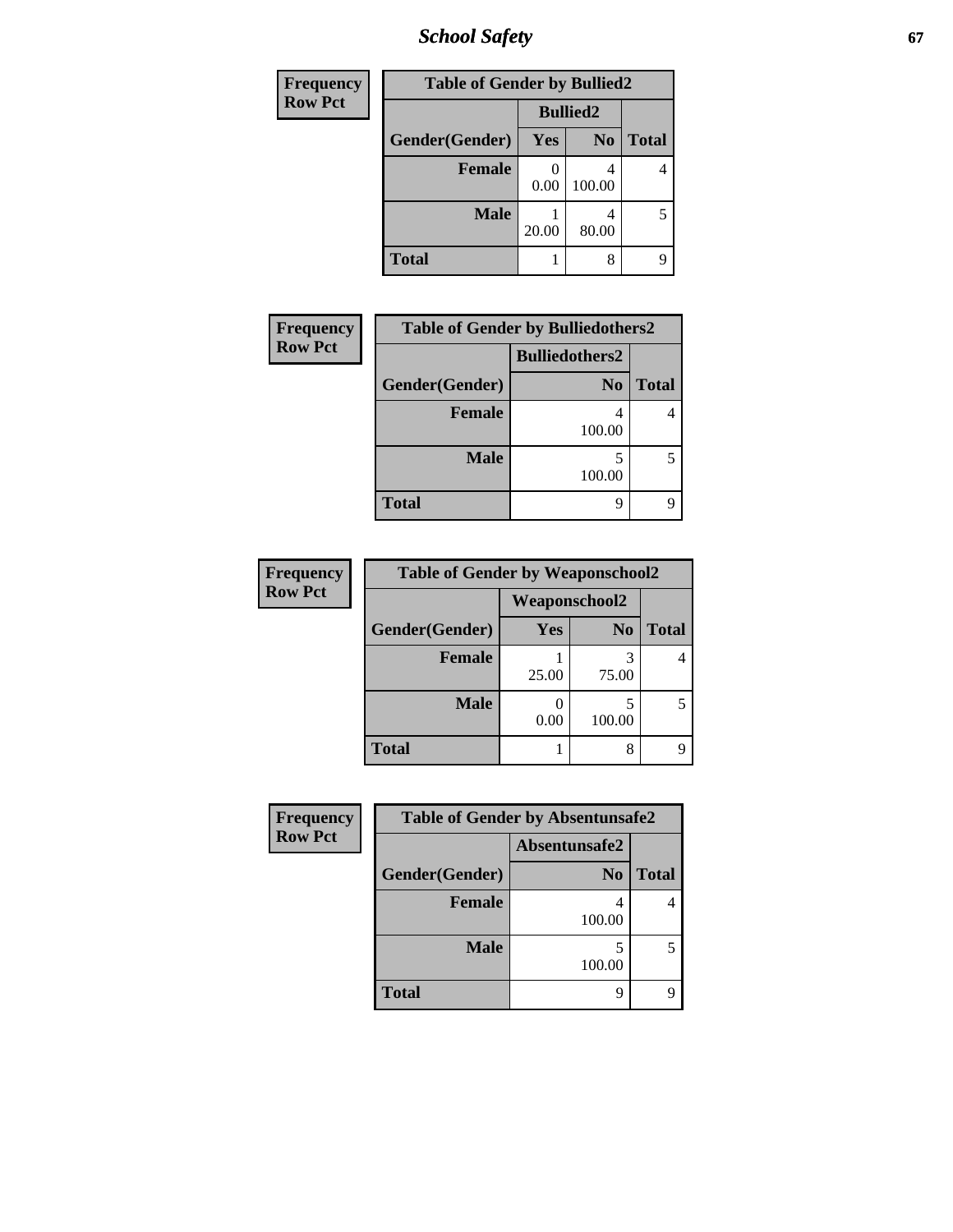*School Safety* **68**

| Frequency      | <b>Table of Gender by Gangself</b> |                                                                                                   |              |
|----------------|------------------------------------|---------------------------------------------------------------------------------------------------|--------------|
| <b>Row Pct</b> |                                    | Gangself(I<br>have<br>participated<br>in illegal<br>gang<br>activities in<br>the past 30<br>days) |              |
|                | Gender(Gender)                     | N <sub>0</sub>                                                                                    | <b>Total</b> |
|                | <b>Female</b>                      | 4<br>100.00                                                                                       | 4            |
|                | <b>Male</b>                        | 5<br>100.00                                                                                       | 5            |
|                | <b>Total</b>                       | 9                                                                                                 | 9            |

| Frequency      | <b>Table of Gender by Gangpeers</b> |            |                                                                                                                             |              |
|----------------|-------------------------------------|------------|-----------------------------------------------------------------------------------------------------------------------------|--------------|
| <b>Row Pct</b> |                                     |            | <b>Gangpeers</b> (I<br>have friends<br>who have<br>participated<br>in illegal gang<br>activities in<br>the past 30<br>days) |              |
|                | Gender(Gender)                      | <b>Yes</b> | N <sub>0</sub>                                                                                                              | <b>Total</b> |
|                | <b>Female</b>                       | 25.00      | 3<br>75.00                                                                                                                  | 4            |
|                | <b>Male</b>                         | 20.00      | 4<br>80.00                                                                                                                  | 5            |
|                | Total                               | 2          | 7                                                                                                                           | 9            |

| Frequency      | <b>Table of Gender by Pickedon2</b> |           |                                      |              |
|----------------|-------------------------------------|-----------|--------------------------------------|--------------|
| <b>Row Pct</b> |                                     | Pickedon2 |                                      |              |
|                | Gender(Gender)                      | Yes       | N <sub>0</sub>                       | <b>Total</b> |
|                | <b>Female</b>                       | 25.00     | 3<br>75.00                           |              |
|                | <b>Male</b>                         | 60.00     | $\mathcal{D}_{\mathcal{L}}$<br>40.00 |              |
|                | <b>Total</b>                        | 4         | 5                                    |              |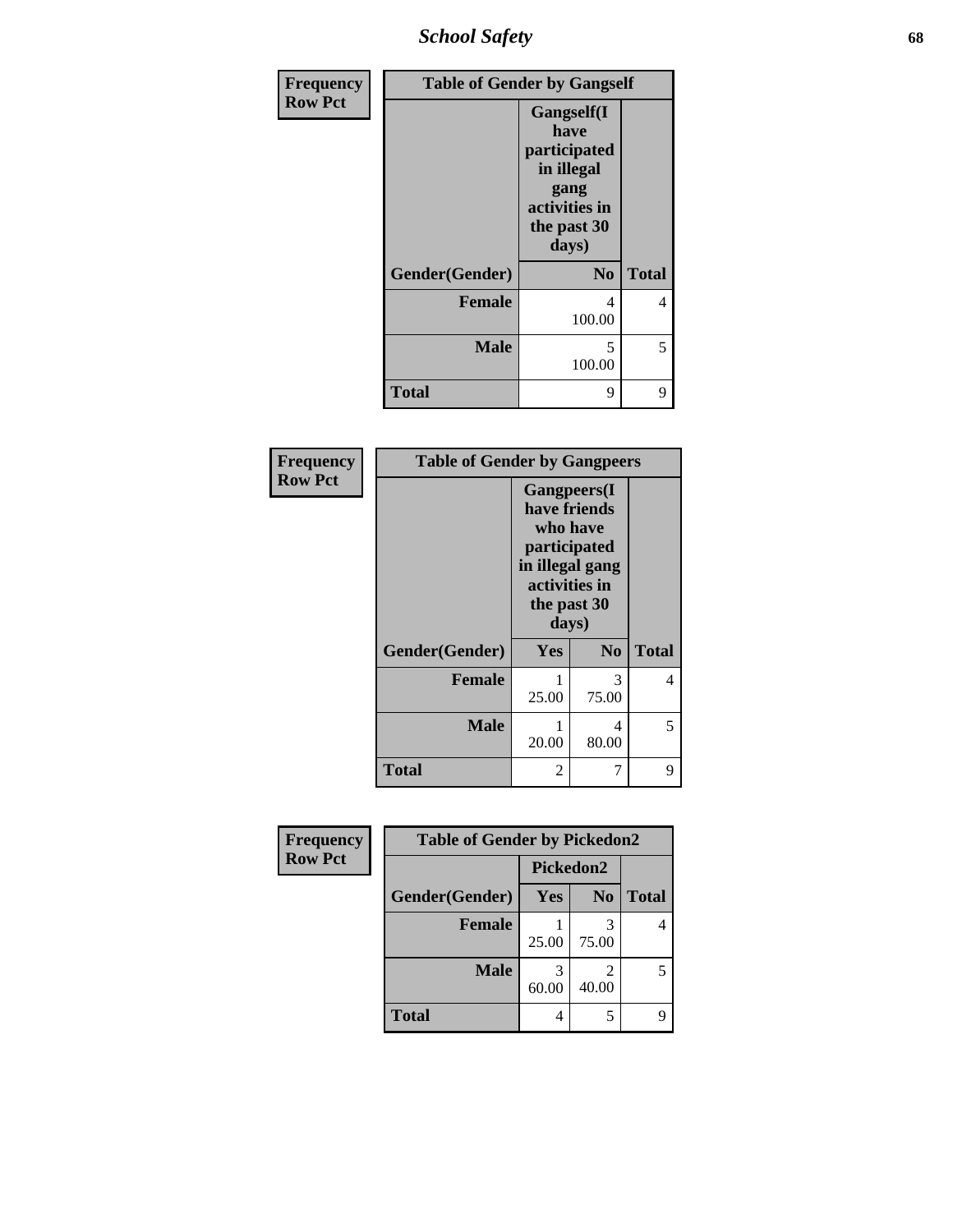*School Safety* **69**

| <b>Frequency</b> | <b>Table of Gender by Safeschool2</b> |             |                |              |
|------------------|---------------------------------------|-------------|----------------|--------------|
| <b>Row Pct</b>   |                                       | Safeschool2 |                |              |
|                  | Gender(Gender)                        | <b>Yes</b>  | N <sub>0</sub> | <b>Total</b> |
|                  | <b>Female</b>                         | 50.00       | 2<br>50.00     | 4            |
|                  | <b>Male</b>                           | 20.00       | 4<br>80.00     | 5            |
|                  | <b>Total</b>                          | 3           | 6              | 9            |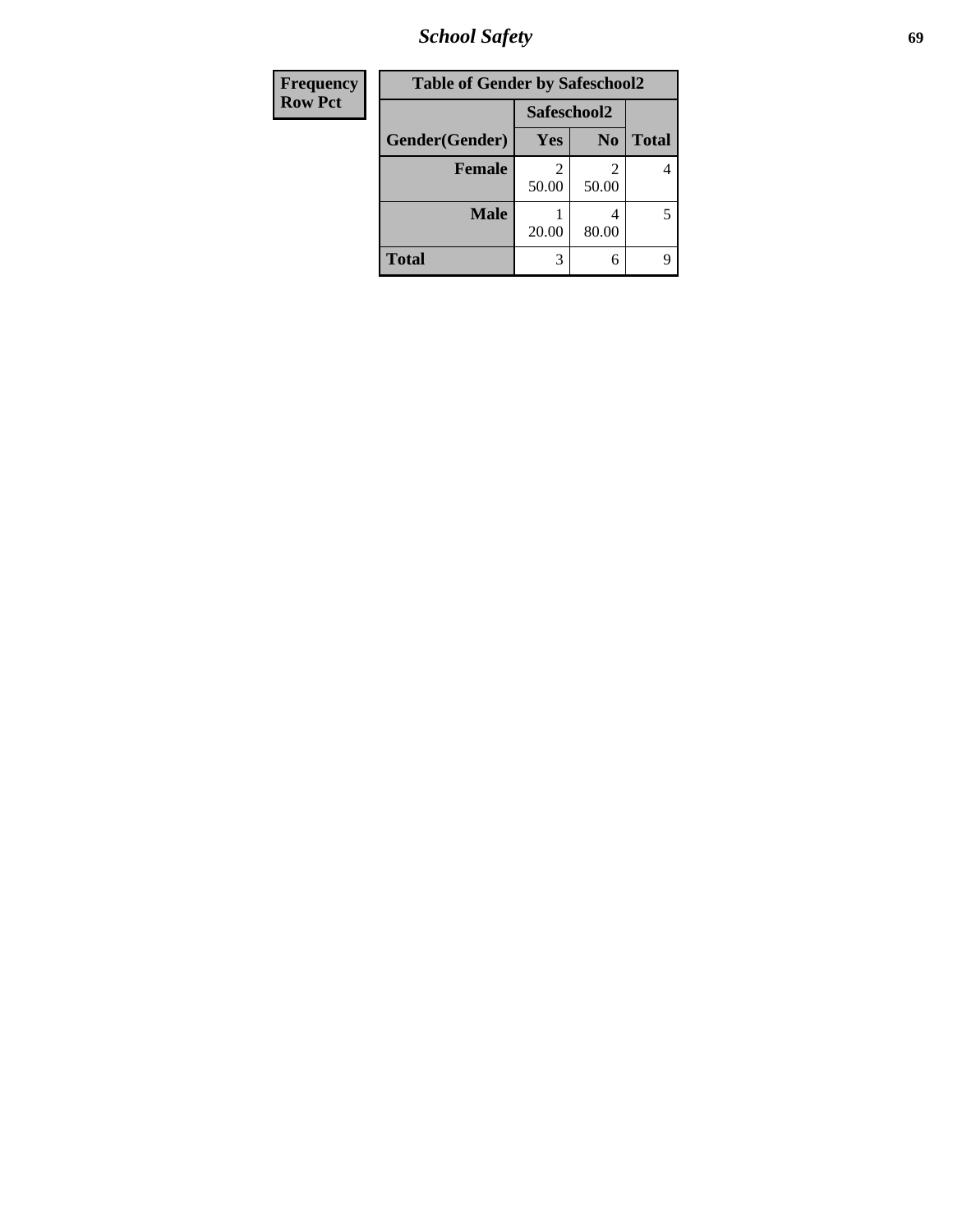# *Incidence of Drug Use* **70**

| <b>Frequency</b> | <b>Table of Gender by AlcoholAlt</b> |                                          |                |              |
|------------------|--------------------------------------|------------------------------------------|----------------|--------------|
| <b>Row Pct</b>   |                                      | AlcoholAlt(Alcohol<br>use, past 30 days) |                |              |
|                  | Gender(Gender)                       | Yes                                      | N <sub>0</sub> | <b>Total</b> |
|                  | <b>Female</b>                        | 25.00                                    | 3<br>75.00     | 4            |
|                  | <b>Male</b>                          | 20.00                                    | 4<br>80.00     | 5            |
|                  | <b>Total</b>                         | 2                                        | 7              | q            |

| <b>Frequency</b> |                | <b>Table of Gender by TobaccoAny</b> |                                          |              |
|------------------|----------------|--------------------------------------|------------------------------------------|--------------|
| <b>Row Pct</b>   |                |                                      | TobaccoAny(Tobacco<br>use, past 30 days) |              |
|                  | Gender(Gender) | <b>Yes</b>                           | N <sub>0</sub>                           | <b>Total</b> |
|                  | <b>Female</b>  | 25.00                                | 75.00                                    |              |
|                  | <b>Male</b>    | 0.00                                 | 100.00                                   | 5            |
|                  | <b>Total</b>   |                                      | 8                                        | q            |

| <b>Frequency</b> | <b>Table of Gender by MarijuanaAlt</b> |            |                                              |              |  |
|------------------|----------------------------------------|------------|----------------------------------------------|--------------|--|
| <b>Row Pct</b>   |                                        |            | MarijuanaAlt(Marijuana<br>use, past 30 days) |              |  |
|                  | Gender(Gender)                         | <b>Yes</b> | N <sub>0</sub>                               | <b>Total</b> |  |
|                  | Female                                 | 25.00      | 75.00                                        | 4            |  |
|                  | <b>Male</b>                            | 0.00       | 100.00                                       | 5            |  |
|                  | <b>Total</b>                           |            | 8                                            | Q            |  |

| Frequency      | <b>Table of Gender by OtherDrugAny</b> |                                                         |              |  |
|----------------|----------------------------------------|---------------------------------------------------------|--------------|--|
| <b>Row Pct</b> |                                        | <b>OtherDrugAny(Other</b><br>drug use,<br>past 30 days) |              |  |
|                | Gender(Gender)                         | N <sub>0</sub>                                          | <b>Total</b> |  |
|                | <b>Female</b>                          | 4<br>100.00                                             |              |  |
|                | <b>Male</b>                            | 5<br>100.00                                             |              |  |
|                | <b>Total</b>                           | 9                                                       | Q            |  |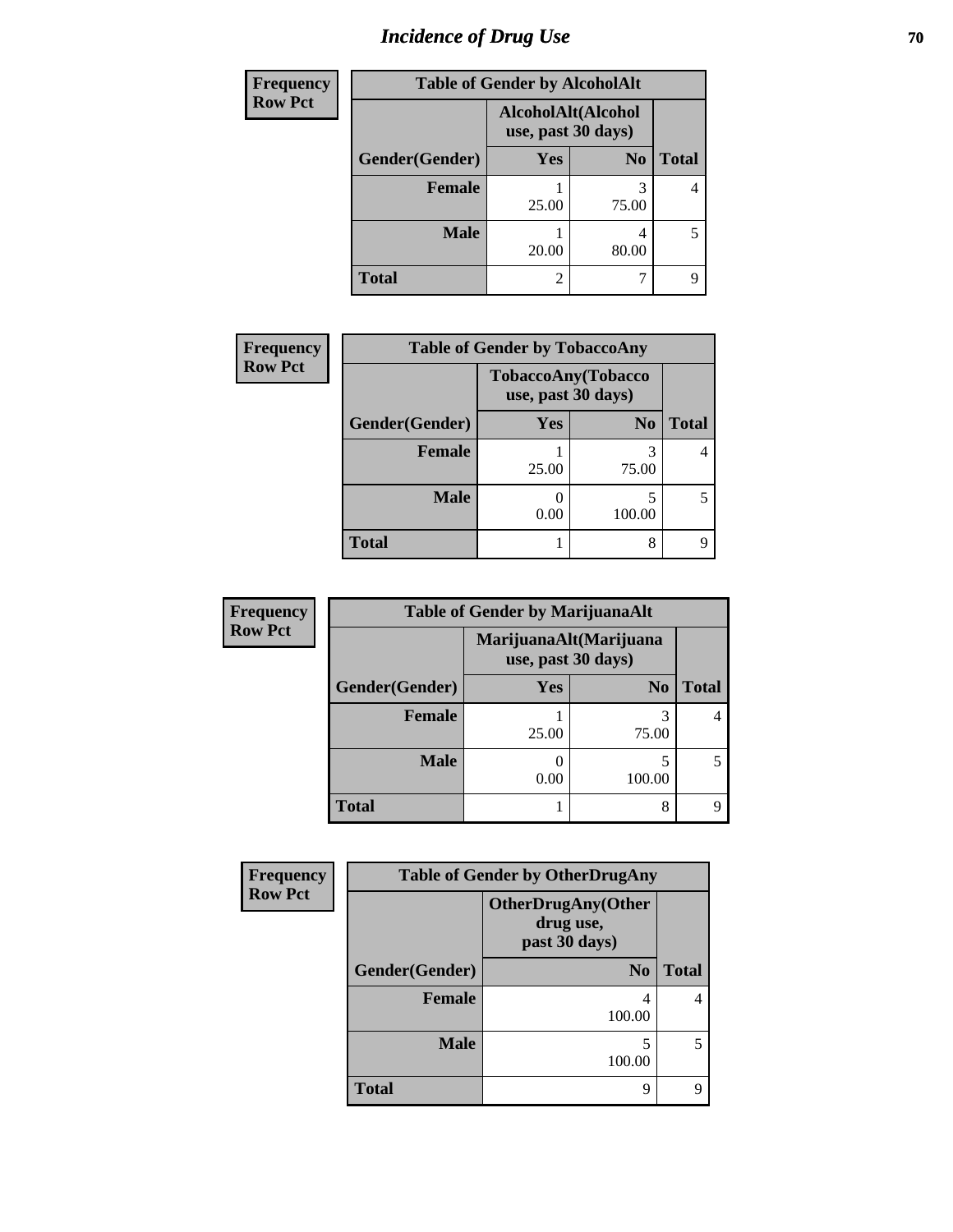### *Average Age at Onset of Use* **71** *Results for "Average Age at Onset of Use" questions exclude students who said they did not use that substance*

#### **Gender=Female**

| Variable           | <b>Label</b>                                                       | <b>Mean</b> |
|--------------------|--------------------------------------------------------------------|-------------|
| Alcoholinit2       | I started using alcohol when I was                                 | 15.00       |
| Cigarettesinit2    | I started smoking tobacco when I was                               | 13.00       |
| Smokelessinit2     | I started chewing tobacco when I was                               |             |
| Marijuanainit2     | I started using marijuana when I was                               | 14.00       |
| Cocaineinit2       | I started using cocaine when I was                                 |             |
| Inhalantsinit2     | I started using inhalants when I was                               |             |
| Steroidsinit2      | I started using steroids when I was                                |             |
| Ecstasyinit2       | I started using ecstasy when I was                                 |             |
| Methinit2          | I started using methamphetamines when I was                        |             |
| Hallucinogensinit2 | I started using hallucinogens when I was                           |             |
| Prescription in t2 | I started using prescription drugs not prescribed to me when I was |             |

#### **Gender=Male**

| <b>Variable</b>                 | Label                                                              | <b>Mean</b> |
|---------------------------------|--------------------------------------------------------------------|-------------|
| Alcoholinit2                    | I started using alcohol when I was                                 | 13.50       |
| Cigarettesinit2                 | I started smoking tobacco when I was                               |             |
| Smokelessinit2                  | I started chewing tobacco when I was                               |             |
| Marijuanainit2                  | I started using marijuana when I was                               |             |
| Cocaineinit2                    | I started using cocaine when I was                                 |             |
| Inhalantsinit2                  | I started using inhalants when I was                               |             |
| Steroidsinit2                   | I started using steroids when I was                                |             |
| Ecstasyinit2                    | I started using ecstasy when I was                                 |             |
| Methinit <sub>2</sub>           | I started using methamphetamines when I was                        |             |
| Hallucinogensinit2              | I started using hallucinogens when I was                           |             |
| Prescription in it <sub>2</sub> | I started using prescription drugs not prescribed to me when I was |             |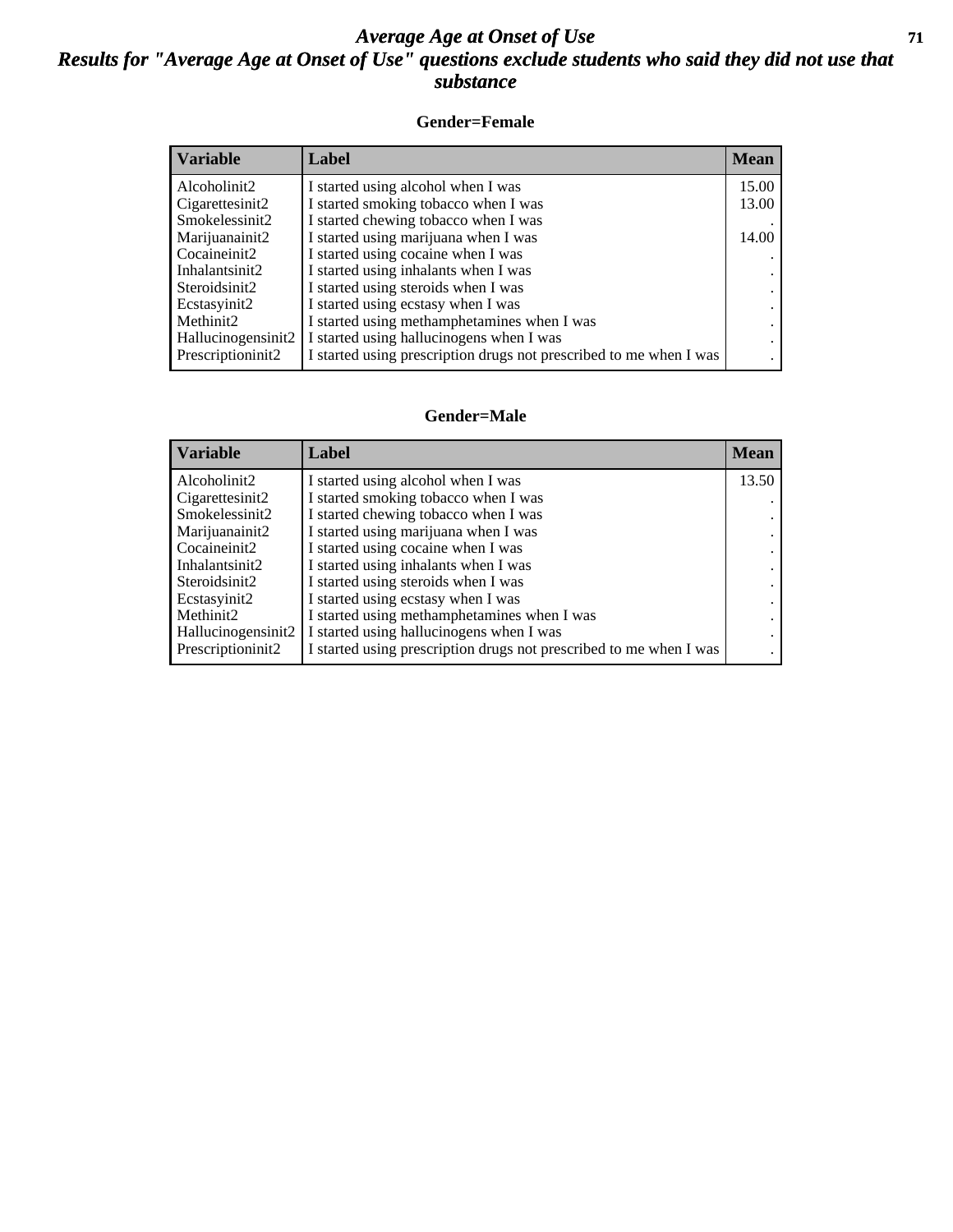# *I Think These Drugs are Harmful* **72**

| Frequency      | <b>Table of Gender by Alcoholharmdich</b> |                                                   |                |              |
|----------------|-------------------------------------------|---------------------------------------------------|----------------|--------------|
| <b>Row Pct</b> |                                           | Alcoholharmdich(I<br>think alcohol is<br>harmful) |                |              |
|                | Gender(Gender)                            | <b>Yes</b>                                        | N <sub>0</sub> | <b>Total</b> |
|                | Female                                    | $\mathfrak{D}$<br>50.00                           | 2<br>50.00     | 4            |
|                | <b>Male</b>                               | 20.00                                             | 4<br>80.00     | 5            |
|                | <b>Total</b>                              | 3                                                 | 6              | q            |

| Frequency      | <b>Table of Gender by Tobaccoharmdich</b> |                                                   |                                      |              |  |
|----------------|-------------------------------------------|---------------------------------------------------|--------------------------------------|--------------|--|
| <b>Row Pct</b> |                                           | Tobaccoharmdich(I<br>think tobacco is<br>harmful) |                                      |              |  |
|                | Gender(Gender)                            | <b>Yes</b>                                        | N <sub>0</sub>                       | <b>Total</b> |  |
|                | <b>Female</b>                             | 3<br>75.00                                        | 25.00                                | 4            |  |
|                | <b>Male</b>                               | 3<br>60.00                                        | $\mathcal{D}_{\mathcal{L}}$<br>40.00 | 5            |  |
|                | <b>Total</b>                              | 6                                                 | 3                                    | q            |  |

| Frequency      | <b>Table of Gender by Marijuanaharmdich</b> |                                                       |                         |              |  |
|----------------|---------------------------------------------|-------------------------------------------------------|-------------------------|--------------|--|
| <b>Row Pct</b> |                                             | Marijuanaharmdich(I<br>think marijuana is<br>harmful) |                         |              |  |
|                | Gender(Gender)                              | <b>Yes</b>                                            | N <sub>0</sub>          | <b>Total</b> |  |
|                | <b>Female</b>                               | 50.00                                                 | $\mathfrak{D}$<br>50.00 |              |  |
|                | <b>Male</b>                                 | 20.00                                                 | 4<br>80.00              | 5            |  |
|                | <b>Total</b>                                | 3                                                     | 6                       |              |  |

| Frequency      | <b>Table of Gender by Otherdrugharmdich</b> |                                                          |                |              |
|----------------|---------------------------------------------|----------------------------------------------------------|----------------|--------------|
| <b>Row Pct</b> |                                             | Otherdrugharmdich(I<br>think other drugs are<br>harmful) |                |              |
|                | Gender(Gender)                              | <b>Yes</b>                                               | N <sub>0</sub> | <b>Total</b> |
|                | <b>Female</b>                               | 3<br>75.00                                               | 25.00          | 4            |
|                | <b>Male</b>                                 | 40.00                                                    | 3<br>60.00     | 5            |
|                | <b>Total</b>                                | 5                                                        | 4              | 9            |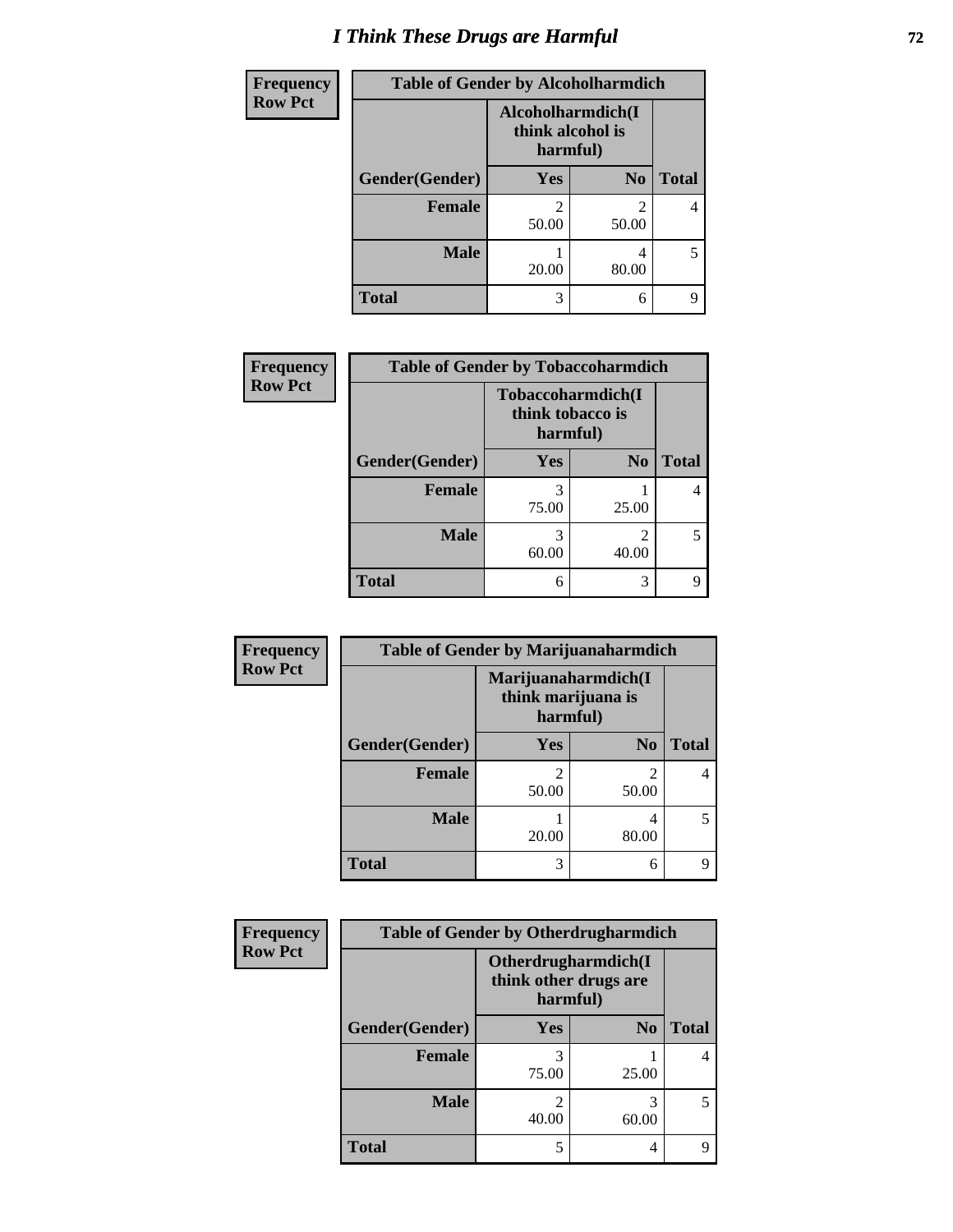| <b>Frequency</b> | <b>Table of Gender by Alcohollocation1</b>                    |       |            |              |
|------------------|---------------------------------------------------------------|-------|------------|--------------|
| <b>Row Pct</b>   | <b>Alcohollocation1(Places</b><br><b>Friends Use Alcohol)</b> |       |            |              |
|                  | <b>Gender</b> (Gender)                                        |       | Do Not Use | <b>Total</b> |
|                  | <b>Female</b>                                                 | 50.00 | 50.00      |              |
|                  | <b>Male</b>                                                   | 60.00 | 40.00      | 5            |
|                  | <b>Total</b>                                                  | 5     | 4          |              |

| <b>Frequency</b> |                | <b>Table of Gender by Alcohollocation2</b> |                                                               |              |
|------------------|----------------|--------------------------------------------|---------------------------------------------------------------|--------------|
| <b>Row Pct</b>   |                |                                            | <b>Alcohollocation2(Places</b><br><b>Friends Use Alcohol)</b> |              |
|                  | Gender(Gender) |                                            | <b>Home</b>                                                   | <b>Total</b> |
|                  | <b>Female</b>  | 100.00                                     | 0.00                                                          |              |
|                  | <b>Male</b>    | 60.00                                      | 40.00                                                         |              |
|                  | <b>Total</b>   |                                            | ↑                                                             |              |

| Frequency      | <b>Table of Gender by Alcohollocation3</b> |        |                                                               |              |  |
|----------------|--------------------------------------------|--------|---------------------------------------------------------------|--------------|--|
| <b>Row Pct</b> |                                            |        | <b>Alcohollocation3(Places</b><br><b>Friends Use Alcohol)</b> |              |  |
|                | Gender(Gender)                             |        | <b>School</b>                                                 | <b>Total</b> |  |
|                | <b>Female</b>                              | 100.00 | 0.00                                                          |              |  |
|                | <b>Male</b>                                | 80.00  | 20.00                                                         |              |  |
|                | <b>Total</b>                               | 8      |                                                               |              |  |

| <b>Frequency</b> | <b>Table of Gender by Alcohollocation4</b> |                                                               |       |              |  |
|------------------|--------------------------------------------|---------------------------------------------------------------|-------|--------------|--|
| <b>Row Pct</b>   |                                            | <b>Alcohollocation4(Places</b><br><b>Friends Use Alcohol)</b> |       |              |  |
|                  | Gender(Gender)                             |                                                               | Car   | <b>Total</b> |  |
|                  | <b>Female</b>                              | 100.00                                                        | 0.00  |              |  |
|                  | <b>Male</b>                                | 80.00                                                         | 20.00 |              |  |
|                  | <b>Total</b>                               | 8                                                             |       |              |  |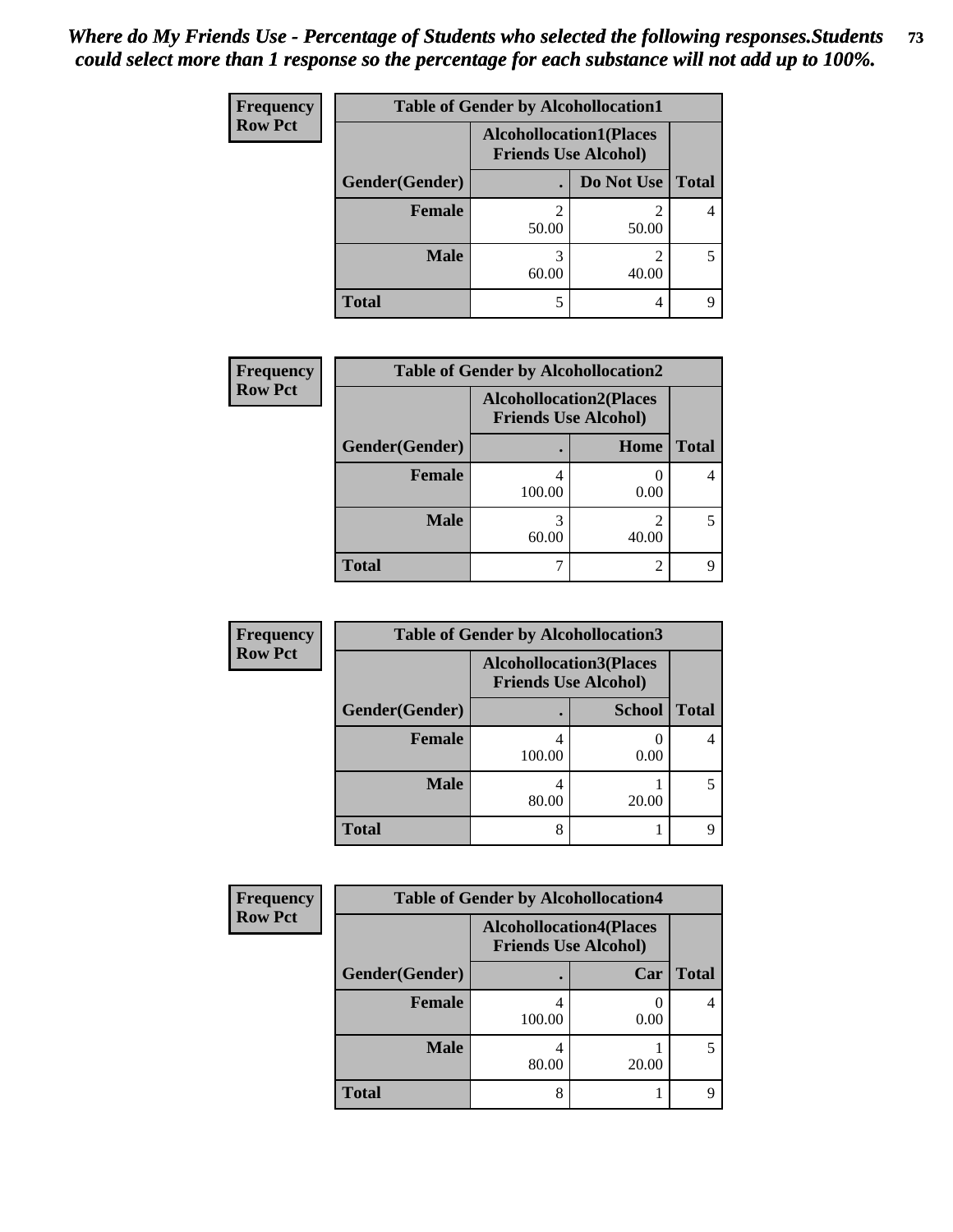| <b>Frequency</b> |                                                               | <b>Table of Gender by Alcohollocation5</b> |                                 |              |  |
|------------------|---------------------------------------------------------------|--------------------------------------------|---------------------------------|--------------|--|
| <b>Row Pct</b>   | <b>Alcohollocation5(Places</b><br><b>Friends Use Alcohol)</b> |                                            |                                 |              |  |
|                  | Gender(Gender)                                                |                                            | <b>Friend's</b><br><b>House</b> | <b>Total</b> |  |
|                  | <b>Female</b>                                                 | 3<br>75.00                                 | 25.00                           |              |  |
|                  | <b>Male</b>                                                   | 3<br>60.00                                 | ∍<br>40.00                      | 5            |  |
|                  | <b>Total</b>                                                  | 6                                          | 3                               | Q            |  |

| <b>Frequency</b> | <b>Table of Gender by Alcohollocation6</b> |                                                               |              |              |  |
|------------------|--------------------------------------------|---------------------------------------------------------------|--------------|--------------|--|
| <b>Row Pct</b>   |                                            | <b>Alcohollocation6(Places</b><br><b>Friends Use Alcohol)</b> |              |              |  |
|                  | Gender(Gender)                             |                                                               | <b>Other</b> | <b>Total</b> |  |
|                  | <b>Female</b>                              | 75.00                                                         | 25.00        |              |  |
|                  | <b>Male</b>                                | ∍<br>40.00                                                    | 60.00        |              |  |
|                  | <b>Total</b>                               | 5                                                             |              |              |  |

| Frequency      | <b>Table of Gender by Tobaccolocation1</b> |                                                               |            |              |  |
|----------------|--------------------------------------------|---------------------------------------------------------------|------------|--------------|--|
| <b>Row Pct</b> |                                            | <b>Tobaccolocation1(Places</b><br><b>Friends Use Tobacco)</b> |            |              |  |
|                | Gender(Gender)                             |                                                               | Do Not Use | <b>Total</b> |  |
|                | Female                                     | 50.00                                                         | 50.00      |              |  |
|                | <b>Male</b>                                | 0.00                                                          | 100.00     |              |  |
|                | <b>Total</b>                               |                                                               |            |              |  |

| <b>Frequency</b> | <b>Table of Gender by Tobaccolocation2</b> |                                                               |              |  |  |
|------------------|--------------------------------------------|---------------------------------------------------------------|--------------|--|--|
| <b>Row Pct</b>   |                                            | <b>Tobaccolocation2(Places</b><br><b>Friends Use Tobacco)</b> |              |  |  |
|                  | Gender(Gender)                             | ٠                                                             | <b>Total</b> |  |  |
|                  | <b>Female</b>                              | 4<br>100.00                                                   |              |  |  |
|                  | <b>Male</b>                                | 100.00                                                        |              |  |  |
|                  | <b>Total</b>                               | 9                                                             |              |  |  |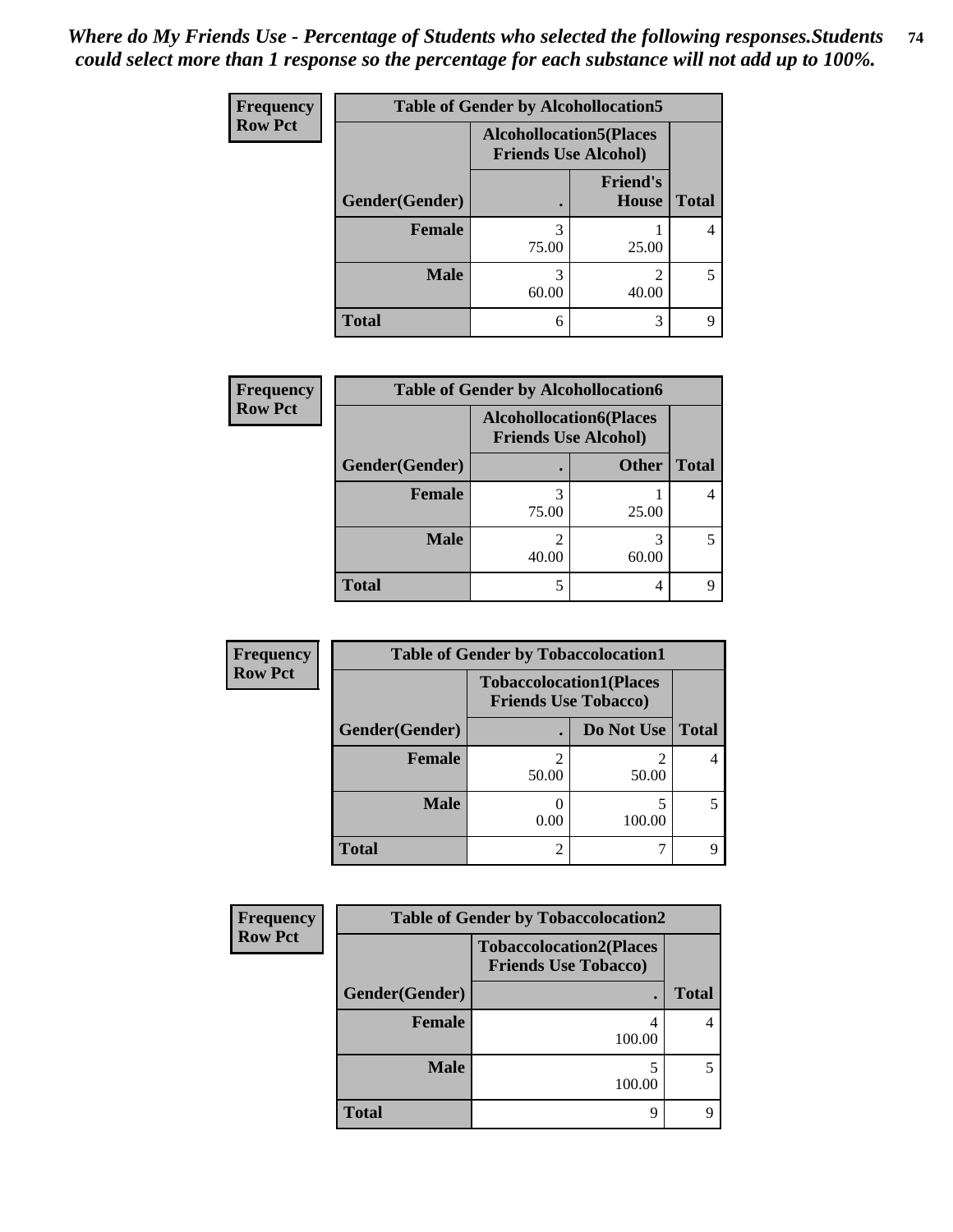| <b>Frequency</b> | <b>Table of Gender by Tobaccolocation3</b> |        |                                                               |              |  |
|------------------|--------------------------------------------|--------|---------------------------------------------------------------|--------------|--|
| <b>Row Pct</b>   |                                            |        | <b>Tobaccolocation3(Places</b><br><b>Friends Use Tobacco)</b> |              |  |
|                  | Gender(Gender)                             |        | <b>School</b>                                                 | <b>Total</b> |  |
|                  | <b>Female</b>                              | 75.00  | 25.00                                                         |              |  |
|                  | <b>Male</b>                                | 100.00 | 0.00                                                          |              |  |
|                  | <b>Total</b>                               | 8      |                                                               |              |  |

| <b>Frequency</b> | <b>Table of Gender by Tobaccolocation4</b> |                                                               |              |  |
|------------------|--------------------------------------------|---------------------------------------------------------------|--------------|--|
| <b>Row Pct</b>   |                                            | <b>Tobaccolocation4(Places</b><br><b>Friends Use Tobacco)</b> |              |  |
|                  | Gender(Gender)                             |                                                               | <b>Total</b> |  |
|                  | <b>Female</b>                              | 4<br>100.00                                                   |              |  |
|                  | <b>Male</b>                                | 100.00                                                        |              |  |
|                  | <b>Total</b>                               | q                                                             |              |  |

| Frequency      | <b>Table of Gender by Tobaccolocation5</b> |                                                               |                                 |              |
|----------------|--------------------------------------------|---------------------------------------------------------------|---------------------------------|--------------|
| <b>Row Pct</b> |                                            | <b>Tobaccolocation5(Places</b><br><b>Friends Use Tobacco)</b> |                                 |              |
|                | Gender(Gender)                             |                                                               | <b>Friend's</b><br><b>House</b> | <b>Total</b> |
|                | Female                                     | 75.00                                                         | 25.00                           |              |
|                | <b>Male</b>                                | 100.00                                                        | 0.00                            | 5            |
|                | <b>Total</b>                               | 8                                                             |                                 |              |

| Frequency      | <b>Table of Gender by Tobaccolocation6</b> |        |                                                               |              |  |
|----------------|--------------------------------------------|--------|---------------------------------------------------------------|--------------|--|
| <b>Row Pct</b> |                                            |        | <b>Tobaccolocation6(Places</b><br><b>Friends Use Tobacco)</b> |              |  |
|                | Gender(Gender)                             |        | <b>Other</b>                                                  | <b>Total</b> |  |
|                | Female                                     | 75.00  | 25.00                                                         |              |  |
|                | <b>Male</b>                                | 100.00 | 0.00                                                          |              |  |
|                | <b>Total</b>                               |        |                                                               |              |  |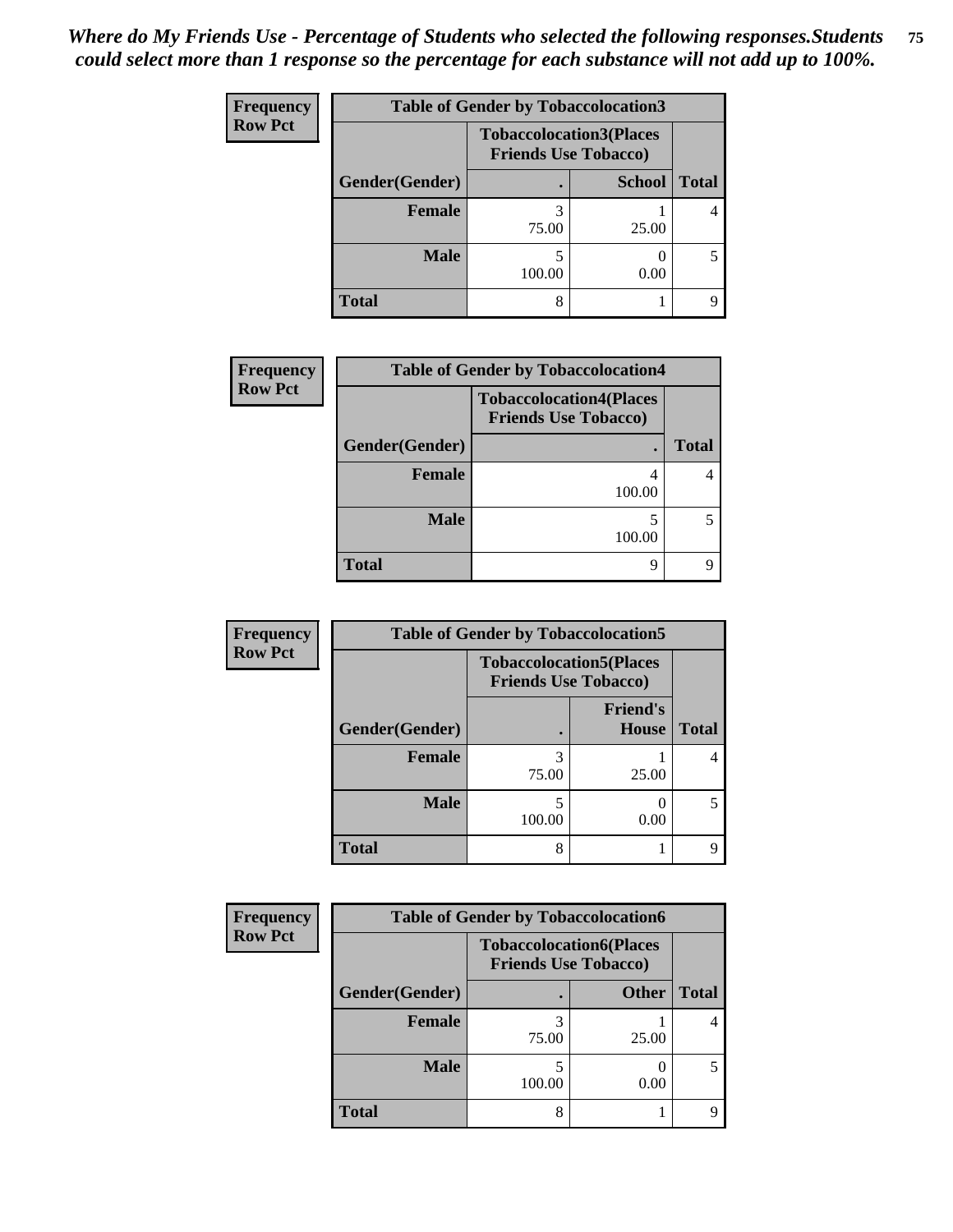| <b>Frequency</b> | <b>Table of Gender by Marijuanalocation1</b> |                                                                    |            |              |  |
|------------------|----------------------------------------------|--------------------------------------------------------------------|------------|--------------|--|
| <b>Row Pct</b>   |                                              | <b>Marijuanalocation1(Places</b><br><b>Friends Use Marijuana</b> ) |            |              |  |
|                  | Gender(Gender)                               |                                                                    | Do Not Use | <b>Total</b> |  |
|                  | <b>Female</b>                                | 75.00                                                              | 25.00      |              |  |
|                  | <b>Male</b>                                  | 0.00                                                               | 100.00     |              |  |
|                  | <b>Total</b>                                 | 3                                                                  | 6          |              |  |

| <b>Frequency</b> |                | <b>Table of Gender by Marijuanalocation2</b>                       |       |              |
|------------------|----------------|--------------------------------------------------------------------|-------|--------------|
| <b>Row Pct</b>   |                | <b>Marijuanalocation2(Places</b><br><b>Friends Use Marijuana</b> ) |       |              |
|                  | Gender(Gender) |                                                                    | Home  | <b>Total</b> |
|                  | <b>Female</b>  | 75.00                                                              | 25.00 |              |
|                  | <b>Male</b>    | 100.00                                                             | 0.00  |              |
|                  | <b>Total</b>   |                                                                    |       |              |

| Frequency      | <b>Table of Gender by Marijuanalocation3</b> |                                                                     |              |  |  |
|----------------|----------------------------------------------|---------------------------------------------------------------------|--------------|--|--|
| <b>Row Pct</b> |                                              | <b>Marijuanalocation3</b> (Places<br><b>Friends Use Marijuana</b> ) |              |  |  |
|                | Gender(Gender)                               |                                                                     | <b>Total</b> |  |  |
|                | <b>Female</b>                                | 4<br>100.00                                                         |              |  |  |
|                | <b>Male</b>                                  | 100.00                                                              |              |  |  |
|                | <b>Total</b>                                 | 9                                                                   |              |  |  |

| Frequency      | <b>Table of Gender by Marijuanalocation4</b> |                                                                     |       |              |
|----------------|----------------------------------------------|---------------------------------------------------------------------|-------|--------------|
| <b>Row Pct</b> |                                              | <b>Marijuanalocation4(Places)</b><br><b>Friends Use Marijuana</b> ) |       |              |
|                | Gender(Gender)                               |                                                                     | Car   | <b>Total</b> |
|                | <b>Female</b>                                | 75.00                                                               | 25.00 |              |
|                | <b>Male</b>                                  | 100.00                                                              | 0.00  |              |
|                | <b>Total</b>                                 | 8                                                                   |       |              |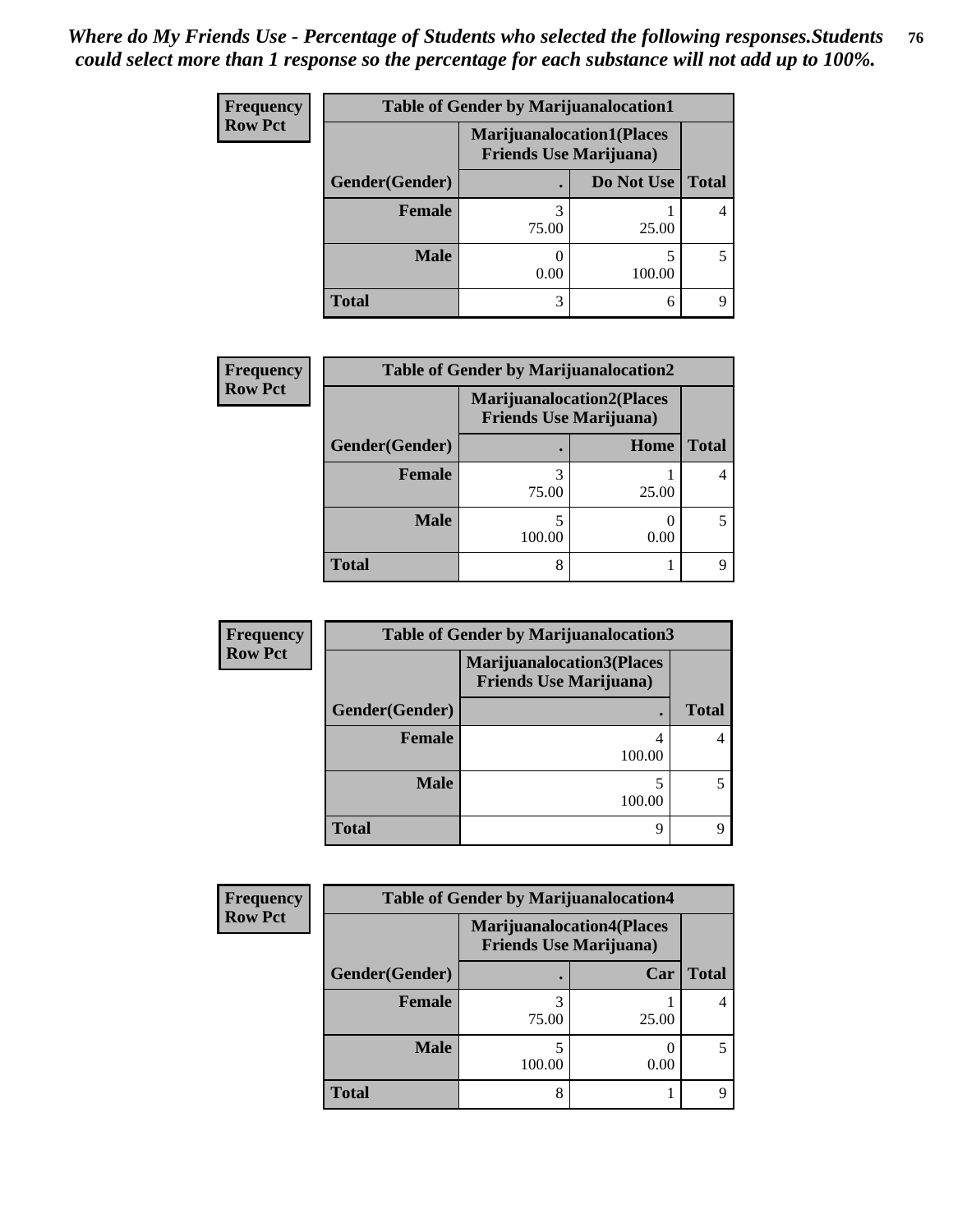| <b>Frequency</b> | <b>Table of Gender by Marijuanalocation5</b> |                                                                     |                          |              |
|------------------|----------------------------------------------|---------------------------------------------------------------------|--------------------------|--------------|
| <b>Row Pct</b>   |                                              | <b>Marijuanalocation5</b> (Places<br><b>Friends Use Marijuana</b> ) |                          |              |
|                  | Gender(Gender)                               |                                                                     | <b>Friend's</b><br>House | <b>Total</b> |
|                  | Female                                       | 50.00                                                               | 50.00                    |              |
|                  | <b>Male</b>                                  | 100.00                                                              | 0.00                     |              |
|                  | <b>Total</b>                                 |                                                                     | $\mathfrak{D}$           |              |

| <b>Frequency</b> | <b>Table of Gender by Marijuanalocation6</b> |        |                                                                    |              |
|------------------|----------------------------------------------|--------|--------------------------------------------------------------------|--------------|
| <b>Row Pct</b>   |                                              |        | <b>Marijuanalocation6(Places</b><br><b>Friends Use Marijuana</b> ) |              |
|                  | Gender(Gender)                               |        | <b>Other</b>                                                       | <b>Total</b> |
|                  | <b>Female</b>                                | 75.00  | 25.00                                                              | 4            |
|                  | <b>Male</b>                                  | 100.00 | 0.00                                                               | 5            |
|                  | <b>Total</b>                                 |        |                                                                    | q            |

| Frequency      | <b>Table of Gender by Otherdruglocation1</b> |                                            |                                  |              |
|----------------|----------------------------------------------|--------------------------------------------|----------------------------------|--------------|
| <b>Row Pct</b> |                                              | <b>Friends Use Other Illegal</b><br>Drugs) | <b>Otherdruglocation1(Places</b> |              |
|                | Gender(Gender)                               |                                            | Do Not Use                       | <b>Total</b> |
|                | <b>Female</b>                                | 25.00                                      | 75.00                            |              |
|                | <b>Male</b>                                  | 0.00                                       | 100.00                           |              |
|                | <b>Total</b>                                 |                                            | 8                                |              |

| Frequency                                                                                        | <b>Table of Gender by Otherdruglocation2</b> |             |              |  |  |
|--------------------------------------------------------------------------------------------------|----------------------------------------------|-------------|--------------|--|--|
| <b>Row Pct</b><br><b>Otherdruglocation2(Places</b><br><b>Friends Use Other Illegal</b><br>Drugs) |                                              |             |              |  |  |
|                                                                                                  | Gender(Gender)                               |             | <b>Total</b> |  |  |
|                                                                                                  | <b>Female</b>                                | 100.00      | 4            |  |  |
|                                                                                                  | <b>Male</b>                                  | 5<br>100.00 |              |  |  |
|                                                                                                  | <b>Total</b>                                 | 9           | Q            |  |  |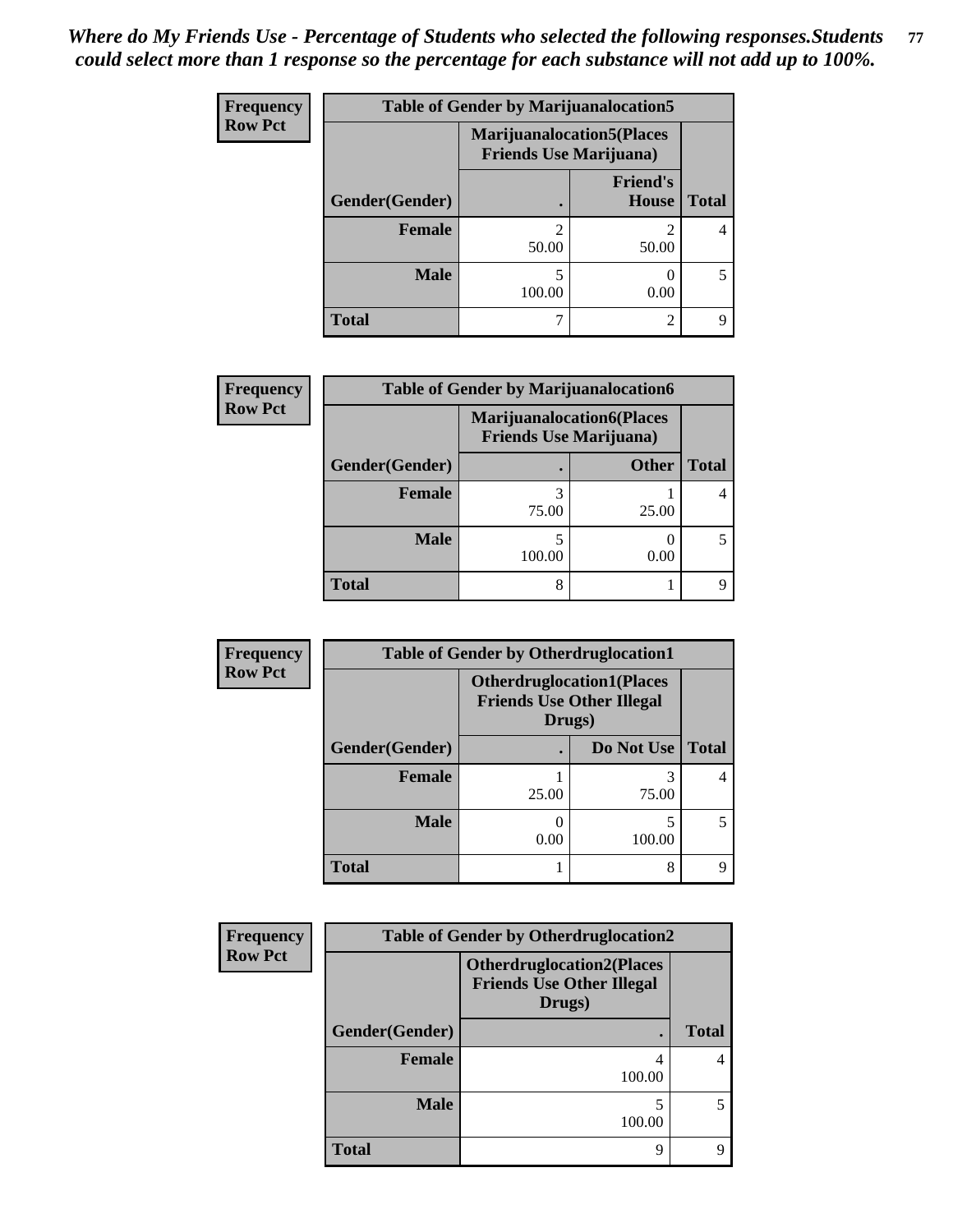| <b>Frequency</b> | <b>Table of Gender by Otherdruglocation3</b>                                   |             |              |  |  |
|------------------|--------------------------------------------------------------------------------|-------------|--------------|--|--|
| <b>Row Pct</b>   | <b>Otherdruglocation3(Places</b><br><b>Friends Use Other Illegal</b><br>Drugs) |             |              |  |  |
|                  | Gender(Gender)                                                                 | ٠           | <b>Total</b> |  |  |
|                  | Female                                                                         | 4<br>100.00 |              |  |  |
|                  | <b>Male</b>                                                                    | 5<br>100.00 |              |  |  |
|                  | <b>Total</b>                                                                   | 9           |              |  |  |

| <b>Frequency</b> | <b>Table of Gender by Otherdruglocation4</b> |                                                                                |              |  |  |
|------------------|----------------------------------------------|--------------------------------------------------------------------------------|--------------|--|--|
| <b>Row Pct</b>   |                                              | <b>Otherdruglocation4(Places</b><br><b>Friends Use Other Illegal</b><br>Drugs) |              |  |  |
|                  | Gender(Gender)                               |                                                                                | <b>Total</b> |  |  |
|                  | <b>Female</b>                                | 4<br>100.00                                                                    | 4            |  |  |
|                  | <b>Male</b>                                  | 100.00                                                                         | 5            |  |  |
|                  | <b>Total</b>                                 | 9                                                                              | 9            |  |  |

| Frequency      | <b>Table of Gender by Otherdruglocation5</b> |                                                                                |              |  |
|----------------|----------------------------------------------|--------------------------------------------------------------------------------|--------------|--|
| <b>Row Pct</b> |                                              | <b>Otherdruglocation5(Places</b><br><b>Friends Use Other Illegal</b><br>Drugs) |              |  |
|                | Gender(Gender)                               |                                                                                | <b>Total</b> |  |
|                | Female                                       | 4<br>100.00                                                                    |              |  |
|                | <b>Male</b>                                  | 5<br>100.00                                                                    |              |  |
|                | <b>Total</b>                                 | 9                                                                              |              |  |

| Frequency      | <b>Table of Gender by Otherdruglocation6</b> |        |                                                                      |              |
|----------------|----------------------------------------------|--------|----------------------------------------------------------------------|--------------|
| <b>Row Pct</b> |                                              | Drugs) | <b>Otherdruglocation6(Places</b><br><b>Friends Use Other Illegal</b> |              |
|                | Gender(Gender)                               |        | <b>Other</b>                                                         | <b>Total</b> |
|                | <b>Female</b>                                | 75.00  | 25.00                                                                |              |
|                | <b>Male</b>                                  | 100.00 | 0.00                                                                 |              |
|                | <b>Total</b>                                 | 8      |                                                                      | q            |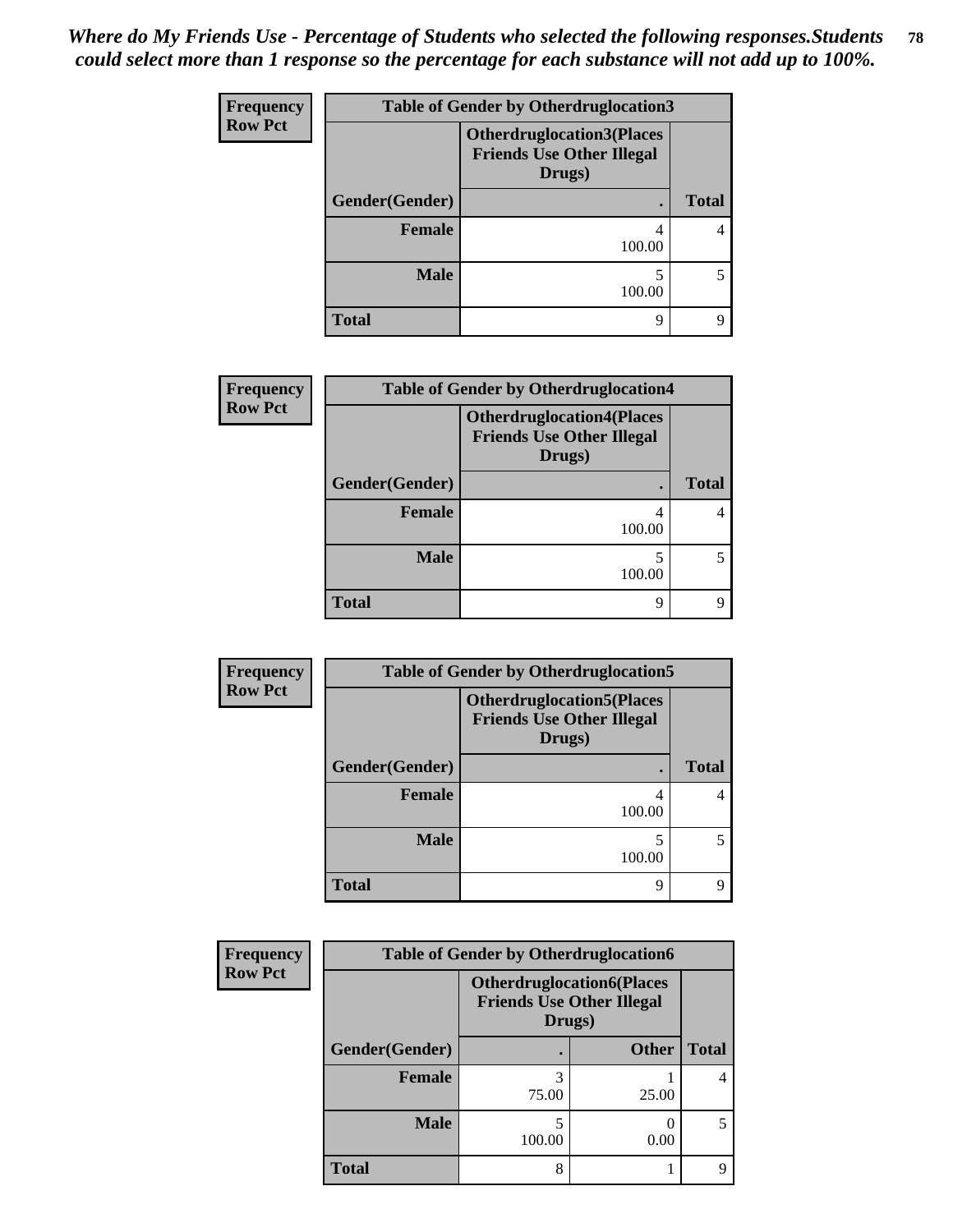| <b>Frequency</b> | <b>Table of Gender by Alcoholtime1</b> |                                                          |                      |              |
|------------------|----------------------------------------|----------------------------------------------------------|----------------------|--------------|
| <b>Row Pct</b>   |                                        | <b>Alcoholtime1(Times</b><br><b>Friends Use Alcohol)</b> |                      |              |
|                  | Gender(Gender)                         | $\bullet$                                                | Do Not<br><b>Use</b> | <b>Total</b> |
|                  | <b>Female</b>                          | 3<br>75.00                                               | 25.00                | 4            |
|                  | <b>Male</b>                            | 3<br>60.00                                               | 2<br>40.00           | 5            |
|                  | <b>Total</b>                           | 6                                                        | 3                    | q            |

| <b>Frequency</b> | <b>Table of Gender by Alcoholtime2</b> |                                                          |                            |              |
|------------------|----------------------------------------|----------------------------------------------------------|----------------------------|--------------|
| <b>Row Pct</b>   |                                        | <b>Alcoholtime2(Times</b><br><b>Friends Use Alcohol)</b> |                            |              |
|                  | Gender(Gender)                         |                                                          | <b>On Way</b><br>to School | <b>Total</b> |
|                  | <b>Female</b>                          | 4<br>100.00                                              | 0.00                       |              |
|                  | <b>Male</b>                            | 4<br>80.00                                               | 20.00                      |              |
|                  | <b>Total</b>                           | 8                                                        |                            | q            |

| Frequency      | <b>Table of Gender by Alcoholtime3</b> |                                                          |                                |              |
|----------------|----------------------------------------|----------------------------------------------------------|--------------------------------|--------------|
| <b>Row Pct</b> |                                        | <b>Alcoholtime3(Times</b><br><b>Friends Use Alcohol)</b> |                                |              |
|                | Gender(Gender)                         |                                                          | <b>During</b><br><b>School</b> | <b>Total</b> |
|                | Female                                 | 100.00                                                   | 0.00                           | 4            |
|                | <b>Male</b>                            | 4<br>80.00                                               | 20.00                          | 5            |
|                | <b>Total</b>                           | 8                                                        |                                | 9            |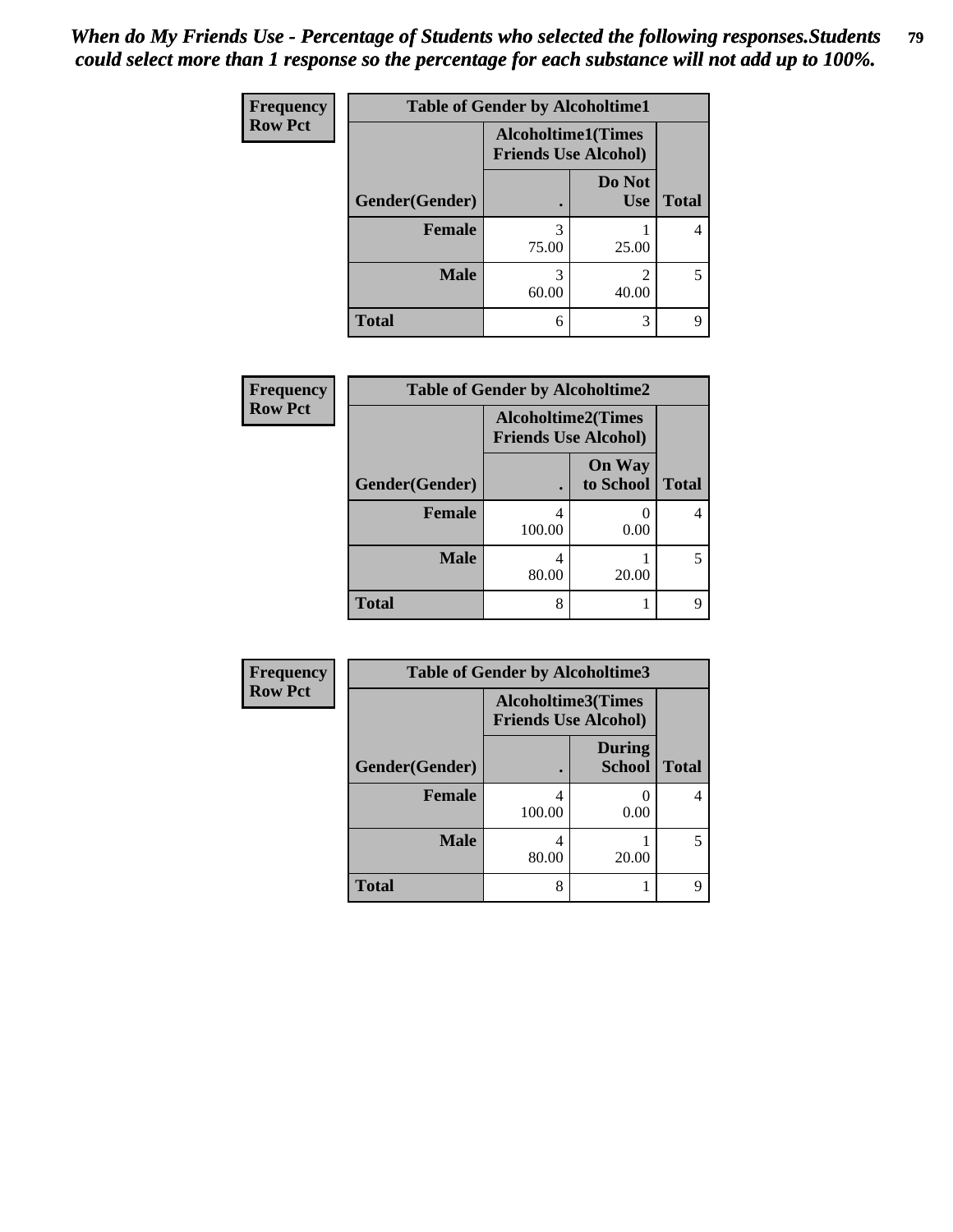*When do My Friends Use - Percentage of Students who selected the following responses.Students could select more than 1 response so the percentage for each substance will not add up to 100%.* **80**

| <b>Frequency</b> | <b>Table of Gender by Alcoholtime4</b> |                                                          |                                                |              |
|------------------|----------------------------------------|----------------------------------------------------------|------------------------------------------------|--------------|
| <b>Row Pct</b>   |                                        | <b>Alcoholtime4(Times</b><br><b>Friends Use Alcohol)</b> |                                                |              |
|                  | Gender(Gender)                         |                                                          | <b>On Way</b><br>Home<br>From<br><b>School</b> | <b>Total</b> |
|                  | <b>Female</b>                          | 4<br>100.00                                              | 0.00                                           | 4            |
|                  | <b>Male</b>                            | 4<br>80.00                                               | 20.00                                          | 5            |
|                  | <b>Total</b>                           | 8                                                        |                                                | 9            |

| <b>Frequency</b> | <b>Table of Gender by Alcoholtime5</b> |             |                                                          |              |
|------------------|----------------------------------------|-------------|----------------------------------------------------------|--------------|
| <b>Row Pct</b>   |                                        |             | <b>Alcoholtime5(Times</b><br><b>Friends Use Alcohol)</b> |              |
|                  | Gender(Gender)                         |             | Weeknights                                               | <b>Total</b> |
|                  | Female                                 | 4<br>100.00 | 0.00                                                     |              |
|                  | <b>Male</b>                            | 60.00       | $\mathcal{D}$<br>40.00                                   |              |
|                  | Total                                  |             | $\mathfrak{D}$                                           |              |

| <b>Frequency</b> | <b>Table of Gender by Alcoholtime6</b> |       |                                                          |              |
|------------------|----------------------------------------|-------|----------------------------------------------------------|--------------|
| <b>Row Pct</b>   |                                        |       | <b>Alcoholtime6(Times</b><br><b>Friends Use Alcohol)</b> |              |
|                  | Gender(Gender)                         |       | Weekends                                                 | <b>Total</b> |
|                  | Female                                 | 25.00 | 75.00                                                    | 4            |
|                  | <b>Male</b>                            | 40.00 | 3<br>60.00                                               | 5            |
|                  | <b>Total</b>                           | 3     | 6                                                        | q            |

| <b>Frequency</b> | <b>Table of Gender by Tobaccotime1</b> |                                                          |                         |              |
|------------------|----------------------------------------|----------------------------------------------------------|-------------------------|--------------|
| <b>Row Pct</b>   |                                        | <b>Tobaccotime1(Times</b><br><b>Friends Use Tobacco)</b> |                         |              |
|                  | Gender(Gender)                         |                                                          | Do Not<br><b>Use</b>    | <b>Total</b> |
|                  | <b>Female</b>                          | 2<br>50.00                                               | $\mathfrak{D}$<br>50.00 | 4            |
|                  | <b>Male</b>                            | 40.00                                                    | 60.00                   | 5            |
|                  | <b>Total</b>                           | 4                                                        | 5                       | Q            |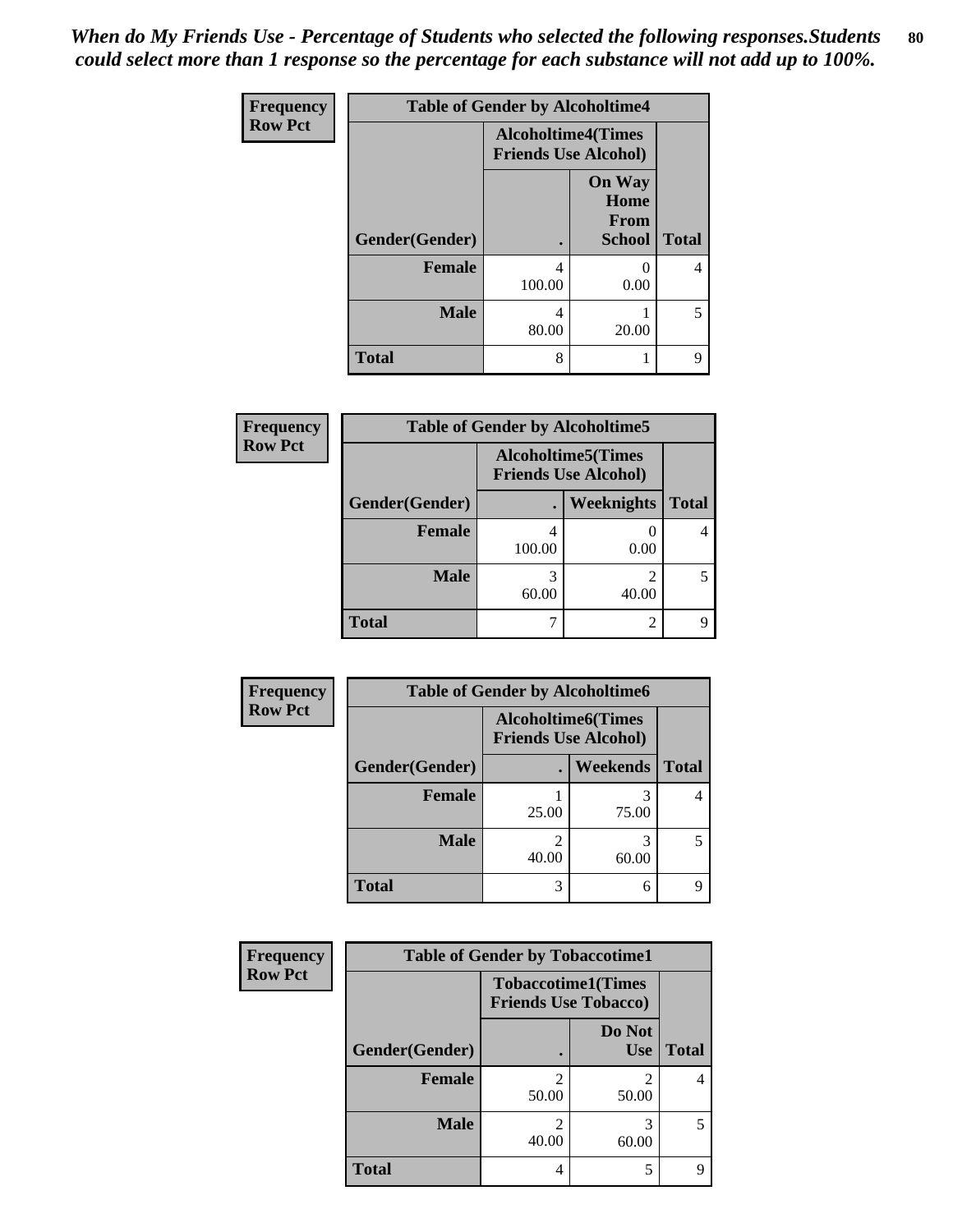| Frequency      | <b>Table of Gender by Tobaccotime2</b> |                                                          |                            |              |
|----------------|----------------------------------------|----------------------------------------------------------|----------------------------|--------------|
| <b>Row Pct</b> |                                        | <b>Tobaccotime2(Times</b><br><b>Friends Use Tobacco)</b> |                            |              |
|                | Gender(Gender)                         |                                                          | <b>On Way</b><br>to School | <b>Total</b> |
|                | Female                                 | 4<br>100.00                                              | 0.00                       | 4            |
|                | <b>Male</b>                            | 4<br>80.00                                               | 20.00                      | 5            |
|                | <b>Total</b>                           | 8                                                        |                            | q            |

| <b>Frequency</b> | <b>Table of Gender by Tobaccotime3</b> |                                                          |                                |              |
|------------------|----------------------------------------|----------------------------------------------------------|--------------------------------|--------------|
| <b>Row Pct</b>   |                                        | <b>Tobaccotime3(Times</b><br><b>Friends Use Tobacco)</b> |                                |              |
|                  | Gender(Gender)                         |                                                          | <b>During</b><br><b>School</b> | <b>Total</b> |
|                  | <b>Female</b>                          | 4<br>100.00                                              | 0.00                           | 4            |
|                  | <b>Male</b>                            | 4<br>80.00                                               | 20.00                          | 5.           |
|                  | <b>Total</b>                           | 8                                                        |                                | 9            |

| Frequency      | <b>Table of Gender by Tobaccotime4</b> |                                                          |                                                |              |
|----------------|----------------------------------------|----------------------------------------------------------|------------------------------------------------|--------------|
| <b>Row Pct</b> |                                        | <b>Tobaccotime4(Times</b><br><b>Friends Use Tobacco)</b> |                                                |              |
|                | <b>Gender</b> (Gender)                 |                                                          | <b>On Way</b><br>Home<br>From<br><b>School</b> | <b>Total</b> |
|                | Female                                 | 4<br>100.00                                              | $\mathcal{O}$<br>0.00                          | 4            |
|                | <b>Male</b>                            | 4<br>80.00                                               | 20.00                                          | 5            |
|                | <b>Total</b>                           | 8                                                        |                                                | 9            |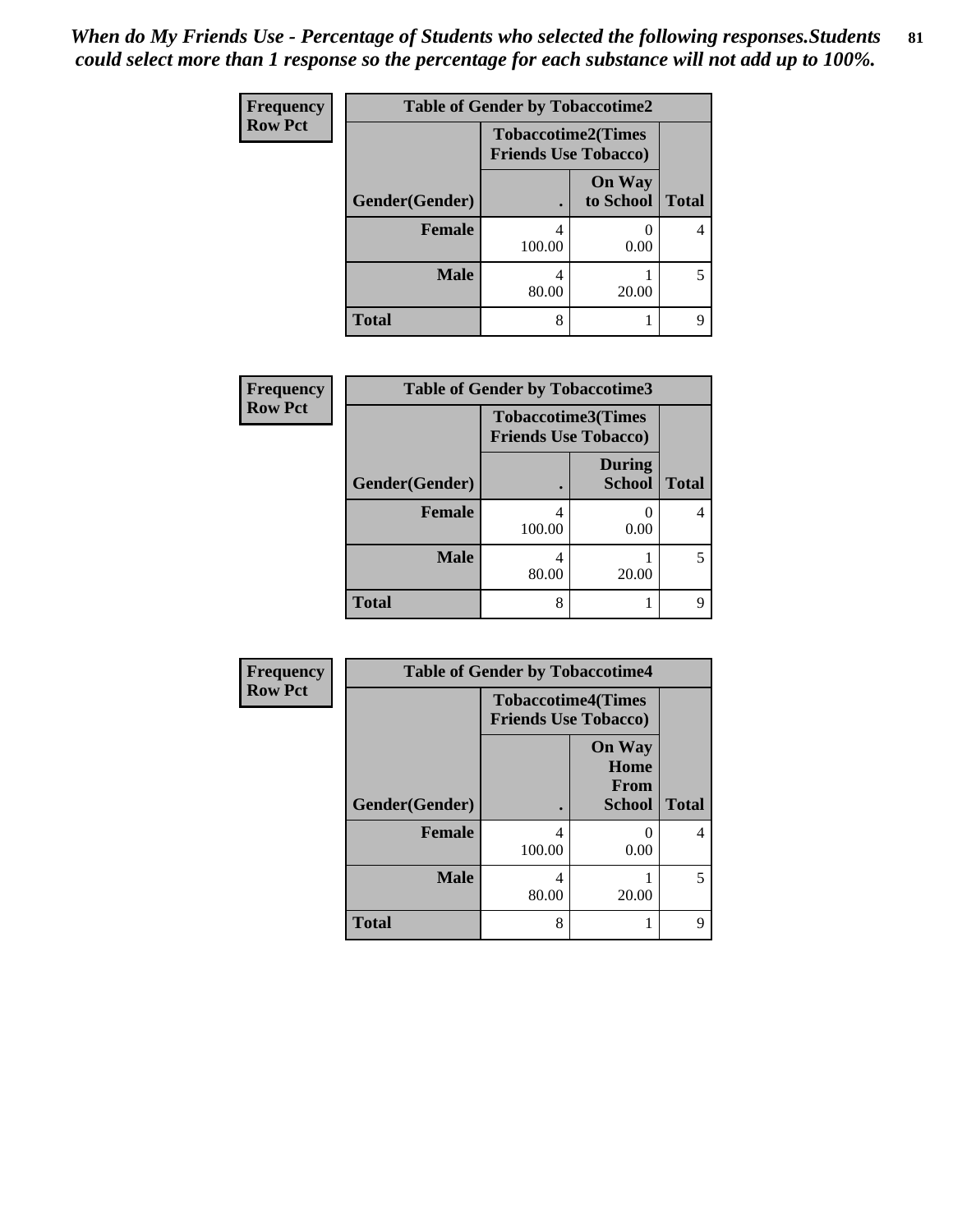| <b>Frequency</b> | <b>Table of Gender by Tobaccotime5</b> |        |                                                           |              |
|------------------|----------------------------------------|--------|-----------------------------------------------------------|--------------|
| <b>Row Pct</b>   |                                        |        | <b>Tobaccotime5</b> (Times<br><b>Friends Use Tobacco)</b> |              |
|                  | Gender(Gender)                         |        | Weeknights                                                | <b>Total</b> |
|                  | <b>Female</b>                          | 100.00 | 0.00                                                      | 4            |
|                  | <b>Male</b>                            | 60.00  | 2<br>40.00                                                | 5            |
|                  | Total                                  |        | 2                                                         | q            |

| Frequency      | <b>Table of Gender by Tobaccotime6</b> |                                                          |                 |              |
|----------------|----------------------------------------|----------------------------------------------------------|-----------------|--------------|
| <b>Row Pct</b> |                                        | <b>Tobaccotime6(Times</b><br><b>Friends Use Tobacco)</b> |                 |              |
|                | Gender(Gender)                         |                                                          | <b>Weekends</b> | <b>Total</b> |
|                | <b>Female</b>                          | 2<br>50.00                                               | 2<br>50.00      |              |
|                | <b>Male</b>                            | 3<br>60.00                                               | 2<br>40.00      |              |
|                | <b>Total</b>                           | 5                                                        | 4               |              |

| Frequency      | <b>Table of Gender by Marijuanatime1</b> |                                                               |            |              |  |
|----------------|------------------------------------------|---------------------------------------------------------------|------------|--------------|--|
| <b>Row Pct</b> |                                          | <b>Marijuanatime1(Times</b><br><b>Friends Use Marijuana</b> ) |            |              |  |
|                | Gender(Gender)                           |                                                               | Do Not Use | <b>Total</b> |  |
|                | <b>Female</b>                            | 75.00                                                         | 25.00      | 4            |  |
|                | <b>Male</b>                              | 40.00                                                         | 3<br>60.00 | 5            |  |
|                | <b>Total</b>                             | 5                                                             | 4          | q            |  |

| <b>Frequency</b> | <b>Table of Gender by Marijuanatime2</b> |                                                               |                            |              |
|------------------|------------------------------------------|---------------------------------------------------------------|----------------------------|--------------|
| <b>Row Pct</b>   |                                          | <b>Marijuanatime2(Times</b><br><b>Friends Use Marijuana</b> ) |                            |              |
|                  | Gender(Gender)                           |                                                               | On Way to<br><b>School</b> | <b>Total</b> |
|                  | <b>Female</b>                            | 100.00                                                        | 0.00                       |              |
|                  | <b>Male</b>                              | 80.00                                                         | 20.00                      | 5            |
|                  | <b>Total</b>                             | 8                                                             |                            | Q            |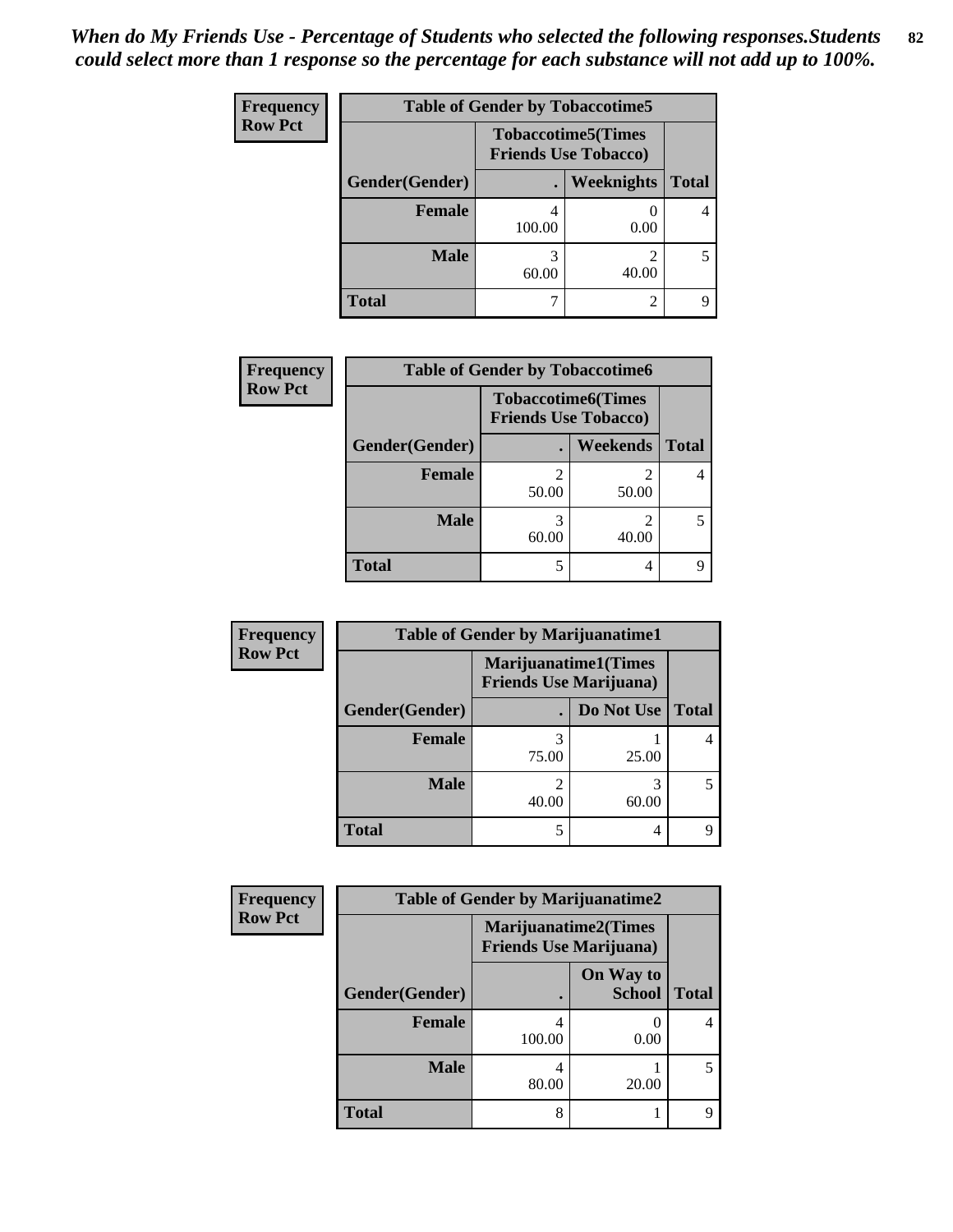| <b>Frequency</b> | <b>Table of Gender by Marijuanatime3</b> |                                |                                |                          |
|------------------|------------------------------------------|--------------------------------|--------------------------------|--------------------------|
| <b>Row Pct</b>   |                                          | <b>Friends Use Marijuana</b> ) | Marijuanatime3(Times           |                          |
|                  | Gender(Gender)                           |                                | <b>During</b><br><b>School</b> | <b>Total</b>             |
|                  | <b>Female</b>                            | 100.00                         | 0.00                           | 4                        |
|                  | <b>Male</b>                              | 4<br>80.00                     | 20.00                          | $\overline{\phantom{0}}$ |
|                  | <b>Total</b>                             | 8                              |                                | Q                        |

| Frequency      | <b>Table of Gender by Marijuanatime4</b> |             |                                                               |              |
|----------------|------------------------------------------|-------------|---------------------------------------------------------------|--------------|
| <b>Row Pct</b> |                                          |             | <b>Marijuanatime4(Times</b><br><b>Friends Use Marijuana</b> ) |              |
|                | Gender(Gender)                           |             | <b>On Way</b><br>Home<br>From<br><b>School</b>                | <b>Total</b> |
|                | <b>Female</b>                            | 4<br>100.00 | 0.00                                                          | 4            |
|                | <b>Male</b>                              | 4<br>80.00  | 20.00                                                         |              |
|                | <b>Total</b>                             | 8           |                                                               | 9            |

| Frequency      | <b>Table of Gender by Marijuanatime5</b> |                                                                |                        |              |  |
|----------------|------------------------------------------|----------------------------------------------------------------|------------------------|--------------|--|
| <b>Row Pct</b> |                                          | <b>Marijuanatime5</b> (Times<br><b>Friends Use Marijuana</b> ) |                        |              |  |
|                | Gender(Gender)                           |                                                                | Weeknights             | <b>Total</b> |  |
|                | <b>Female</b>                            | 100.00                                                         | 0.00                   |              |  |
|                | <b>Male</b>                              | 60.00                                                          | $\mathcal{D}$<br>40.00 | 5            |  |
|                | <b>Total</b>                             |                                                                | 2                      | Q            |  |

| Frequency      | <b>Table of Gender by Marijuanatime6</b> |                                                               |                         |              |  |
|----------------|------------------------------------------|---------------------------------------------------------------|-------------------------|--------------|--|
| <b>Row Pct</b> |                                          | <b>Marijuanatime6(Times</b><br><b>Friends Use Marijuana</b> ) |                         |              |  |
|                | Gender(Gender)                           |                                                               | Weekends                | <b>Total</b> |  |
|                | Female                                   | 25.00                                                         | 75.00                   |              |  |
|                | <b>Male</b>                              | 60.00                                                         | $\mathfrak{D}$<br>40.00 | 5            |  |
|                | <b>Total</b>                             | 4                                                             | 5                       |              |  |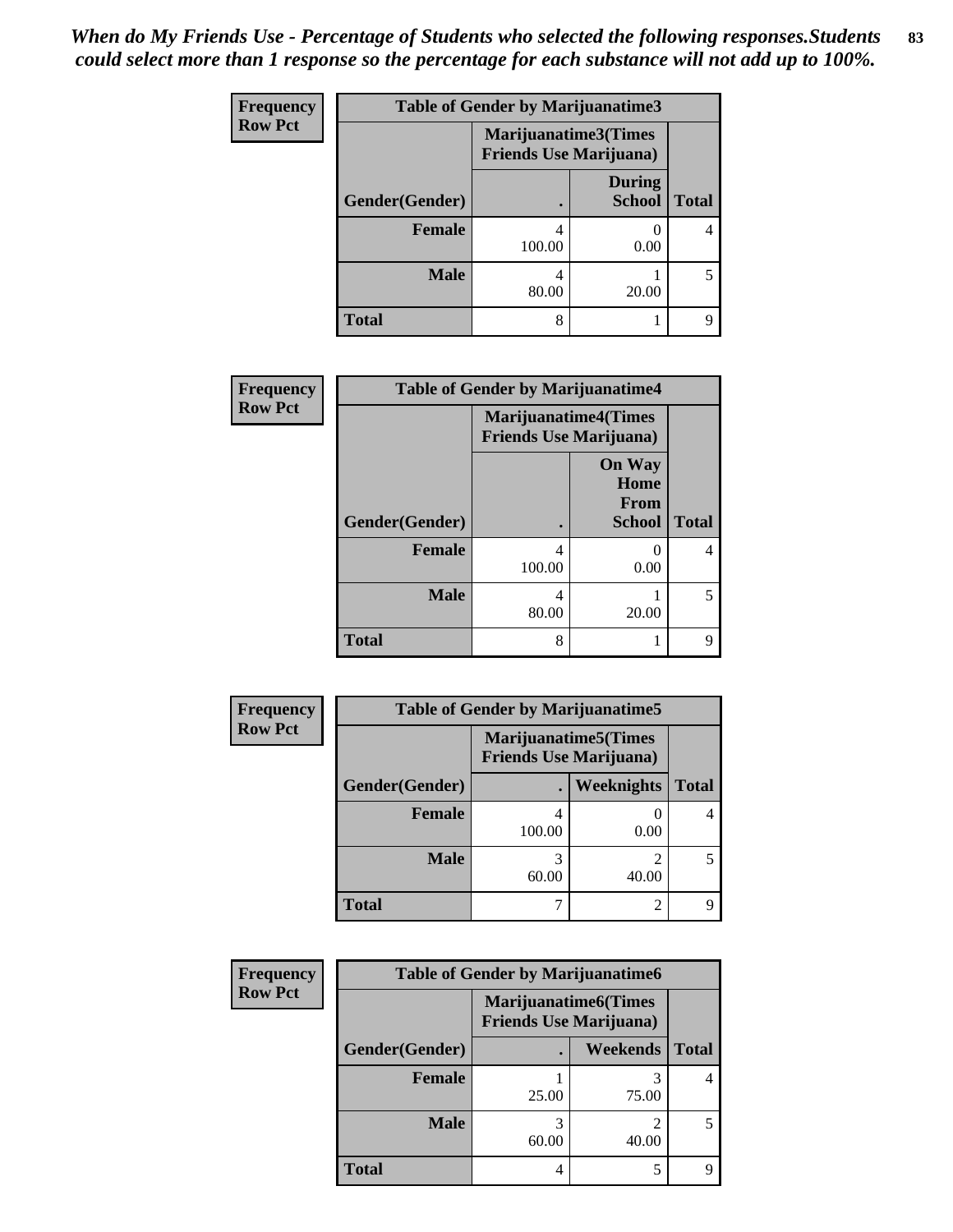| <b>Frequency</b> | <b>Table of Gender by Otherdrugtime1</b> |                        |                                                          |              |  |
|------------------|------------------------------------------|------------------------|----------------------------------------------------------|--------------|--|
| <b>Row Pct</b>   |                                          | <b>Illegal Drugs</b> ) | <b>Otherdrugtime1</b> (Times<br><b>Friends Use Other</b> |              |  |
|                  | Gender(Gender)                           |                        | Do Not Use                                               | <b>Total</b> |  |
|                  | <b>Female</b>                            | 2<br>50.00             | 50.00                                                    |              |  |
|                  | <b>Male</b>                              | 2<br>40.00             | 3<br>60.00                                               | 5            |  |
|                  | <b>Total</b>                             | 4                      | 5                                                        |              |  |

| Frequency      | <b>Table of Gender by Otherdrugtime2</b> |                                                                                   |                            |              |
|----------------|------------------------------------------|-----------------------------------------------------------------------------------|----------------------------|--------------|
| <b>Row Pct</b> |                                          | <b>Otherdrugtime2(Times</b><br><b>Friends Use Other</b><br><b>Illegal Drugs</b> ) |                            |              |
|                | Gender(Gender)                           |                                                                                   | On Way to<br><b>School</b> | <b>Total</b> |
|                | <b>Female</b>                            | 100.00                                                                            | 0.00                       |              |
|                | <b>Male</b>                              | 4<br>80.00                                                                        | 20.00                      |              |
|                | <b>Total</b>                             | 8                                                                                 |                            | q            |

| Frequency      |                | <b>Table of Gender by Otherdrugtime3</b> |                                                  |              |
|----------------|----------------|------------------------------------------|--------------------------------------------------|--------------|
| <b>Row Pct</b> |                | <b>Illegal Drugs)</b>                    | Otherdrugtime3(Times<br><b>Friends Use Other</b> |              |
|                | Gender(Gender) |                                          | <b>During</b><br><b>School</b>                   | <b>Total</b> |
|                | <b>Female</b>  | 100.00                                   | 0.00                                             | 4            |
|                | <b>Male</b>    | 80.00                                    | 20.00                                            | 5            |
|                | <b>Total</b>   | 8                                        |                                                  | 9            |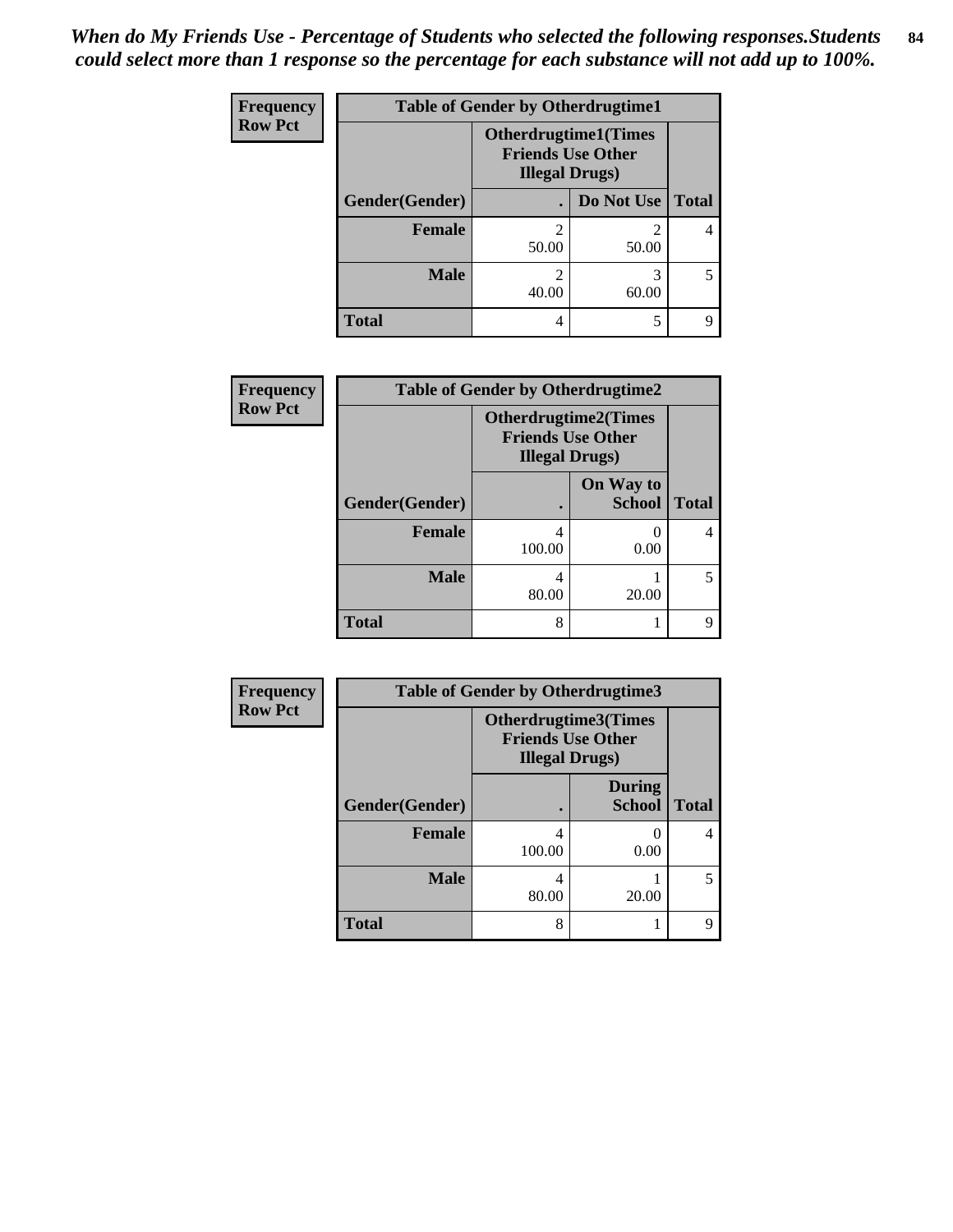| <b>Frequency</b> | <b>Table of Gender by Otherdrugtime4</b> |                        |                                                         |                          |
|------------------|------------------------------------------|------------------------|---------------------------------------------------------|--------------------------|
| <b>Row Pct</b>   |                                          | <b>Illegal Drugs</b> ) | <b>Otherdrugtime4(Times</b><br><b>Friends Use Other</b> |                          |
|                  | Gender(Gender)                           |                        | <b>On Way</b><br>Home<br><b>From</b><br><b>School</b>   | <b>Total</b>             |
|                  | <b>Female</b>                            | 4<br>100.00            | 0.00                                                    | 4                        |
|                  | <b>Male</b>                              | 4<br>80.00             | 20.00                                                   | $\overline{\phantom{0}}$ |
|                  | <b>Total</b>                             | 8                      |                                                         | 9                        |

| Frequency      | <b>Table of Gender by Otherdrugtime5</b> |                                                                                    |                |              |
|----------------|------------------------------------------|------------------------------------------------------------------------------------|----------------|--------------|
| <b>Row Pct</b> |                                          | <b>Otherdrugtime5</b> (Times<br><b>Friends Use Other</b><br><b>Illegal Drugs</b> ) |                |              |
|                | Gender(Gender)                           |                                                                                    | Weeknights     | <b>Total</b> |
|                | Female                                   | 4<br>100.00                                                                        | 0.00           |              |
|                | <b>Male</b>                              | 3<br>60.00                                                                         | 40.00          |              |
|                | <b>Total</b>                             |                                                                                    | $\mathfrak{D}$ | q            |

| Frequency      | <b>Table of Gender by Otherdrugtime6</b> |                                                                                   |                         |              |  |
|----------------|------------------------------------------|-----------------------------------------------------------------------------------|-------------------------|--------------|--|
| <b>Row Pct</b> |                                          | <b>Otherdrugtime6(Times</b><br><b>Friends Use Other</b><br><b>Illegal Drugs</b> ) |                         |              |  |
|                | Gender(Gender)                           |                                                                                   | Weekends                | <b>Total</b> |  |
|                | <b>Female</b>                            | 50.00                                                                             | $\mathfrak{D}$<br>50.00 | 4            |  |
|                | <b>Male</b>                              | 60.00                                                                             | $\mathfrak{D}$<br>40.00 | 5            |  |
|                | <b>Total</b>                             |                                                                                   | 4                       | 9            |  |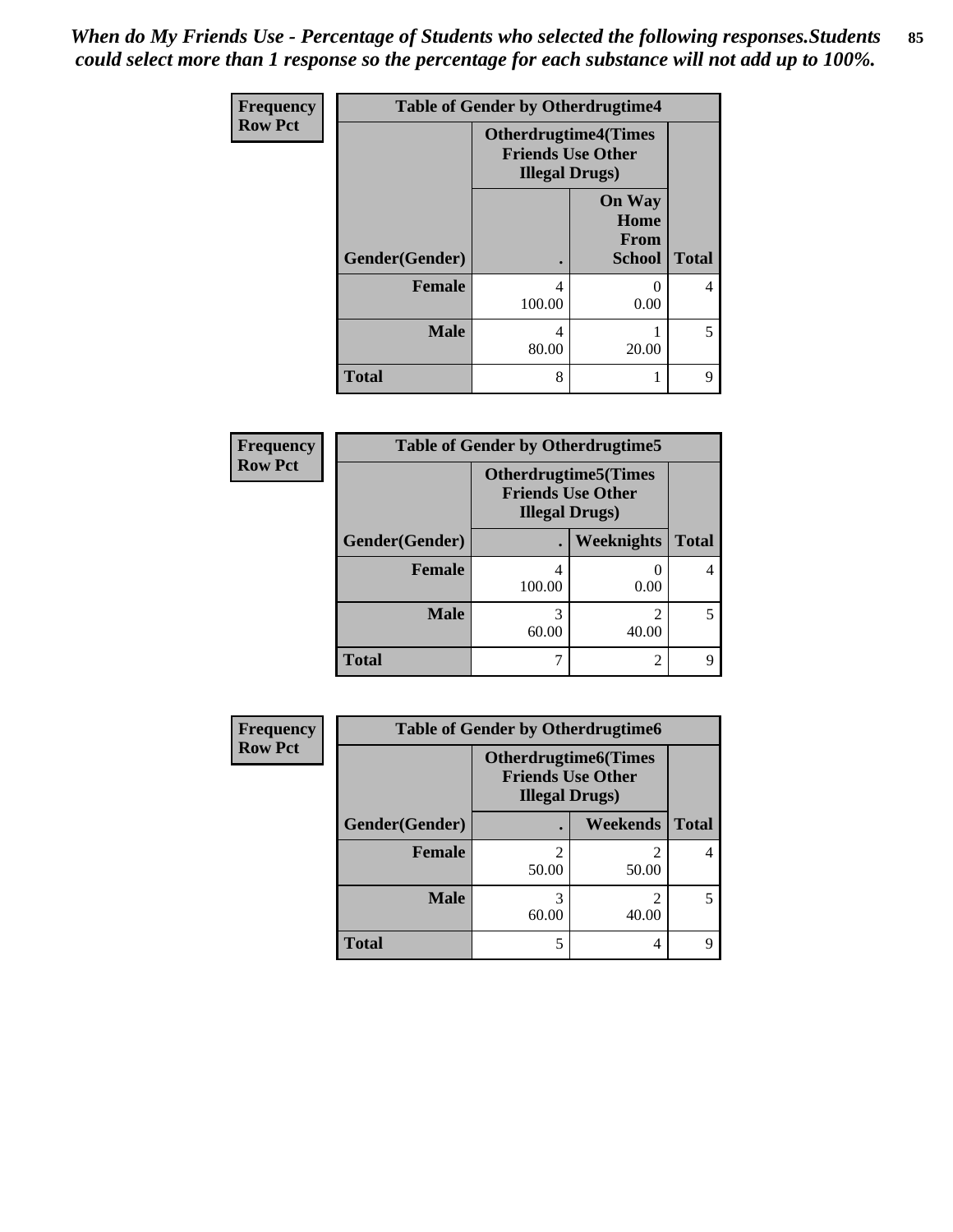## *Other Questions* **86**

| Frequency      | <b>Table of Gender by Educationalcohol</b> |                                                                                                                               |                         |              |
|----------------|--------------------------------------------|-------------------------------------------------------------------------------------------------------------------------------|-------------------------|--------------|
| <b>Row Pct</b> |                                            | Educationalcohol(I<br>have been taught<br>about alcohol,<br>tobacco,<br>and other drugs<br>within the last year<br>at school) |                         |              |
|                | Gender(Gender)                             | Yes                                                                                                                           | N <sub>0</sub>          | <b>Total</b> |
|                | <b>Female</b>                              | $\overline{c}$<br>50.00                                                                                                       | 2<br>50.00              | 4            |
|                | <b>Male</b>                                | 3<br>60.00                                                                                                                    | $\mathfrak{D}$<br>40.00 | 5            |
|                | <b>Total</b>                               | 5                                                                                                                             | 4                       | 9            |

| Frequency      | <b>Table of Gender by Rodedrinking</b> |                                                                                                                     |                         |              |
|----------------|----------------------------------------|---------------------------------------------------------------------------------------------------------------------|-------------------------|--------------|
| <b>Row Pct</b> |                                        | Rodedrinking(In<br>the past 30 days I<br>have ridden in a<br>car with a driver<br>who had been<br>drinking alcohol) |                         |              |
|                | Gender(Gender)                         | Yes                                                                                                                 | N <sub>0</sub>          | <b>Total</b> |
|                | Female                                 | 0.00                                                                                                                | 4<br>100.00             | 4            |
|                | <b>Male</b>                            | 3<br>60.00                                                                                                          | $\mathfrak{D}$<br>40.00 | 5            |
|                | <b>Total</b>                           | 3                                                                                                                   | 6                       | 9            |

| Frequency      | <b>Table of Gender by Drugsschool</b> |                                                                                                                                        |              |  |
|----------------|---------------------------------------|----------------------------------------------------------------------------------------------------------------------------------------|--------------|--|
| <b>Row Pct</b> |                                       | <b>Drugsschool</b> (During<br>the past 12 months,<br>I have been offered,<br>sold,<br>or given illegal<br>drugs on school<br>property) |              |  |
|                | Gender(Gender)                        | N <sub>0</sub>                                                                                                                         | <b>Total</b> |  |
|                | <b>Female</b>                         | 4<br>100.00                                                                                                                            | 4            |  |
|                | <b>Male</b>                           | 5<br>100.00                                                                                                                            | 5            |  |
|                | <b>Total</b>                          | 9                                                                                                                                      | 9            |  |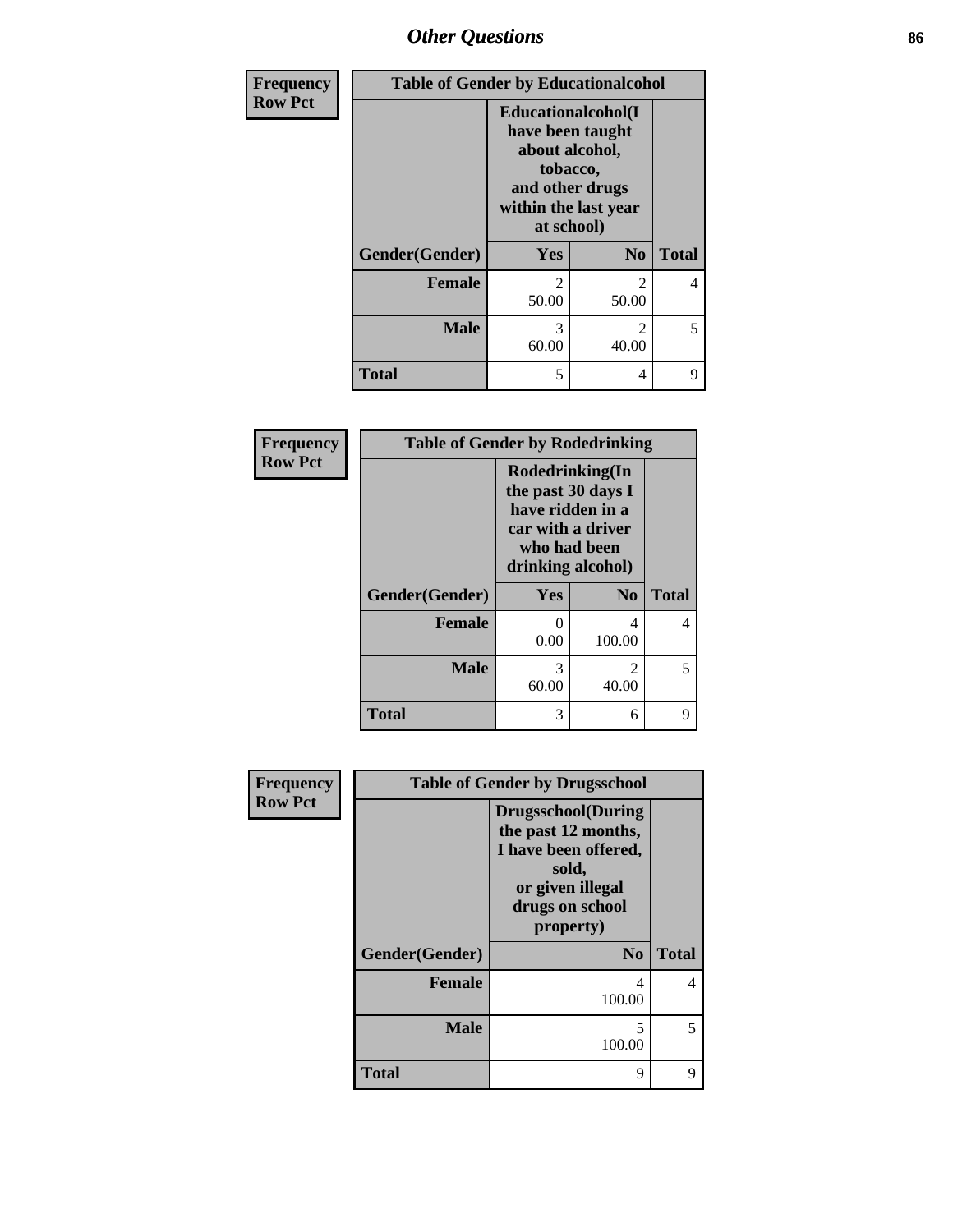*Other Questions* **87**

| <b>Frequency</b> | <b>Table of Gender by Bingedrinking</b> |                                                                                                                          |                              |                          |              |
|------------------|-----------------------------------------|--------------------------------------------------------------------------------------------------------------------------|------------------------------|--------------------------|--------------|
| <b>Row Pct</b>   |                                         | <b>Bingedrinking</b> (I<br>have drunk five or<br>more drinks of<br>alcohol at one<br>sitting during the<br>last 30 days) |                              |                          |              |
|                  | Gender(Gender)                          | 0<br><b>Days</b>                                                                                                         | 3 <sub>to</sub><br>5<br>days | <b>All</b><br>30<br>days | <b>Total</b> |
|                  | <b>Female</b>                           | 4<br>100.00                                                                                                              | $\mathbf{\Omega}$<br>0.00    | $\Omega$<br>0.00         | 4            |
|                  | Male                                    | 3<br>60.00                                                                                                               | 20.00                        | 20.00                    | 5            |
|                  | <b>Total</b>                            | 7                                                                                                                        |                              |                          | 9            |

| Frequency      | <b>Table of Gender by Educationaids</b> |                                                                                                 |                |              |
|----------------|-----------------------------------------|-------------------------------------------------------------------------------------------------|----------------|--------------|
| <b>Row Pct</b> |                                         | <b>Educationaids</b> (I<br>have been taught<br>about HIV/AIDS<br>at school in the<br>past year) |                |              |
|                | Gender(Gender)                          | <b>Yes</b>                                                                                      | N <sub>0</sub> | <b>Total</b> |
|                | <b>Female</b>                           | $\mathfrak{D}$<br>50.00                                                                         | 2<br>50.00     | 4            |
|                | <b>Male</b>                             | 5<br>100.00                                                                                     | 0.00           | 5.           |
|                | <b>Total</b>                            |                                                                                                 | 2              | 9            |

| Frequency      | <b>Table of Gender by Suicideconsider</b> |                 |              |
|----------------|-------------------------------------------|-----------------|--------------|
| <b>Row Pct</b> |                                           | Suicideconsider |              |
|                | Gender(Gender)                            | N <sub>0</sub>  | <b>Total</b> |
|                | <b>Female</b>                             | 100.00          |              |
|                | <b>Male</b>                               | 100.00          |              |
|                | <b>Total</b>                              | Q               |              |